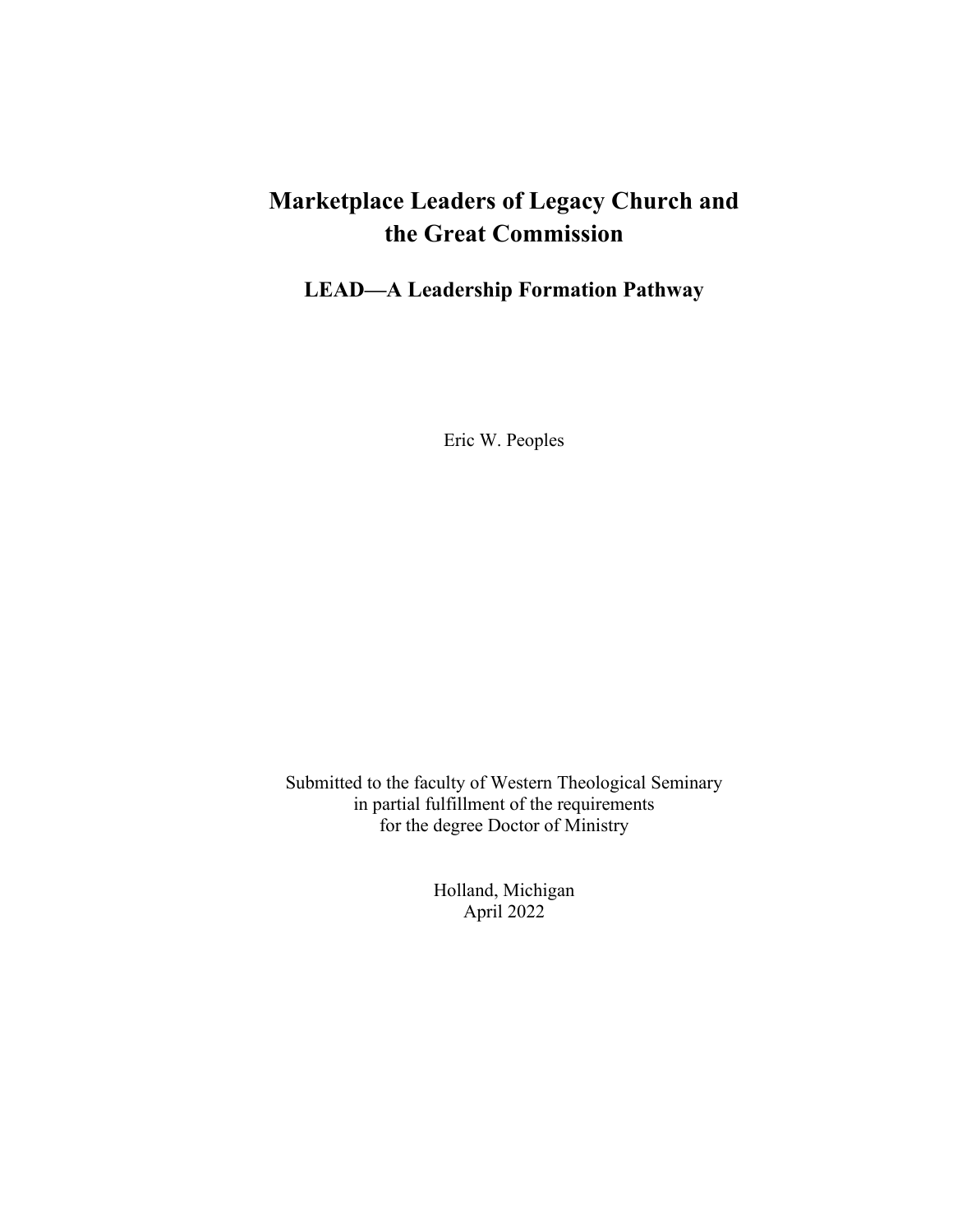## WESTERN THEOLOGICAL SEMINARY

## HOLLAND, MI

## D.MIN. PROJECT

| Title of Project:  | Marketplace Leaders of Legacy Church and the Great Commission |      |
|--------------------|---------------------------------------------------------------|------|
| Author:            | <b>ERIC WALTER PEOPLES</b>                                    |      |
| Project Committee: | Kyle J.A. Small                                               | Date |
|                    | Internal Reader: Dr. Pamela J. Bush                           | Date |
|                    | External Reader: Dr. Julie Shannon                            | Date |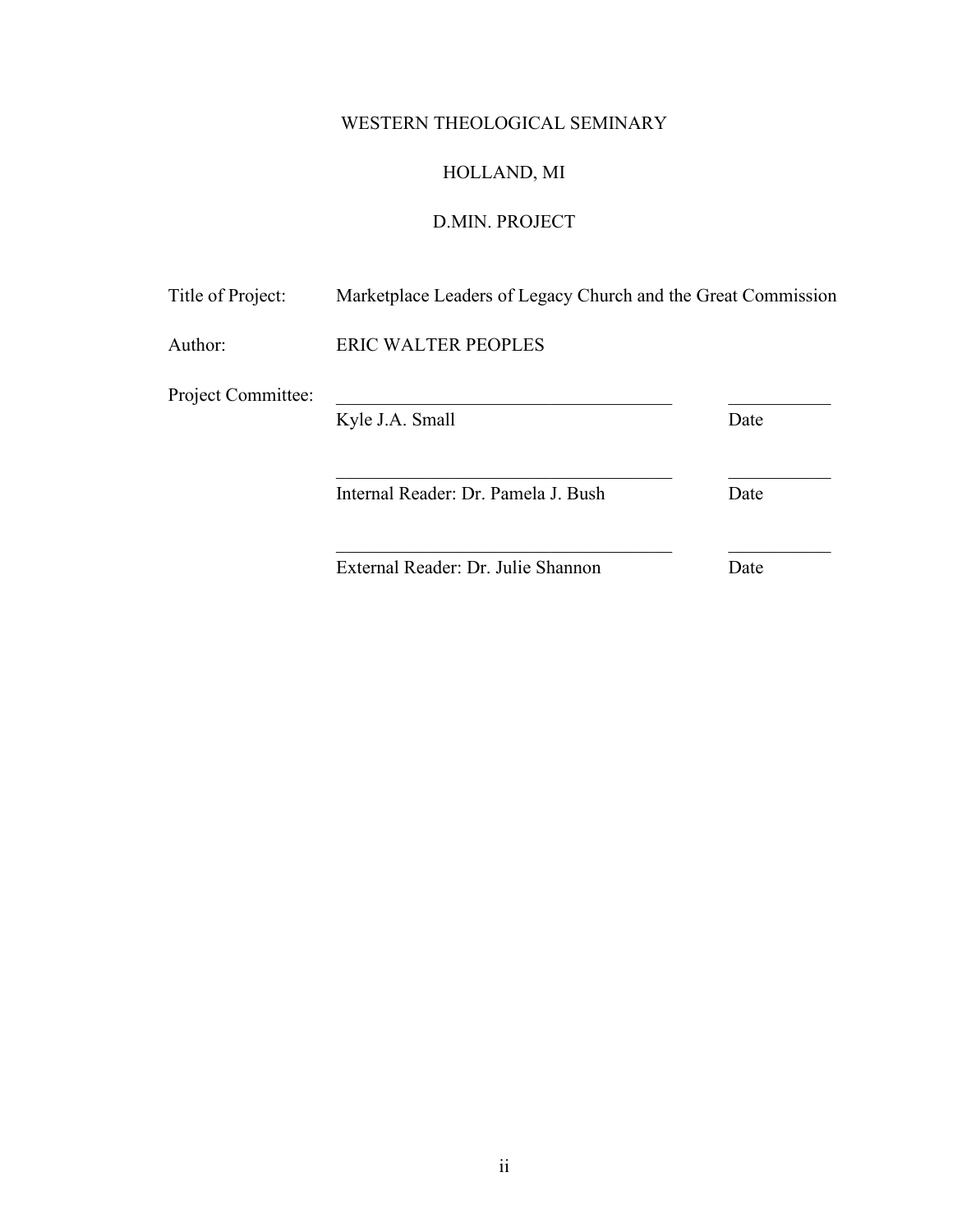## **Abstract**

This world is marked by volatility, uncertainty, complexity, and ambiguity (VUCA). Coupled with ecclesial ambivalence, Legacy Church seeks to address believers who can be salt and light in a struggling landscape. The Great Commission is Jesus' final instruction to His disciples as the invitation to seek out the world and make disciples.

This project focuses on how marketplace leaders of Legacy Church understand their role in fulfilling the Great Commission. Legacy Church is a marketplace church committed to impacting our geographical area by engaging in missional and incarnational living outside the construct of church activities.

This is an ethnographic study exploring how marketplace leaders view themselves as disciples and how they participate in the Great Commission due to their adoption into the Kingdom of God. The exploration of the data reveals a deep sense of belonging in Christ that shapes the way marketplace leaders live and engage in church activities and also reveals a gap in their comfortability to engage in faith-based conversations at home, in the neighborhood, or at work.

This gap compels Legacy Church to add to its Growth Track and produce a learning engagement that will equip marketplace leaders to have curious and courageous conversations about their faith outside the church. Life Groups are a core activity for developing authentic relationships; the study reveals the impact of these groups. This project leverages the natural relationships of Life Groups within Legacy to develop marketplace leaders who will be equally empowered in their faith at home, at work, and in neighborhoods as they are within Legacy Church.

iii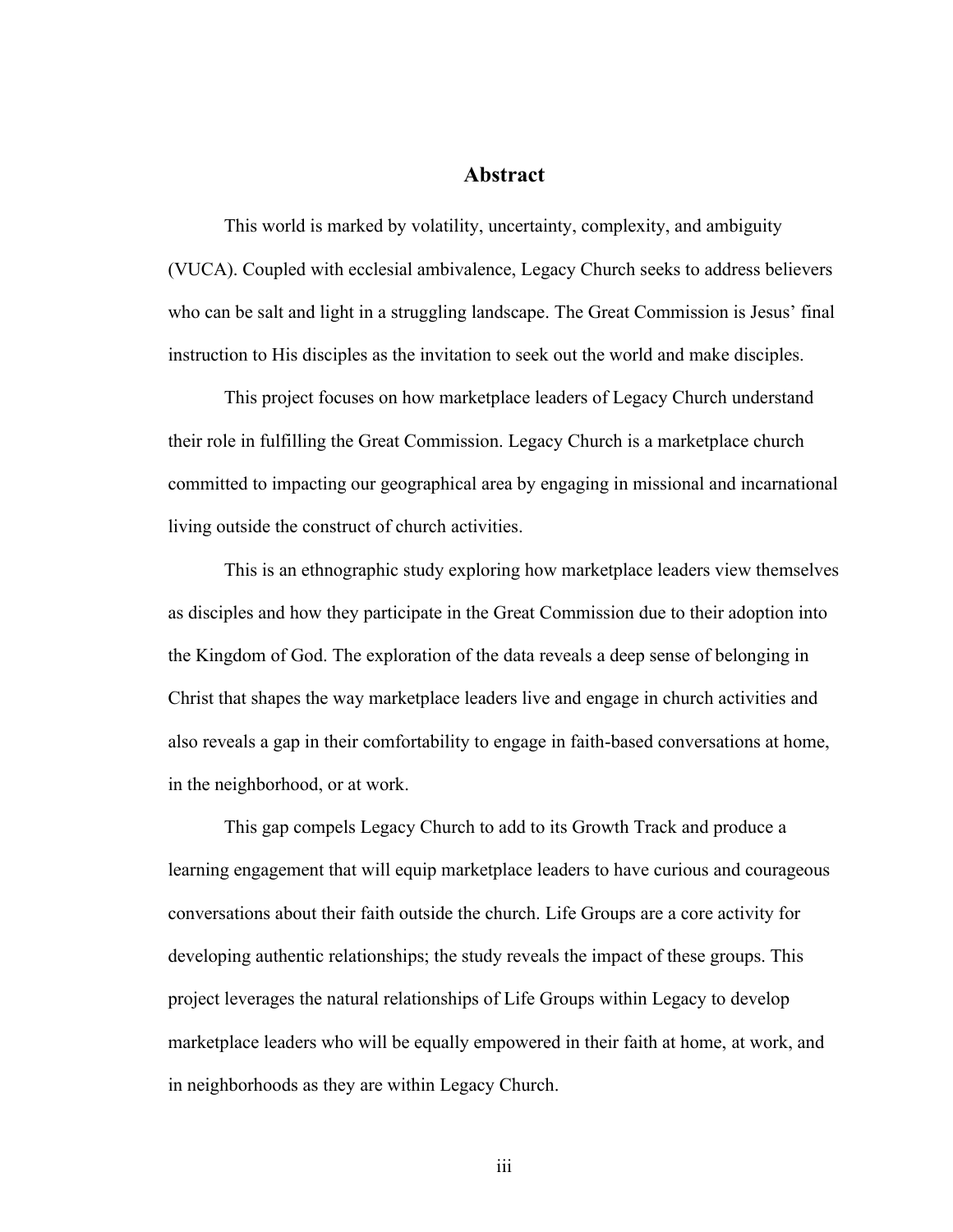## **Dedication**

I want to first thank the Lord Jesus Christ for His sacrifice that made it possible for me to live, dream, and experience this abundant life in Him

To Melissa, the beautiful woman of my youth, I am forever grateful to the Lord for your love, sacrifice, loyalty, and unending support

To Moriah, Lauren, and Christian, Dad loves you always

To Legacy Church, it is a joy to be a part of the prophetic assignment for which you were born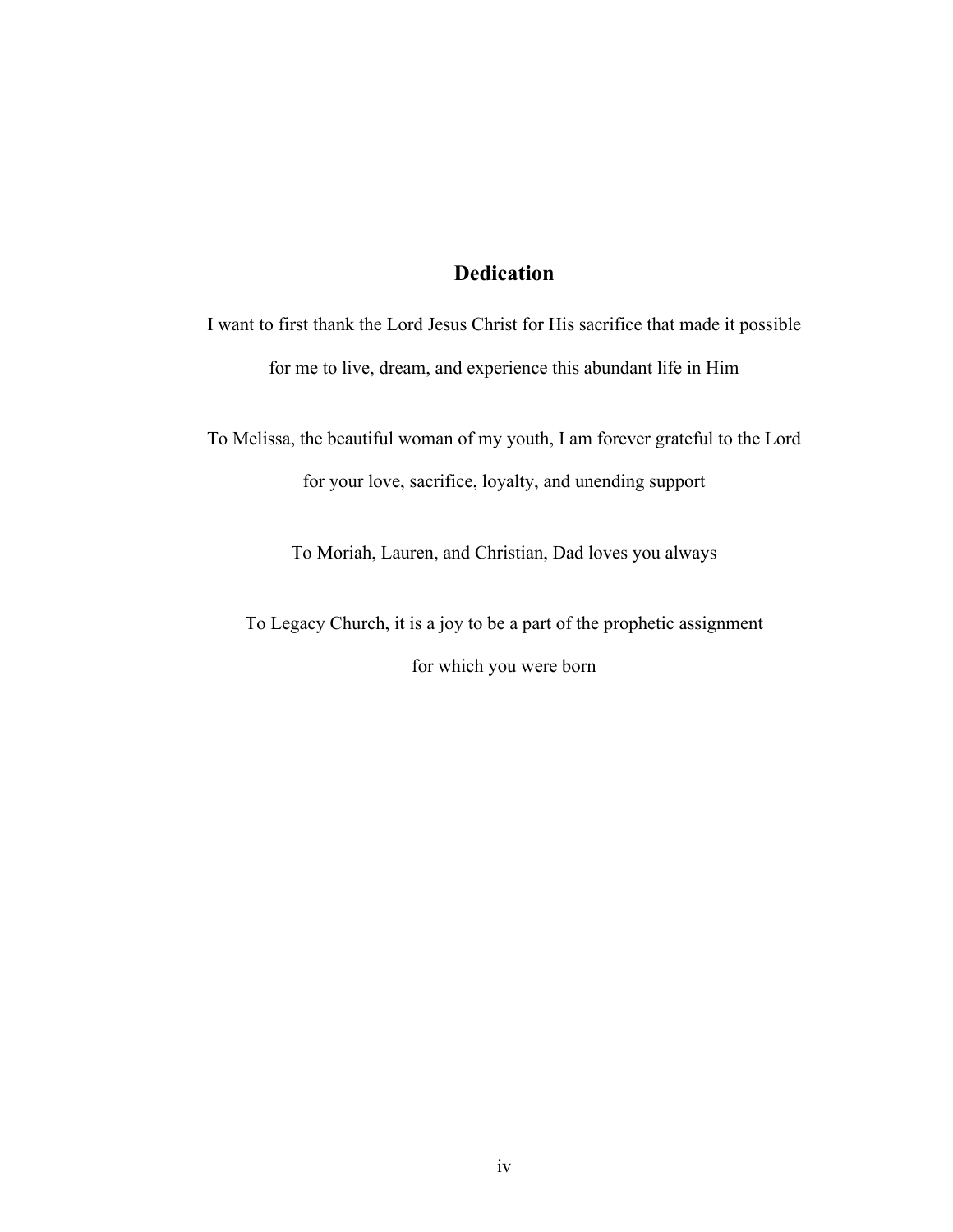#### **Acknowledgments**

I wish to thank Professor Kyle J.A. Small for your great encouragement, scholarship, and love for God's people. Your life provokes me to deeper levels of curiosity, wonder, and rest in God. Forever grateful.

Thank you, Lauren E. Wood, for your leadership by example, serving, being faithful, and helping this vision become a reality. You are a blessing.

The Leadership team and staff of Legacy Church, thank you for loving me and allowing me the privilege of being a part of your journey and sharing your transformational stories. We are building a Legacy together.

Susie Miller and Karen Anderson, your influence, care, love, friendship, and expertise have changed my life. Thank you.

My dynamic team of intercessors, you prayed me through. Thank you.

Thank you to my colleagues who walked with me. Here's to the Camino Life.

My starting five: DBP, PBM, JJF, JWC, and DMac.

Thank you, Dave and Patty, Joe and Michelle, for the countless hours of peace and quiet.

Thank you, Dr. Fritz and Maggie Ashton, you kept your promise, and it happened.

Thank you, Reynolds, for continuing to be a part of the dream of making a difference.

Finally, my Peoples—Dad, Mom, Valerie, Michele, and Dawn. Love you.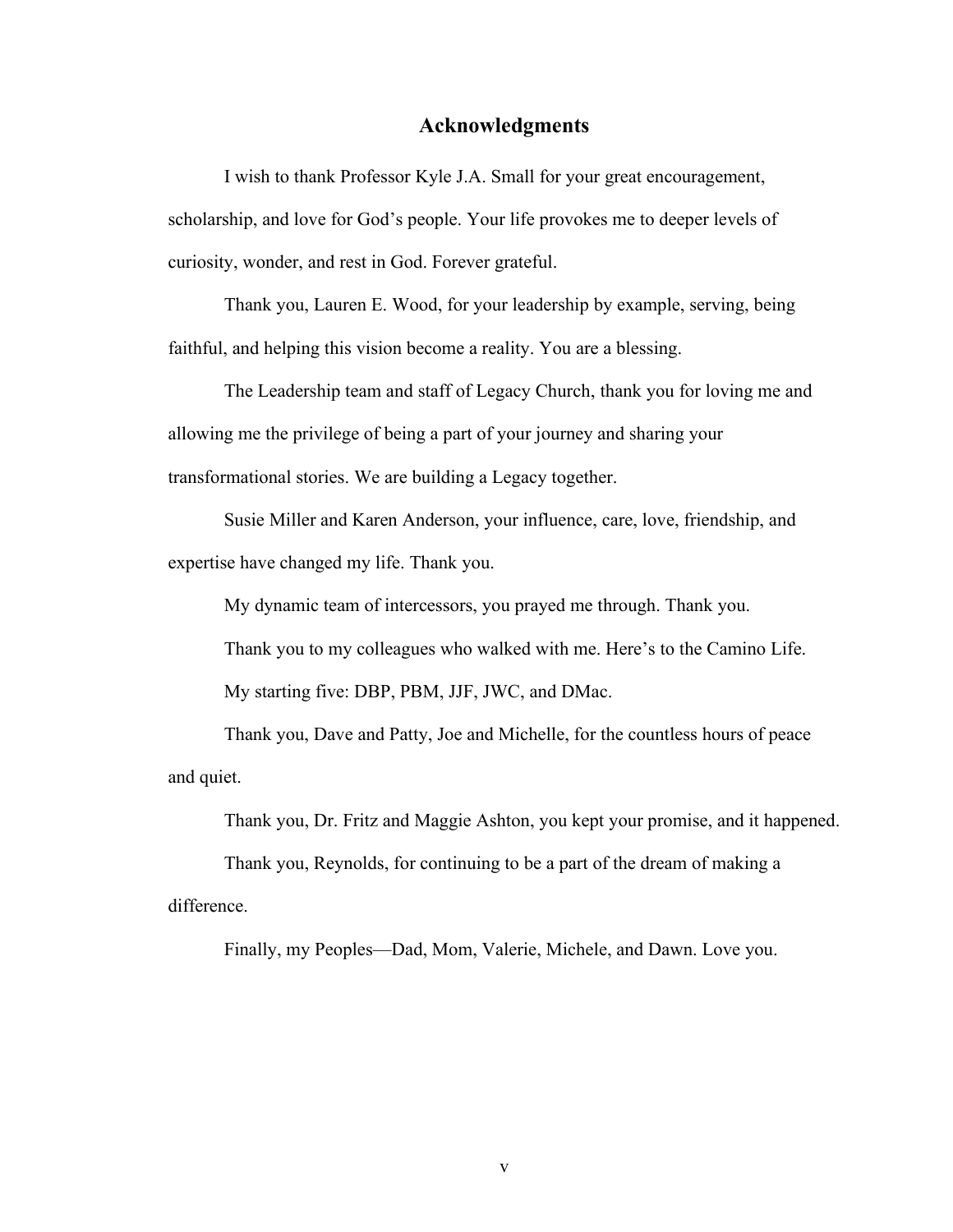## **Table of Contents**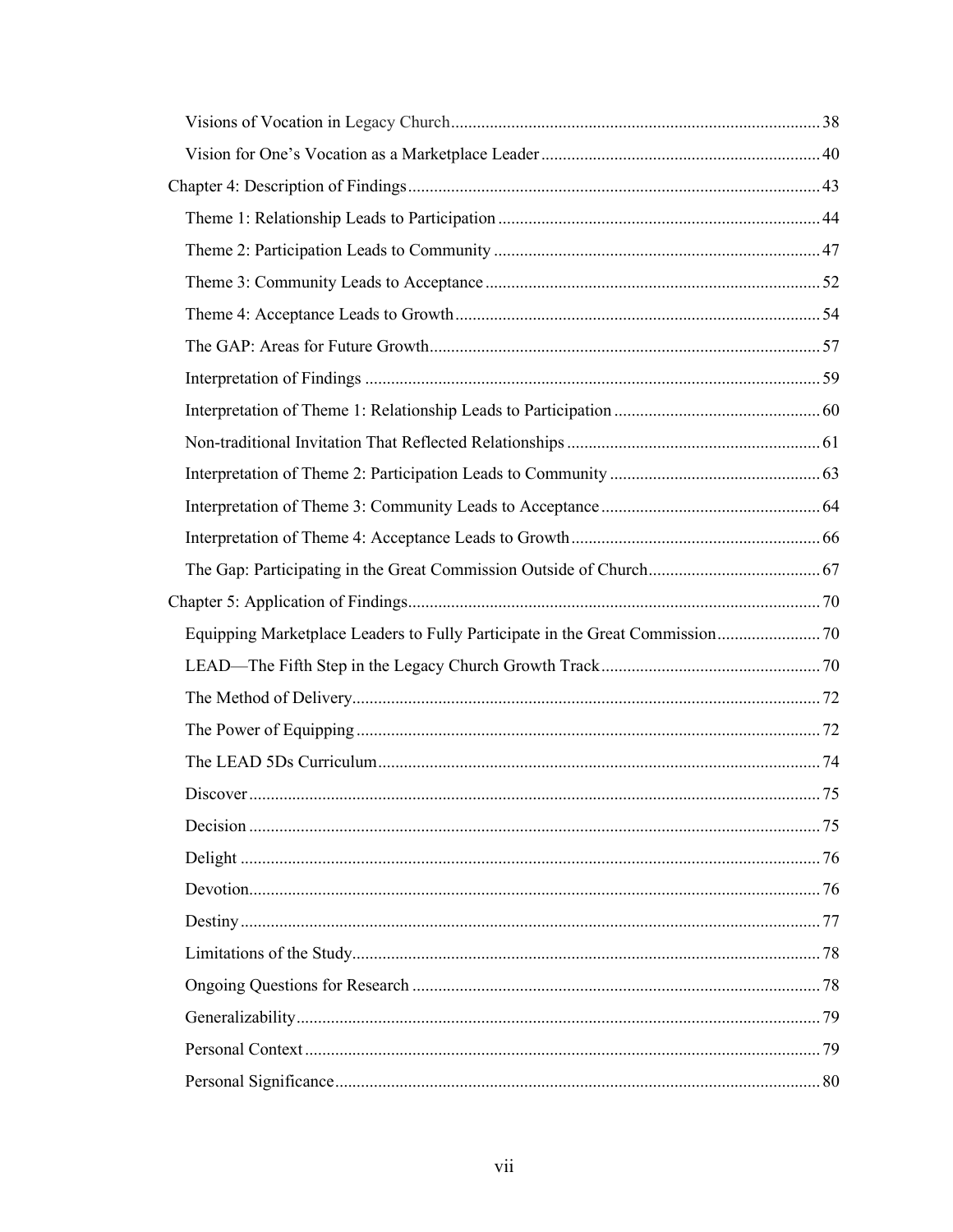| 98 |
|----|
|    |
|    |
|    |
|    |
|    |
|    |
|    |
|    |
|    |
|    |
|    |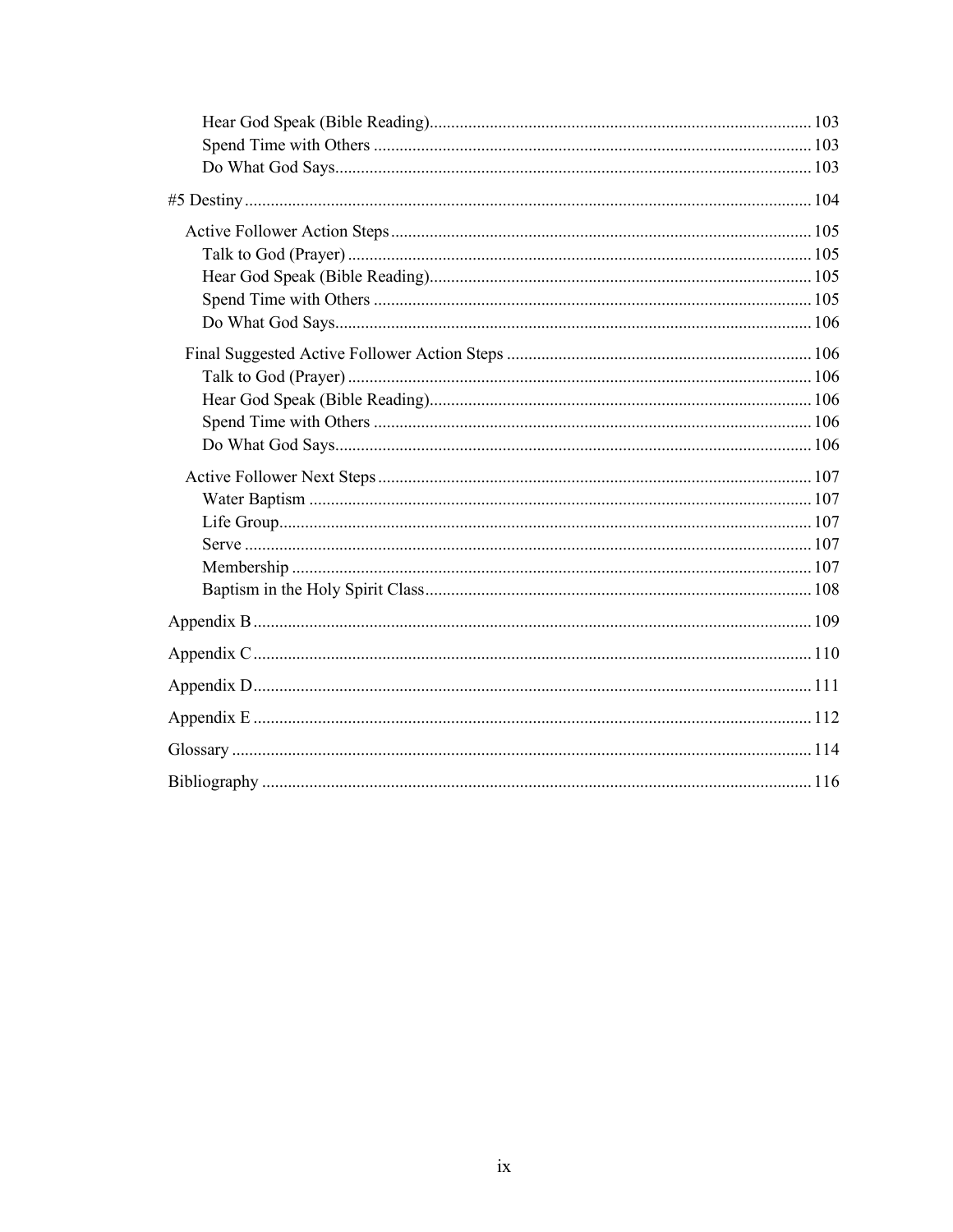### **Chapter 1: Introduction**

Eric, "I blew it with a client today." In a recent conversation, this lament came from a marketplace leader, who is a CEO and a parishioner at Legacy Church. Jay was disappointed and frustrated due to a perceived missed opportunity with a client. He had recently gone through a family health challenge with his wife, and the client had inquired about her well-being. Thankfully, Jay was able to share the struggle and the joy of his wife being declared cancer-free by the doctors. The following statement from the client was the catalyst for the disappointment and frustration that Jay carried. "I have been wondering about faith and God. I think God is real, but I am not sure." A series of questions flooded Jay's mind: *Why is he telling me this? Is this a trap? What is happening?*

Jay chose silence rather than taking the risk of sharing his faith. Jay recognized that he missed the opportunity to share his faith and, in turn, questioned his own. In his deep sense of failure and fear, I assured him that it was a learning moment, and God's grace and mercy were available. The awkward moment of silence while waiting for the other person to move on from the inquiry is not uncommon. I have personally been on both sides of the conversation. The one inquiring about faith and the one hoping the topic would change.

Jay's predicament is an example of a more significant issue in the Church today, specifically in the United States. In a recent survey, practicing Christians in the United States admit that when it comes to faith in society, they feel misunderstood, persecuted,

1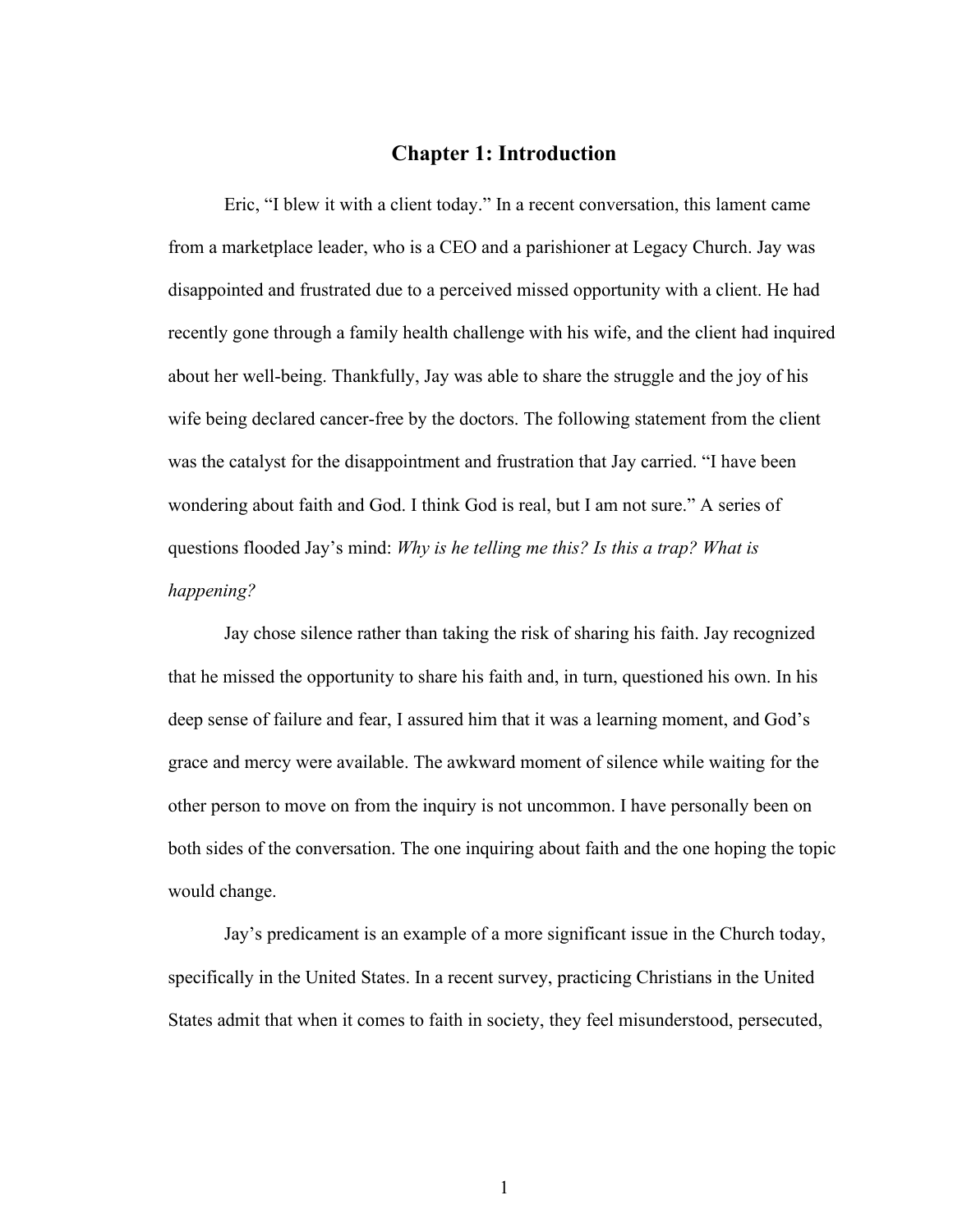marginalized, silenced, and afraid to speak up.<sup>1</sup> Only two in ten adults from the general population think that sharing their faith is their responsibility. One-quarter of Christians "believe they are called to promote the gospel. $^{2}$ ?"

Jay's predicament is but one story that leads to this research. Ethnographic inquiry was conducted throughout this project in order to understand the role of marketplace leaders of Legacy Church in fulfilling "The Great Commission."

#### **Research Problem**

Marketplace leaders are willing to share their faith in practical ways (food,

shelter, clothing), yet they lack the know-how to effectively model and communicate

their faith.

The Great Commission is God's invitation and command to believers to worship,

baptize, and teach all peoples from all nations and to make disciples.

Now the eleven disciples went to Galilee, to the mountain to which Jesus had directed them. And when they saw him they worshiped him, but some doubted. And Jesus came and said to them, "All authority in heaven and on earth has been given to me. Go therefore and make disciples of all nations, baptizing them in the name of the Father and of the Son and of the Holy Spirit, teaching them to observe all that I have commanded you. And behold, I am with you always, to the end of the age" (Matt 28:16–20, ESV).

However, research has shown that believers in the United States are reluctant to

engage in spiritual conversations and have an aversion to evangelism and the erosion of

<sup>1</sup> David Kinnaman, *Spiritual Conversations in a Digital Age,* Barna Group, 2018, https://prismicio.s3.amazonaws.com/barna-access-production/0ceb1041-3593-4444-9166 cef393a987c3\_Spiritual+Conversations+in+the+Digital+Age+-+Slides.pdf.

<sup>2</sup> Ken Ham, "Study: The State of Evangelism in America (and It's Not Good)," Answers in Genesis, April 27, 2017, https://answersingenesis.org/blogs/ken-ham/2017/04/27/study-state-evangelismamerica-and-its-not-good/.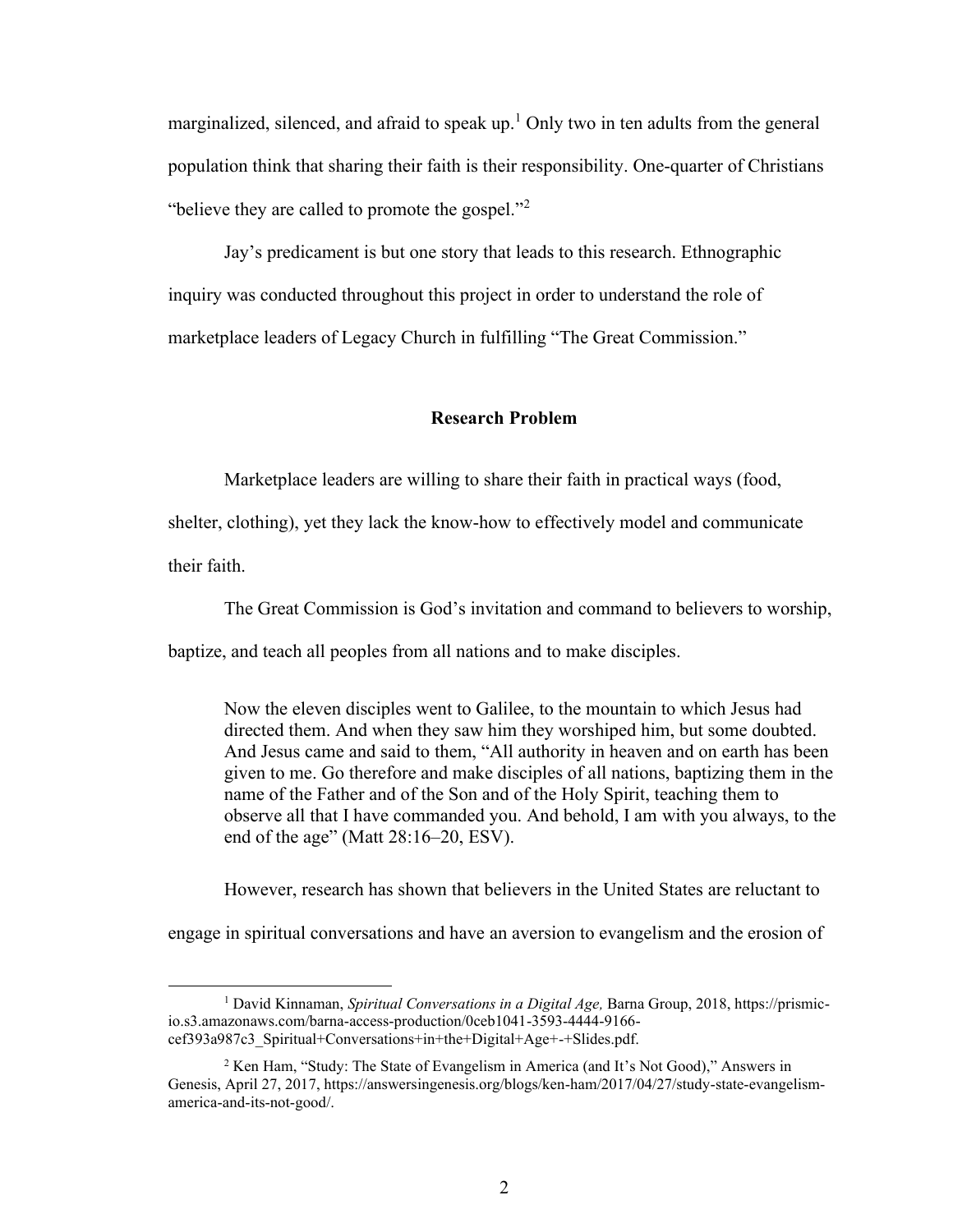religious belief and practice.<sup>3</sup> Many marketplace leaders are unwilling to engage in conversation due to a lack of understanding of where faith and work intersect.

The marketplace leaders of Legacy Church are interested in seeing others come to faith in Christ and are willing to participate in this endeavor as investors, financiers, or volunteers. However, these leaders lack the know-how to model their faith within their spheres of influence, and the lack of biblical understanding in their role related to fulfilling the "Great Commission" is not known.

#### **Purpose**

The purpose of this qualitative, ethnographic research is to illuminate the understanding of Legacy Church's marketplace leaders regarding their role in fulfilling the Great Commission.

#### **Research Question**

What are the understandings of Legacy Church marketplace leaders regarding their role in fulfilling the Great Commission?

## **Significance**

Understanding the perspectives of the problem for Legacy Church marketplace leaders is significant for three main reasons. First, Legacy Church is no longer a church plant but an established church without a clear process for fulfilling our primary aim of

<sup>&</sup>lt;sup>3</sup> "Why People Are Reluctant to Discuss Faith," Barna Group, August 14, 2018, https://www.barna.com/research/reasons-for-reluctance/.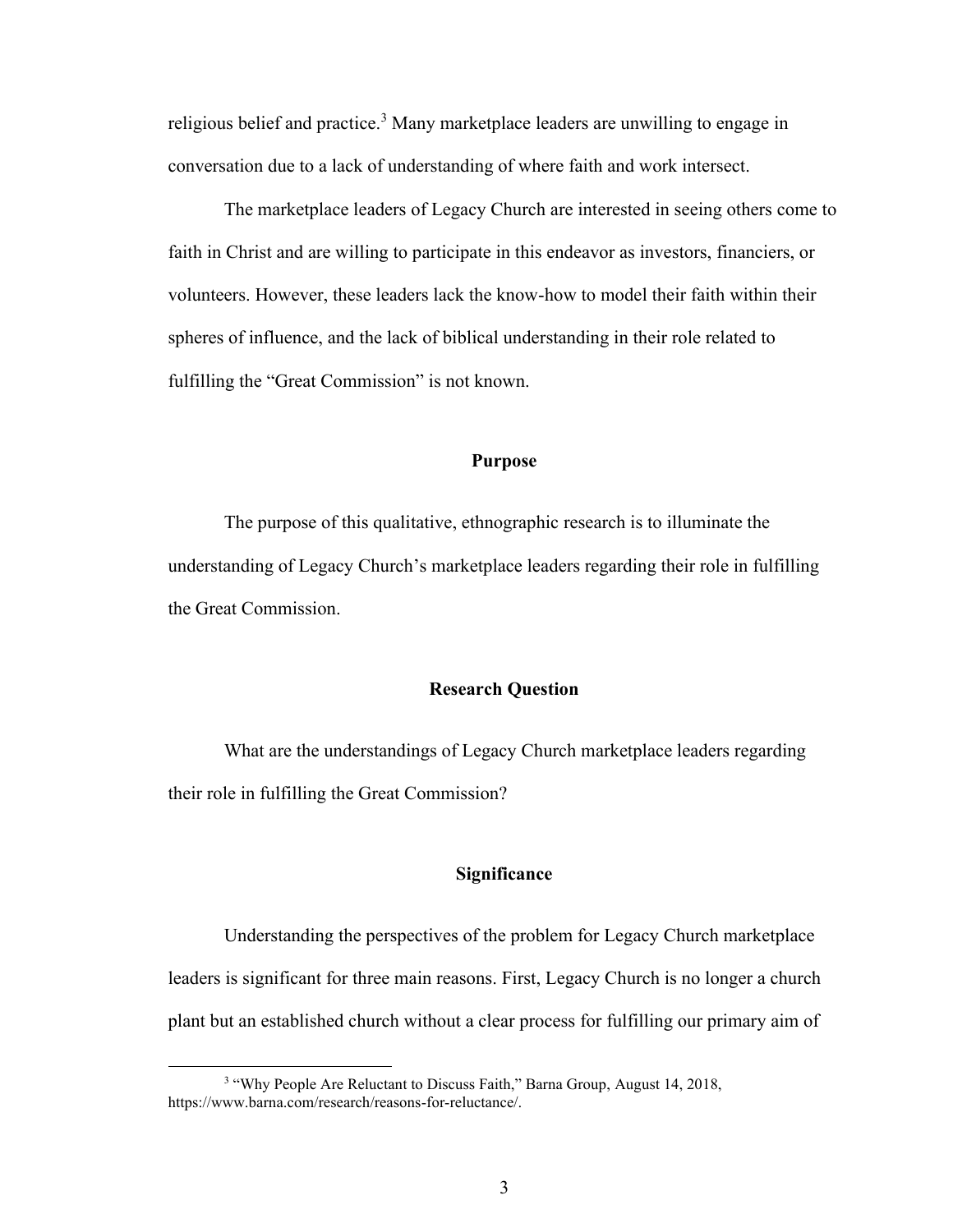fulfilling the Great Commission. Engaging while sharing one's faith is a national churchwide problem in the United States. Evangelism has changed in the past quartercentury. The way Christians share how often they engage in spiritual conversations and their goals for sharing faith are different. In a culture where relativism is normal, fewer people believe in absolute truth. The attitudes and responses of those who hear the gospel have evolved. The most common reason for the reluctance of American adults to engage in spiritual conversations is avoidance and ambivalence.<sup>4</sup>

Second, this research is significant because it is central to the purpose, identity, and mission of being a congregation. In the absence of sharing faith, there will likely be a continued decline in the impact and influence of the gospel in the believers' lives. Ultimately, those who have not had the opportunity to encounter hope and love are found only in Christ and the Church. The void created by the abdication of responsibility as active followers of Christ may result in missed opportunities to influence the lives of unbelieving marketplace leaders for Christ.

Finally, this research is significant because it moves the needle on the reluctance of sharing the gospel at work. First, marketplace leaders could grow in their understanding of the significant role before them as they model their faith in action. Second, marketplace leaders could gain a vision for their vocation. Next, marketplace leaders could learn to be present based on their activities and engagements with others because of the Great Commission. Marketplace leaders could grow in their ability to rest in the rhythms of the grace of God at work through their giftings and vocational assignments, as found in the promise within the Great Commission. A clear benefit of

<sup>&</sup>lt;sup>4</sup> "Why People Are Reluctant to Discuss Faith."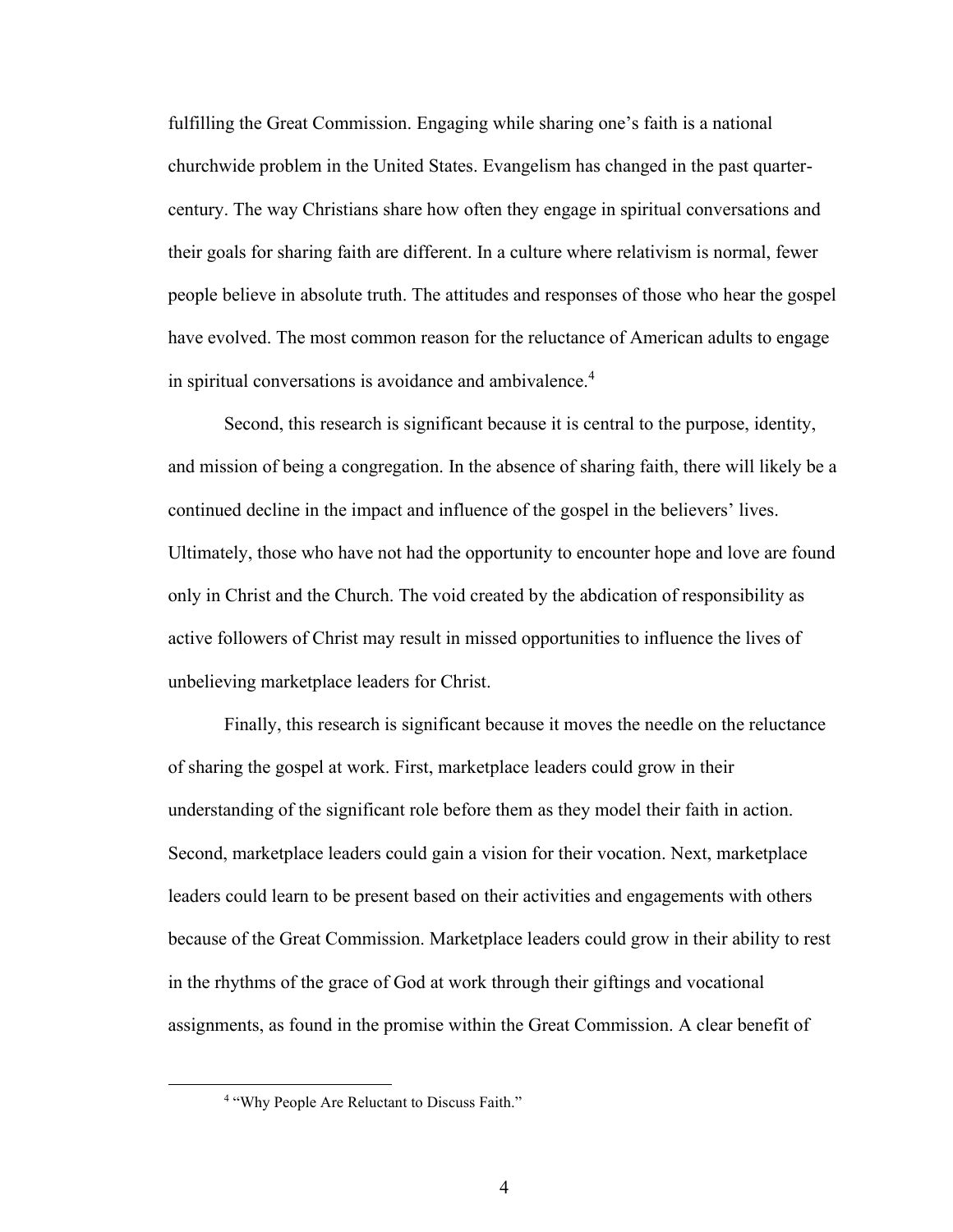this work is that it will inspire believers to discover their purpose, making a difference in the lives of those within the scope of their influence.

This research is primarily to help Legacy Church, yet it is an offering to other congregations in urban and city environments seeking to expand the practice of sharing the gospel. This research can both inform and equip marketplace leaders in other contexts to obey and embrace the Great Commission. As disciples make disciples, Kingdom impact occurs.

#### **Research Setting**

The setting for this research is Legacy Church, located in Farmington, Connecticut. Farmington is the corporate headquarters for health care systems, manufacturing, boarding schools, and several private and state universities. Farmington is among the upper levels of socio-economic influence in the state.

Legacy Church is a growing multicultural, multi-generational church that thrives amid the tension of the communal claims of post-positivism and pragmatism. The congregation primarily consists of professionals and marketplace leaders. Legacy Church is a non-denominational free church, presently portable, and meeting in Irving A. Robbins Middle School (IAR). Legacy Church has adopted IAR as a local mission outreach. The weekly interactions on the school campus afford us the unique opportunity to serve and encourage the administration, teachers, and students in practical ways. A few examples are educators' appreciation days, where we deliver coffee, donuts, and lunches. We provide after-school snacks and weekend care packages for struggling families and adopt several families for Christmas (the kids think their parent[s]/guardian[s] are

5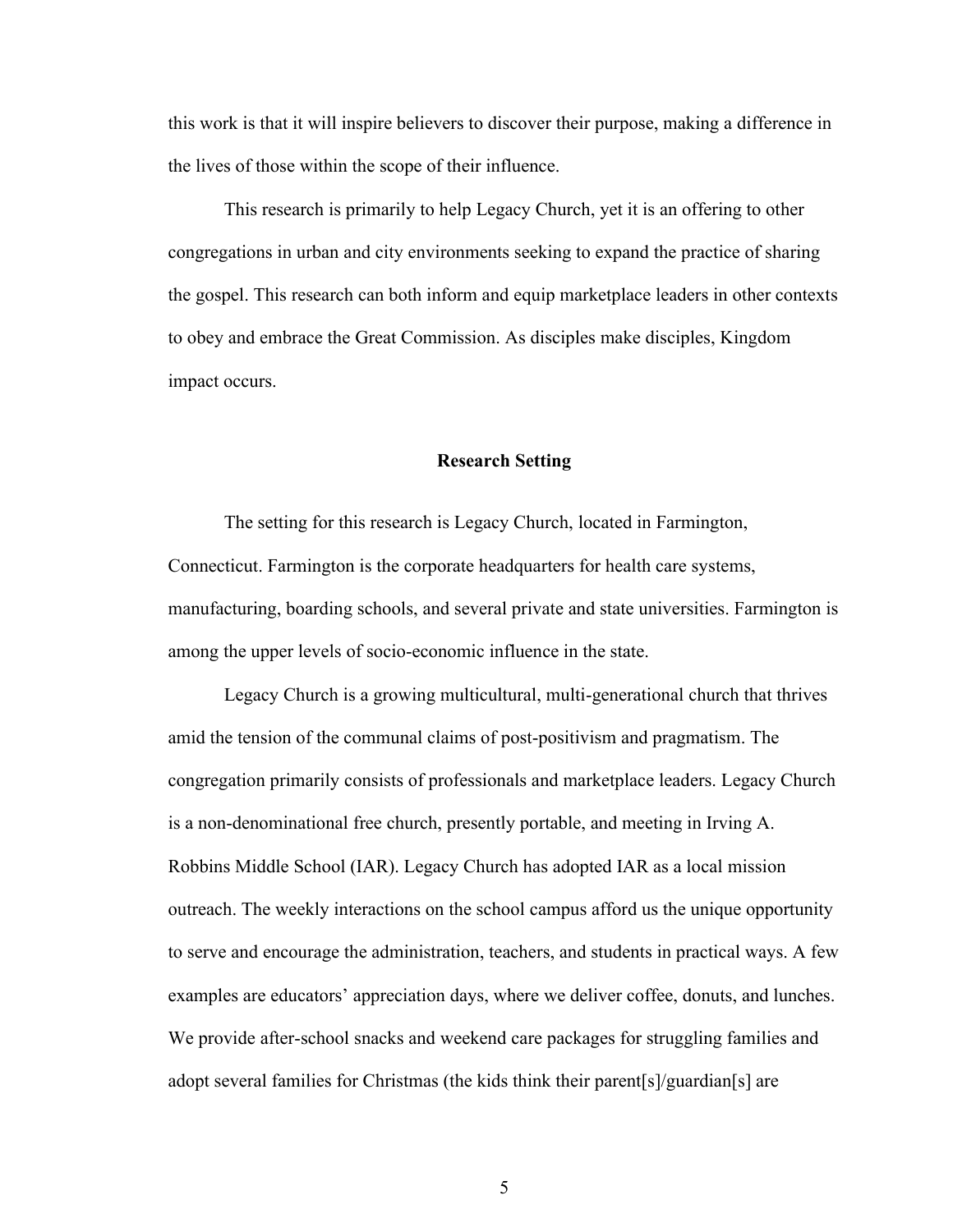providing the gifts, not Legacy, as we want to protect the parents). The people of Legacy Church are kind, unashamedly generous, and good investors in people locally, regionally, and globally. Legacy is intentionally generous. The congregation, which has a median age of thirty-five, has grown in attendance over the past eight years from eleven to over five hundred. Legacy Church is a place where we celebrate, enjoy the presence of God, and have fun.

#### **Rationale for Setting**

Legacy Church was chosen as the setting for this research for three main reasons. First, I am the lead pastor of Legacy Church, and conducting this research is beneficial both for my leadership and for the elders with whom the Great Commission is a primary concern. Second, Hartford County is one of the most post-Christian cities in America.<sup>5</sup> The corporate landscape of Hartford County, specifically Farmington, Connecticut, continues to attract marketplace leaders. As such, many potential opportunities exist for Christian marketplace leaders to model their faith. Third, Legacy Church is a collective of highly driven marketplace leaders who understand life from the posture of an achiever versus a receiver and are, therefore, motivated to enact change and learn from the research results.

<sup>&</sup>lt;sup>5</sup> "Why People Are Reluctant to Discuss Faith."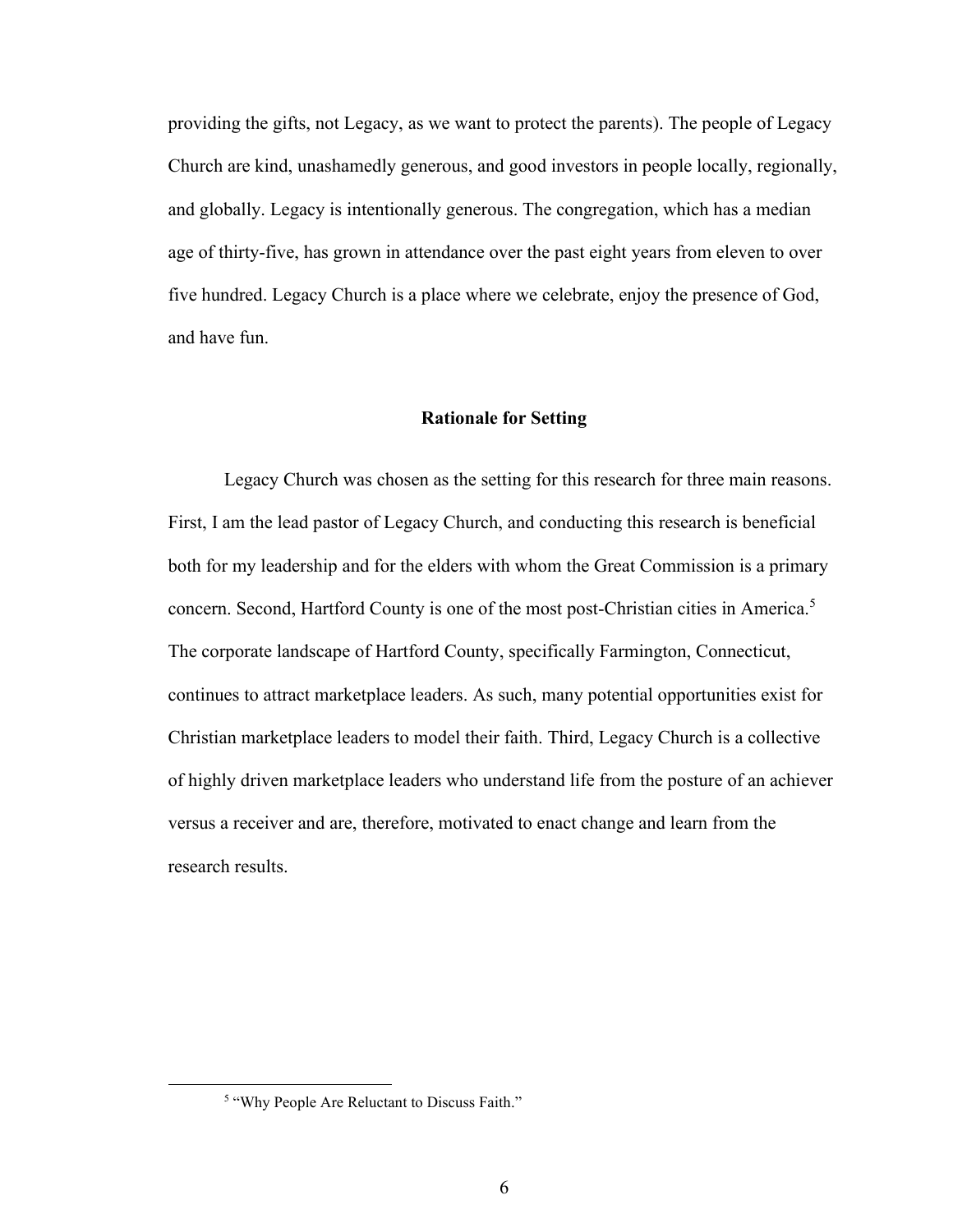#### **Ecclesial Tradition**

Legacy Church is a non-denominational church rooted in the traditions of the charismatic movement, the baptism of the Holy Spirit, the use of spiritual gifts, and equipping and empowering the saints. The charismatic movement has influenced Legacy Church in our expressiveness in worship, energetic singing, and openness to the Holy Spirit's gifts in our services. Many of our congregants have some connection to charismatic Catholic, Presbyterian, Methodist, Baptist, or Pentecostal roots. The diversity represented within the congregation requires a steadfastness in presenting the basics of the Christian faith. Many are re-engaging in the basics of biblical practices and growing as active followers of Christ (e.g., through prayer, worship, Bible reading). Many coming to Christ need training in becoming and making disciples. The culture at Legacy makes room for curiosity and learning. Congregants returning to faith discover that performance, drivenness, and any need for affluence or influence are not prerequisites for acceptance or growing as active followers of Christ.

#### **Study Assumptions**

This ethnographic project seeks to understand Legacy's practice of equipping and empowering the saints. While this research does not discount other aspects of church life, it focuses on finding simple and concrete ways to help people model their faith in crucial ways. Connections to and implications from this study's data will bring clarity and specificity to the tools that will equip Legacy Church's marketplace leaders to model their faith. The outgrowth of this research is a set of tools that can help marketplace leaders recognize and embrace their skills and curiosity.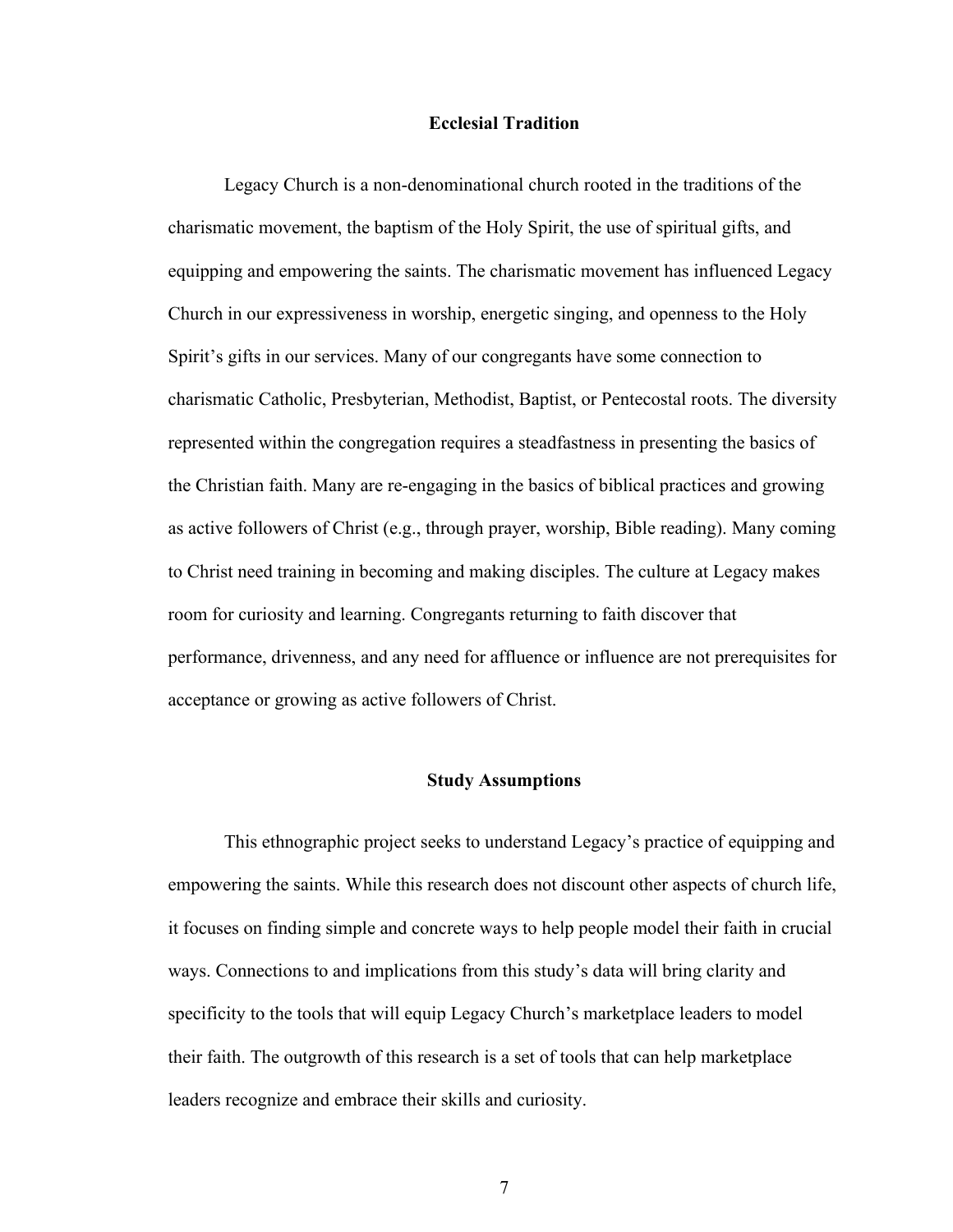This research is guided by several key assumptions that affect how I have framed and implemented its plan. First, I assume that each interviewer and interviewee comes from multiple realities in their life experience (as opposed to a single reality). I assume that the interviewer will ask questions with limited bias, and the interviewee will answer the questions earnestly and honestly. The methodology that moves from the abstract to action captures stories and analyzes artifacts. This project will equip marketplace leaders at Legacy Church to live their faith as participants in the *missio Dei*.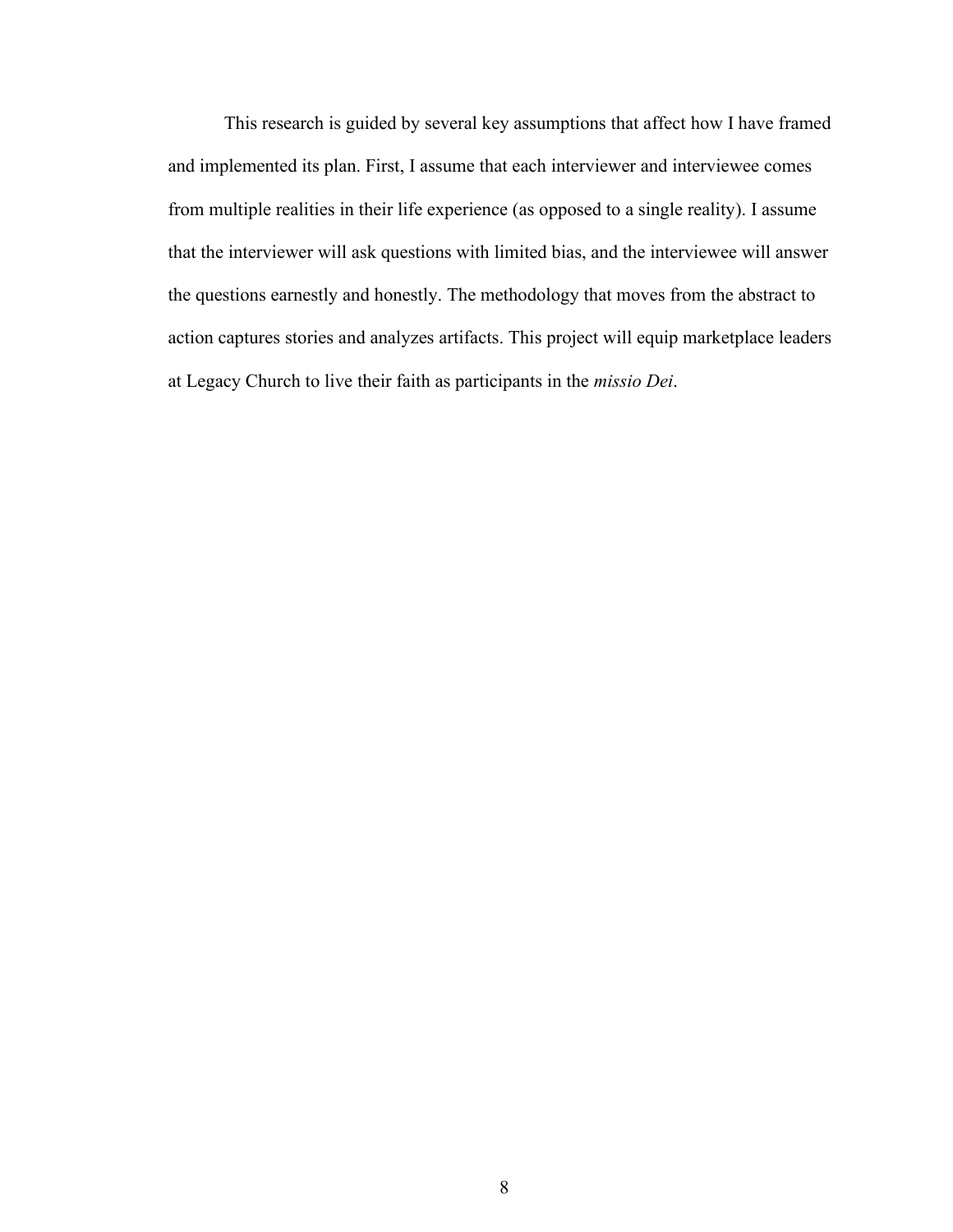## **Chapter 2: Study Methodology**

#### **Nature of the Study**

The nature of this study is qualitative, ethnographic research. Ethnographic research is qualitative, inductive, exploratory, and longitudinal. Ethnography, as a method, pursues a thick, rich description over a relatively small area.<sup>1</sup> Given that I am embedded in the culture of Legacy Church as an insider (lead pastor), ethnography provides a means to shine a light on what matters most to people in the community. The multi-ethnic makeup of Legacy Church requires a researcher to embrace interpathy.<sup>2</sup> The desire to help marketplace leaders model their faith must not be shaped by speculation or preferences; thus, ethnography was an appropriate study design for this research. Instead of using theological reasoning to summon a reluctant congregation to affirm his agenda for faithful action, a pastor doing the ethnographic study is more likely to engage the congregation's current faith practices in theological reflection. Pastors rarely know a congregation's theology; ethnography gives the pastor-researcher the tools to listen and discover theology through the stories of how members practice their faith.<sup>3</sup> By acknowledging the theological wisdom that is already present in the congregation through the way congregants live, a pastor can lead with and for the people.

<sup>&</sup>lt;sup>1</sup> Stuart Hannabuss, "Use Ethnographic Methods & amp; Participant Observation," Emerald Publishing, accessed March 21, 2022, https://www.emeraldgrouppublishing.com/how-to/observation/useethnographic-methods-participant-observation?part=1.

<sup>2</sup> Mary Clark Moschella, *Ethnography as a Pastoral Practice: An Introduction* (Cleveland, OH: Pilgrim Press, 2008).

<sup>3</sup> Moschella, *Ethnography as a Pastoral Practice*, 40.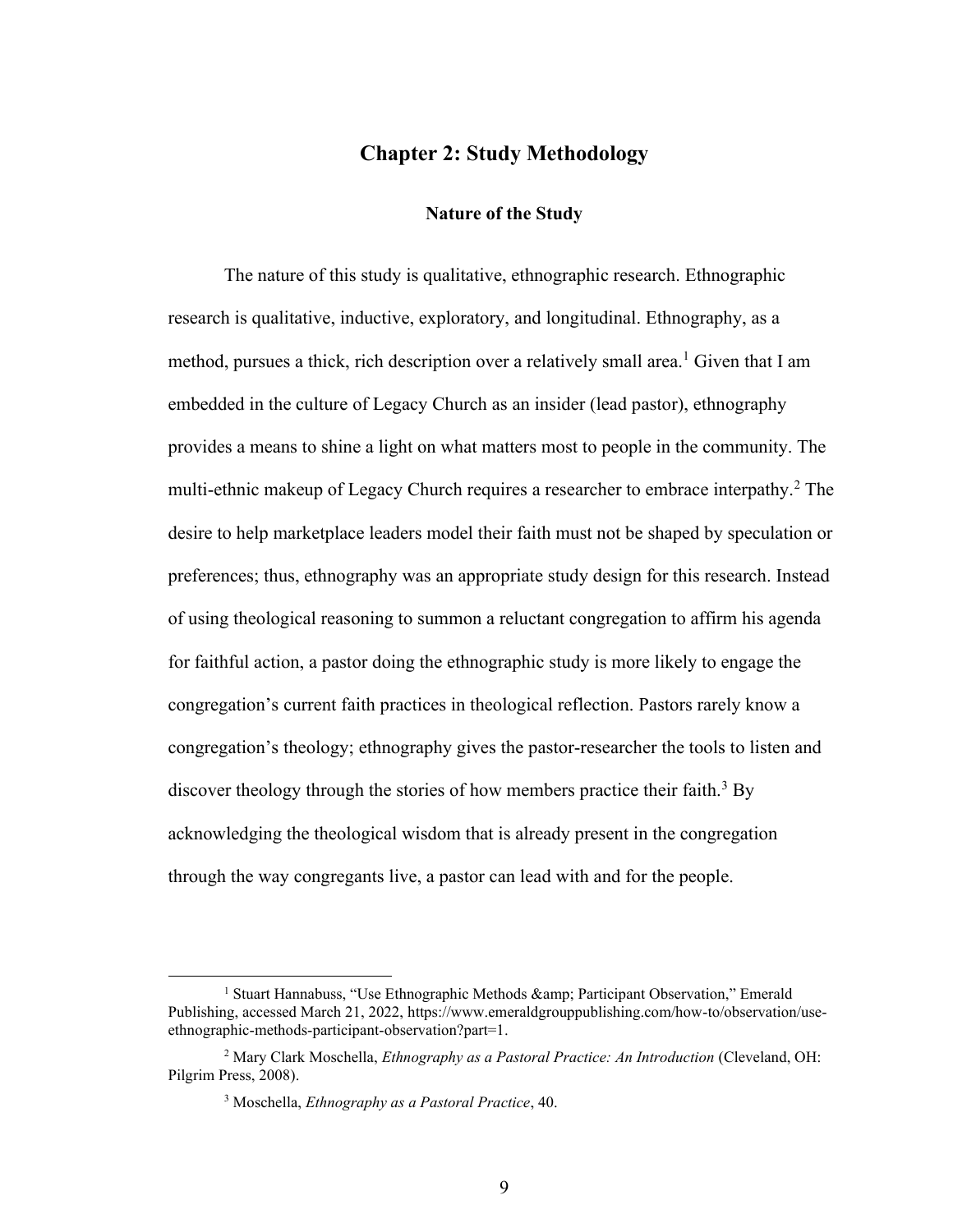This research is ethnography for transformation and pursuing the concrete, material, cultural, and social dimensions of faith in Legacy Church. In the face of this confusion, it may be tempting to rush in and impose a unified theological vision or a structured business-model program upon a congregation, school, or agency.<sup>4</sup> During the transcription process, the ethnographic method allowed the researcher (myself) to listen, learn, celebrate, and imagine the possibilities as stories were shared. Also, this study method allows revisiting the data and continuing to understand transformational leadership opportunities before us, both structured and semi-structured. The interview process allowed for flexibility in the process of selecting the length and number of interviews, obtaining informed consent, and maintaining the time and expenses of the interviewer.

#### **Study Participants**

To participate in this study, participants needed to be marketplace leaders attending Legacy Church when this research was conducted (2019–2022). It was logical to choose Legacy Church attendees because I have access to the stories and knowledge of the culture. The participants represented various vertical markets such as Construction, Real Estate, Hospitals, Judicial, Information Technology, Education, Government, and several others. There were six different ethnicities represented. A total of twenty-four participants met the inclusion criteria and chose to participate in this study.

<sup>4</sup> Moschella, *Ethnography as a Pastoral Practice*, xiii.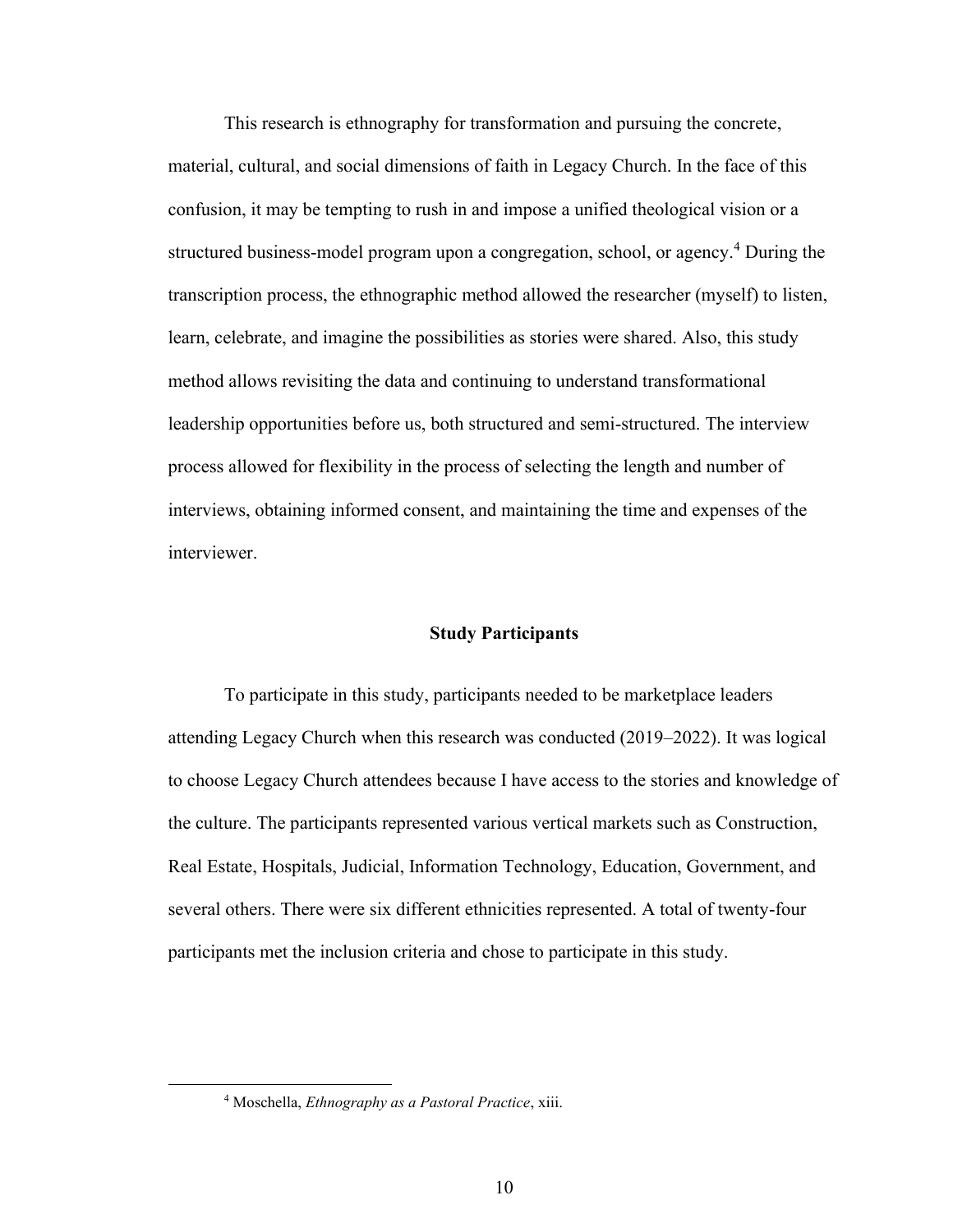#### **Use of Peer Interviewers**

I chose to utilize peer interviewers (instead of conducting the interviews myself) to minimize bias. The ethical challenge of managing the complex role of pastoral ethnographer was daunting and at times confusing. <sup>5</sup> The choice for the particular interviewers was based on personal relationships, trust, and expertise. The depth of experience of these interviewers afforded them the opportunity to gather data in a timely and precise manner, ask clarifying questions, and engage in reflexivity.

#### **Peer Interviewer Recruitment and Training**

I recruited interviewers for this study via one-on-one in-person conversations. I asked if they would be willing to help gather the information that would assist in learning how to serve the people of Legacy Church best. Then the interviewers were contacted via email with an embedded video<sup>6</sup> inviting them to prayerfully consider participation in the administration of a project and requesting they share their willingness or unwillingness within a week (see Appendix B). I sent a second email to the interviewers, thanking them for their willingness to participate and sharing the details regarding the training date, time, and location. This email also included a menu from which interviewees could choose a lunch option (see Appendix C). I sent a third email to the interviewers, thanking them for taking the time to help. The email included details for the interview protocols; a link was shared via Dropbox to share that information (see Appendix D).

<sup>5</sup> Moschella, *Ethnography as a Pastoral Practice*, 87.

<sup>6</sup> *Invitation from Legacy Church*, Vimeo, 2022, https://vimeo.com/461921980/a0c9ecc2a9.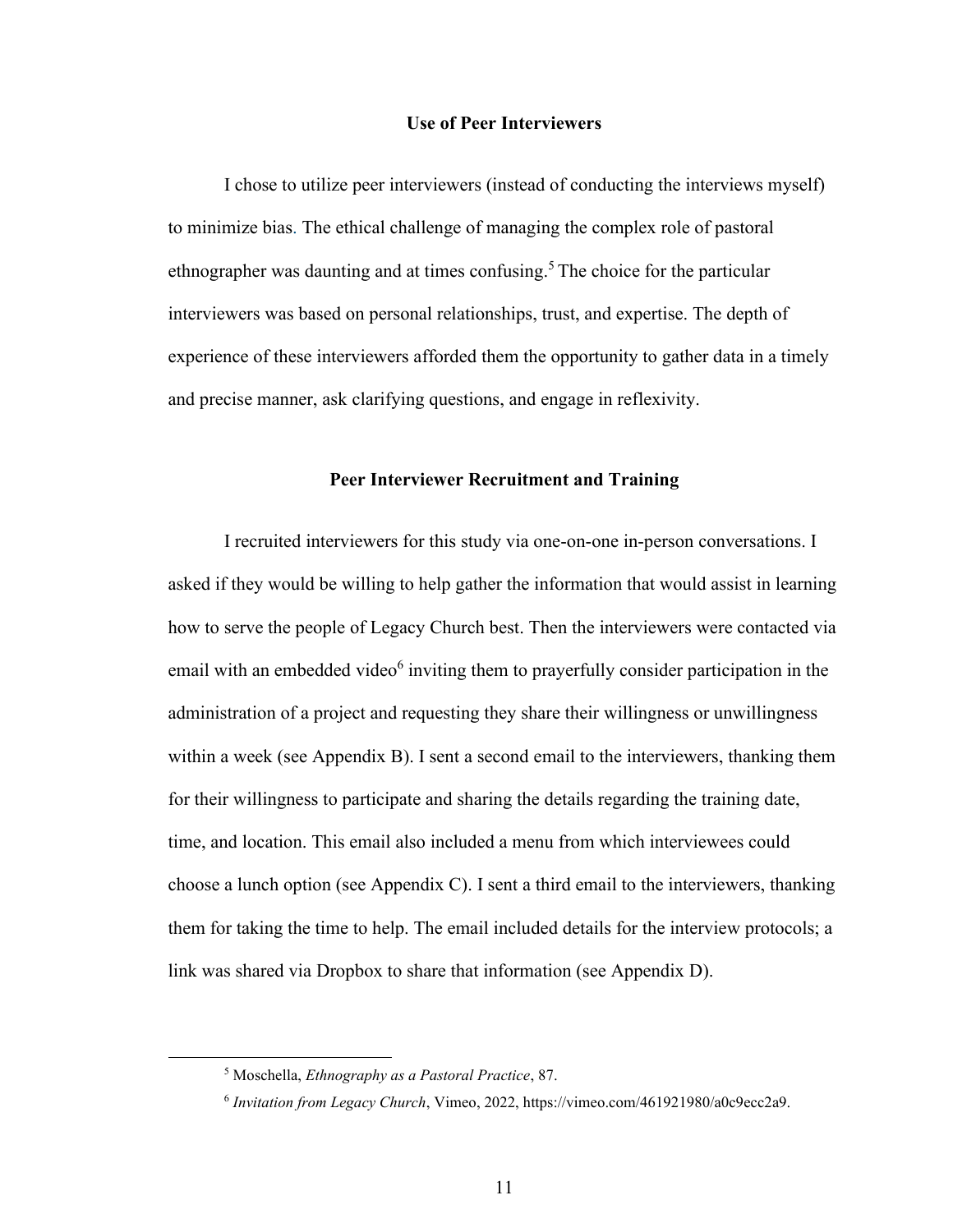Next, the interviewers gathered for four hours on a Saturday morning for training. Dr. Kyle J.A. Small, PhD, facilitated this. During this training, each interviewer also served as an interviewee through practice sessions. These interviews were utilized as data for this study. Following the training, interviewers contacted members of Legacy Church and requested their participation in additional interviews. Data collection was scheduled to take place within three weeks from the training date.

#### **Participant Recruitment**

Participants for this study were recruited by one of the trained interviewers. The interviewers personally recruited interviewees via phone, in person, or email. They were asked to participate based on their availability and that they were marketplace leaders. A script was created to assist the interviewer in making the participant ask nine uniform questions (see Appendix E).

#### **Source of Data/Data Collection Procedures**

The source of data for this research was scripted, semi-structured in-person interviews. The interview protocol consisted of nine questions. The first four questions focused on their connection to Legacy Church, the next four focused on personal faith and leadership, and the last question focused on the culture of leadership development at Legacy Church. Each interview was recorded via iPhone. The interviews were forty minutes each. Upon completing the interview, the interviewer thanked the participants and ended the interview.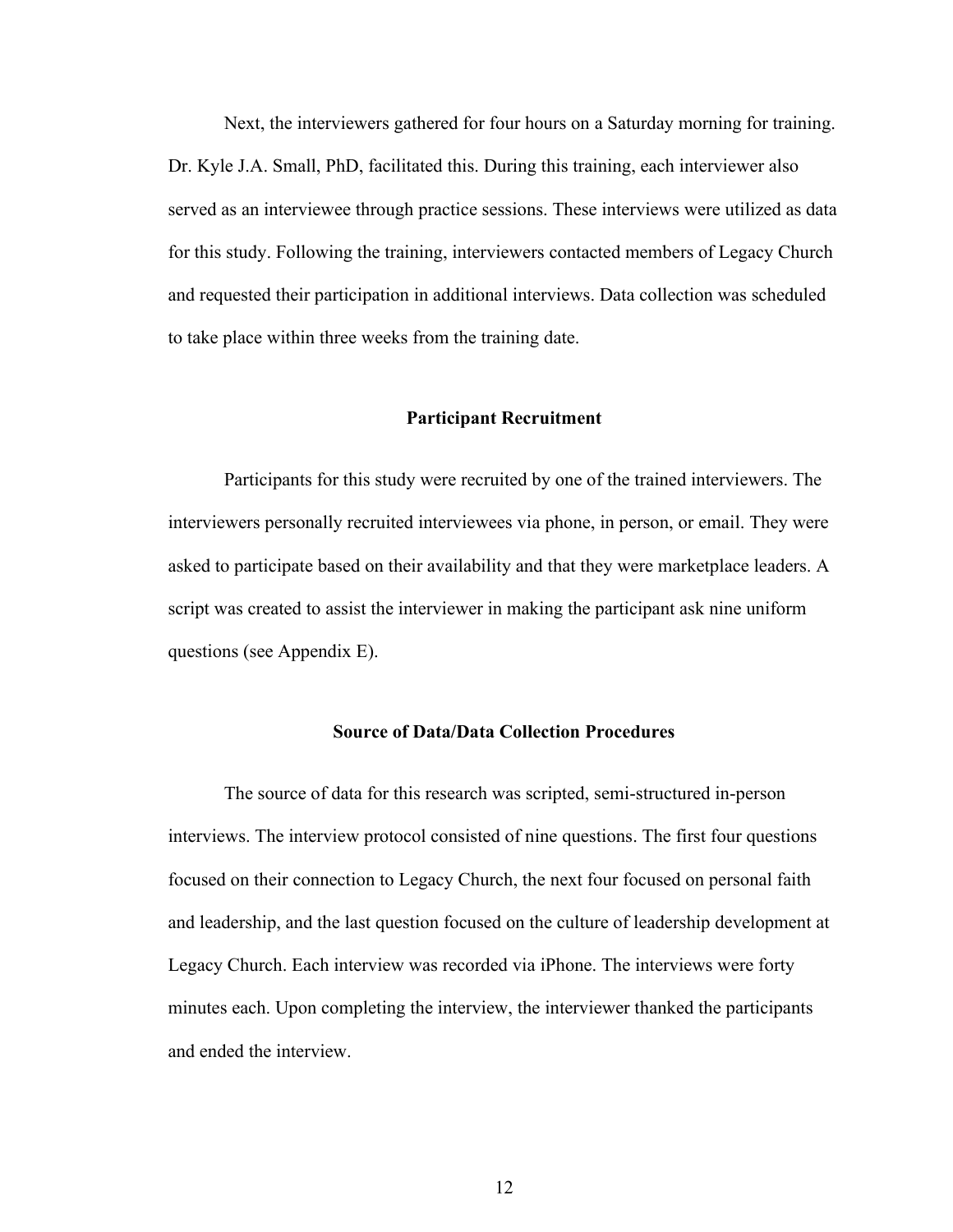#### **Data Analysis**

#### Data Transcription and Organization

The following data analysis procedures were followed for data elicited by the structured interviews. First, each interviewer sent a digital copy of the audio recording of their interviews along with notes on the demographics for each interview. All interview files removed personal information, so no interviewee names were sent with the files. Next, each audio interview was then transcribed by a third-party transcription service. Each transcription included a title page with the interviewer's name and interview number and demographic information describing the interviewee.

To facilitate ease of data analysis, all of the interviews were loaded into a spreadsheet. The spreadsheet was organized by demographic information. All of the interviews were then printed and combined into one PDF, bound together as a book to easily refer back to each interview.

#### **Data Coding**

#### Phase I Coding

I used the in vivo coding and analytic formatting methods in phase I of coding. Then I reviewed the interviewers' transcripts and other participant-generated data to cull words and phrases that seemed to stand out. I italicized, bolded, underlined, or highlighted keywords and phrases for visual emphasis. In vivo coding is a suitable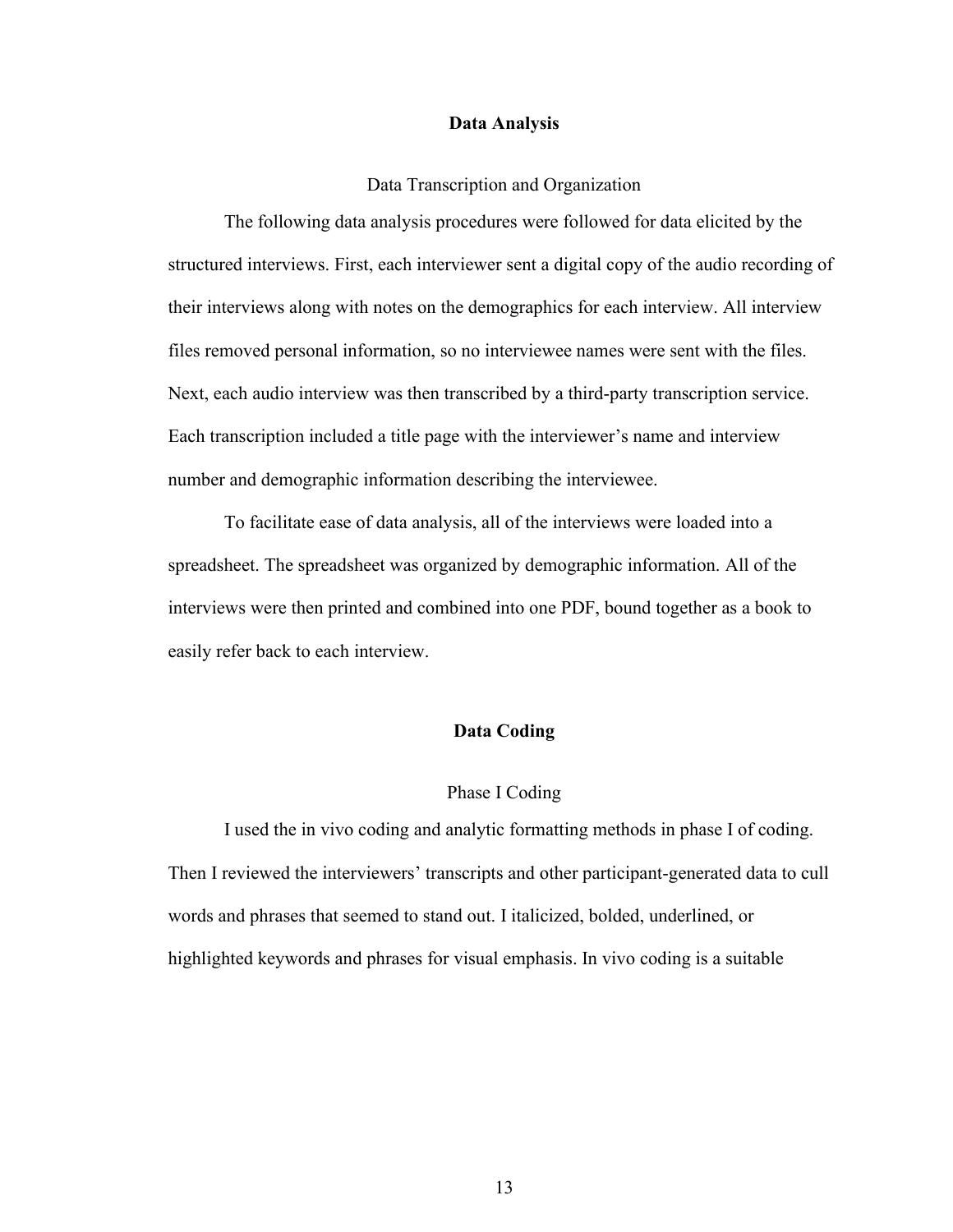method for learning how to code because it requires the researcher to give special attention to interviewee language rather than one's perspective.<sup>7</sup>

#### Phase II Coding

During phase II of coding, I went through the entire transcript and used process coding. Process coding was used to identify and understand the context of the stories and the regularity of shared experiences.

### Phase III Coding

Lastly, during phase III of coding, I utilized values coding. Values coding was employed as it helped understand the values attributed (beliefs, personal knowledge, attitudes) by the interviewees regarding themselves and situational norms. An attitude is the way people think and feel about themselves, other people, things, or ideas evaluative perceptions and sets of cumulative reactions that reflect the beliefs they learned through time.<sup>8</sup> Finally, the data was coded and charted using letters representing Values (V), Attitude (A), or Belief (B).

I utilized values coding to yield descriptive themes regarding the marketplace leaders' understanding of their role in sharing the Great Commission.

### **How Data Will Be Presented to Readers**

The results of this research will be written up in chapter 4 of this manuscript and organized to align with the four steps in Legacy Church's Growth Track in equipping the

<sup>7</sup> Johnny Saldaña and Matt Omasta, *Qualitative Research Analyzing Life* (Los Angeles, CA: Sage, 2022), 121.

<sup>8</sup> Saldaña and Omasta, *Qualitative Research Analyzing Life*, 128.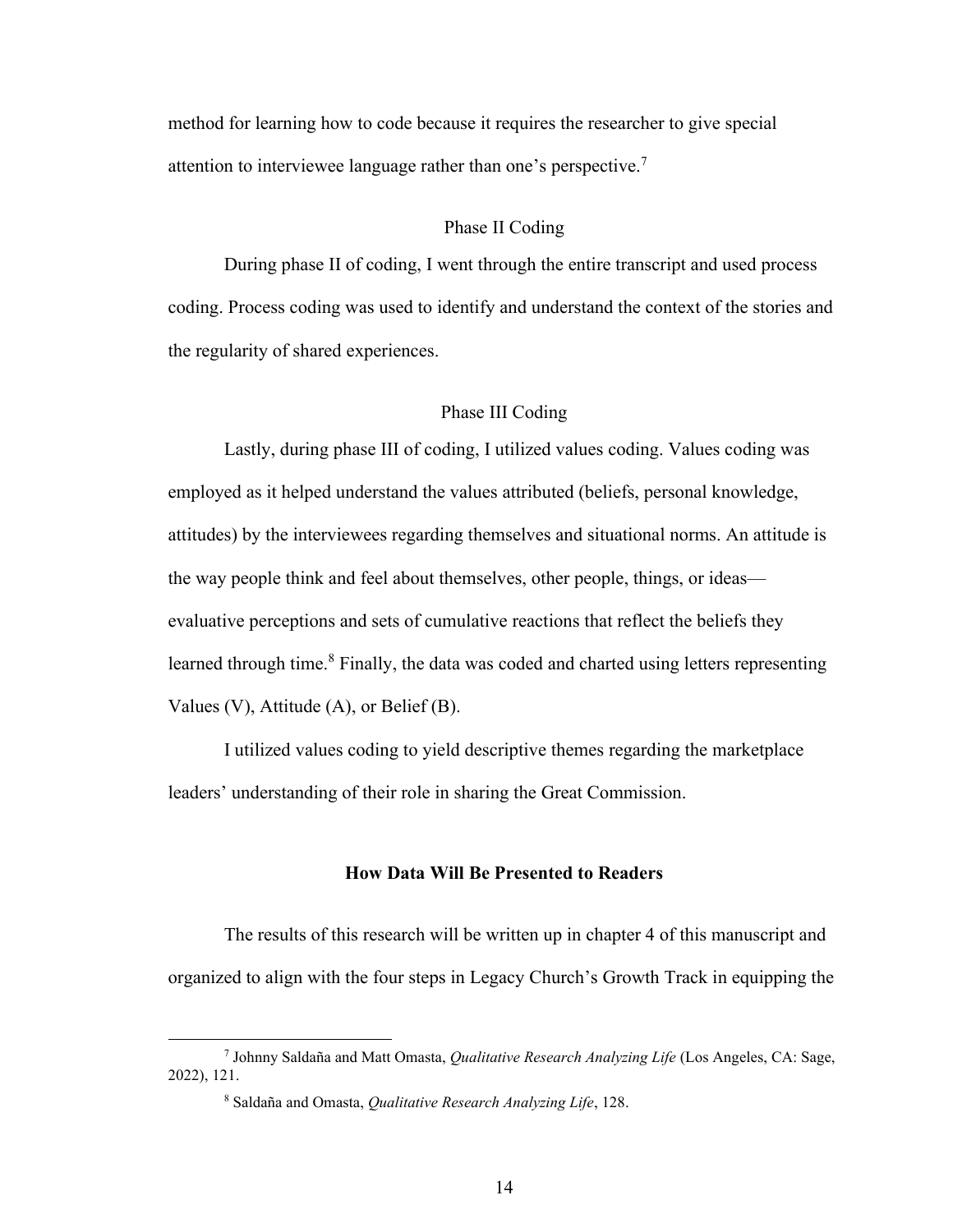saints. This Growth Track's four components are intended to equip parishioners to become all that God made them to be:

(a) Know God: Knowing God is the key to life. We want people to know God, Jesus Christ, and the gift of salvation. We want people to know the Holy Spirit who wants to empower, lead, and guide them. We want people to know God personally. Before we can dive into building a deeper relationship with God, we first need to establish the foundation for that relationship (Jn 3:16).

Knowing God is not about religion, a great sermon, or small groups.

"Not everyone who calls out to me, 'Lord! Lord!' will enter the Kingdom of Heaven. Only those who actually do the will of my Father in heaven will enter. On judgment day many will say to me, 'Lord! Lord! We prophesied in your name and cast out demons in your name and performed many miracles in your name.' But I will reply, 'I never knew you. Get away from me, you who break God's laws'" (Matt 7:21–23, NLT).

The word "know" that Jesus used in Matthew is an intimate term. The Greek word *ginosko* goes beyond intellectual knowledge or mental awareness to imply personal, firsthand experience. It is the difference between "I know who the mayor is, but I have never met him" and "I know who the mayor is, and he's my best friend."<sup>9</sup> We want people to know God personally, relationally, and intimately. Knowing God happens through scripture, prayer, talking and listening. We believe that whatever people are going through, the fuel for their spiritual journey comes from a close relationship with the living God.

<sup>9</sup> Chris Hodges, *What's Next?: The Journey to Know God, Find Freedom, Discover Purpose, and Make a Difference* (Nashville, TN: Nelson Books, 2019), 6.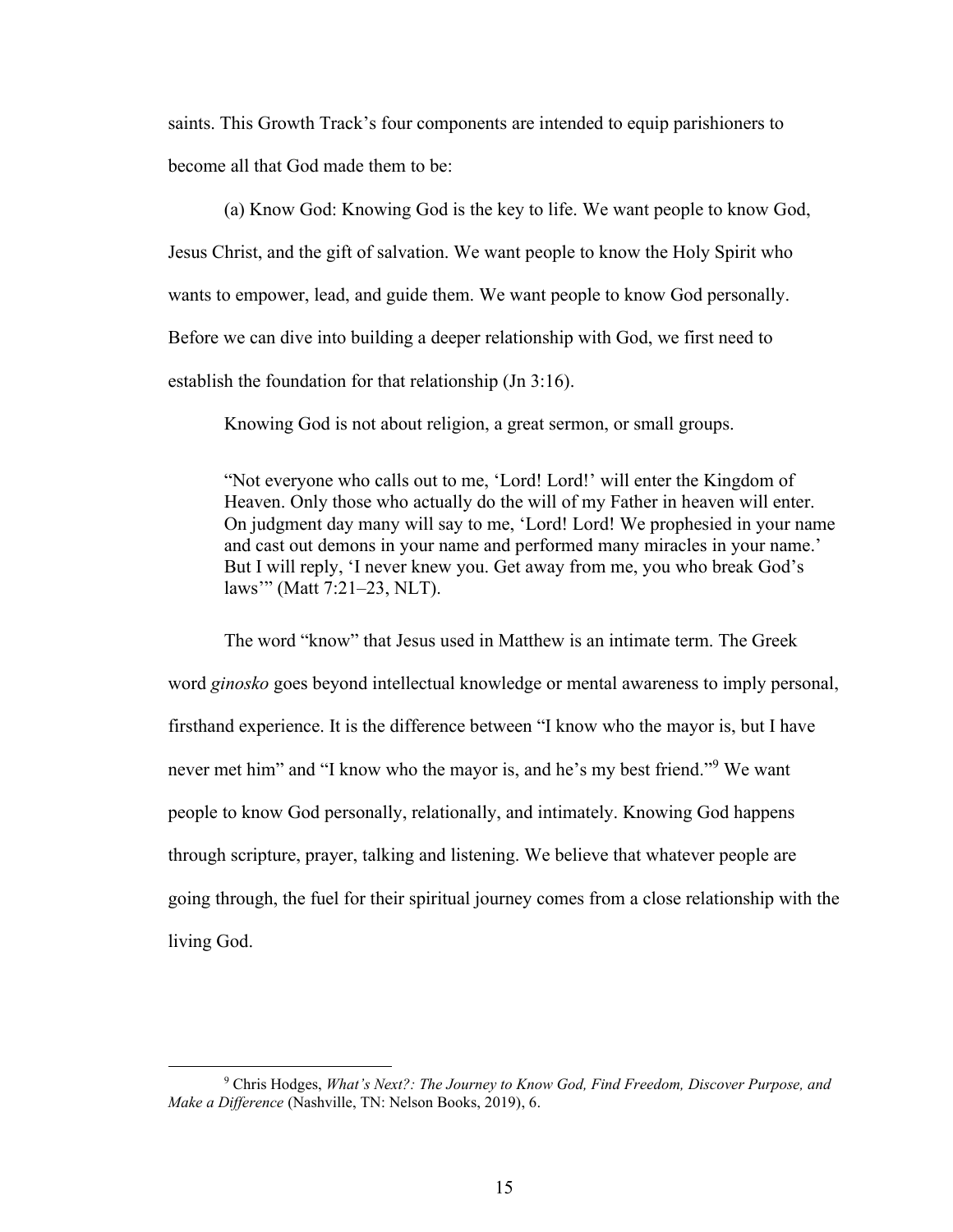(b) Find Freedom: Freedom is one of the major reasons Jesus came to Earth: to live and die and rise again in His defeat of the enemy once and for all. Once we begin our relationship with God, we start to know and walk by faith and experience transformation, healing, and freedom. Often the sanctification process is painful as one faces scars from the past. This struggle is not a heaven or hell issue but the battle for quality of life on Earth and the reality that Jesus has already won the battle. The enemy of our souls would love for us to be distracted, distressed, depressed, and never realize the potential and victory found in Christ. When Jesus began His public ministry (Luke 4), He went to the synagogue, opened the scroll and read from the prophet Isaiah, proclaiming the good news of *freedom*. <sup>10</sup> Overcoming strongholds and living in freedom is so essential to the Christian life that our church has an entire ministry built around it. We have *Freedom* small groups and encourage everyone in Legacy Church to experience them once they have accepted Jesus as their Savior and have started their spiritual journey. In these community-based small groups, our people go through a twelve-week curriculum that exposes the many lies they may have believed, replacing them with God's truth. We want Legacy Church to find freedom, live empowered, and be equipped.

(c) Discover Purpose: The gap in the church is striking when we realize that God not only wants us to know our own individual purpose but also to help others to know their unique purpose (Eph 4:7, 11–13). In the first sentence of verse seven, the word "gift" translated means a special gift, divine enablement. It's not a reference to grace as we think of it concerning God's mercy and our salvation. This kind of grace refers to

<sup>&</sup>lt;sup>10</sup> "The Spirit of the Lord is on me, because he has anointed me to proclaim good news to the poor. He has sent me to proclaim freedom for the prisoners and recovery for the blind, to set the oppressed free to proclaim the year of the Lord's favor." Luke 4:18:19 NIV.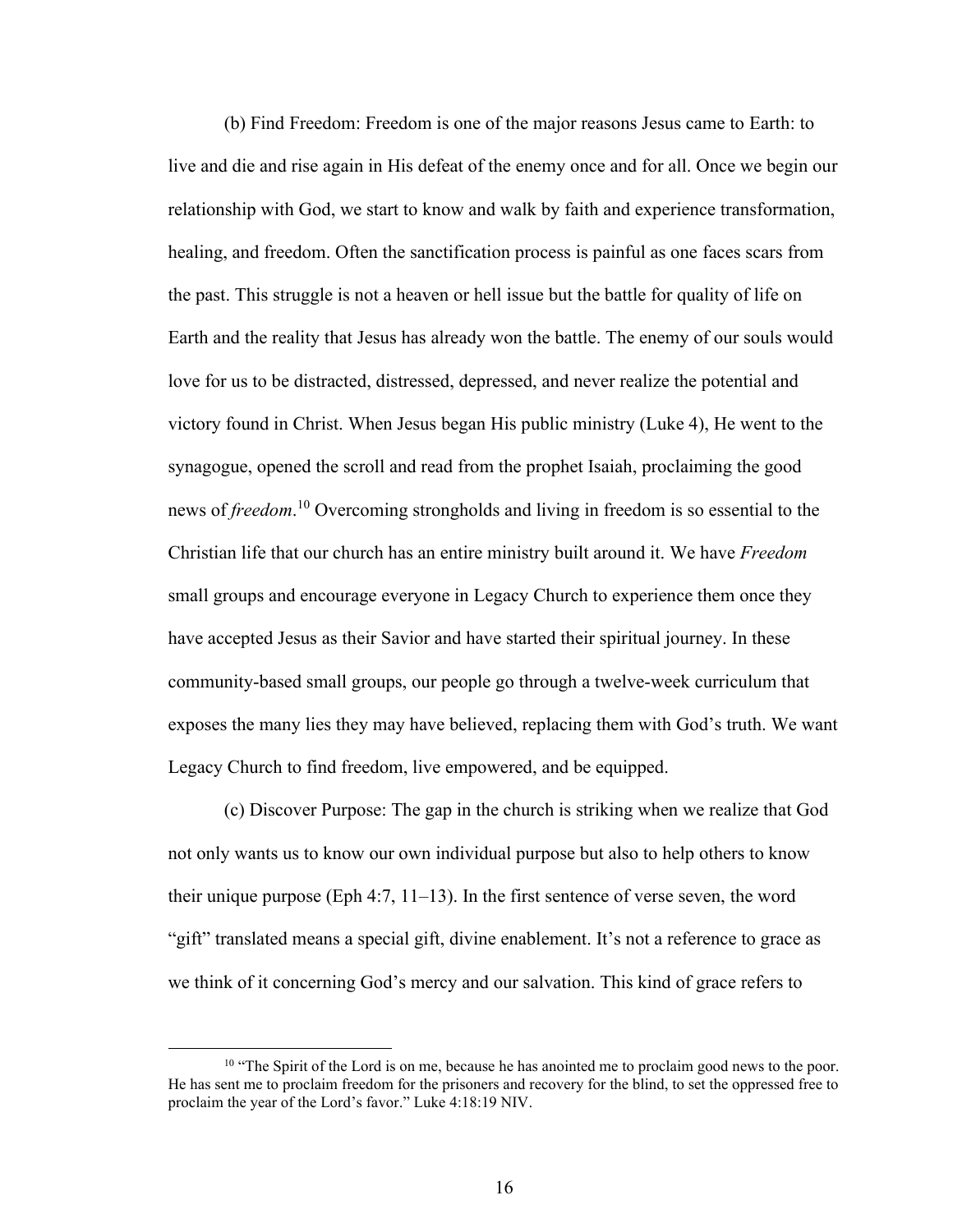something you do to bring fulfillment and makes a difference in the lives of those around  $you.<sup>11</sup>$ 

Legacy Church also takes people through several different assessments to help them discover their God-given design (DISC, Thinking Wave Lengths, Enneagram). We use various tests and instruments to reflect a clear pattern of strengths, talents, gifts, and abilities. God is the ultimate creator and has designed us with gifts, talents, and the ability to discover purpose.

God's various gifts are handed out everywhere; but they all originate in God's Spirit. God's various ministries are carried out everywhere; but they all originate in God's Spirit. God's various expressions of power are in action everywhere; but God himself is behind it all. Each person is given something to do that shows who God is: Everyone gets in on it, everyone benefits. All kinds of things are handed out by the Spirit, and to all kinds of people! The variety is wonderful (1 Cor 12:4– 11, MSG).

(d) Make a Difference: When you know that you are living out your God-given purpose and you are making a difference in the lives of others for all of eternity, everything changes. Jesus said, "This is to my Father's glory, that you bear much fruit, showing yourselves to be my disciples… I have told you this so that my joy may be in you and that your joy may be complete" (Jn 15:8, 11, NIV). Making a difference requires taking on the heart attitude of a servant. While being a servant isn't easy, nothing is more beautiful than seeing people give themselves to the needs of others, like the CEO who rolls up hers or his sleeves and pitches in to get the envelopes stuffed in the mailroom when they find the intern overwhelmed by such a task. Alternatively, the young teen or young professional mows the grass or shovels the sidewalk for the elderly neighbor

<sup>11</sup> Hodges, *Journey to Know God, Find Freedom, Discover Purpose, and Make a Difference*, 121.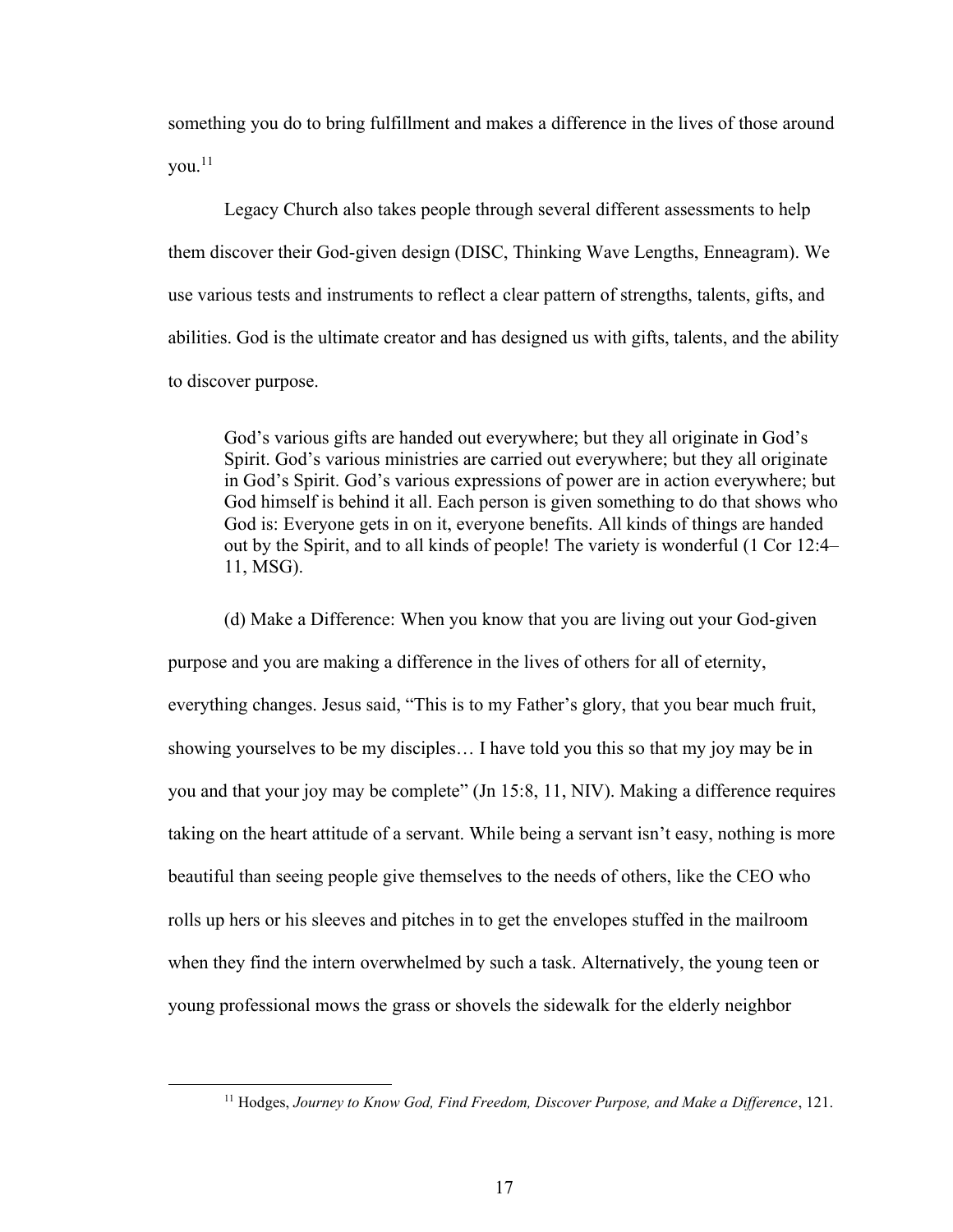without being asked. Or the couple willing to sacrifice their long-awaited vacation to help feed and shelter people in their city or another nation devastated by storm or war. The Bible tells us, "Do nothing out of selfish ambition or vain conceit. Rather, in humility value others above yourselves, not looking to your own interest but each of you to the *interest of the others*" (Phil 2:3–4, NIV).

In addition, a fifth component will be created based on the data to assist the marketplace leaders of Legacy in the *missio Dei*.

The results of this study were used to frame an engagement pathway. The purpose of this pathway is to assist marketplace leaders effectively in growing in their theology of work and vocation and model/share their faith. This engagement pathway will be presented to the marketplace leaders and available to them via the Growth Track.

#### **Theology of Method**

This research was guided by a missiological approach to church leadership. The Church cannot be defined simply by preaching the gospel and administering the sacraments on Sunday morning. The Church's true nature belongs to a society that was constituted and sent forth once and for all by Jesus Christ.<sup>12</sup>

Understanding cultural contextualization is a departure from the traditional way of doing theology in the Church today. Contextual theology realizes that culture, history, contemporary thought forms, and so forth are to be considered, along with scripture and

<sup>12</sup> Lesslie Newbigin, *The Household of God: Lectures on the Nature of the Church* (Eugene, OR: Wipf & Stock, 2008), 59.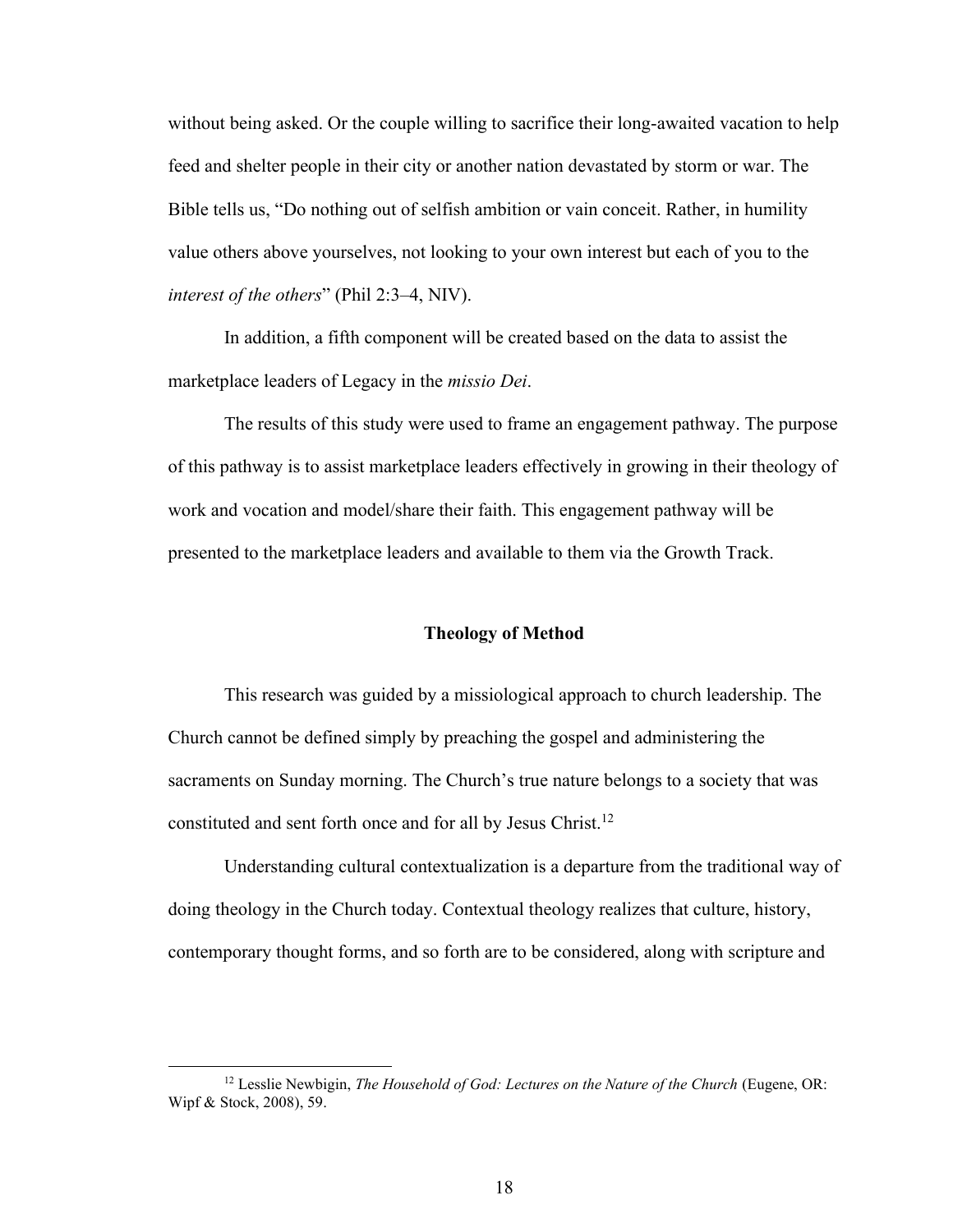tradition, as valid sources for theological expression.<sup>13</sup> Ministry leaders must have biblical and theological soundness; personal experience as powerful as it is must be grounded in the context of scripture.

My theology aligns well with the chosen research methodology of ethnography. Listening allows us to hear the stories told in the many voices and versions and read the theologies that are expressed and enacted in the everyday life of the group.<sup>14</sup>

God is growing me into curiosity and wonder. This transforms my more competitive nature and traditional views of pastoral leadership. Ammerman writes, "In theological language, I am convinced that not every congregation is called to the same mission. In sociological language, I am convinced that there will inevitably be a wide range of responses to change, a range that will move forward a religious ecology that serves a new community."<sup>15</sup> Ethnography affords the opportunity for curiosity, discovery, and perspectives from both the insider and outsider within the community of Legacy Church.

Ethnography, as curiosity and wonder, joins the Apostle Paul in his letter to the Ephesians. Focusing on fixing people or winning makes for transactional relationships, but Paul reminds pastors and teachers of their role and responsibility, which is to equip the saints for the work of the ministry and building up the body. Pastors are called to speak the truth in love and help the body (each part) function in unity, health, and love.

*And he gave the apostles, the prophets, the evangelists, the shepherds and teachers, to equip the saints for the work of ministry, for building up the body of* 

<sup>13</sup> Stephen B. Bevans, *Models of Contextual Theology* (Maryknoll, NY: Orbis Books, 2013).

<sup>14</sup> Moschella, *Ethnography as a Pastoral Practice*, xi.

<sup>15</sup> Nancy Tatom Ammerman and Arthur Emery Farnsley, *Congregation & Community* (New Brunswick, NJ: Rutgers University Press, 1997), 4.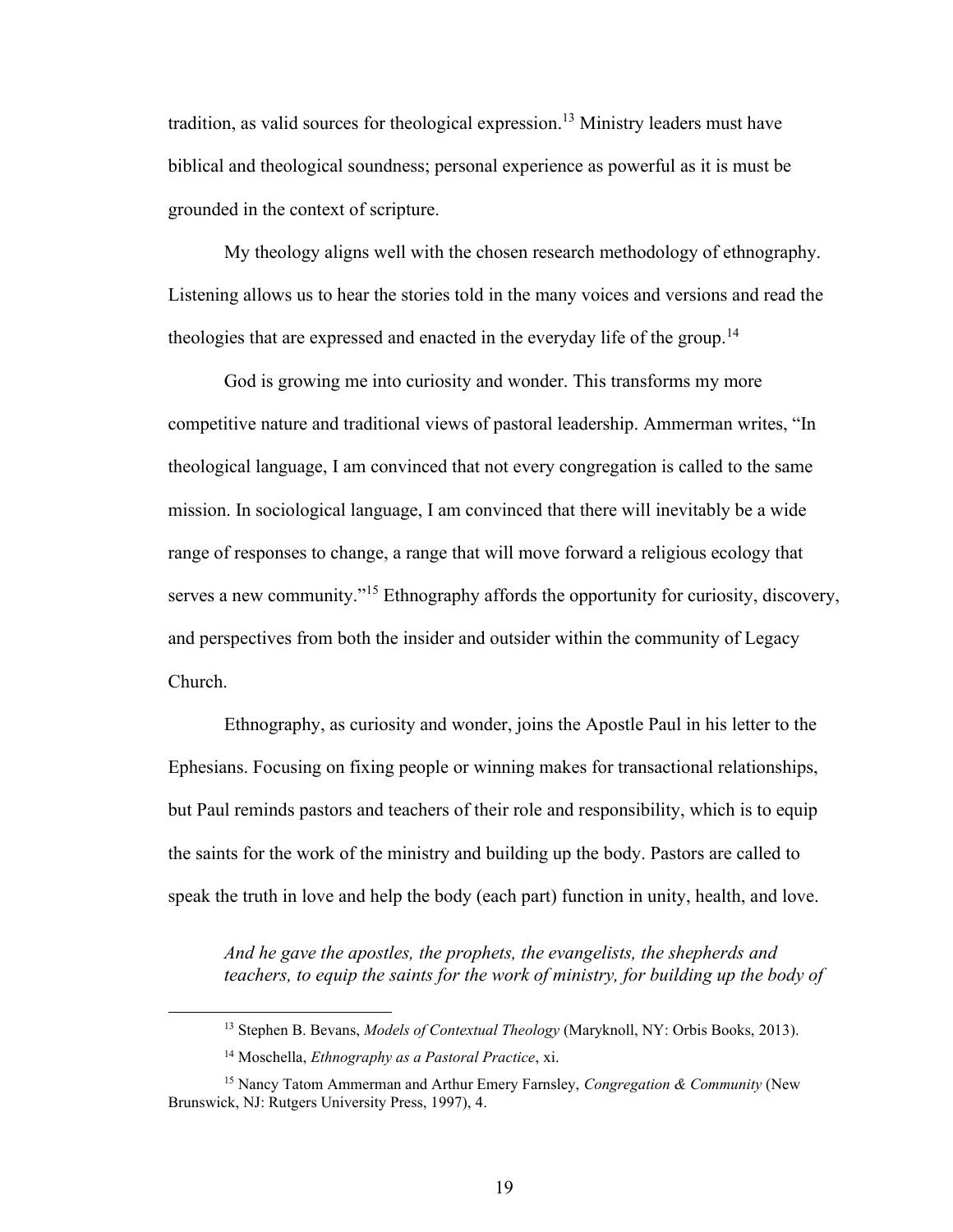*Christ*, until we all attain to the unity of the faith and of the knowledge of the Son of God, to mature manhood, to the measure of the stature of the fullness of Christ, so that we may no longer be children, tossed to and fro by the waves and carried about by every wind of doctrine, by human cunning, by craftiness in deceitful schemes. Rather, speaking the truth in love, we are to grow up in every way into him who is the head, into Christ, from whom the whole body, joined and held together by every joint with which it is equipped, when each part is working properly, makes the body grow so that it builds itself up in love (Eph 4:11–16, ESV).

The ethnographic study creates deeper theological discussions. Rather than imposing abstract doctrines upon the people, the pastor as ethnographer becomes an interpreter of the theology that the people are already expressing through their lives. A pastor doing an ethnographic study is more likely to engage the congregation's current faith practice in theological reflection.<sup>16</sup>

In an effort to discover their purpose, many churches have given their time and energy to the programs and events made available by the Church. They have not given any consideration that the leadership is called to equip them for their work of service for the building up of the body of Christ. The equipping of the saints for the work of the ministry happens as the people of God have the opportunity to explore, discover, and exercise their gifts. Equipping leaders, speaking the truth in love, and creating a culture that facilitates curiosity and learning includes steps of faith and failure.

<sup>16</sup> Moschella, *Ethnography as a Pastoral Practice*, 41.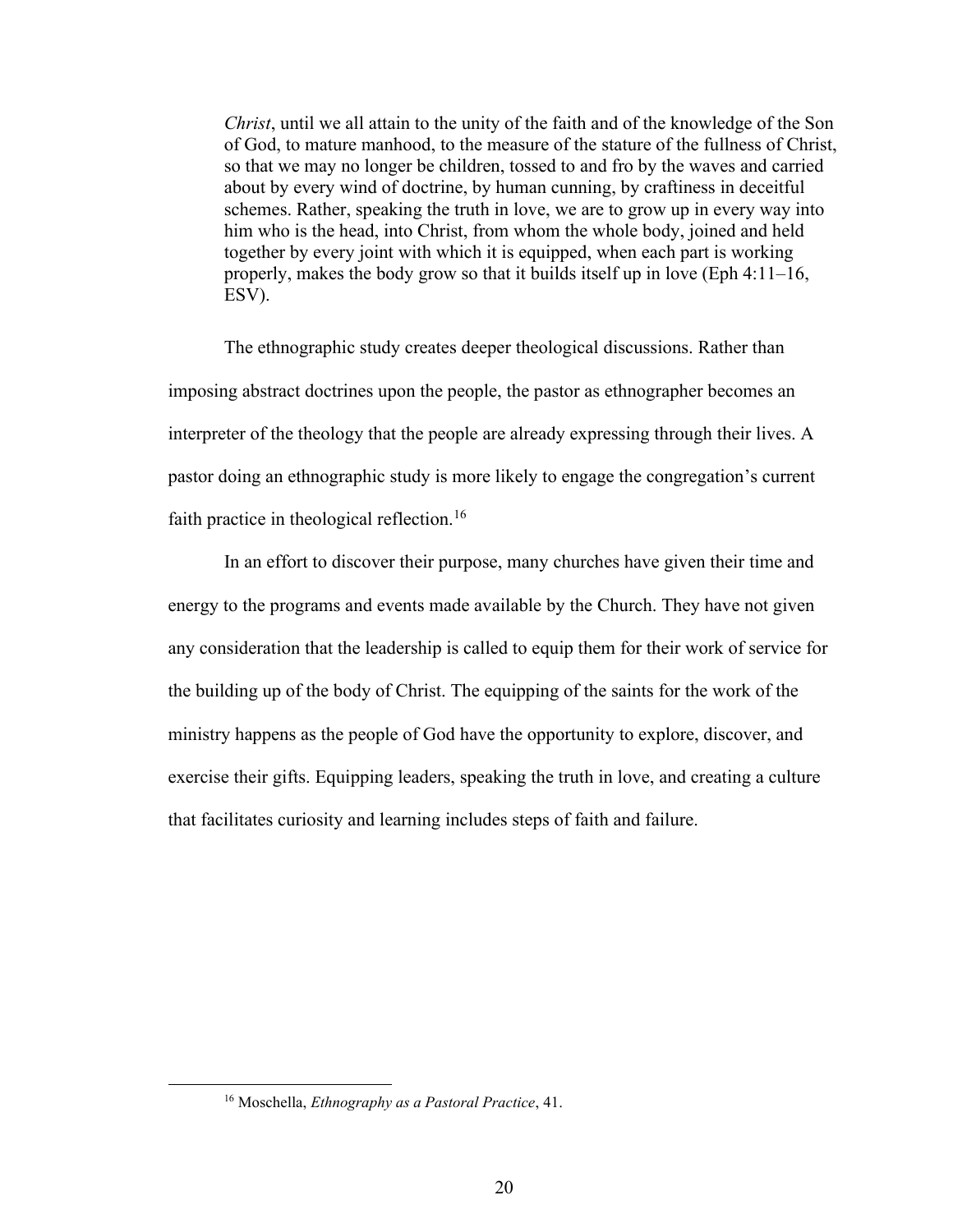## **Chapter 3: Methodology**

As lead pastor and communicator at Legacy Church, the goal for this overall project is to explore the possibilities of creating a multi-cultural leadership development process that could incorporate coaching, training, and resourcing to equip leaders in joining God in mission within their spheres of influence in the marketplace, neighborhood, education, and government with Legacy Church. The people range in age from early thirties to mid-sixties. The vision is to provide a biblically based understanding of their purpose to glorify God. This definition transcends monetary gains, being better donors, putting in volunteer hours, or merely becoming better humans. In this document, the questions that are explored primarily focus on social location, theology of work, and seeking to understand the implications of having a new creative vision for one's vocation within a body of believers and in the world.

#### **In the Beginning**

My statement of focus at the beginning of the program was driven by the sincere desire to empower and equip those who influence the marketplace, education, and vocational ministry leaders within Legacy Church. The premise was to see these influencers trained to win people to Christ by leveraging their platform within their social location. My time in the program reframed my understanding of my role and responsibility as a lead pastor; I am now called to equip the saints for works of service.

Prior to this doctoral program, the challenge was not surrendering to the latest, greatest "church growth" or leadership development model. Most models were geared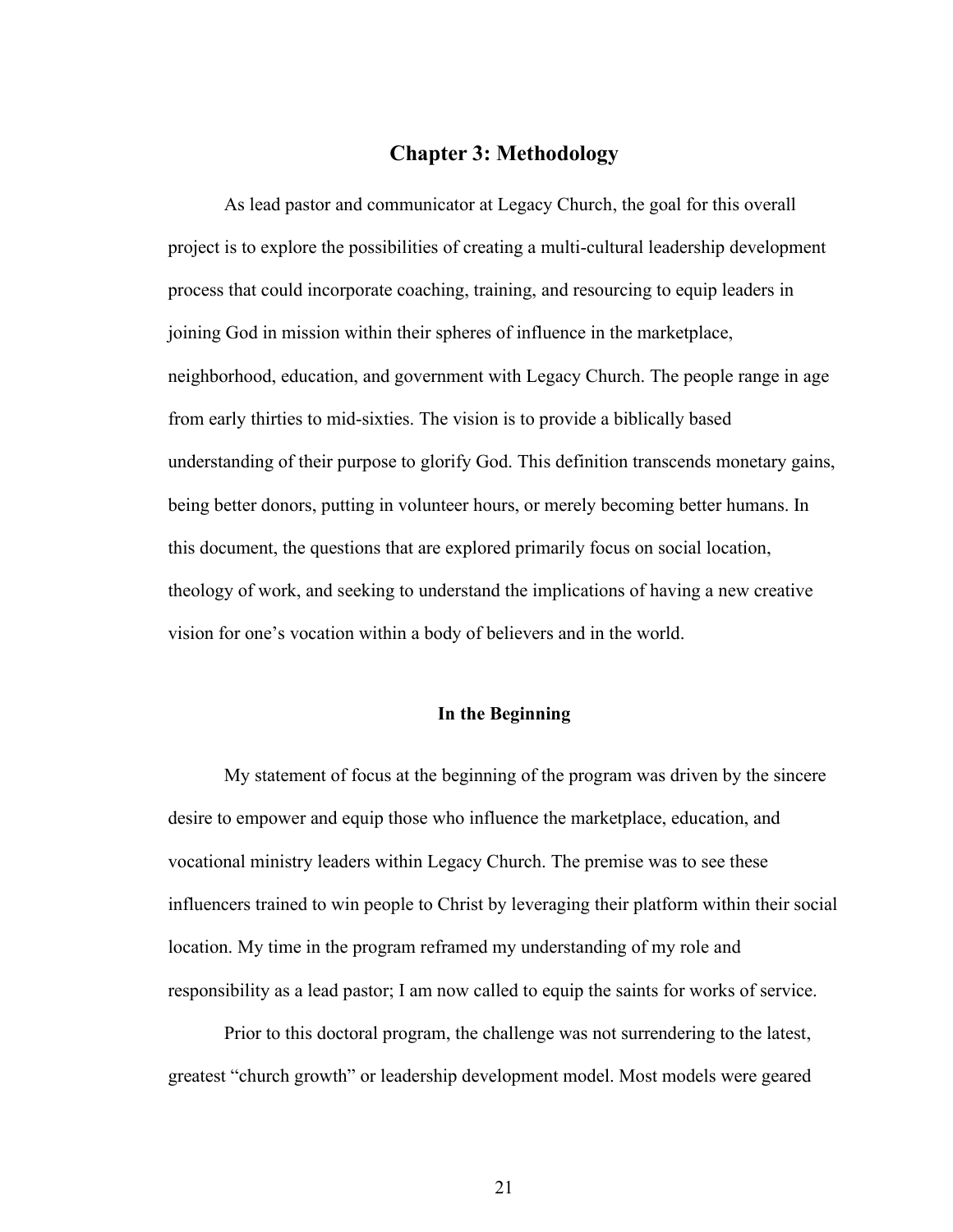toward mobilizing the saints to embrace my vision and work as my servants. This was a point of concern and a colossal difference between the pattern Jesus set and the way church life is normally conducted.<sup>1</sup>

The paradigm shift of embracing the need to join God in mission as opposed to God joining in my mission has been liberating. Christians affirm that Jesus is the way, the true and living way by whom we come to the Father (Jn 14:6); they are not claiming to know everything. "They are claiming to be on the way and inviting others to join them as they press forward toward the fullness of the truth, toward the day when we shall know as we have been known."<sup>2</sup> My social location is predominantly made up of those who come from a cross-cultural mission and historical framework. The cross-generational gap of the post-positivism and pragmatism congregants within Legacy Church requires a broad scope of understanding. The intercultural dynamics that are at work within the congregation require a willingness to honor and learn the origins of their theological locus.

### **Theology of a Congregation**

The desire to define the practice and approach to laity and leadership in Legacy Church was a pressing question to be answered. It seems more appropriate to articulate the missiological approach of Legacy Church first. Volf defines "participatory ecclesiology" as the presence of Christ in the Spirit, which constitutes the Church and is

<sup>1</sup> Lesslie Newbigin, *'The Good Shepherd': Meditations on Christian Ministry in Today's World* (London: Mowbray, 1985), 19.

<sup>2</sup> Lesslie Newbigin, *The Gospel in a Pluralist Society* (London: SPCK Publishing, 2014), 316.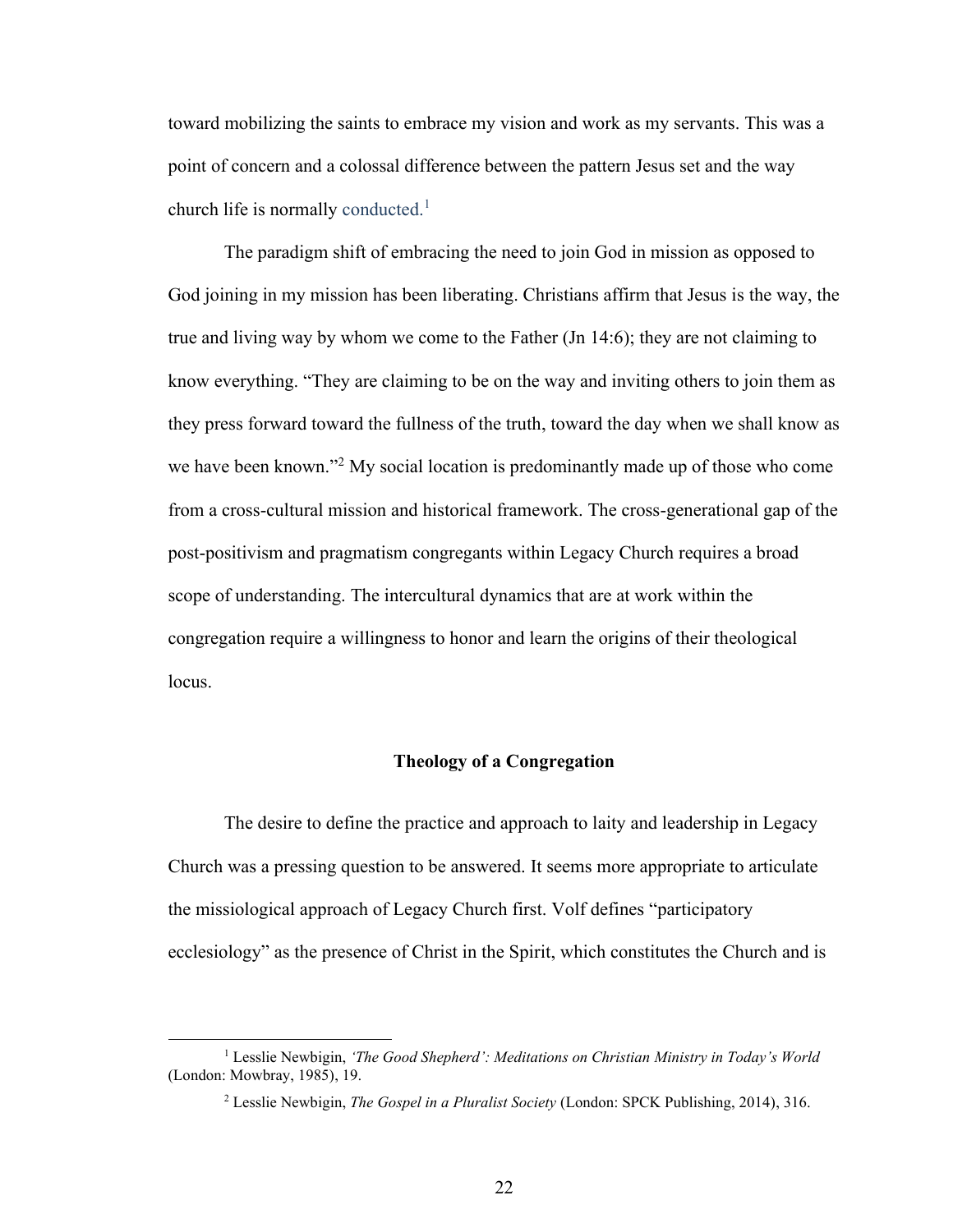mediated not merely, and not even primarily, through ordained ministers but through the whole congregation. Consequently, the entire church is called to engage in ministry and make decisions about leadership roles.<sup>3</sup> This definition was helpful in constructing a theologically responsible perspective for a Free Church that acknowledges *each part* doing its work.

When answering the question "What is the Church?" Volf defines it as God's eschatological new creation as presented in Revelation 21–22 and 1 John 1:3. Volf, of course, gives a more in-depth definition in his other writings. This question continues to be explored with the marketplace influencers who attend Legacy. This question helps Legacy Church stay attentive to *missio Dei*.

When asked "What is the Church?" the answer most consistently given by marketplace leaders is one or two answers, depending on their understanding, "A place where people gather to worship God" or "We are the Church." The definition Volf provides gives me the language to help my friends understand that participation in the very life of the Triune God is not only a future hope but also a present experience.<sup>4</sup> The cultural shift I am contending for requires a paradigm shift in thinking; it is not merely those in vocational ministry, but as a body we have a responsibility, a mission.

There is a new readiness to acknowledge the missionary character of the Church, to confess that there is no participation in Christ without participation in His mission to the world. I am reminded in scripture of Peter's response when the disciples were given the opportunity to walk away from Jesus: "Lord, to whom can we go? You have the

<sup>3</sup> Veli-Matti Kärkkäinen, *An Introduction to Ecclesiology: Ecumenical, Historical & Global Perspectives* (Downers Grove, IL: InterVarsity Press, 2002), 140.

<sup>4</sup> Kärkkäinen, *Introduction to Ecclesiology*, 135.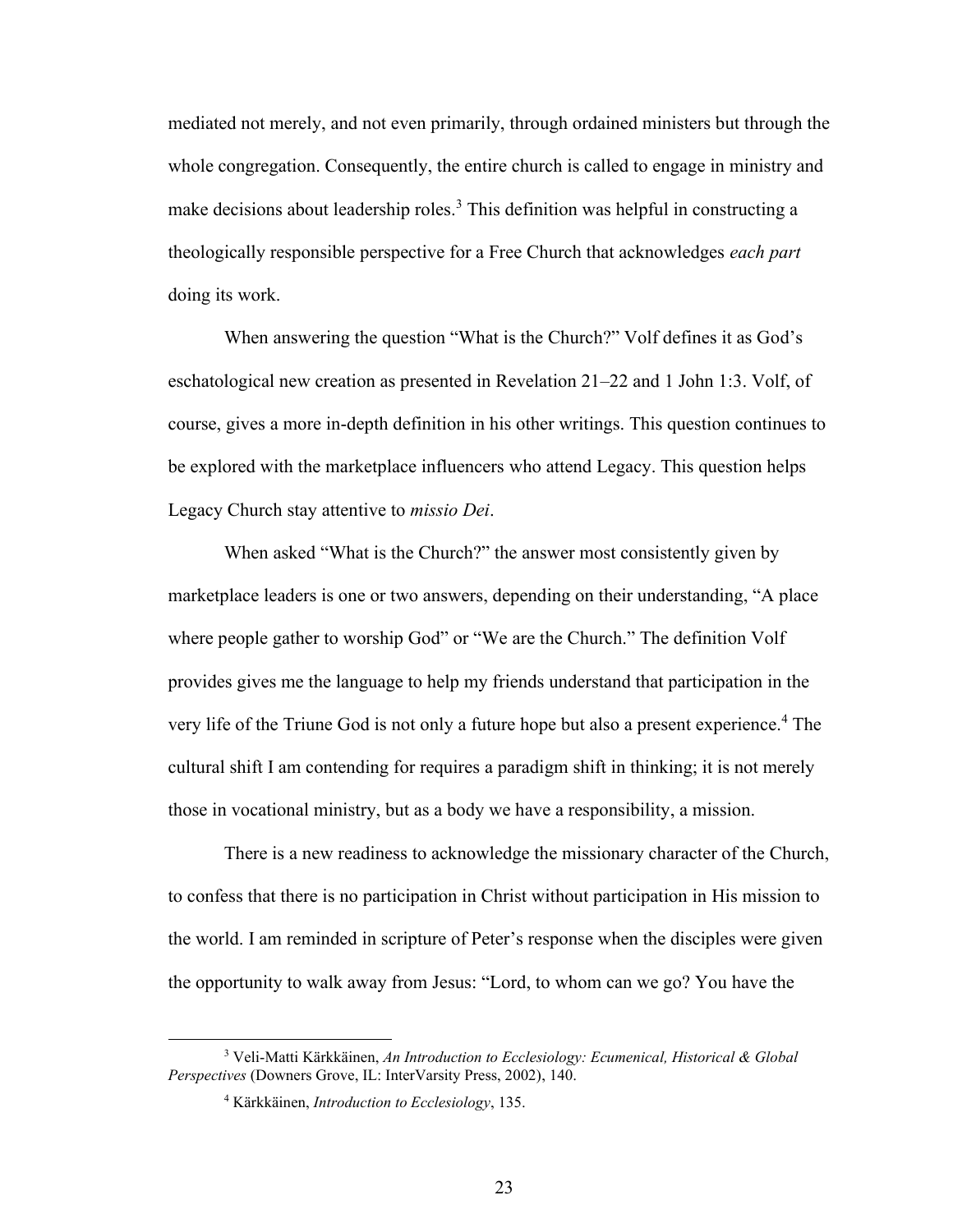words of eternal life. We have come to believe and know that you are the Holy One of God" (Jn 6:68–69, NRSV) There is nowhere else to go. "The church is a pilgrim people of God, called to visible unity under one God to spread the knowledge of Christ to all people."<sup>5</sup>

The questions that Newbigin raises about the nature of the Church resonate with me as the mission statement of Legacy Church is the Great Commission in Matthew 28: 18–20 (NRSV).

And Jesus came and said to them, "All authority in heaven and on earth has been given to me. Go therefore and make disciples of all nations, baptizing them in the name of the Father and of the Son and of the Holy Spirit, and teaching them to observe all that I have commanded you. And behold, I am with you always, to the end of the age."

When speaking to the disciples in their commissioning, Jesus affirms them as His followers, being under His authority, having the authority to make disciples, baptize, and to teach. They were to tell others the good news of the Kingdom. It went beyond the Jew, the next town, the next country, or one's cultural comfort zone or preference; it was to all nations. The disciples were to baptize people because baptism unites believers with Jesus Christ in their death to sin and their resurrection to new life. The Great Commission was in the name of the Father, Son, and the Holy Spirit. The Holy Spirit was promised upon Christ's ascension to never leave them (Jn 14:16, Acts 1:8).

Legacy Church carries within its root system Catholicism, Protestantism, and Pentecostalism. In some instances, this could be considered to be a place where "immense stress on the Christian religion in its differences" is present. However, the

<sup>5</sup> Lesslie Newbigin, *The Open Secret: An Introduction to the Theology of Mission* (Grand Rapids: Eerdmans, 1995), 34.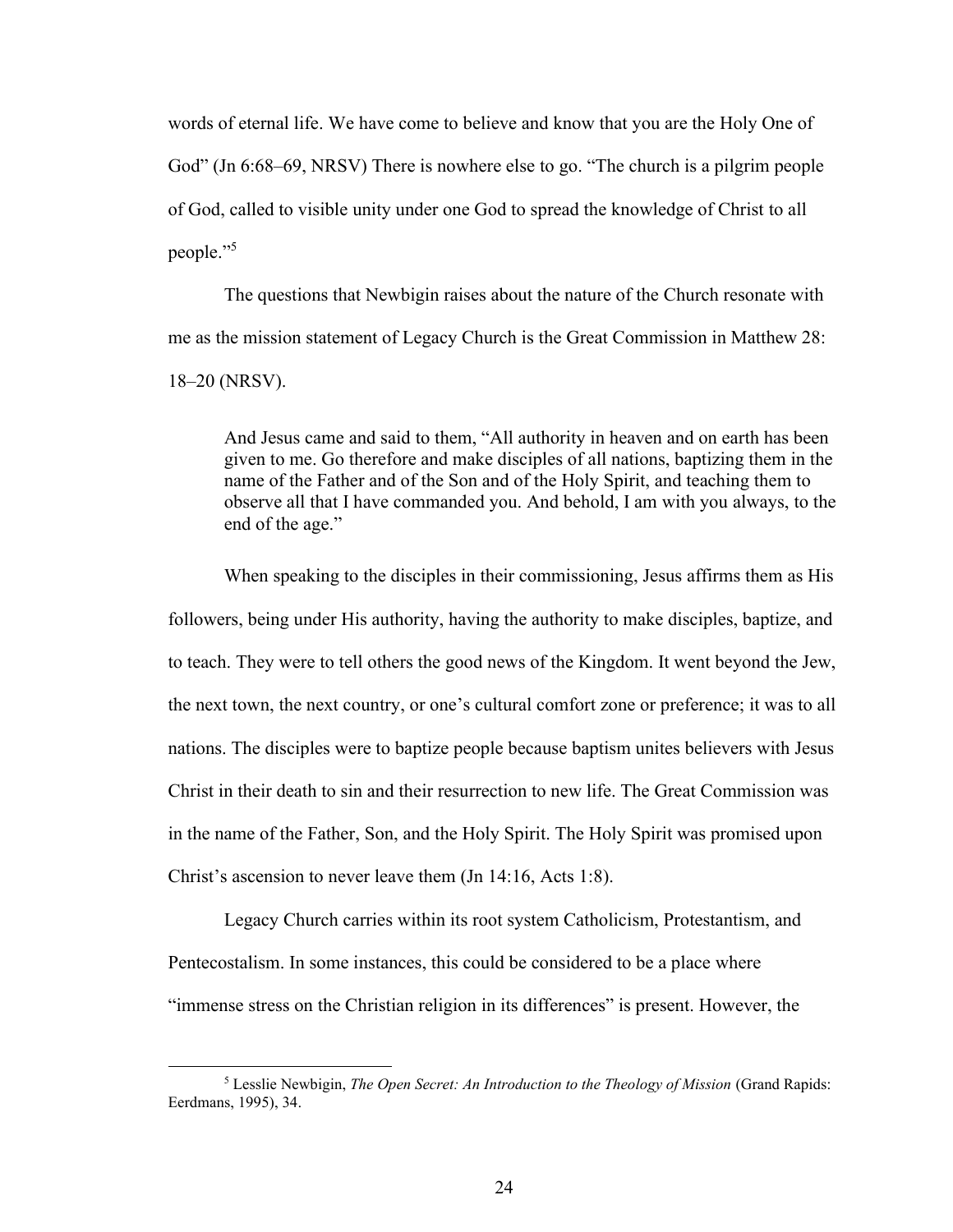Great Commission unifies the house as we continue to recognize the works of the Spirit among us. The Christian mission is to act out in the whole life of the whole world the confession that Jesus is Lord of all.<sup>6</sup> Yielding to the presence and power of the Holy Spirit will enable Legacy Church to encourage the marketplace to live a life that demonstrates love and service.

We must no longer be children, tossed to and fro and blown about by every wind of doctrine, by people's trickery, by their craftiness in deceitful scheming. But speaking the truth in love, we must grow up in every way into him who is the head, into Christ (Eph 4:14–15, NRSV).

British missiologist Anthony Gittins speaks eloquently about the nature of the mission being rooted in God's "bountiful, boundless, expansive outgoing goodness." Mission, says Gittins, is God's job description, describing "both what God does and who God is," and Christians engage in mission not by doing this or that particular kind of work or going to this or that particular place, but being conformed "to the mission and ministry of Jesus (which is the extension of the *missio Dei*, the mission of God)."<sup>7</sup>

Believers living in the freedom of knowing that their assignment is to bring glory to God join in the mission to see humanity restored to right relationship and have at their disposal all of Heaven's resources. Contrarily, any efforts to make one's life count according to the systems of this world are inevitably fueled by fear, pride, and selfcenteredness.

For many high achievers (marketplace leaders), the measure for success has been based on things and people and not pleasing God. The message to the Corinthian church

<sup>6</sup> Newbigin, *The Open Secret*, 230.

<sup>7</sup> Stephen B. Bevans and Roger P. Schroeder, *Constants in Context: A Theology of Mission for Today* (Maryknoll, NY: Orbis Books, 2014), 292.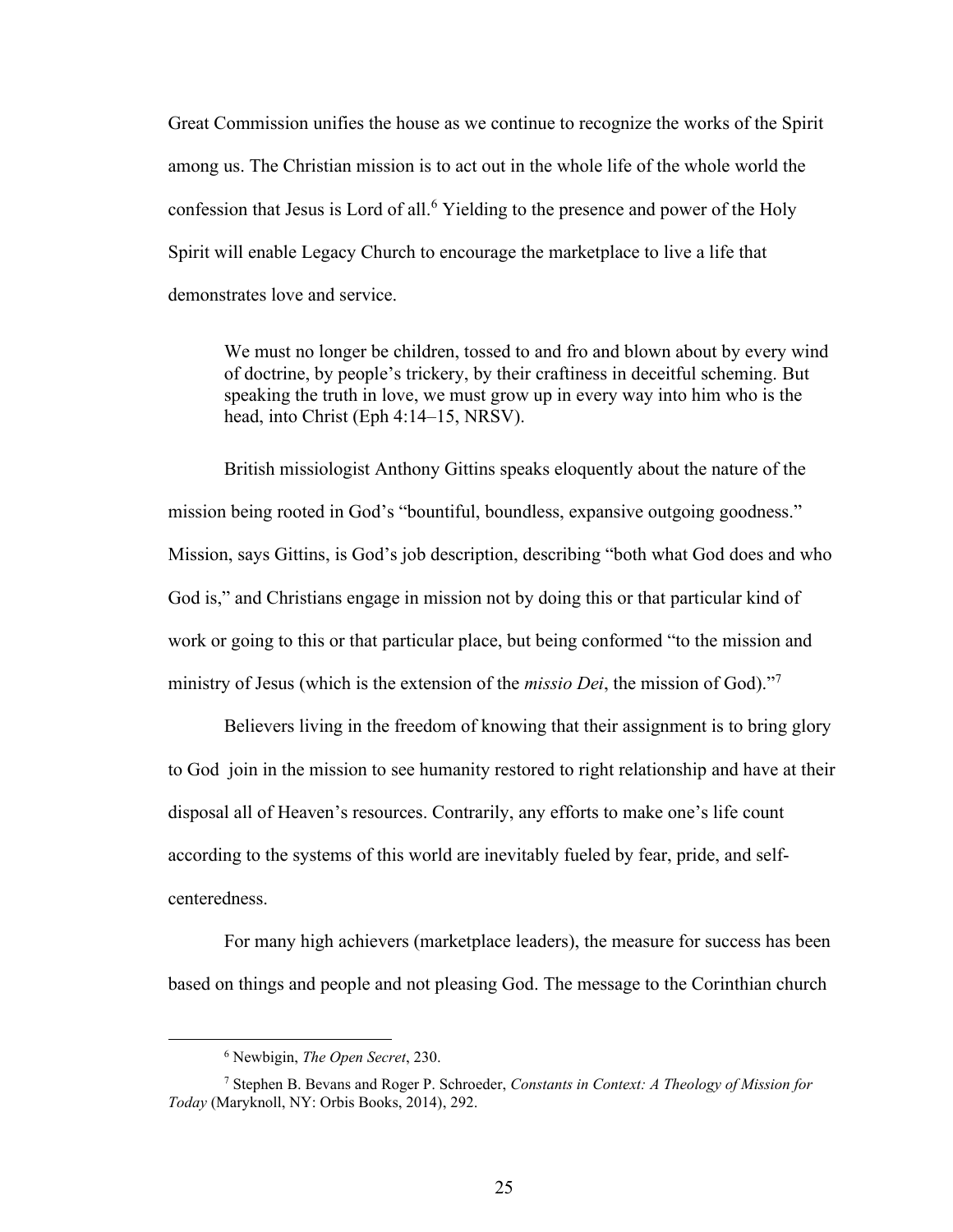from the Apostle Paul was the reminder that, as believers, their assignment as ambassadors was to represent the King and the Kingdom and to look at people and situations with eyes of mercy and to share the message of reconciliation.

From now on, therefore, we regard no one from a human point of view; even though we once knew Christ from a human point of view, we know him no longer in that way. So if anyone is in Christ, there is a new creation: everything old has passed away; see, everything has become new! All this is from God, who reconciled us to himself through Christ, and has given us the ministry of reconciliation; that is, in Christ God was reconciling the world to himself, not counting their trespasses against them, and entrusting the message of reconciliation to us. So we are ambassadors for Christ, since God is making his appeal through us; we entreat you on behalf of Christ, be reconciled to God. For our sake he made him to be sin who knew no sin, so that in him we might become the righteousness of God (2 Cor 5:16–21, NRSV).

The term *missio Dei* became prominent after the 1952 World Missionary

Conference in Willington, Germany. It was a way of referring to the idea that God is

active in the world, is working to redeem the entire creation and that the Church's task is

to participate in that mission.

If God is indeed the true missionary, it was said, our business is not to promote the mission of the church, but to get out into the world, find out "what God is doing in the world," and join forces with him. And "what God is doing" was generally thought to be in the secular rather than in the religious sectors of human life. The effects, of course, was to look for what seemed to be the rising powers to identify Christians missionary responsibility with support for a range of political and cultural developments.<sup>8</sup>

David Bosch, in his book *Transforming Mission*, writes that *missio Dei* is firmly

grounded in Trinitarian theology and the past; mission was primarily viewed as a

<sup>8</sup> Newbigin, *The Open Secret*, 250.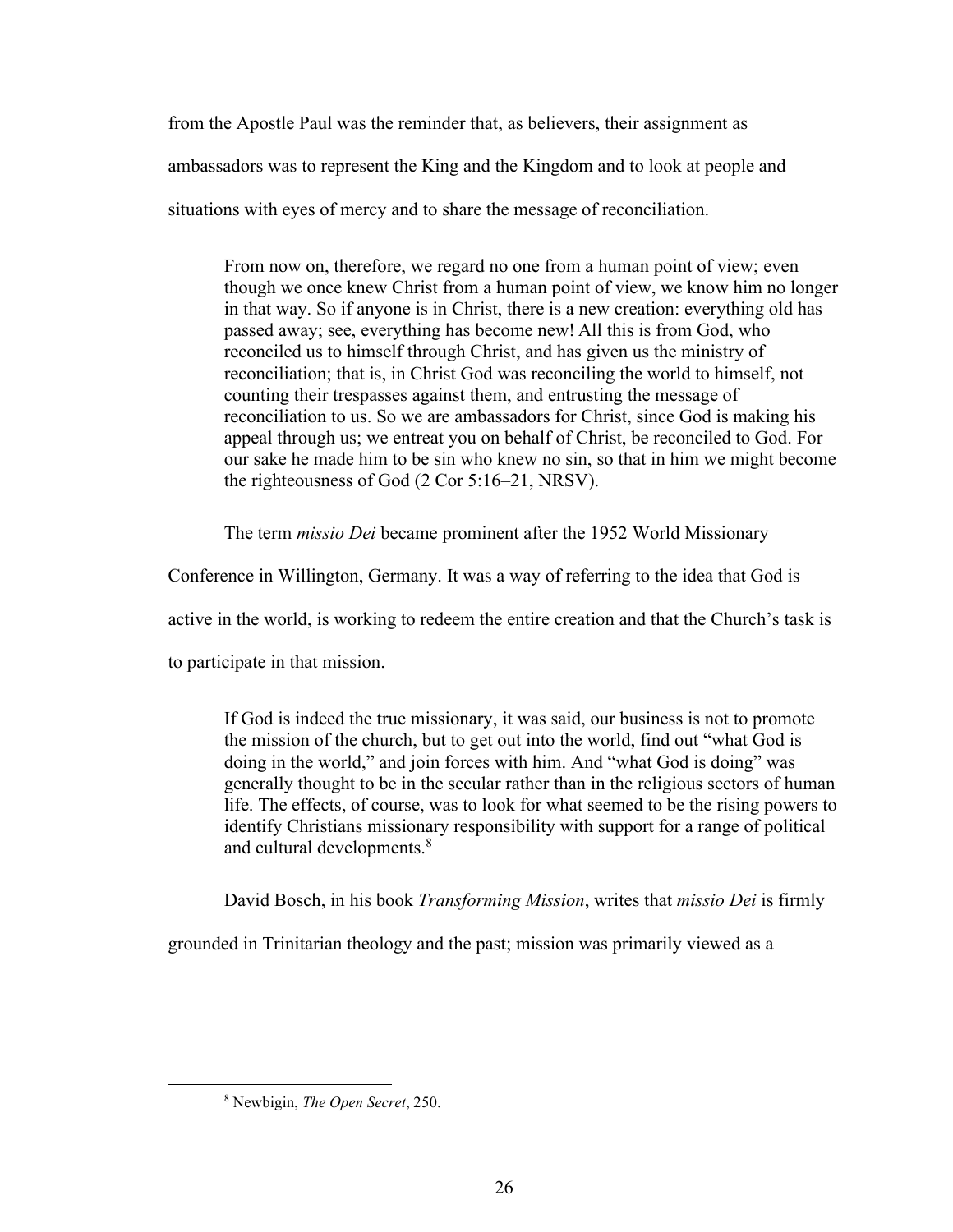category of soteriology (to save souls) or as a category of ecclesiology (to expand the Church). The Trinity is by nature "sending."<sup>9</sup>

The foundational principle of mission and missional theology is to make sure that we, as a people, know the God who is on a mission. I resonate with Bevin and Schroeder's position: "The Church only comes to be as it understands and accepts mission anywhere and everywhere in the world." According to scripture, God "desires everyone to be saved and to come to a knowledge of the truth" (1 Tim 2:4, NRSV), and we are assured that people from "every tribe and language and people and nation" will be present in heaven (Rev 5:9, NRSV).

I have a deeper appreciation for the cross-cultural diversity we are presently experiencing in life-on-life interactions in small groups, fellowship, and as a staff and leadership team at Legacy Church. However, in many instances, these interactions within the congregation are lost because of the life pace of these marketplace leaders. When Christianity is itself increasingly marginal to the Western intellectual discourse, that discourse needs to come to terms with Christianity as a non-Western religion.<sup>10</sup> The church must adjust.

#### **Here and Beyond**

Legacy Church is a young, growing local church with a single congregation established in 2014 in Farmington, Connecticut. Legacy presently lives in the tension of

<sup>9</sup> David Jacobus Bosch, *Transforming Mission: Paradigm Shifts in Theology of Mission* (Maryknoll, NY: Orbis Books, 2011), chap. 12, Kindle.

<sup>10</sup> Andrew Finlay Walls, *The Missionary Movement in Christian History Studies in the Transmission of Faith* (Maryknoll, NY: Orbis Books, 2009), 240.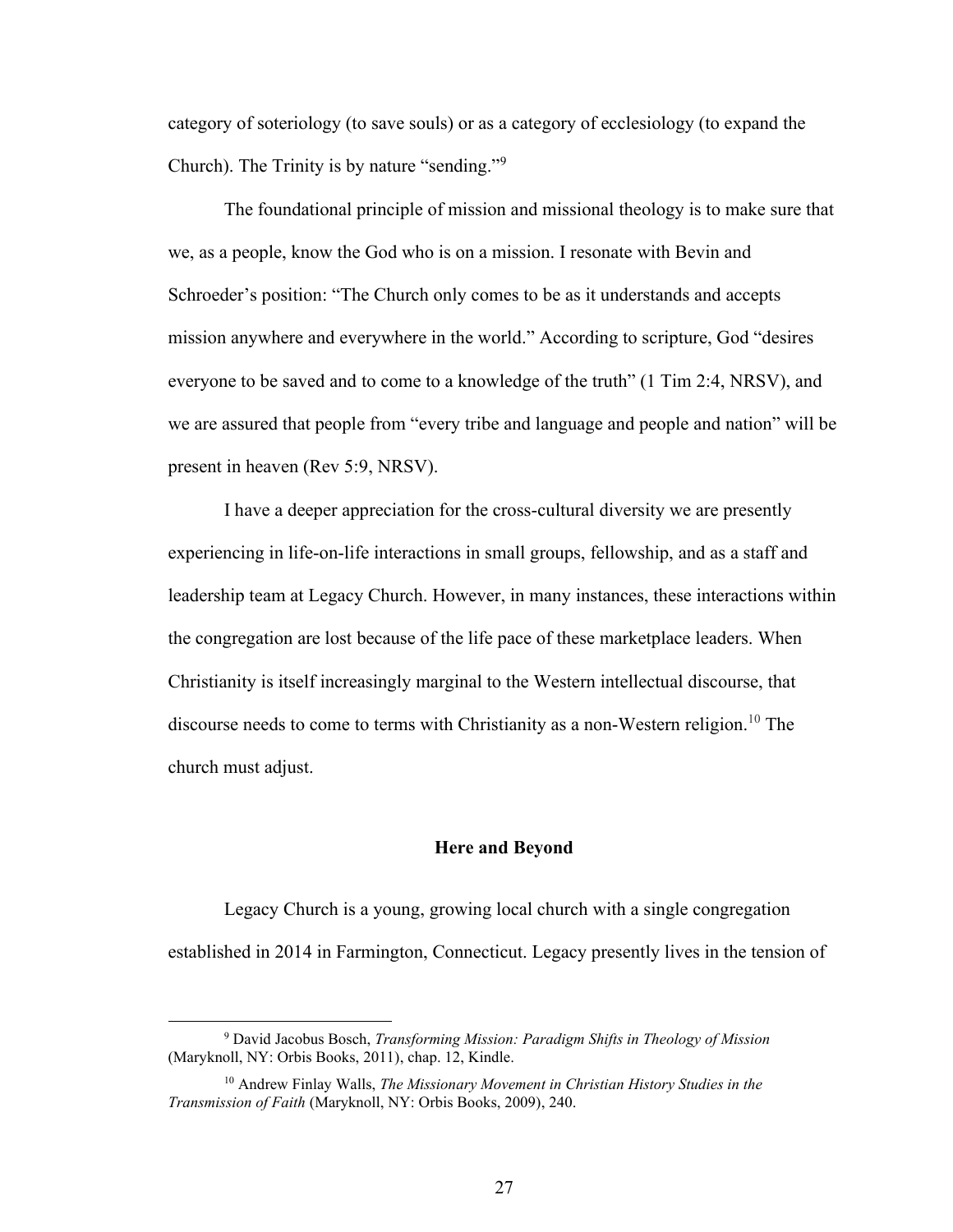the philosophical claims of post-positivism and pragmatism.<sup>11</sup> The post-positivism knowledge claim regarding the congregants of Legacy Church is within the ranks of the older churched or formally churched Boomers. This group of people is primarily (but not exclusively) upper-class to upper-middle-class Anglo professionals who have found their way back to church after years away.

We also have over twenty different nations represented within our congregation, and while many are second or third-generation immigrants, they bear the cultural imprint of their forefathers. The draw for many of these new congregants is that our multi-ethnic culture feels more contextually relevant to their work and relational circles. Many of the congregants at first glance look Anglo but are conversational in another language and have a spouse of another ethnicity. This multi-ethnic and mixed-race desire is embodied in our staffing and leadership as well as in our worship attendance. I am a Black American married to a White American. Together, we serve and lead the church; this includes sharing the platform during worship.

There is a new appreciation to create a place to celebrate the cultural heritage and worship dynamics that are embedded in the people who call it home. The difficulty of being a multi-ethnic congregation rather than a melting pot is something to hold in tensions; the very mission of God invites us to do so, or as Dana Robert writes, "To understand mission in the age of World Christianity requires uncovering not only the human connections in local situations, but a multi-cultural, global matrix as well." $12$ 

<sup>11</sup> D. Jean Clandinin and F. Michael Connelly, *Narrative Inquiry: Experience and Story in Qualitative Research* (San Francisco, CA: Jossey-Bass Publishers, 2000).

<sup>12</sup> Dana L. Robert, *Christian Mission: How Christianity Became a World Religion* (Malden, MA: Wiley-Blackwell, 2011), Kindle.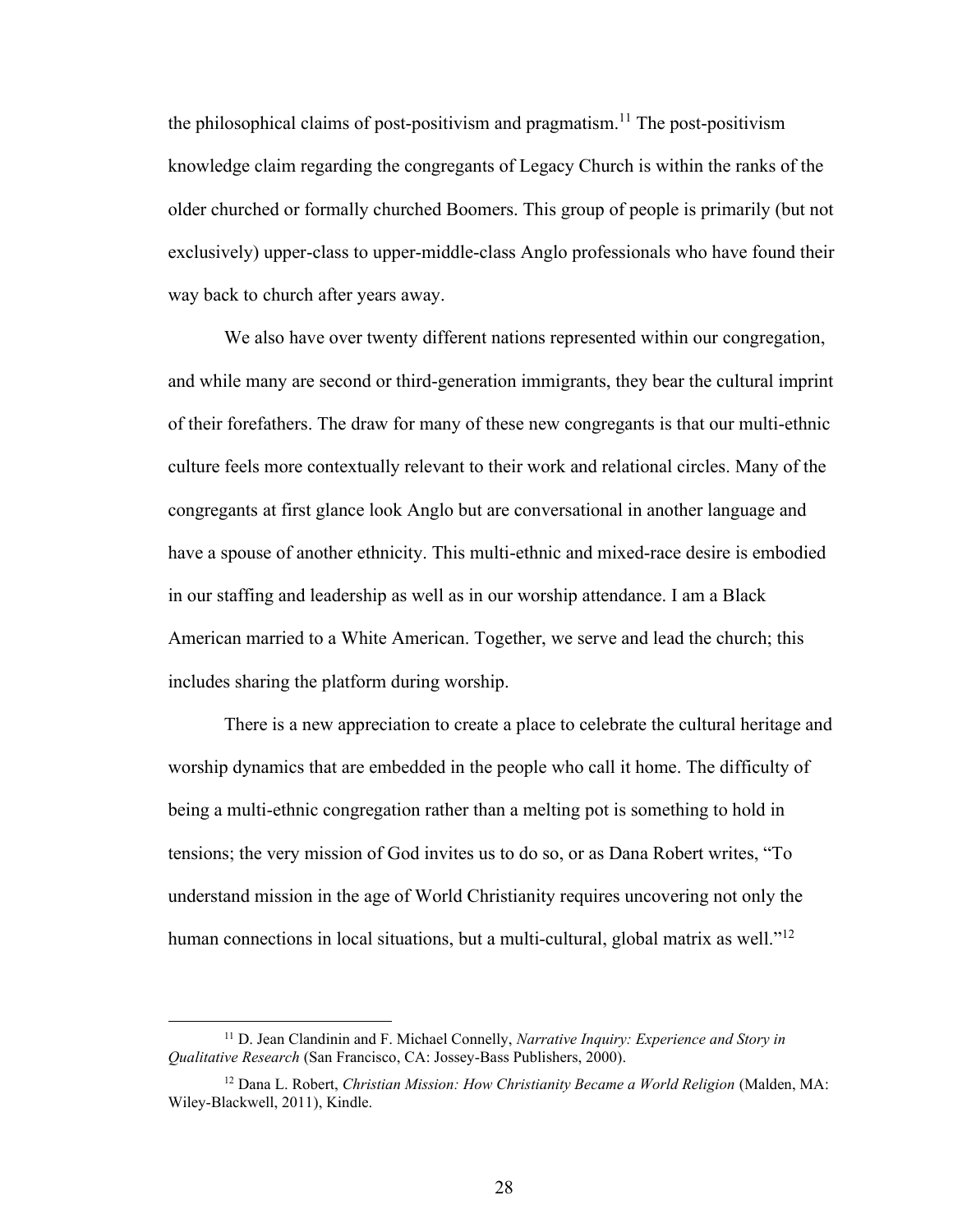The Boomers return to Legacy with a desire to see church growth (numerically) and to finance short-term mission trips. They want to see the church go and do, and a hallmark is reliability and validity in living out the Great Commission. Their definition of a thriving church would be framed as a place that holds services and hosts meetings to help Christians become better people and help hurting people heal.

However, for the efficient doer (marketplace leader) working hard to filter through a postmodern mindset (relativistic) and grow in a Christian community, Legacy creates tensions within social circles. It is a migration back to faith in God but not so much in the church.

There has been a marked increase in this type of marketplace influencer coming to Legacy Church from the beginning of our existence. This group consists of young professionals (Millennials/Gen X) who are interested in making a difference in the world we live. They do not just write a check but instead personally engage in a cause.

These tensions between post-positivists and post-moderns show up in the desire to have connection in the form of friendship without consistency (church attendance). Others see connection as valuable, but community as inconvenient; relational proximity creates accountability and being known (the potential to be judged). In the post-modern view, there are fewer absolutes. There are no universal truths or criteria for beauty or goodness. Thus, there is a return of relativism (no absolute truth) in the sphere of morality. With that return, there is also the threat of chaos in which relativism spawns. As a reaction to this trend of moral relativism, there is an increase in the number of people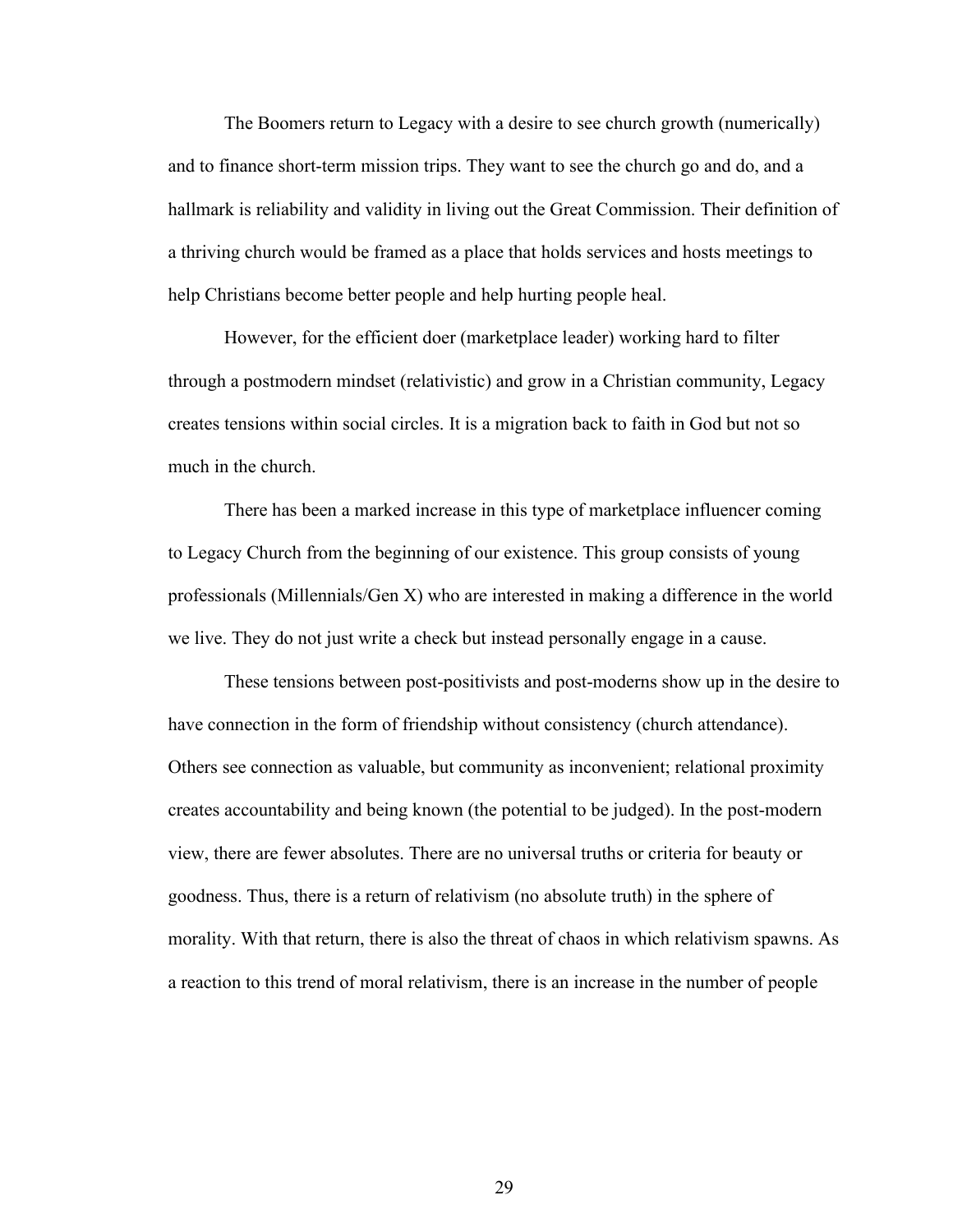returning to religion and religious principles as the foundation for their moral lives.<sup>13</sup> People are asking for help in marriages and child-rearing practices.

The younger members of Legacy are best characterized by gendered, historical, and ethnocentric definitions of truth, as well as an insistence on the social construction of worldviews. However, the basic post-modernist movement is unfortunately but inextricably bound to factionalism (differing groups) and centrism (equality and acceptance) of all sorts and supportive of primitive tribal, clan, and ethnic groupings and validations for all beliefs.<sup>14</sup> These people are problem solvers and willing to take a risk (experimentation) that, in some cases, their older peers might find irresponsible. They will walk or run for cancer, engage in community action, or protest social injustice. This group presents the necessity for a more in-depth dialogue as it relates to "groupings and validations." Clarifying conversations regarding the mission of Legacy Church are happening on a consistent basis.

Legacy Church is a relatively young church, but the draw for many of the marketplace leaders who call us home is the fact that we are making a measurable difference locally, regionally, and globally by our giving and going. These people are driven by a version of the Great Commission by their way of giving and going but lack understanding in making disciples. There are opportunities every month to serve others, and we make sure the congregation is aware of the needs and the successes of our

<sup>&</sup>lt;sup>13</sup> Stephen O'Sullivan and Philip A. Pecorino, "Chapter 10: Post Modernism : Pragmatism." In *ETHICS* (Queensborough Community College, 2002),

https://www.qcc.cuny.edu/socialsciences/ppecorino/ethics\_text/Chapter\_10\_Postmodernism\_Pragmatism/P ostmodernism.htm.

<sup>&</sup>lt;sup>14</sup> O'Sullivan and Pecorino, "Chapter 10: Post Modernism : Pragmatism."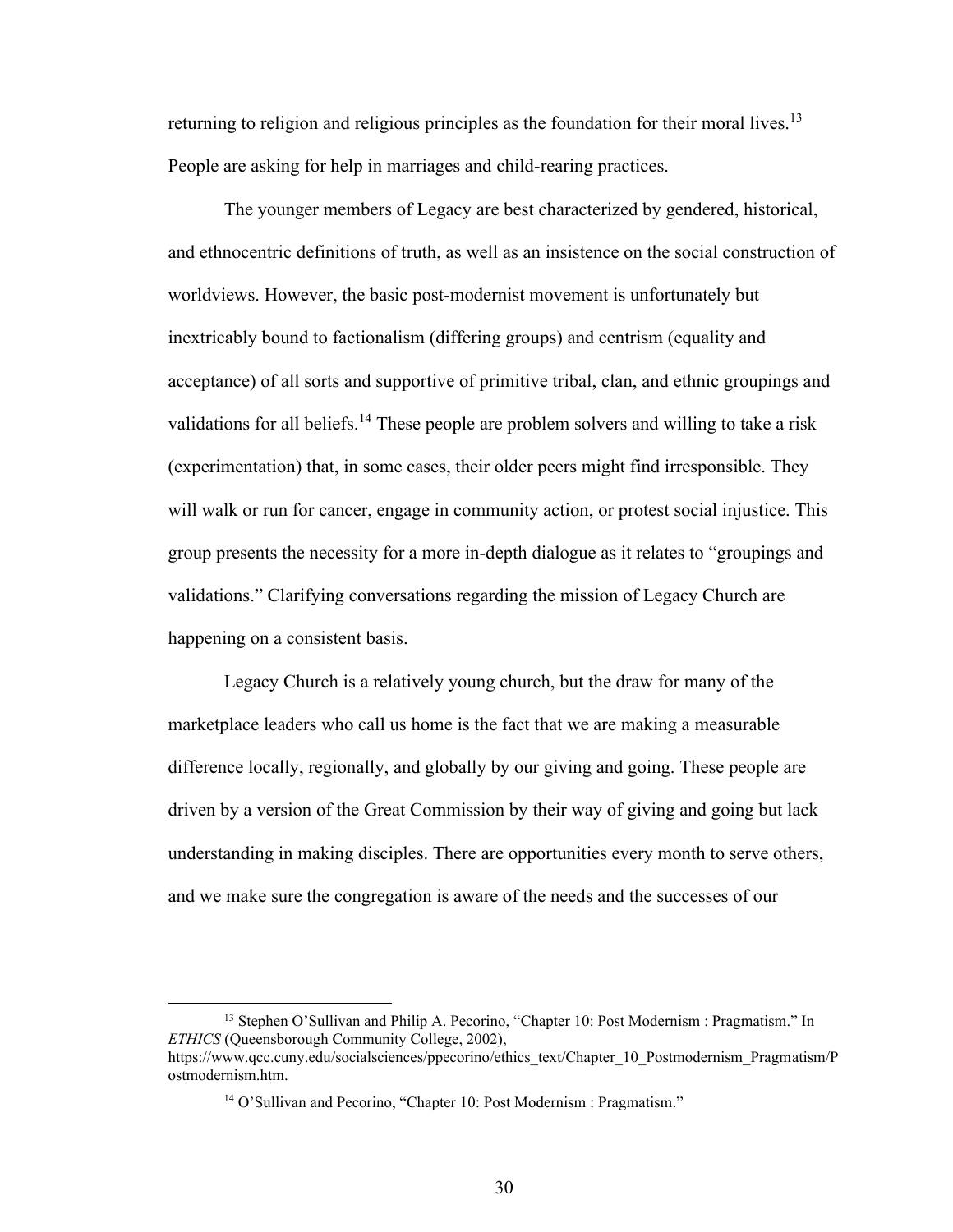stewardship. The events and opportunities for serving created by Legacy eliminates for many the need to look where God is actively at work in their sphere of influence.

My role as a lead pastor at Legacy Church requires a level of cultural consideration and relational flexibility as we have had an influx in the past several years of Brazilian and Latinos into our congregation. These beautiful people are coming to Christ and inviting their family members to come with them, and they are grateful for the simplest things. Also, these people are highly educated professionals enjoying our highly relational culture, but my desire is not, as Wall says, "to indigenize" but to live as Christians while honoring a member of own cultural upbringing. We want to hold pilgrim identity even while Legacy Church might feel like a home.

I would not have given much thought to my Western-leaning mindset as we are, in fact, in the United States of America. However, I desire to transmit faith across linguistic and cultural differences within Legacy Church that reveal Christ's glory expressed in redeemed humanity without diminishing their significant contribution. This journey to overcome the current marketplace's cultural mindset (keep your faith to yourself) of these high-level influencers is steeped in the idea of individualism and a lack of understanding of the divine nature of the Church. The building of a vibrant community life, where real sharing, mutuality, justice, service, and solidarity take place, is of the Church's essence as a sign and foretaste of its own destiny and that of all creation.

Küng argues that what makes the people of God distinctive is that every member belongs to it through God's call; there must be no attempt to make the Church private and exclusive. Legacy Church seeks to be primarily engaged in mission beyond the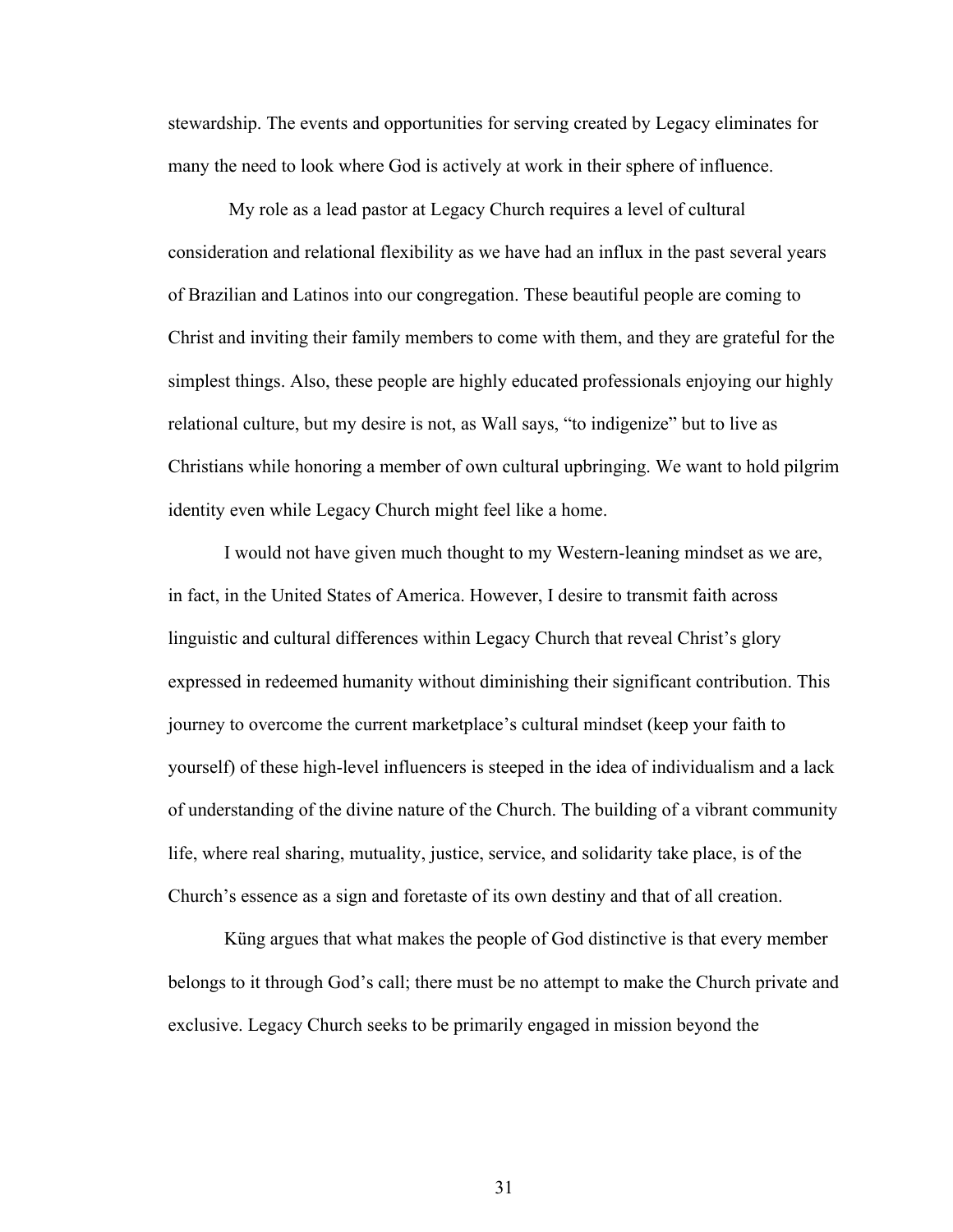programmatic church, primarily in the workplace. This is how we understand mission and how we seek to empower and equip the saints for ministry.<sup>15</sup>

# **Theology of Work**

Theology that is contextual realizes that culture, history, contemporary thought forms, and so forth are to be considered, along with scripture and tradition, as valid sources for theological expression. And so today, we speak of theology as having three sources or loci: scripture, tradition, and present human experience—or context. Understanding cultural contextualization is a departure from the traditional way of doing theology; it is vital in my social location. We are working through the attempts to contextualize culture as non-participants. I need to do a better job creating opportunities to learn the different cultures representing a theology of work.

In my pursuit to host a better conversation for the marketplace leaders within Legacy Church, I will continue this discussion more pointedly. Newbigin blames the outworking of the eighteenth-century Enlightenment—promoting the sufficiency of individual human reason with no need for faith in God—for a great deal of the shift that has happened in the Church. My desire is to present a thought-provoking theological perspective on work. According to Volf, there are three significant problems when developing a theology of work.

First, the New Testament, which is the critical source of developing a Christian theology of work, addresses the topic of human work only occasionally and as a subtheme at that. The few relevant New Testament passages consist of specific instructions

<sup>15</sup> Kärkkäinen, *Introduction to Ecclesiology*, 106.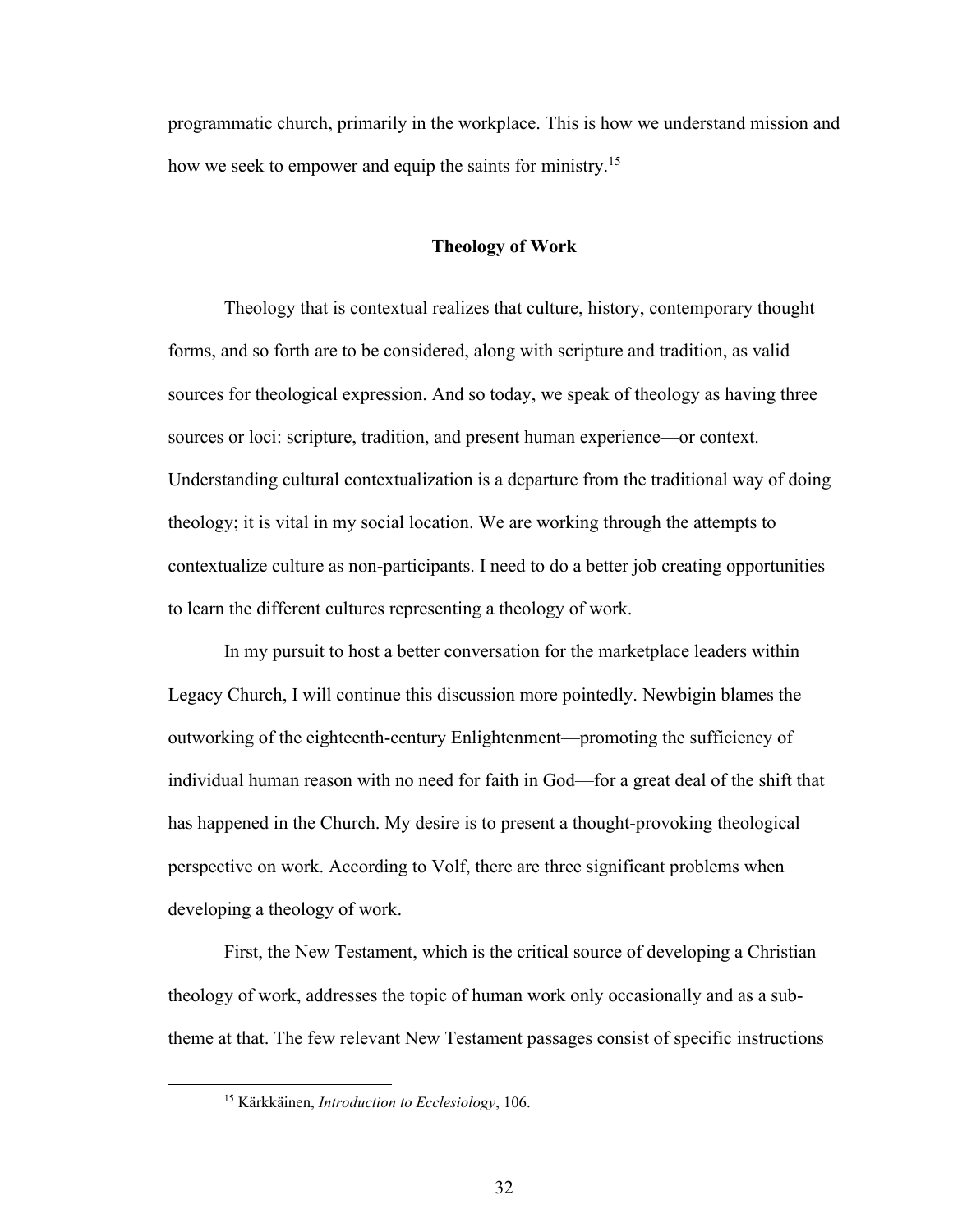about how Christians should work but make no fundamental affirmations about the meaning of human work.

Second, a deep divide separates the world of work in biblical times from work in present industrial and information societies. The explicit biblical statements about work are, for instance, irrelevant to fundamental contemporary questions such as the connection between work for unemployment and human identity, the character of human work in an information society, and the relationship between work and nature in an age of permanent technological revolution.<sup>16</sup>

Third, even when biblical statements about work are applicable to the present, it is still not immediately apparent what significance should be ascribed to each statement in relation to the others and hence, also, precisely how they should inform Christian thinking and behavior.

Any attempts to define work based on my own personal experience is limiting and deeply biased and must not drive the ministry. A theological interpretation of work is valid only if it facilitates the transformation of work toward ever-greater correspondence with the coming new creation.

A theology of work must investigate the relation of work to the future destiny of the whole creation, including human beings as individuals and social beings, and the nonhuman environment. The appropriate theological framework for developing a theology of work is not anthropology, but it is all-encompassing eschatology. The theological framework is, therefore, crucial for determining the import of local individual statements

<sup>16</sup> Miroslav Volf, *Work in the Spirit: Toward a Theology of Work* (Eugene: Wipf & Stock, 2001), 173.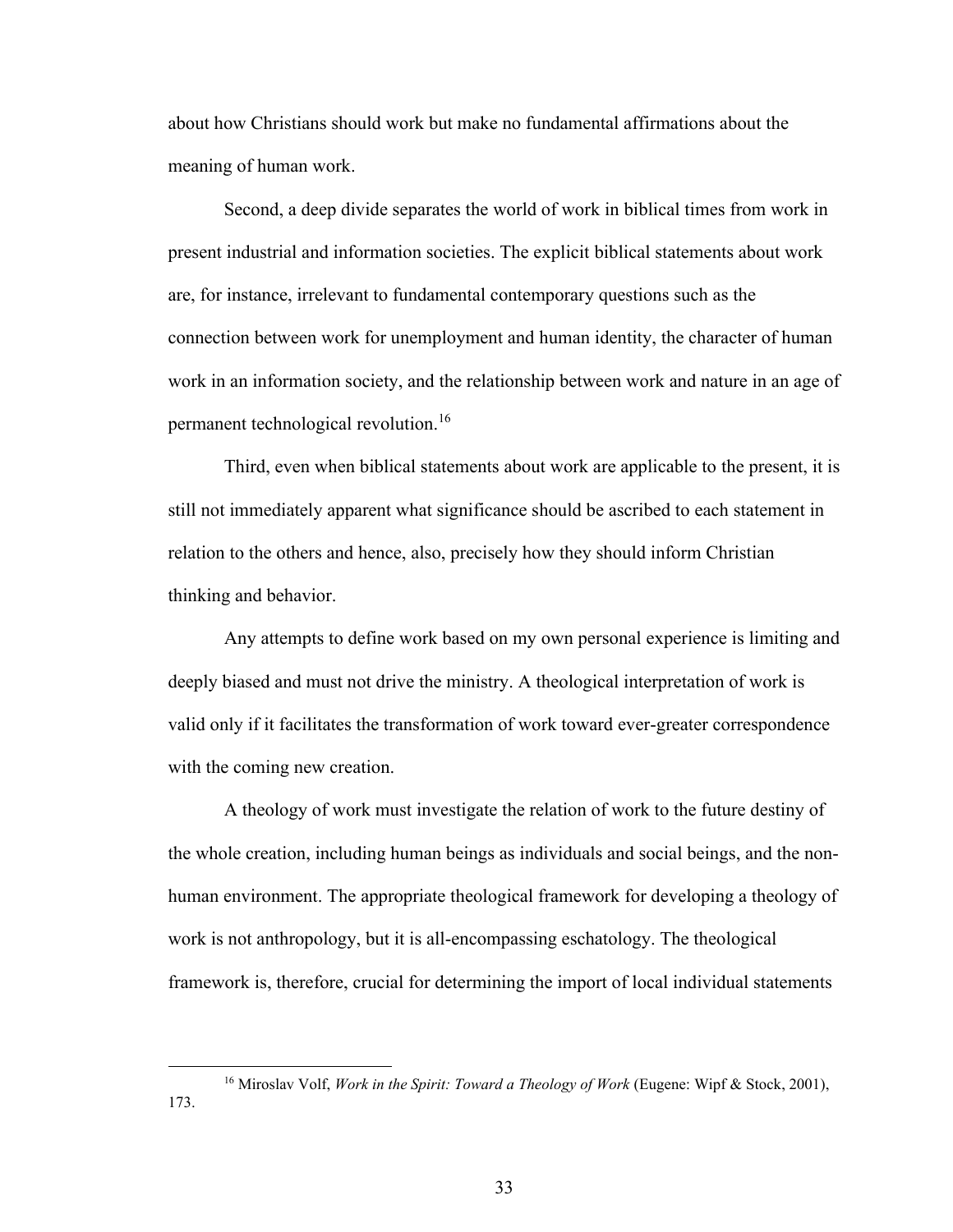on work. The present context for recognizing that one's vocation is not merely a means for acquiring things personally and donating for a good moral cause, but, in my opinion, is the primary mindset driving the investment practice for Legacy marketplace leaders. This would be considered normal for the Church, especially in the Northeast; social work is a sub-theme for most clergy and not given much consideration as compared to volunteerism.

For the marketplace leader who has re-engaged in the journey of faith as an active follower of Christ, the unlearning of an achiever-driven mindset can be a painful process. The unlearning comes by way of realigning one's faith, allowing scripture to define success in leadership. In conversation, many of these leaders are looking for examples of leadership and success outside the construct of scripture that has led to the misalignment and weariness of the soul. In the name of leadership, development has been proven to be costly for those desiring to be "Leaders." The leadership industry assumes that good outcomes depend on good leaders: those good leaders are good people and good people can be trained, educated, or developed to be good leaders. Thus, leadership development is the equivalent of individual development. The leadership industry is dedicated to searching for a savior, a single individual who is the apotheosis of the great man or great woman. More practically, it is dedicated to training a leadership cadre, a cadre of consummate professionals, who can and will take charge.<sup>17</sup>

For the marketplace leader who fixes their eyes on Christ, their work is not winning, achieving, or attending church. The work of the Christ-focused leader is witness, wonder, grace, and curiosity.

<sup>&</sup>lt;sup>17</sup> Barbara Kellerman, *The End of Leadership* (New York: Harper Business, 2012), 168.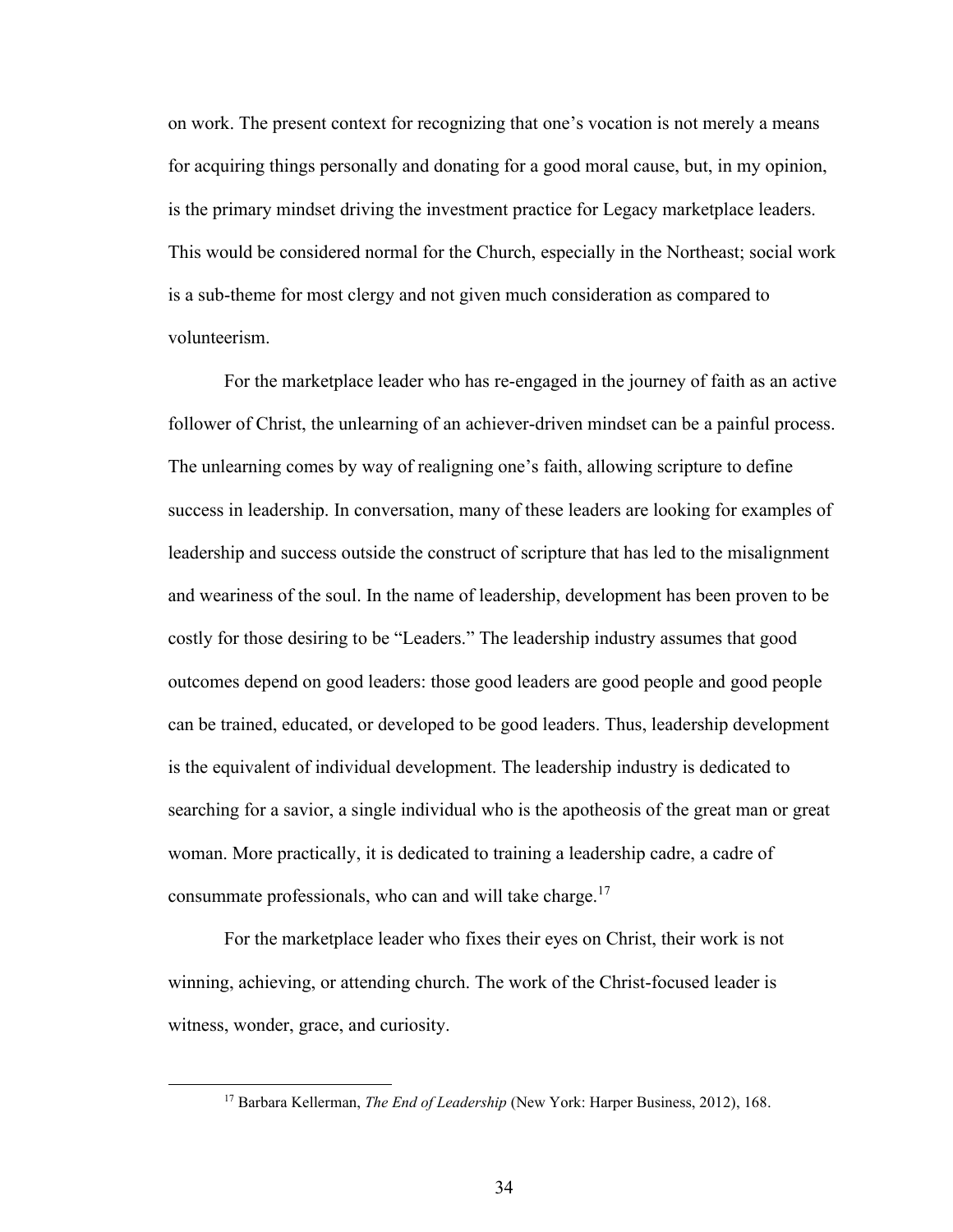Therefore, since we are surrounded by so great a cloud of witnesses, let us also lay aside every weight and the sin that clings so closely, and let us run with perseverance the race that is set before us, looking to Jesus the pioneer and perfecter of our faith, who for the sake of the joy that was set before him endured the cross, disregarding its shame, and has taken his seat at the right hand of the throne of God. Consider him who endured such hostility against himself from sinners, so that you may not grow weary or lose heart (Heb 12:1–3, NRSV).

When there is an opportunity within the congregation to serve or lead, that is when the impact of the pluralist culture for these marketplace leaders is most obviously at work. In the face of doing something, opinions about perception outweigh the need at hand: "Pluralism is conceived to be a proper characteristic of the secular society, a society in which there is no officially approved pattern of belief or conduct. It is therefore also conceived to be a free society, a society not controlled by accepted dogma but characterized rather by the critical spirit which is ready to subject all dogmas to critical (and even skeptical) examination."<sup>18</sup>

This pluralistic mindset revealed itself to be more pervasive in conversations regarding mission and influence in our community. Many were more comfortable serving as a group of thoughtful people with a social cause rather than representing the Kingdom. The question "Why do people need to know where we are from?" was presented as pure curiosity, but it was because of their domesticated faith and sense of secular "do good" at work. There were suggestions from a small contingency of millennial marketplace influencers desiring to do more church-based projects that their unbelieving friends could participate in and not "make faith a thing." It has become evident that both personally and corporately, as a people, we need to explore together the context and culture that we find

<sup>18</sup> Newbigin, *Gospel in a Pluralist Society*, 104.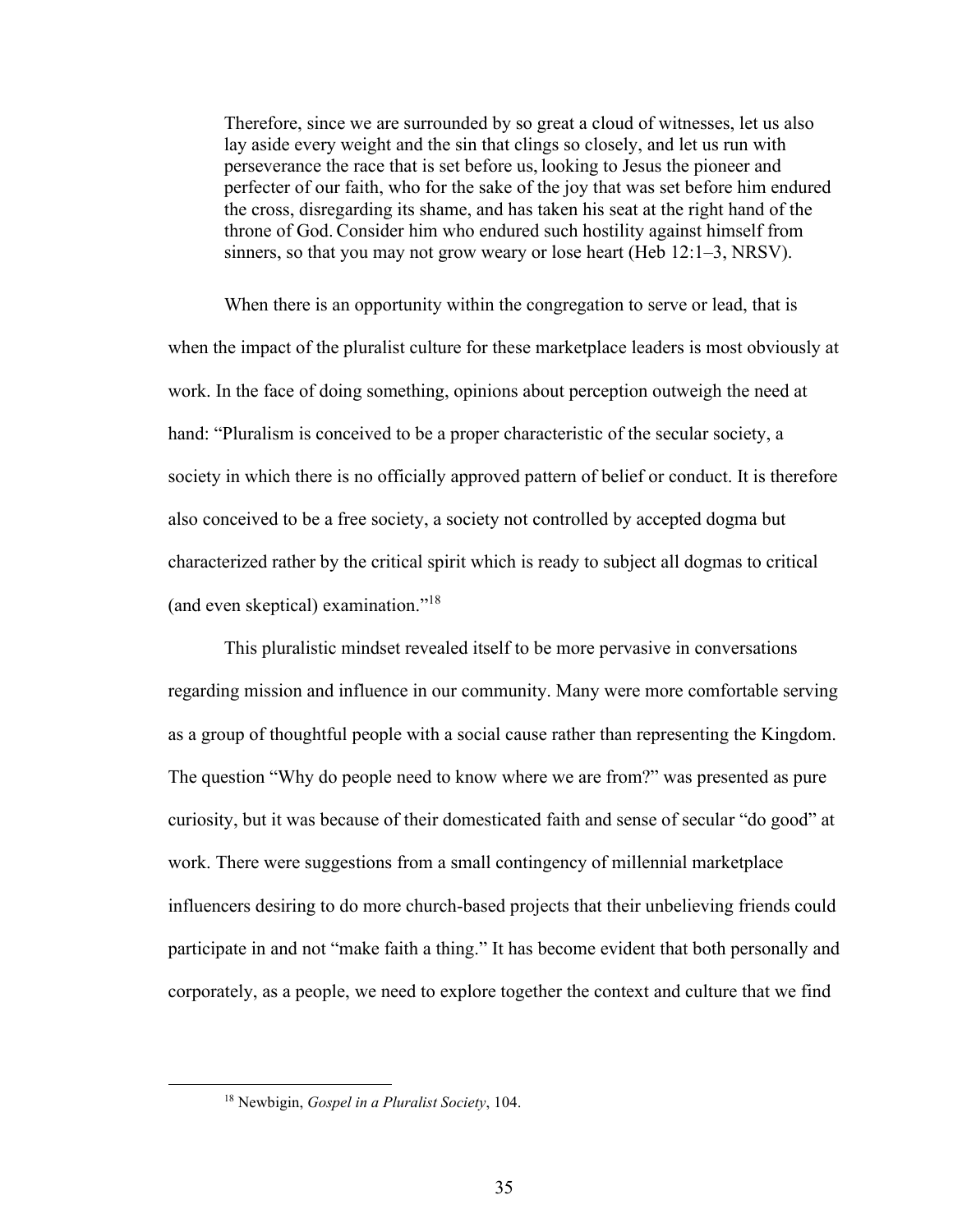ourselves engaged. The Church is, indeed, the "universal sacrament of salvation" (Lumen Gentium 48, Ad Gentes 1), "imbued with the hidden presence of God."<sup>19</sup>

These series of conversations confirmed my sense of purpose in seeing the people of God move beyond what Newbigin calls a "domestication of the gospel" that causes one to seek a more "reasonable Christianity," which could be defended on the terms of an intellectual formation. This "reasonable Christianity" definition helped in hosting stronger biblically based conversations with both new and seasoned believers who are influential in the marketplace. This congregation is primarily made up of professionals and marketplace leaders who consider business and mission as separate entities.

It became quite apparent during this journey how significant the role church history and culture have shaped my understanding and, thus, shaped the respective initiatives that have gained attention within this ecumenical congregation. There is a high Christology within the hearts of my former Catholic congregants (an emphasis on Christ as divine Redeemer and Savior) and those without a story and tradition who seem to have a low Christology (Christ is more like a human teacher and example). This Christological skew within Legacy Church has given a reason to work to present a more unambiguous answer for those who lack a biblical foundation, the "Who, Why, and Where of the church." We have kept these four cultural initiatives at the forefront of our congregation, "why we do what we do," on a weekly basis: Know God, Find Freedom, Discover Purpose, and Make a Difference. This cultural credo, in many ways, is our desired state for our people and a work in progress.

<sup>19</sup> Bevans and Schroeder, *Constants in Context,* 426.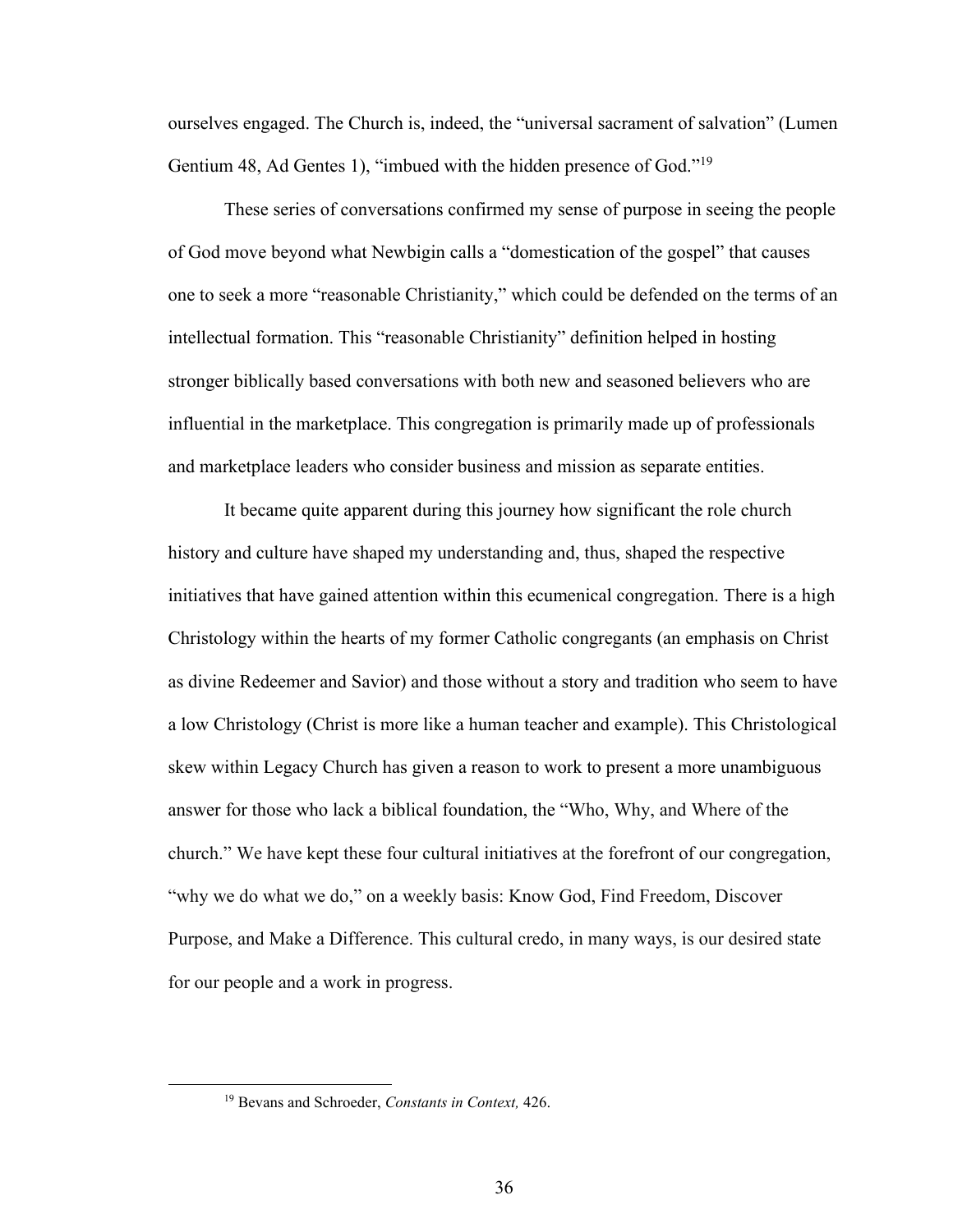#### **Equipping the Saints**

We must, as church leaders, reconsider our understanding as to how we can equip the saints to have a Kingdom-based understanding of the redemptive work of Christ. The new creation is the end of all God's purposes with the universe, and as such, either explicitly or implicitly is the necessary criterion of all human activities that can be considered good. For this reason, normative principles are implied in the concept of the new creation, which guides Christians in structuring the reality of human work.<sup>20</sup> Having a defined theology of congregation and a theology of work enables the people to discover their purpose and to see their vocation as a participatory act and extension to the love of God *in the world as the Church*. That is the best part of a vocation—to love and serve with gladness and singleness of heart. When we take the wounds of the world into our hearts—not just for a day, but for life—"we long to see the work of our hands as somehow, strangely, part of the work of God in the world, integral to the *missio Dei*, not incidental to it."<sup>21</sup>

My expectations as I continue to process my theology of work is a stronger definition. Theology is a vocation; as such, it does not depend on external validation and, from time to time, may well involve persisting in the face of resistance and seeming irrelevance. And yet it is hard for theology to persist when it has forgotten its purpose: to critically discern, articulate and commend visions of the true life considering the person,

<sup>20</sup> Volf, *Work in the Spirit*, 81.

<sup>21</sup> Steven Garber, *Visions of Vocation: Common Grace for the Common Good* (Downers Grove, IL: IVP Books, an imprint of InterVarsity Press, 2014), 126.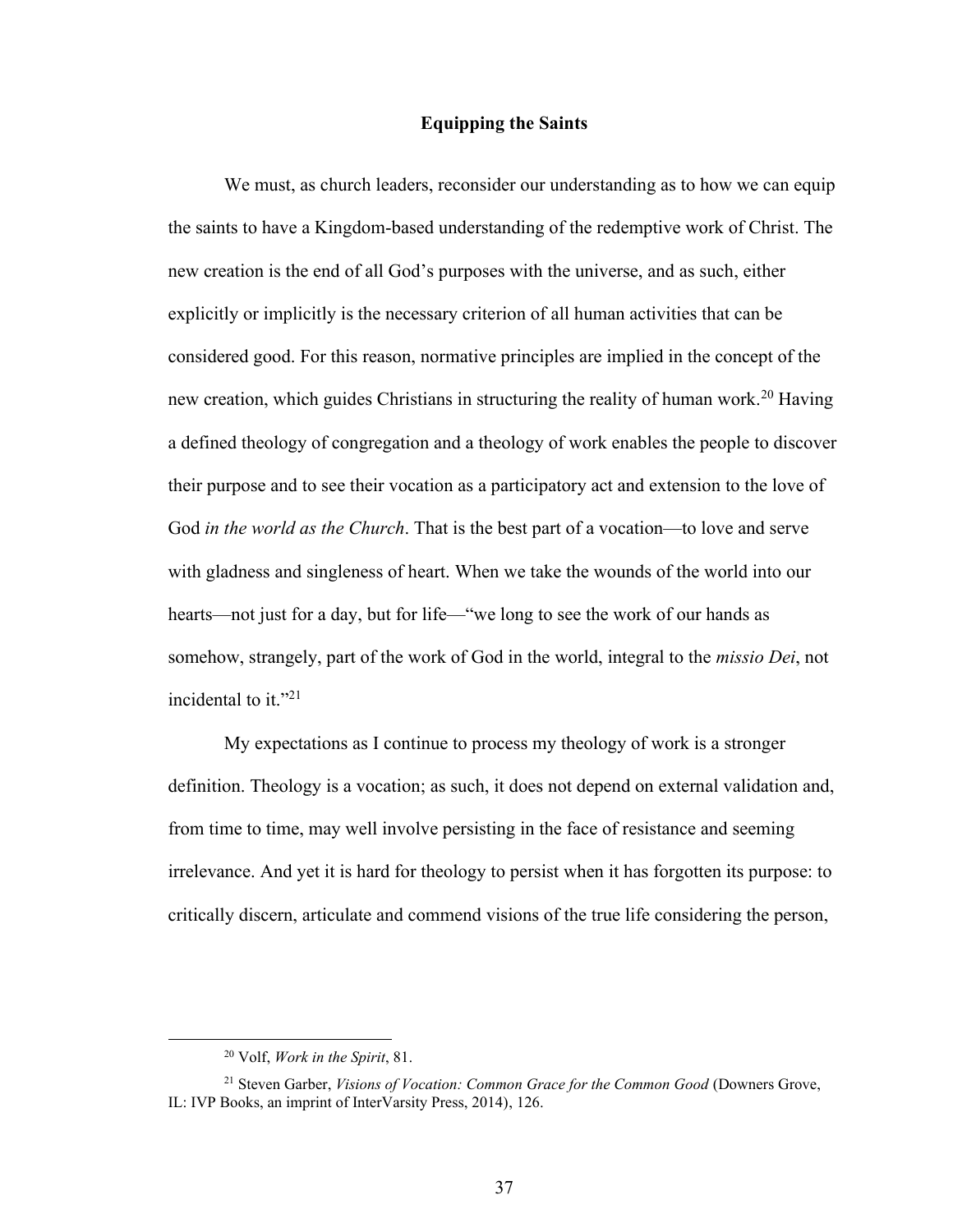life, and teachings of Jesus Christ.<sup>22</sup> There are a few more books that have my attention where I would like to further explore this topic.

# **Visions of Vocation in Legacy Church**

I have had the experience of living and serving others based on my desire to please the Lord and yet, at the same time, living under the pressure of performance based on another leader's interpretation of what it means to be a faithful minister. Starting out as an impressionable young leader with some formal Bible training and a willingness to serve others, I was encouraged by the pastoral team that the most impactful way to win others to Christ would be to leave my corporate job and go full time at the Church.

I oftentimes reflect on the uncomfortable conversations in my pastor's office when mentors would recount the terrible worldly influences in corporate America (marketplace leaders enamored by lust, greed, and the pride of life, and probably forsaking their calls). This continues to make me sad. Though there was some truth to idea that many in the marketplace were driven for status and stuff, it is not true for everyone. In my corporate experiences and great successes, there was always someone curious enough to ask me the secret to my winning large business deals and the humility modeled in the winners' circle. I was keenly aware of the source of my success and had no qualms sharing. The drive that I demonstrated in the workplace was the will to win and influence bigger circles for Christ. This may sound trite, and a more lucid theology of work would have made a bigger difference. I long to offer this to my people at Legacy.

<sup>22</sup> Miroslav Volf, *For the Life of the World: Theology That Makes a Difference* (Grand Rapids, MI: Brazos Press, 2021), 44.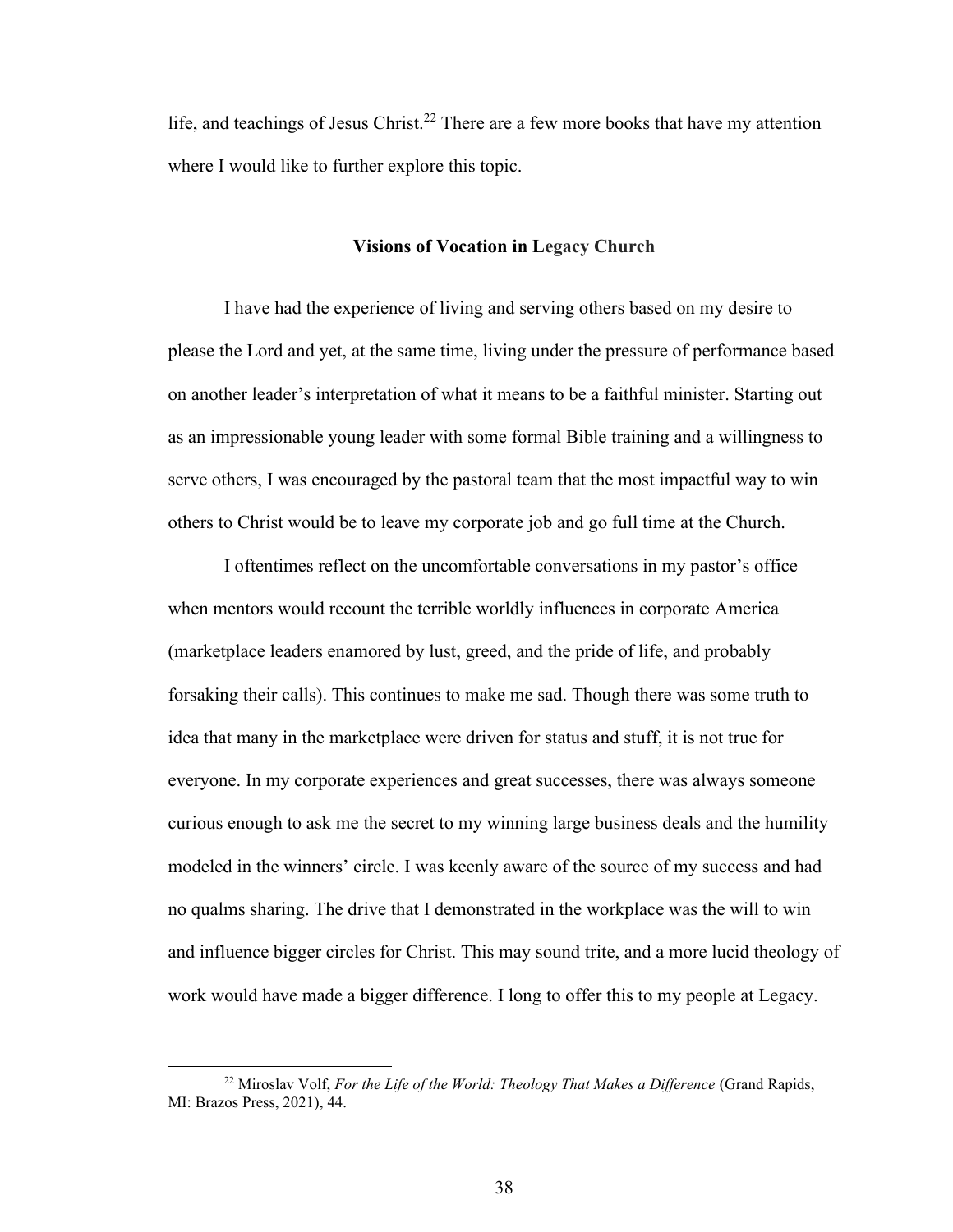Those who are busiest trying to figure out God's purpose for their lives are often the least purposeful about the work they are already doing. They can look right through the people they work with, since those people are not players in the divine plan. They find ways to work that are not part of the divine plan. The mission to read God's mind becomes a strategy for keeping their minds off their present unhappiness, until they become like ghosts going through the motions of the people they once were but no longer wish to be. $23$ 

It is illusory to think that we can treat the biblical statements about work like pieces of a large jigsaw puzzle that we only must arrange according to the pattern implicit in the pieces themselves to get a theology of work that is both biblical and relevant.<sup>24</sup> The challenge in the past as a young marketplace leader was to have both a relevant and biblical perspective that would quell the consistent pressure applied by the old guard, who were convinced that vocational full-time ministry was the highest call. This mindset is still at work in many of the marketplace leaders within Legacy who will mistakenly call me "Father" or refer to our gatherings as a "mass." These leaders think that their roles and responsibilities pale in comparison to my "Holy" calling. This happens with others as well; this also has to do with a person's ecclesiastical history.

Küng is critical of the unhealthy distinction between clergy and laity, which attempts to remove the decisive activity and initiative away from laity in the Church.<sup>25</sup> This is an essential statement as there are many people coming to new levels of faith and

<sup>23</sup> Barbara Brown Taylor, *An Altar in the World: A Geography of Faith* (New York: HarperOne, 2010), 119.

<sup>24</sup> Volf, *Work in the Spirit*, 78.

<sup>25</sup> Kärkkäinen, *Introduction to Ecclesiology*, 19.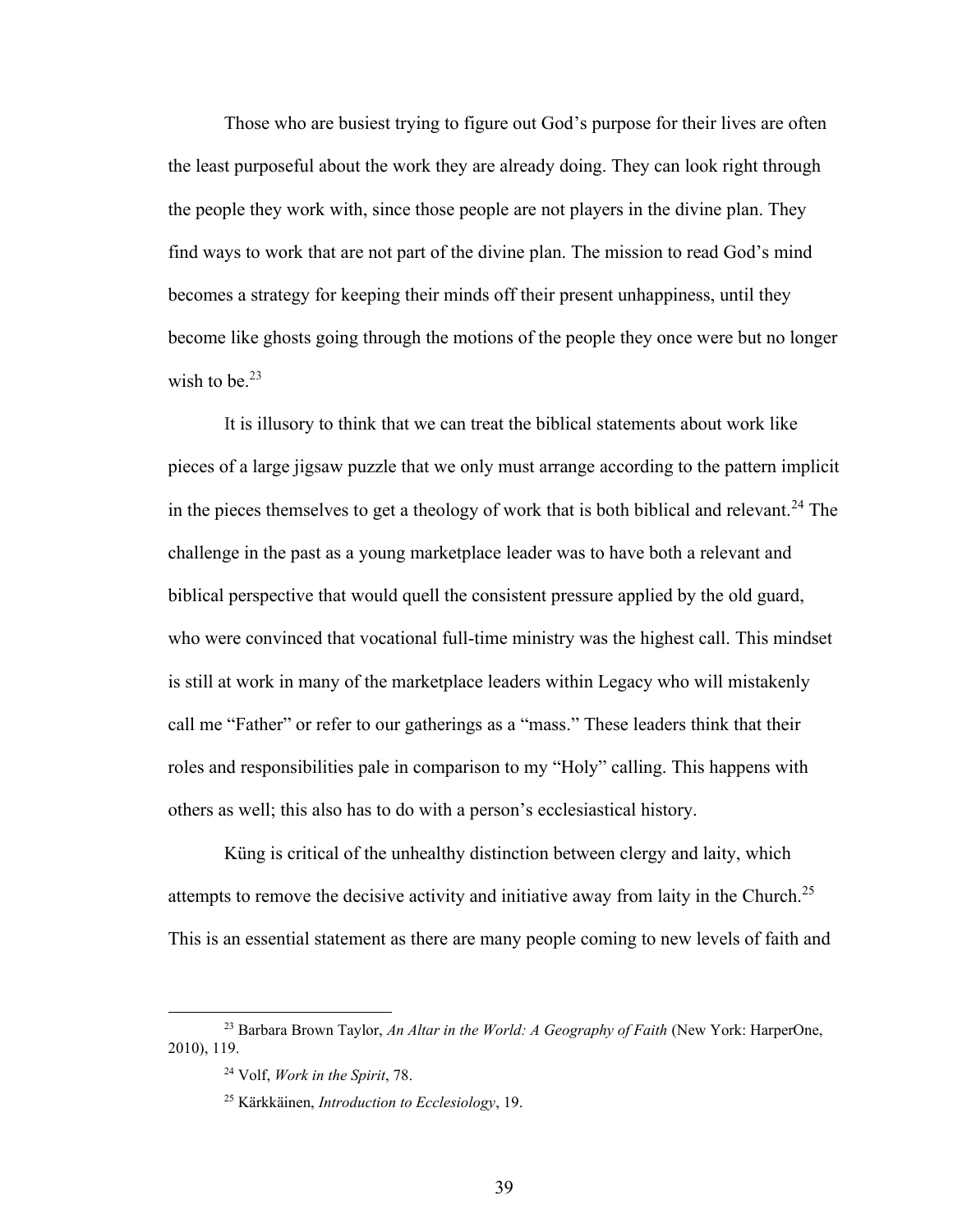laity engagement and cautious in their areas of service due to the aforementioned distinction. One of the pressing questions in my statement of focus is, "What or How will these leaders engage to impact this local body?"

Volf's trinitarian ecclesiology interaction with the ecclesiology of the Roman Catholic, Orthodox, and Free Churches was beneficial in that it assisted in my ability to articulate Legacy Church's biblically based structure. Volf contends that the presence of Christ in the Spirit, which constitutes the Church not merely (and in Volf's case, not even primarily) through ordained ministers but through the whole church, is called to engage in ministry and make decisions about leadership roles.<sup>26</sup> The priesthood of the believer, and the role that we as a body share, allows for discovery of expression and purpose and the curiosity to explore within Legacy Church. A church is an assembly, but an assembly (of any kind) is not yet a church. This is an indispensable condition for ecclesiastical people who assemble in the name of Christ. Gathering in Christ's name is the precondition for the presence of Christ in the Spirit.<sup>27</sup>

# **Vision for One's Vocation as a Marketplace Leader**

To develop a theology of work means to consciously place biblical statements about work in the context of a reading of the Bible as a whole and to apply both these individual statements and the overarching translation of the Bible to the contemporary world of work. I want to form better questions for the marketplace leaders as my initial imagination was to help them see vocation as something sacred and a platform for

<sup>26</sup> Kärkkäinen, *Introduction to Ecclesiology*, 134.

<sup>27</sup> Kärkkäinen, *Introduction to Ecclesiology*, 137.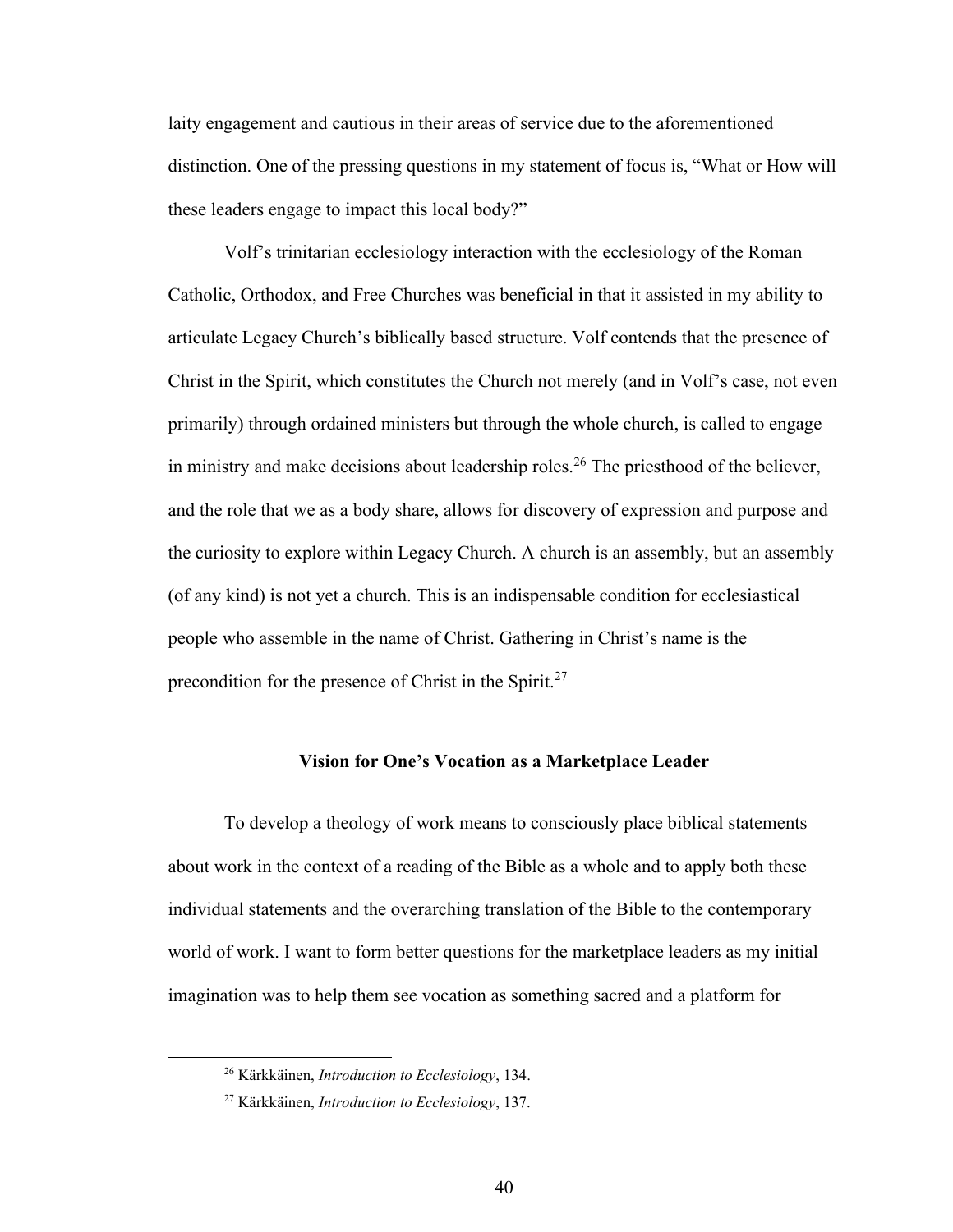Kingdom impact. That is still my aim, but for the Christian marketplace leader in Legacy, "What does making a Kingdom impact look like to them?" I want to know how investing in their lives, on their terms, will help them find personal significance and communal service, or as God says, how will they "love their neighbor [and] themselves?" The Church is a participant in the Kingdom; the Church is a contrast community and change agent, yet how we amplify this witness is my central concern. Tim Keller, in his book *Center Church*, says this:

In Scripture, mission calls a people into a radically different vision on a journey bigger and other than ourselves. Scripture calls us into the memory of an amazing story … not for ourselves but for the sake of the world. The strangeness of this story is its illogical and irrepressible meaning: find life by losing it; only by leaving the places of security are the purposes of God discovered. The God revealed in Scripture gives himself away for the sake of the world.

My journey has been a powerful exploratory exercise for me personally as I have begun to gain clarity on what fuels my desire to help marketplace leaders to find their voice, freedom, and to courageously respond to the invitation to join God in the mission to reconcile humankind. Some of us will wear ourselves out trying to change ourselves before we realize that it is not about fixing; it is about letting go—letting go of old patterns that no longer serve us.<sup>28</sup> The desire is that the Legacy Church would nurture this courageous culture for generations. I look forward to continuing to discover the questions and answers that arise in this journey.

Garber offers a central perspective for our missional movement at Legacy and in my own understanding of vocation: "One of the great challenges for everyone is finding a

<sup>28</sup> Ruth Haley Barton and Gary A. Haugen, *Strengthening the Soul of Your Leadership: Seeking God in the Crucible of Ministry* (Downers Grove, IL: InterVarsity Press, 2018), 53.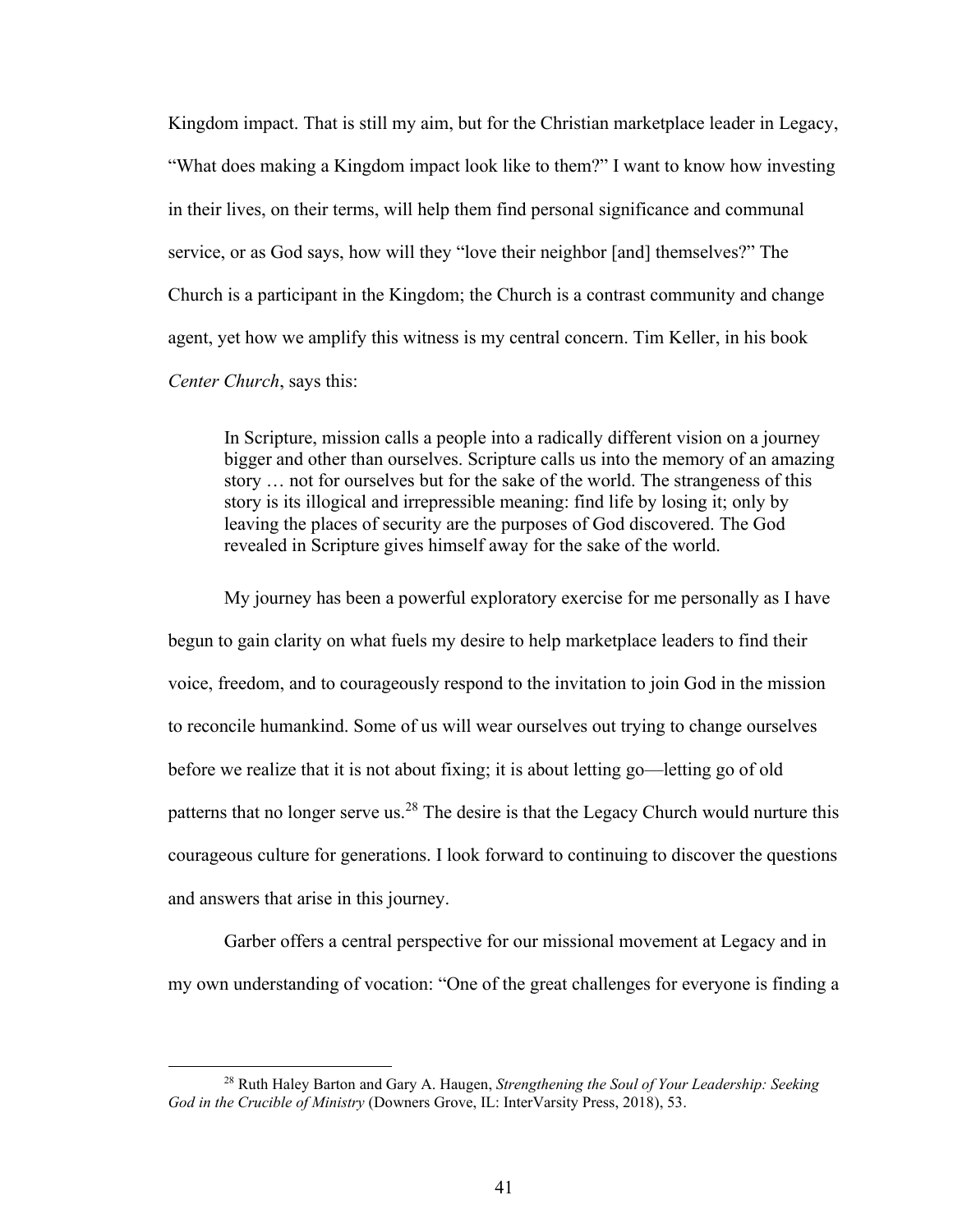place in the world—seeing a lot, hearing a lot, reading a lot, and then deciding where we will be and what we will do. Knowing what we know, what will we do? How is it that our habits of the heart become a life? How do we grow our love into a life? How do our deepest commitments become who we are and the way we live? No one finds that easy; in a thousand different ways, we start and stop, wonder, and try again."<sup>29</sup>

<sup>29</sup> Garber, *Visions of Vocation,* 124.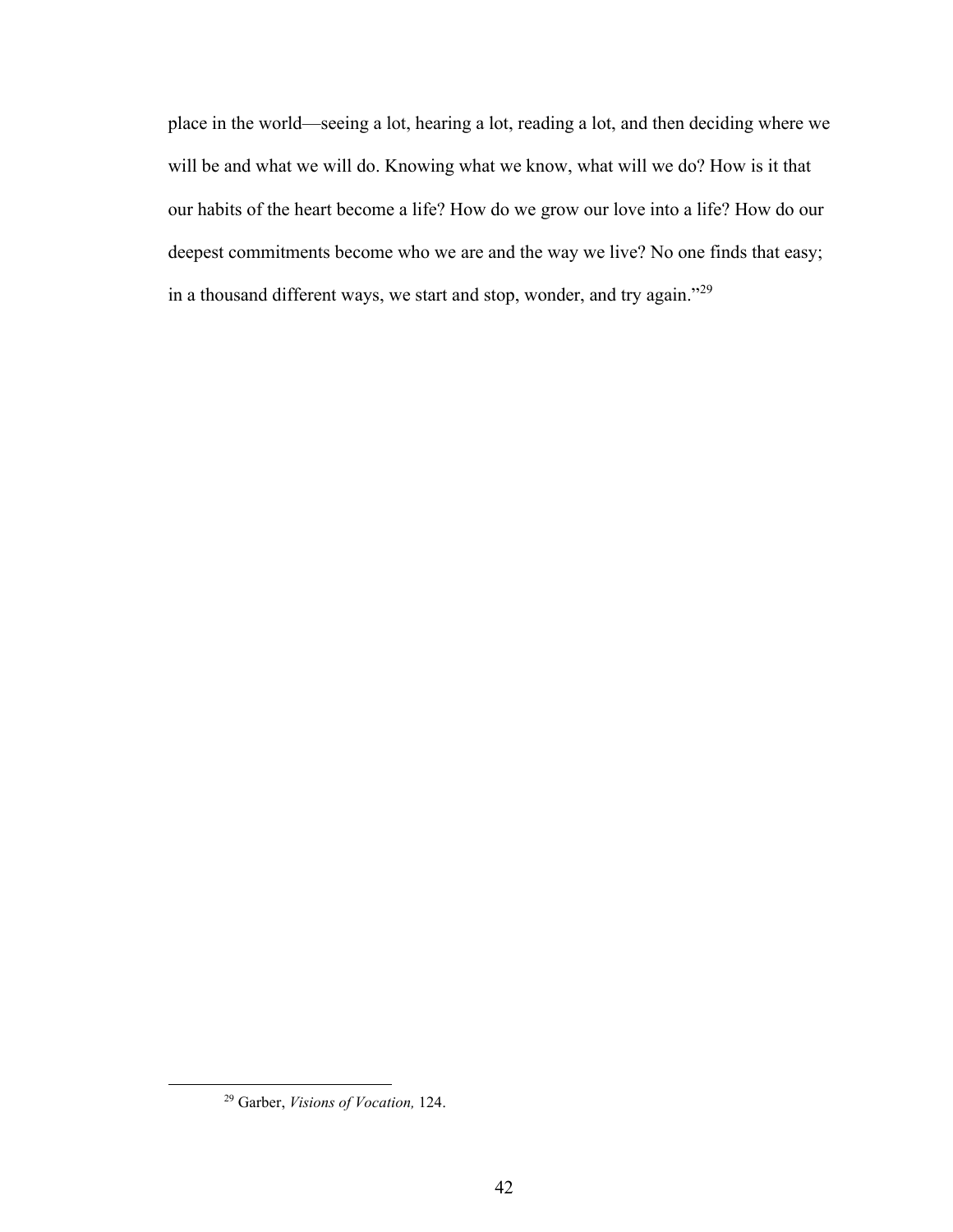# **Chapter 4: Description of Findings**

The purpose of this qualitative, ethnographic research is to illuminate the understanding of Legacy Church marketplace leaders regarding their role in fulfilling the Great Commission.

This ethnography explored the following research question: What are the understandings of Legacy Church marketplace leaders regarding their role in fulfilling the Great Commission?

Life Groups were referenced throughout the interviews. Everyone at Legacy Church is encouraged to participate in a Life Group once they have accepted Jesus as their Savior and they have started their spiritual journey. In these community-based small groups, the people go through a twelve-week curriculum that exposes the many lies that they may have believed and replace them with God's truth. Overcoming strongholds and living in freedom is so essential to the Christian life that Legacy has based its entire ministry around them. The mission at Legacy Church is to help people find freedom, live empowered, and be equipped.

Within that framework, the marketplace leader interviews revealed that the respondents see relationships as the catalyst to participation and building community. Community was identified as an accepting culture (inclusive vs. exclusive) that facilitates growth—personally, spiritually, and corporately. That growth has created a desire to invite others to "come and see."

Data analysis yielded four distinct themes and a significant gap when it comes to marketplace leaders understanding their role in fulfilling the Great Commission and being equipped to participate as disciples in the marketplace.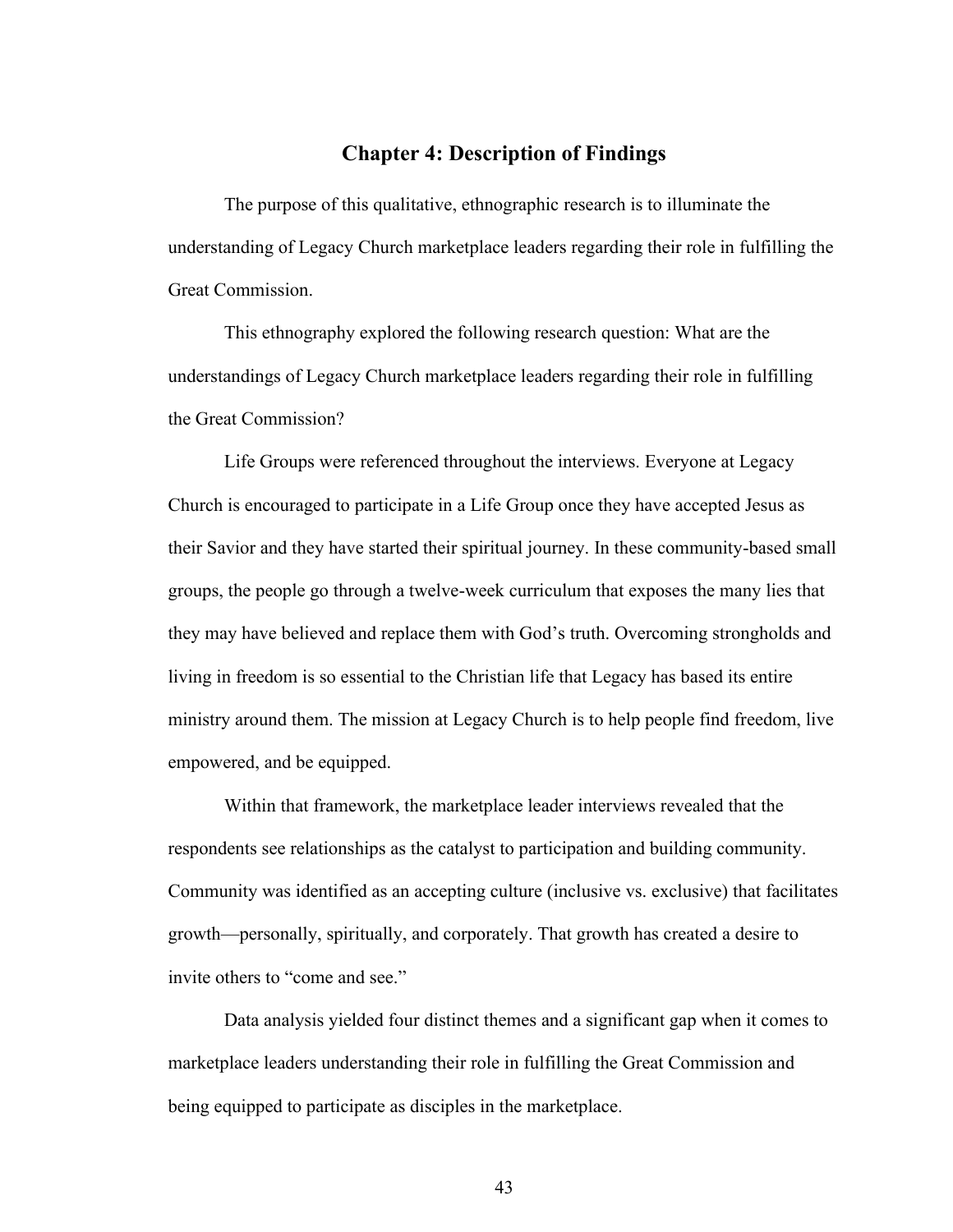- Theme 1: Relationship Leads to Participation
- Theme 2: Participation Leads to Community
- Theme 3: Community Leads to Acceptance
- Theme 4: Acceptance Leads to Growth
- The GAP: Areas for Future Growth

#### **Theme 1: Relationship Leads to Participation**

Participants in this study cited the importance of relationships as the primary gateway to their participation in Legacy Church. Although some participants discovered Legacy through the non-relational methods of outreach such as flyers, mailers, TV commercials, and social media marketing, most people came to know about and chose to attend Legacy because of relationships. Some participants cited the "sense of connection" from the outreach methods. Relationships could have taken several forms, but in all cases, a personal connection was what led to deeper engagement within the community. There were several participants who had relationships with friends in leadership at Legacy that spanned decades. Many of the stories shared were personal in nature, and specific people were named as being the catalyst to a deeper sense of connection beyond a Sunday morning experience.

The one reference most frequently mentioned in these findings was Life Groups. Life Groups are simply small groups of people from Legacy Church who meet throughout the week. Life Groups are how members of the church care for each other. Sharing life through community is part of the design because meaningful relationships aren't always easy to find. Life Groups exist to make these life-changing relationships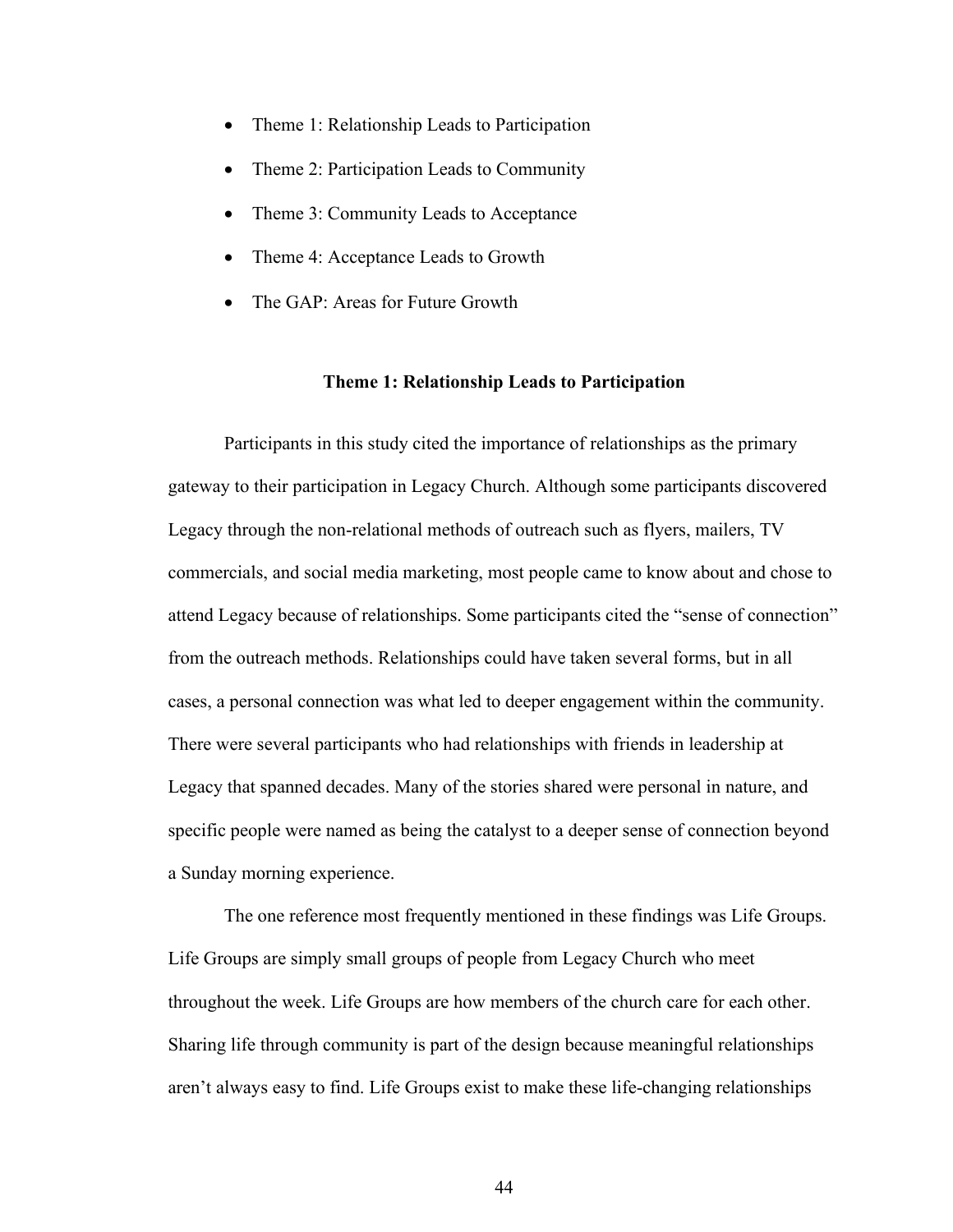relevant and accessible. Our Life Groups meet for three semesters a year—winter/spring, summer, and fall.

Elaine's connection to the Legacy community came by way of her closest friend. She said, "I would have to say, too, like the previous groups with whom I have done Life Groups, I am closer to them because of those common bonds." Elaine values Life Groups for connection as well because she does not feel alone in the battle. "I was searching for someplace where I didn't dread going or didn't become physically sick just thinking about going. It sounds funny, but it's so true. I would literally want to cry, or the inner me wanted to have a tantrum, but I didn't go there." Elaine shared the struggle of not feeling connected in times past in church, and when people would talk about their churches so much and say, "Oh my God, I love my church," she could not relate. She said, "Truthfully, I'd never experienced that, never really loving the people whom I went to church with." Elaine was looking for a place where she could be herself and, more importantly, she was looking for a version of God that didn't seem so intense and scary. Elaine said, "I didn't even know I was looking for a version of God until I started Freedom Groups (a Life Group)."

Brian shared that he was looking to reconnect with his faith. He said, "I'd lapsed as a Catholic for probably thirteen or fourteen years. I went to Mass on Christmas and Easter because my mother expected me to." Brian and his wife were invited to Legacy Church by another couple who are members, and they accepted the invitation. Brian shared that experience as being a really nice day meeting people, and the highlight was the food truck after the service. He said, "There were a couple of hundred people, big screens, and a real community feeling. That connection made me want to come back."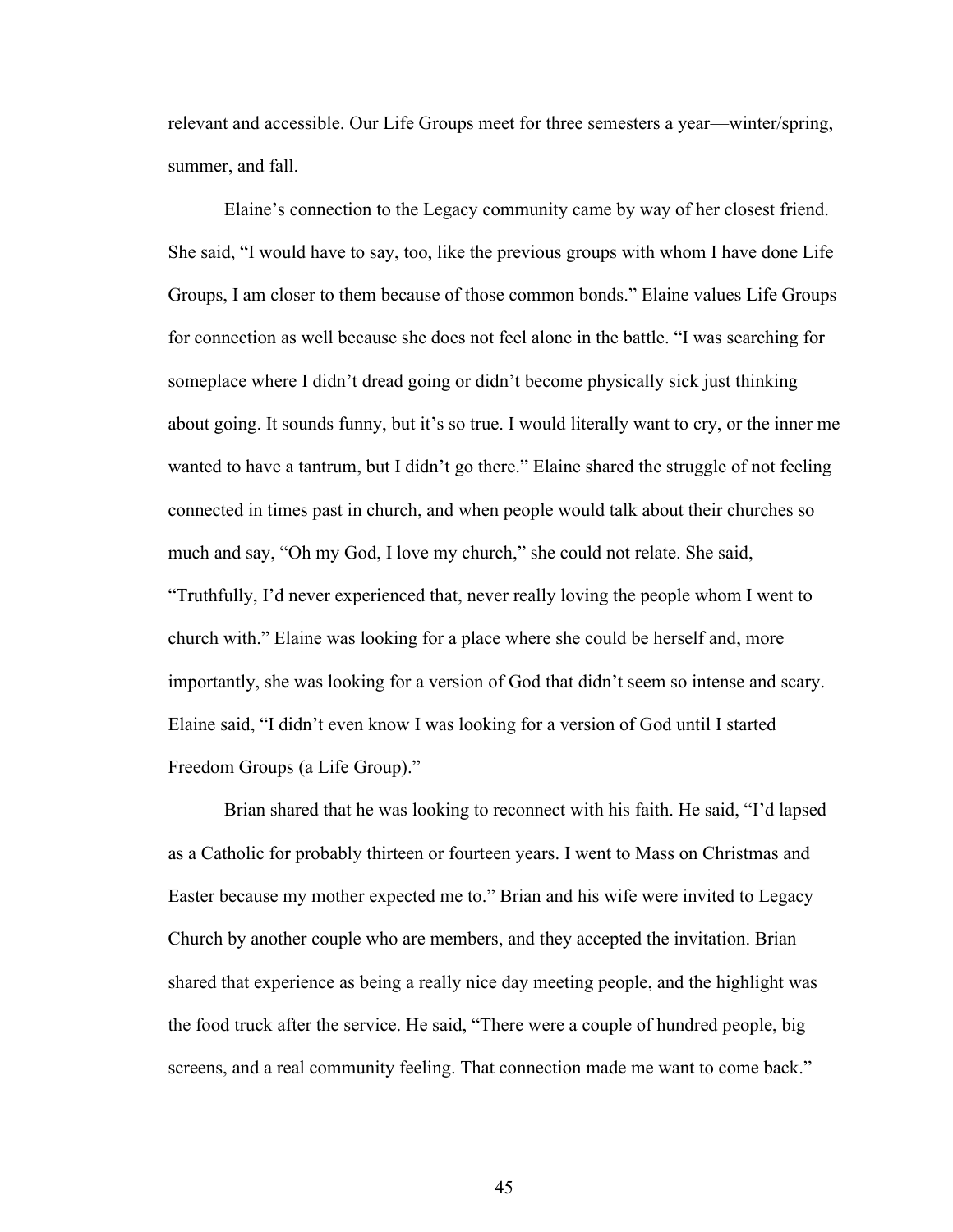Brian shared that he and his wife, Mari, talked to one of the pastors after service and learned that the pastor's Buddhist background was similar to his wife's, and she found comfort in continuing to grow in her faith journey.

Dave and his wife were looking for a smaller church. He said, "We went to a large congregation and did not feel very connected. So, we started looking around for connections and saw the Legacy commercial on TV, and we decided to check them out." Dave shared that they appreciated the spirit given off by the pastor and his wife in a commercial and both felt a call to check it out. Also, they valued the messaging and communication style in the commercial, and as believers in the Holy Spirit, something about it drew them to Legacy Church.

Dave said, "When we got there, we experienced a very similar feel and vibrant congregation like the one we previously attended. Immediately, we felt a connection to the way the services spoke to us, the way they were structured, the worship music that was coming through, the weekly sermons felt very comfortable for us and very much on point with what we believe as Christians." Dave values the spirit of acceptance at Legacy. He said, "I believe that we're all coming from a position of following, all as sinners, and doing what we can to keep Jesus first and foremost in our lives and continue to talk to other people about that and the life-changing relationship you receive when accepting Jesus."

Scott shared that he and his wife had been in a couple of other churches. His wife had held various leadership roles in churches before. He said, "Without getting into too much of the specifics, things grew political in terms of the church (not Democratic or Republican), so we stepped away from that situation as it was painful." Scott shared that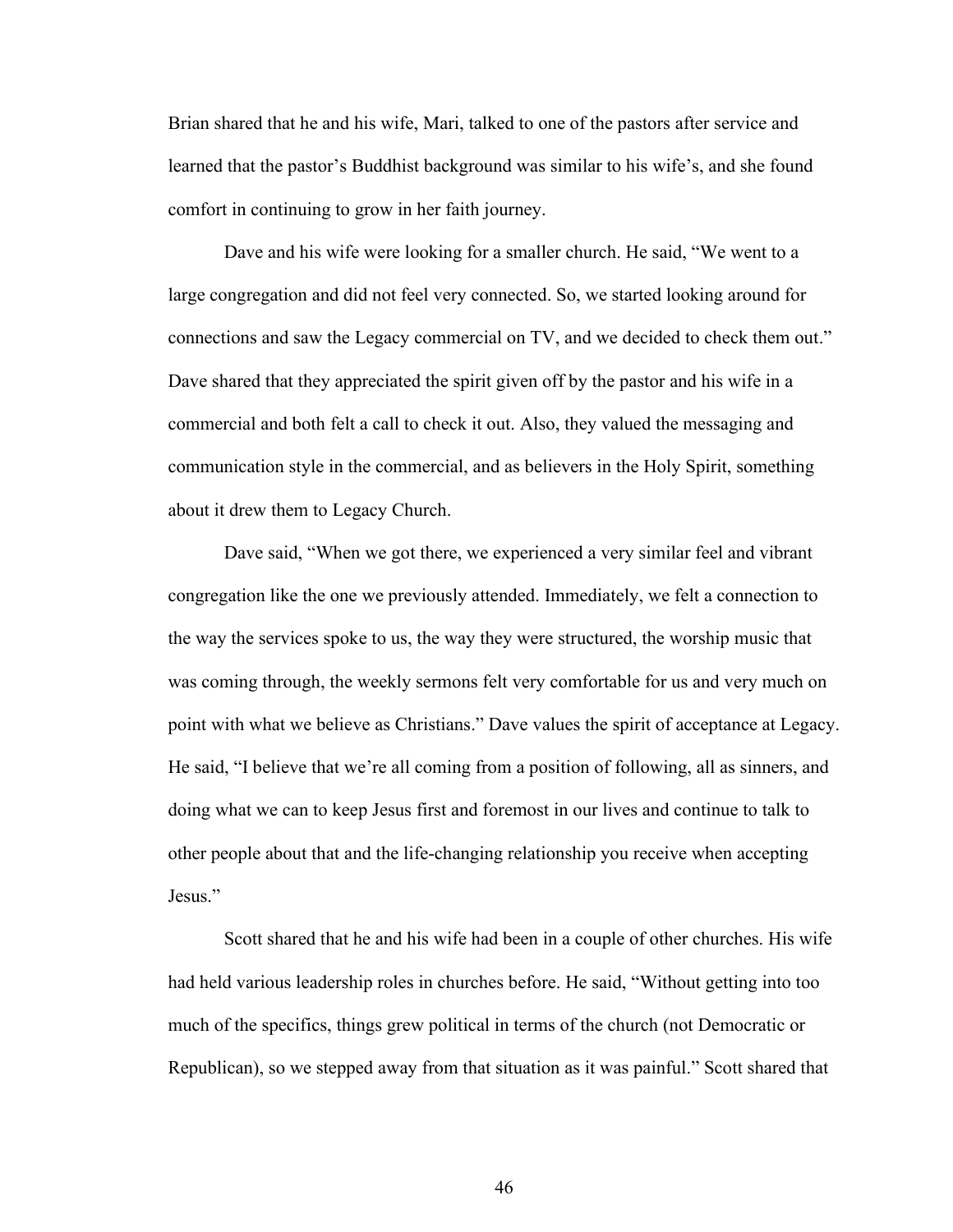it was probably three or four years since attending a church before coming to Legacy Church. When they saw the Legacy commercial, his wife wanted to try the church but Scott was traveling. They both attended the next week and have barely missed in the four years since. They are connected in different roles: they serve on the setup team, lead a life group, and are heavily involved in other church activities. Scott said, "I think some of the things that we've enjoyed about Legacy is meeting some people and sharing a common faith."

For the sake of clarity, the Legacy Church commercials were an outreach project that a marketplace leader helped create and finance. There were fifty different commercials, thirty-second spots that were invitational in nature. Commercials ran for a total of six years on forty-eight channels. The frequency of the commercials was four thousand times a month and the reach was 195,000 people within a five-mile radius of Legacy's location. Based on the analytics, the commercials reached 98% of the community before needing to limit the commercials to seasonal airings (Christmas and Easter).<sup>1</sup>

# **Theme 2: Participation Leads to Community**

Participants shared the importance and impact of being loved, nurtured, and of God being present in the ministry of Legacy Church. Beyond the relational connections or community impact, the shared value of being known and their belief in God being

<sup>&</sup>lt;sup>1</sup> "Legacy Church Commercial Examples," Dropbox,

https://www.dropbox.com/sh/sp3itmpp8i30h6p/AACf7tM6GptumF3nIL\_5\_zsYa?dl=0.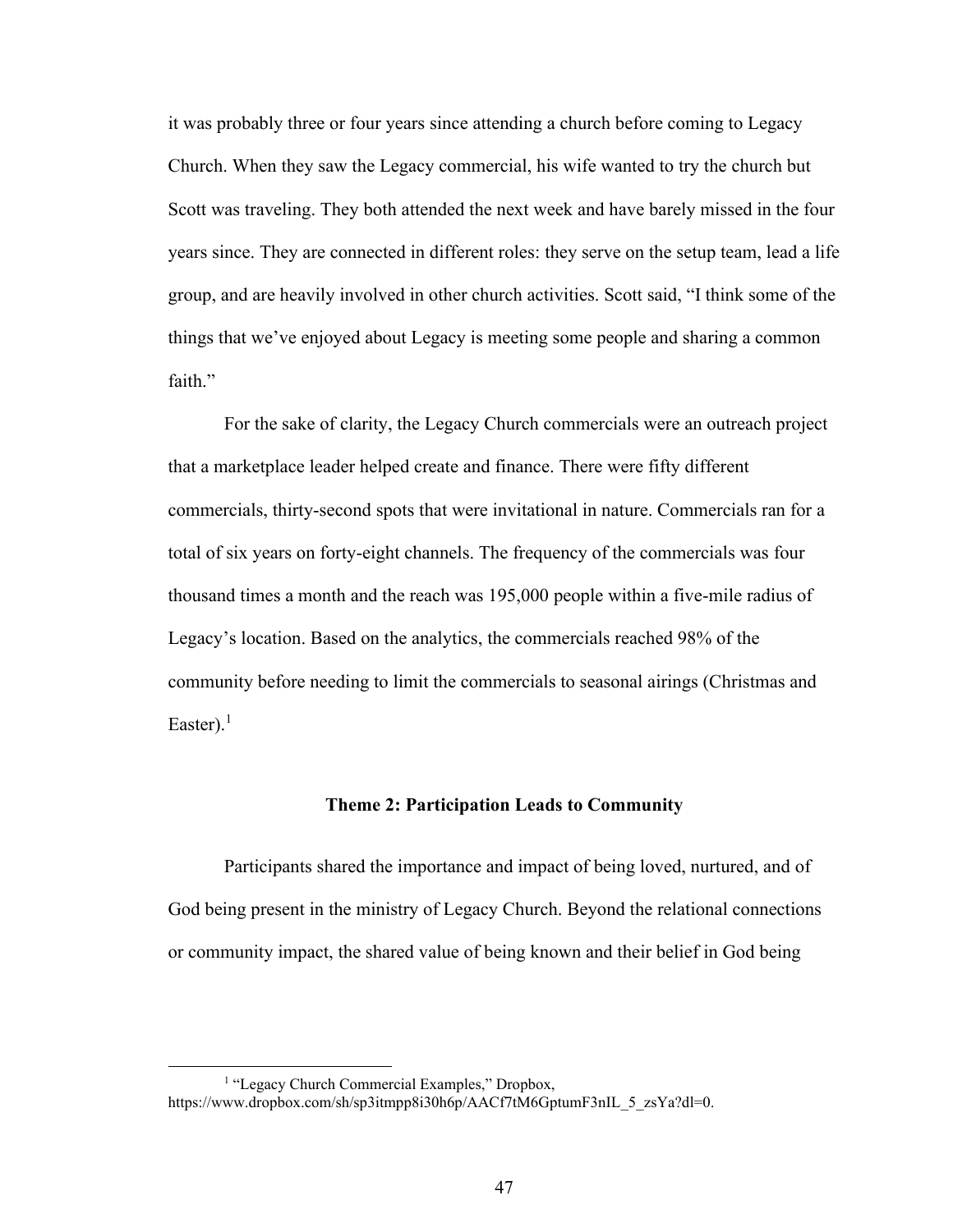present was the reason they are here. The stories affirmed the Finding Freedom element of the Legacy Church.

Glenda explained it this way when asked how she would describe to a new Legacy Church attendee how they would be loved and nurtured: "I would say to them that this church represents a cross-generational, cross-cultural environment. But there's a general sense of acceptance in that everyone's welcome, everyone's honored, everyone's respected. If they've had maybe not a great experience in church before, please give this church a try because there is support and encouragement. I don't want to say a lack of judgment, but in the sense, acceptance is such that people can feel welcome." Glenda feels that there are a lot of different opportunities to connect with people. She said, "Some things are done non-traditionally like Life Groups. They give us an opportunity to experience getting to know people and different activities such as hiking, which I'm doing now. And I did bike before, and so forth." Glenda values the activities and ways to have fellowship and meet people. She said, "Plus, you get to learn about the Word and the church is friendly."

Diana started coming to Legacy Church by way of her boyfriend, now husband, who had a connection with Pastor Eric. She shared her personal experience of love and nurture. This experience began for Diana the moment she first entered Legacy Church. According to Diana: "When you walk into the front door, you have someone greeting you. However, it continued much beyond a simple greeting." Diana recognized the ongoing relational support offered at Legacy Church. "If you need prayer, guidance, or someone to listen, whether it is a life issue requiring prayer or you need advice, there is always someone to listen and pray with you." Diana cited the ongoing and personal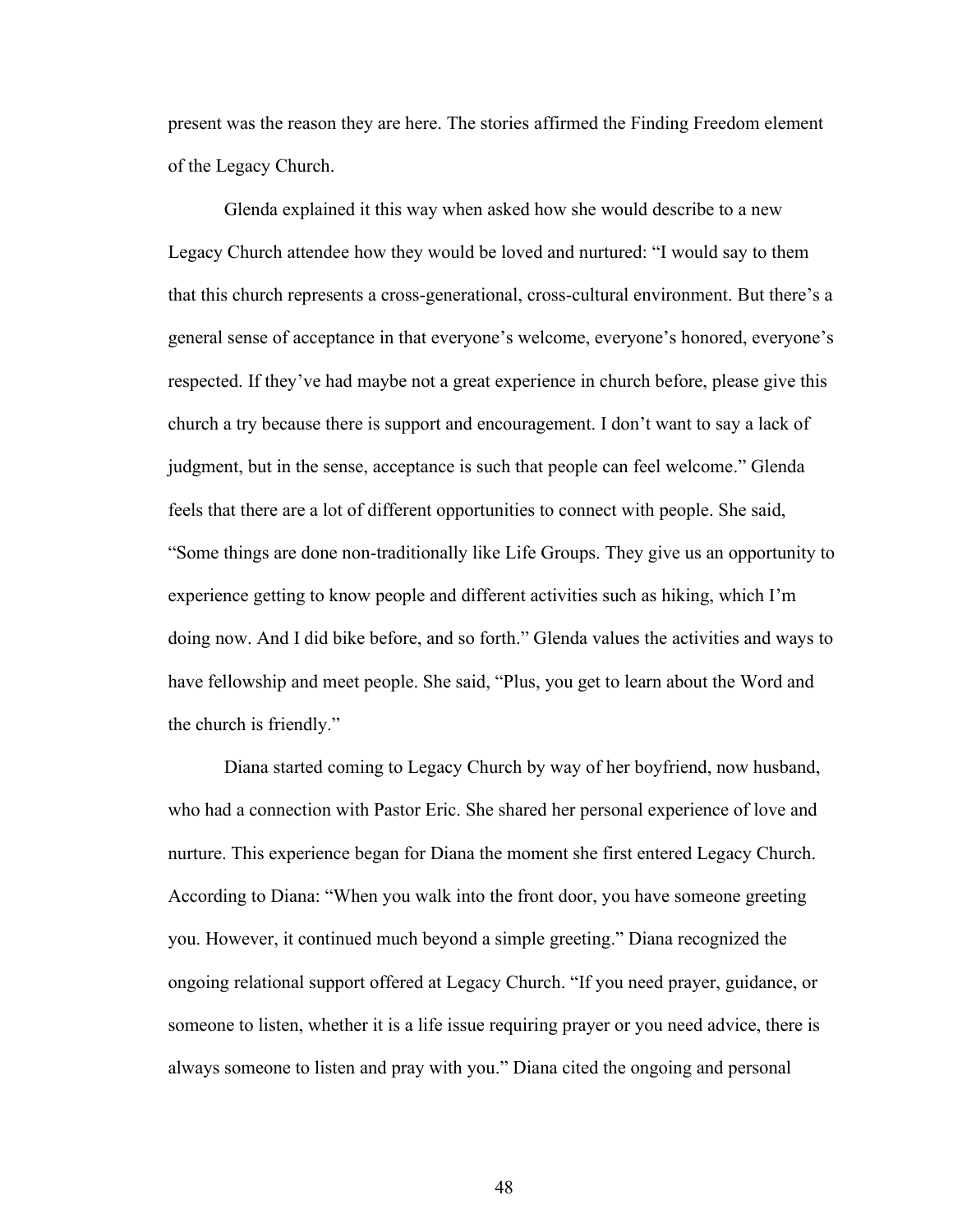nature of the support she received: "I remember the encouragement that I had and the constant follow-up weekly from Eric and Melissa when I was looking for a job." Diana shared that she feels seen at Legacy. She went on to say, "They knew I was a lawyer applying for jobs and was stressed about it. Anytime they saw me, they followed up and asked me how it was going and whether there were any new developments. They continued to pray that I would end up where I should be, whatever the situation may be." Diana felt that in those moments it was beyond nurture and love. She said, "It was also a celebration; Legacy is a Spirit-filled church and through the people, you can receive strengthened prayer and reliance."

Dave and his family have been attending Legacy Church for almost five years, and he described his involvement. Dave said, "I think I start from the position of being accepted because we are all children of God. From there you have a group of people who are not feeling judged by what happened in their past or what sins they may commit in the future. It's the type of experience that you get when you come to our church." Dave and his wife have hosted several Life Groups in the past and have enjoyed very frank and free conversations (he identified himself as a lawyer). Dave shared that he has never left a church meeting feeling judged. Dave values that Legacy has a very similar type of approach to the Bible. He said, "We are all imperfect and fall short. If you allow yourself to just be present in a sermon, in a worship experience, in a Life Group, you feel the presence of the Holy Spirit just working within your life."

Lauren shared her perspective regarding the value of a culture of care and cultivation. She said, "One of the things I love at Legacy Church is that we are multigenerational and multi-cultural. I feel we really do appreciate the differences and the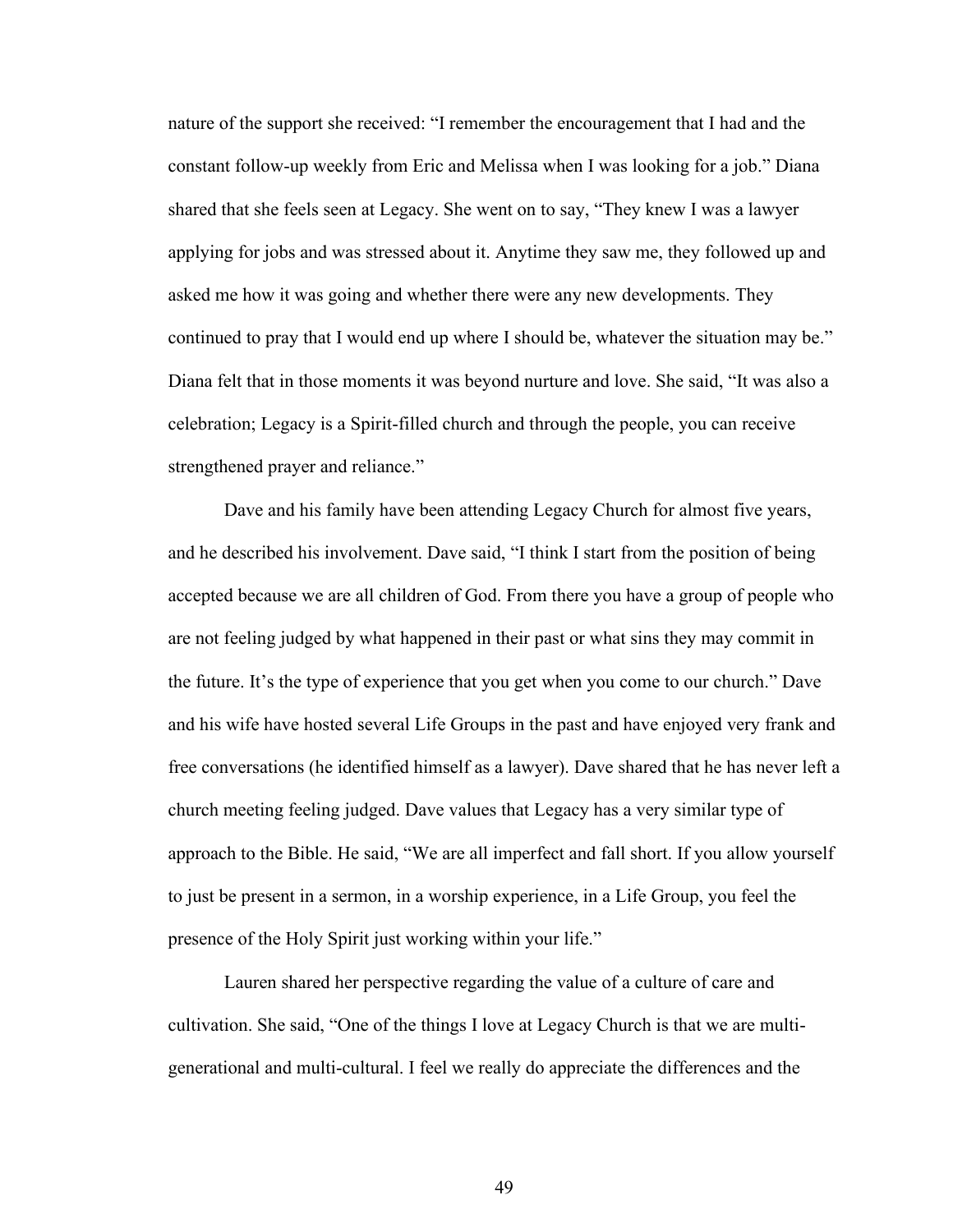similarities in one another as far as faith goes. There is a really varied expression at Legacy." Lauren shared that "as a woman, I appreciate that there isn't something that I'm being told I can or can't do, and that's big deal for me." She said, "I have known Pastor Eric a lot of years; he was my youth pastor and one of the things I've always appreciated about him is that he's not looking at anybody as, 'Well, you're just a man; you're just a woman.'" Lauren appreciated that even as a teenager, she saw young women lead and speak in the youth ministry despite not seeing it modeled amongst the adult congregants in her church. She said, "It didn't matter who you were; it mattered what God had given you to share. So, whether it's upfront or behind the scenes, you can add value just as the men do."

Katelynn has been connected to Pastor Eric prior to Legacy Church because he was her youth pastor. When Legacy Church was planted, she and her family came." Katelynn and her husband have been involved by serving in several areas. She said, "I really enjoy having people that I'm friends with and have relationships with outside the church service. There is an encouraging and nurturing aspect of having relationships with people within a community of people who have similar spiritual beliefs as yourself." Katelynn feels it is also encouraging to have people who will stand with you during tough times and in the good times, to support you no matter what is going on.

Rachel has been a member of Legacy Church since its launch and is serving in a few areas; she shared her thoughts on the cultivation of care and the sense of God being present. She said, "I would say that the continuum for care happens in Life Groups, just in the conversation with others you realize that they are having doubts and things are bothering them as well. I feel there is authenticity." Rachel shared a story of when she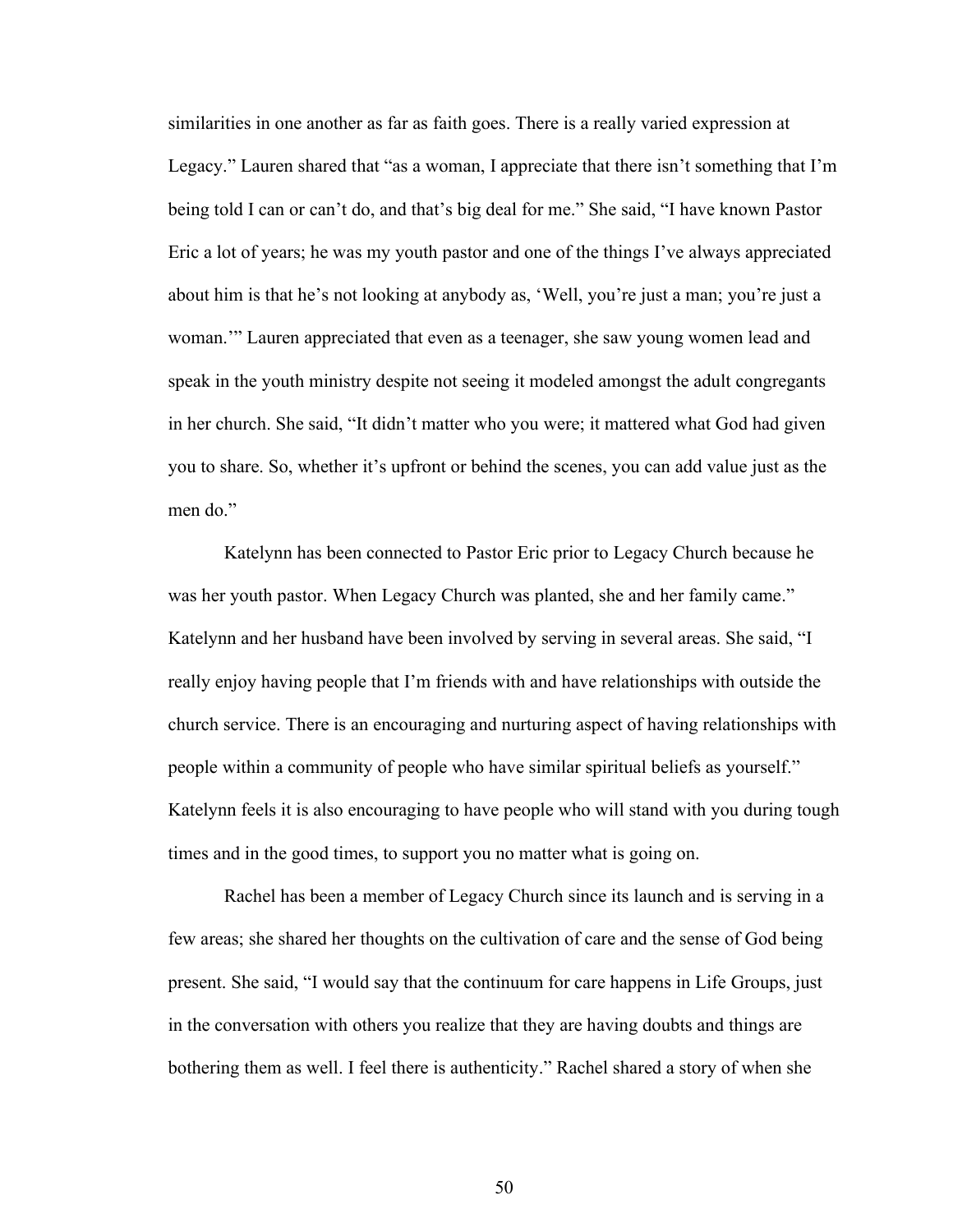was always so concerned about getting what she said right because she feared the rejection that came with getting something wrong. Since being connected to a small group, she is seeing people differently. When asked, "What tells you that God is present in the ministry of Legacy Church?" Rachel said, "The first word that jumps in my head is change. I feel that for me as an individual, my perspective has changed so much that I know that God is changing my heart and helping me to see others with eyes of love." Rachel attended a Life Group and experienced transformation in several areas of her life and has led several of these groups. Reflecting on the fruit of care and communion with God, Rachel shared this: "I have been at the end of a Freedom Life Group session where in the beginning people did not believe that God loved them, but when they encounter the presence of God and stop trying to earn it, freedom happens. God loves us and delights in us."

Bernardo is from Brazil and was a leader to a young adult pastor; he has been attending Legacy Church for over three years and is a member. Bernardo said, "I was always surrounded by people and that led to a discipling relationship. But when I arrived in America, besides being with family, I missed being around people, until I connected to the church." He shared his love for discipleship, friendships, and talking to people. Bernardo used the opportunities within Legacy to get more involved and connected. He said, "It's natural for me and I am getting closer to people. I love the people and the connectivity; it's life-giving and transformative for me and community is key for the other Brazilians here as well.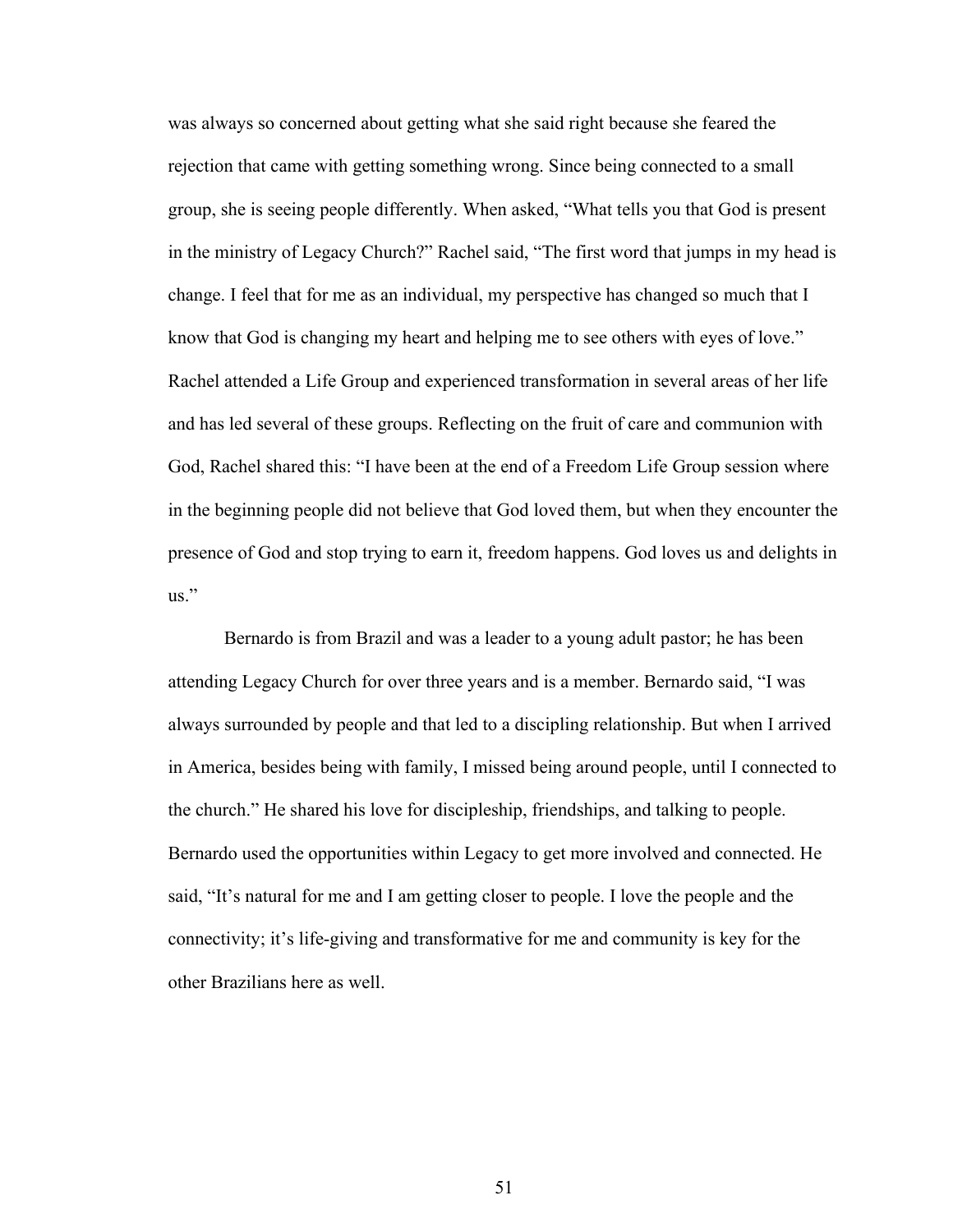#### **Theme 3: Community Leads to Acceptance**

The marketplace leaders shared their thoughts regarding what they would expect to see at Legacy Church in the next five years if they left and came back—what they see by faith in the God-sized plans for Legacy Church, for others, and for themselves.

Participants shared what they could see in the future for Legacy Church based on how they see God leading Legacy presently. Each story had a level of concern regarding the idea of being disconnected relationally. Initially, the idea of being separated elicited a concern for feeling cared for and they shared the expectation of being contacted. Congregational increase is expected in visitors, members, leaders, and Life Groups based on what God is doing. Participants shared their expectations of Legacy acquiring a building instead of the present meeting space, which is in a middle school.

Marcia said, "I hope that if I left for five years, somebody would have contacted me after a few months and not waited five years." Marcia found herself very focused on the personal impact of disconnection and the disappointment associated with not being cared for. Marcia continued, "If you let me go for five years, I don't know if I would return. The only way I could see that I would be gone for five years is if I moved." Taking that scenario into consideration, Marcia said, "If I came back, if I moved, I would like to feel welcomed back." Throughout the interview, Marcia stressed the importance of feeling connected to the people in Legacy Church and used the word "accepted" several times as it pertained to the community.

Sean expects to see continued growth in the multi-ethnic makeup, especially amongst the young families. He said, "Diversity is in the identity of Legacy Church, and I would not expect to see anything different. I love that Legacy seems to have no desire to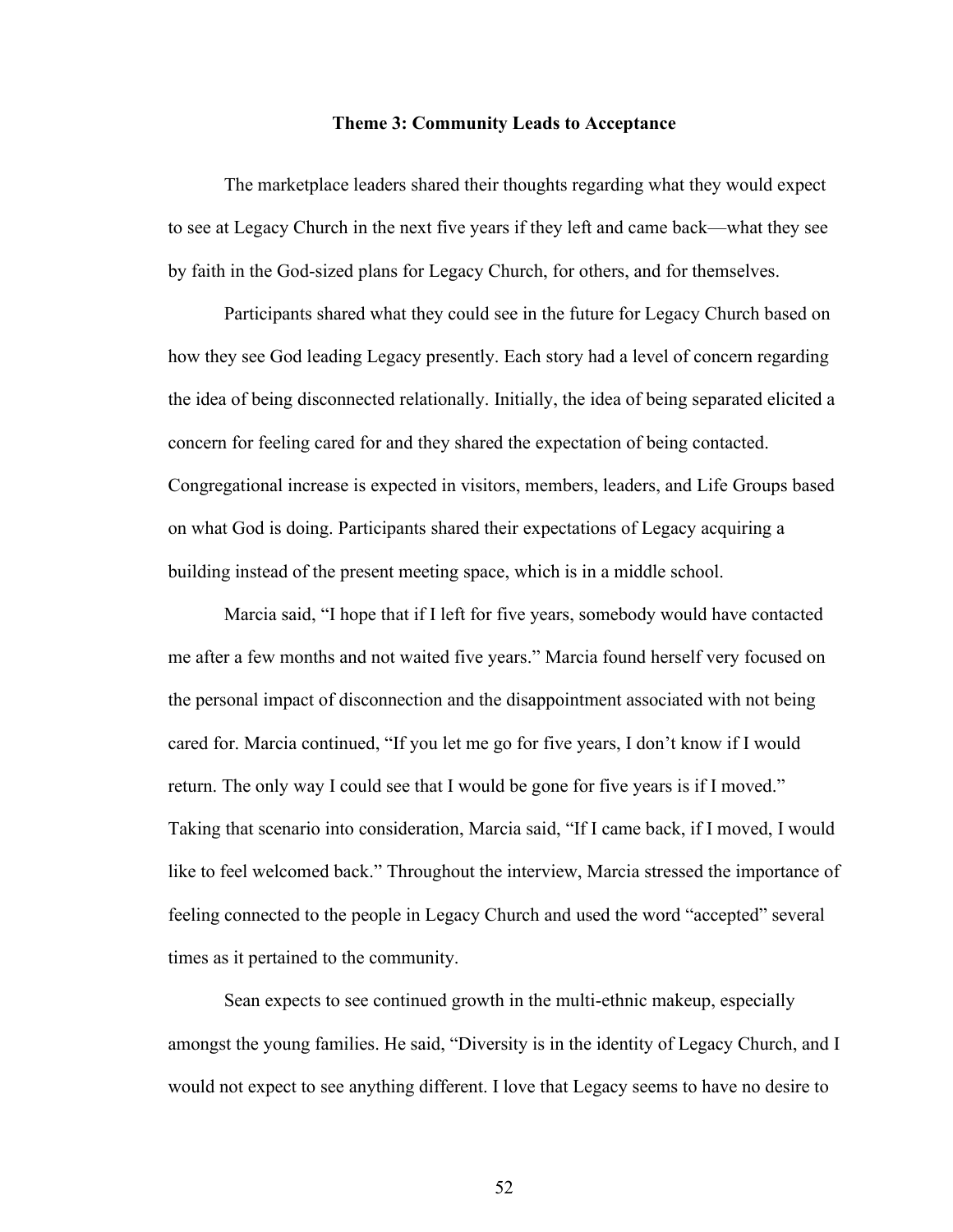be a mega-church and so there is continued access to leadership." Sean values the interactions with church leadership and has observed that the pastors know if you are new or not, and if you are, they walk up to you and greet you. Sean has been attending Legacy Church for six years and expects to see continued growth but doesn't expect that growth would make him feel "lost in the crowd."

Eve recently began attending Legacy Church and hopes to see Life Groups increasing in numbers because she really enjoys them. Eve said, "I would hope to see more diversity, for Legacy to have its own building, and things would continue to grow." Also, Eve loves that Legacy is not just concerned about what happens within the four walls of the church but also the community, so outreach would continue.

Diana was thrown off by the idea of not being connected to Legacy Church. She said, "If we left for five years, I would not even think about returning. My expectation would be a call from Pastors Eric and Melissa checking on us to make sure we were okay, especially if we went missing based on our relationship. However, if we did move and come back and the church has continued to grow, then maybe there is a third service. I don't see the identity of the church changing; it would be still passion-filled, just being bigger."

Asley is a member who serves in several areas, and her family has been a part of Legacy for six years. Upon returning, she expects to see church growth and the same spirit of welcoming and embracing people. "I would expect us to have our own building and more people in leadership because there will be new members."

Lauren shared her expectation that there would be growth both in numbers of people and those who serve in Legacy and an increased impact in community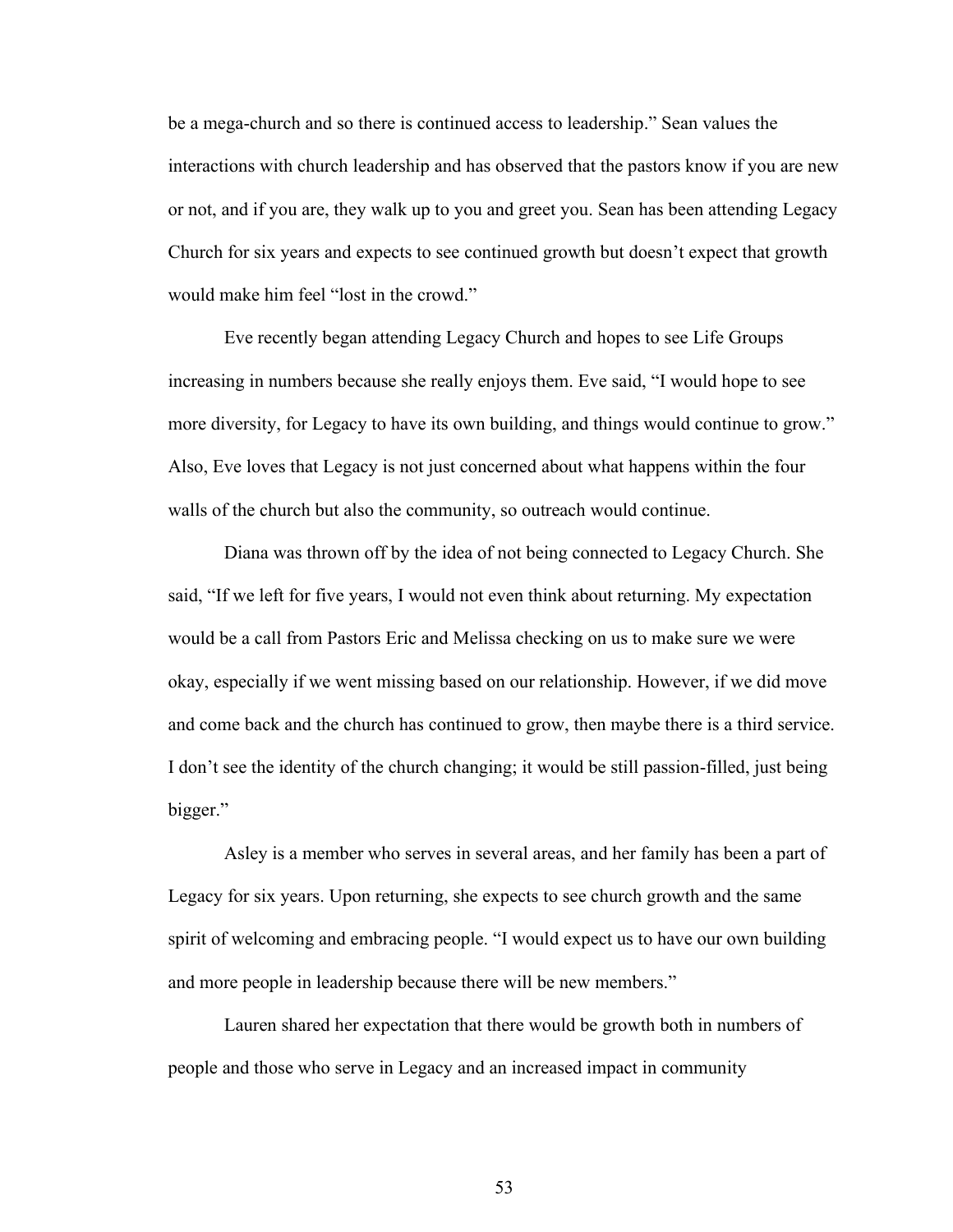partnerships. Lauren said, "I think our heart has always been to participate and partner with areas of outreach." Lauren was the only participant who shared the expectation specifically that there would be larger and thriving youth and senior ministries. Lauren is a thirty-something single female not presently serving in either of those ministries.

# **Theme 4: Acceptance Leads to Growth**

Participants widely defined their understanding of the impact Legacy has on home, work, and community beyond Sunday morning. Participants were asked to share the influence and impact that Legacy Church has had in assisting them in leadership, serving, and reaching family, friends, and neighbors. They were asked to consider the common unity of vision, "to make a difference" within their sphere of influence (we now call it the "relational reach zone"). Also, participants were asked to share anything that excites or stirs them on a personal level or even keeps them up at night.

Diana shared the pressures that weighed heavy in the workplace. She said, "I have requirements for billable hours, so I am motivated to get to work and bill as much as possible so I can have the most productive year. I don't care where anyone else is; it is a competition with myself to work hard and produce great work in the process. I also am dedicated to exercising to stay in shape and stay healthy. I also need to relieve stress so I can sleep at night." Diana shared that her connection with friends at Legacy Church is important for her family to have a community that can stand in prayer with her. Diana's co-workers know she goes to church and is a Christian, but it has not gone beyond more than them being aware. "I think the only thing that I would say Legacy has helped modify in my life is my relationship with my husband in that I never really had a strong prayer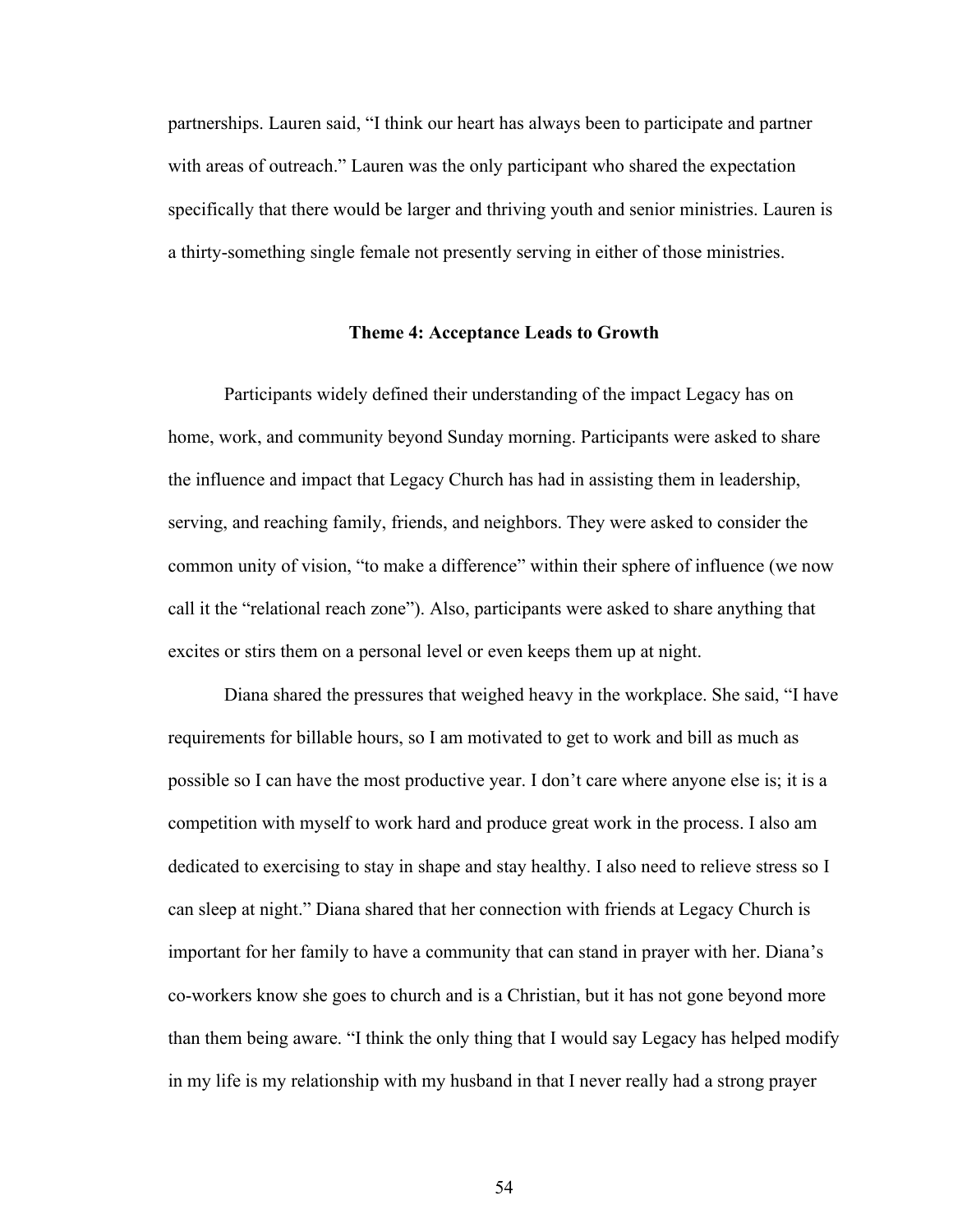life at all but going to church helped to understand that God's grace is bigger than Sunday." Diana feels that she has brought that into her weekly practice for herself but not her firm.

Scott has been attending Legacy for the past few years and serves in several capacities. He shared his perspective on the impact Legacy made in his everyday life; "I think there is the consistent reminder of what is important. So, we can get sidetracked in life and Legacy is always very biblically based. It just brings you back to what is important." Scott holds a leadership role in a high-pressure manufacturing environment that is performance driven. He struggles to not be so hard on himself. He recognizes the impact of being connected to a Life Group. Scott and his wife receive training to be Life Group leaders and mentioned the personal benefits that were afforded by it. "Also, we asked to do a walking/hiking Life Group, which had never been done, got the go-ahead, and it has been impactful for personal growth."

Sean feels that the impact that Legacy brings is a level of accountability. He said, "All the sermons are available on podcast, so I can play those in the car or at work; it keeps me accountable to my family and my job." Sean does policy work in the area of unemployment compensation for the state, and the impact of COVID has been very demanding and emotionally taxing. Sean said, "Sometimes it is so easy at work to forget about being a Christian and just bite someone's head off before you think." Sean thinks it is because of the shepherding he receives that his attitude has changed when dealing with stress in his family and work. Sean also believes being connected to other leaders in Life Groups helps foster growth. Also, having access to the pastors and being coached and discipled is making a difference. Sean said, "You could call Pastor and let him know you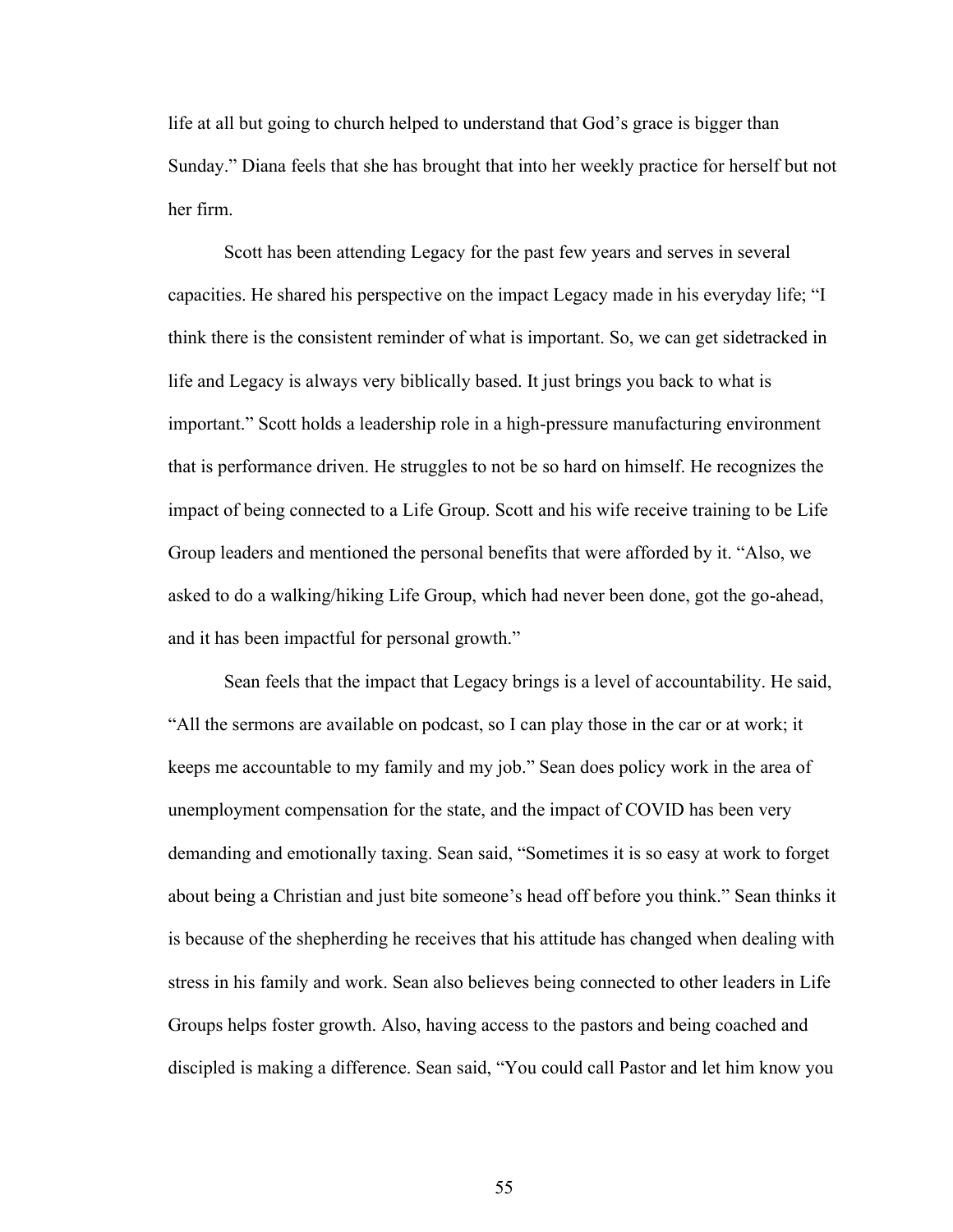have an opening in the next six weeks and want to do breakfast every morning at 6:30, and he would just invest an hour into your life. And over six years, that has really made an impact and difference in my attitude."

Lisa has been a part of Legacy Church since the beginning of the ministry. Legacy helped impact her relational reach zone as a young mom. "I am not just taking care of my kids. I am building and influencing the future, and there is a ripple effect for every action." Life Groups have also helped bring impact beyond Sundays and are a great place for connection and gaining different perspectives on life circumstances. Lisa said, "Legacy has given such encouragement to my life and, really, the people have been so consistent in their strong love that it goes beyond the church. It's a true bond."

Participants feel that Legacy Church is a place to grow in their relationship with God and with fellow believers. Respondents repeatedly shared that Legacy is a welcoming and inclusive church, so it is easy to invite their family, friends, and colleagues to church services and activities. Legacy also provides numerous opportunities for leaders to serve in outreach initiatives where they can live out the Great Commission in sharing God's love with others in word and deed. Growing in their faith resulted in wanting to invite others to a life transforming relationship with Christ.

Participants were focused primarily on relational in-reach (those within Life Groups). However, several shared a desire to expand their ability to invite others to discover God through conversations outside of church activities and were looking to Legacy Church to help.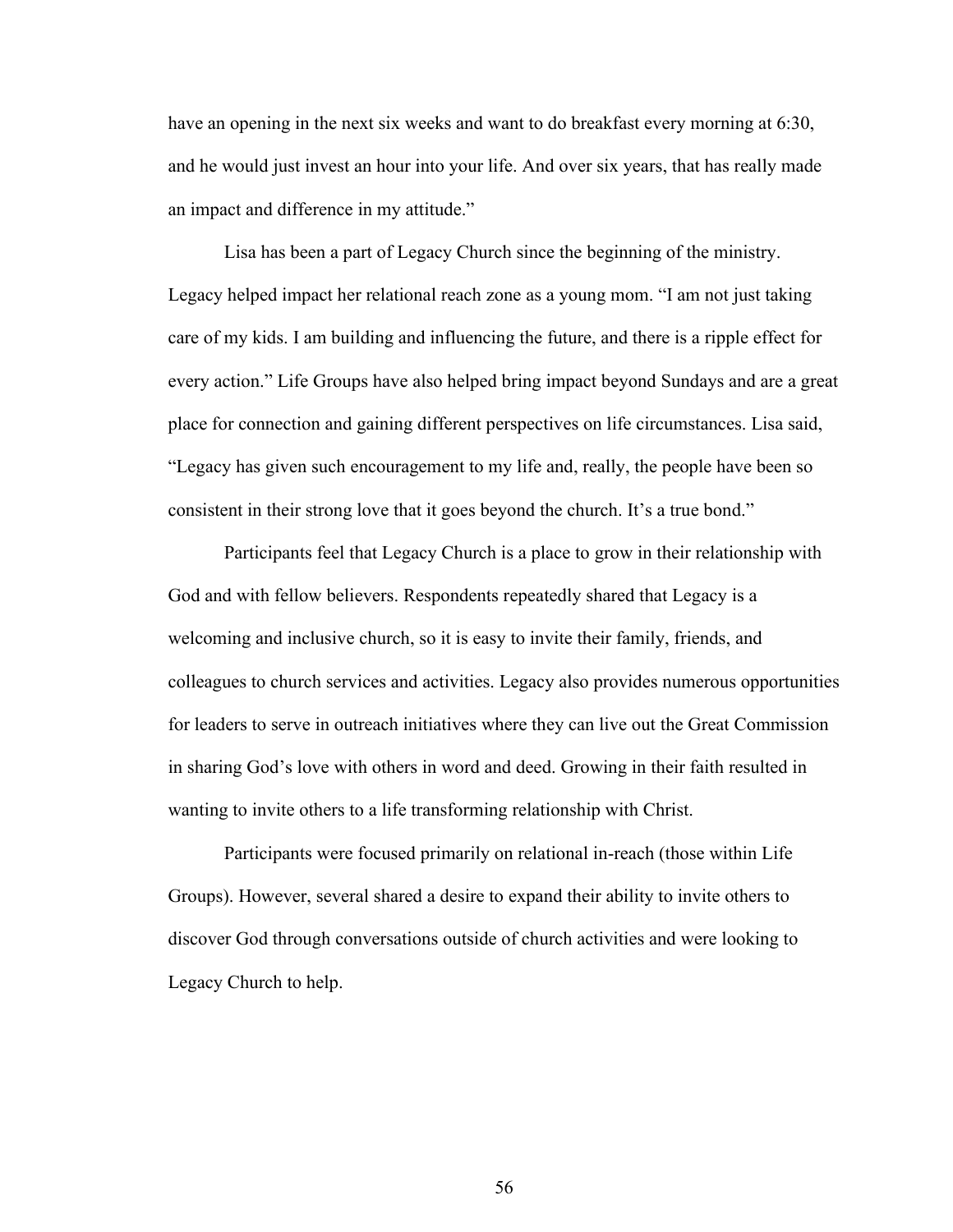Participants shared a high degree of trust in the ability and culture of Legacy Church to equip them to be more effective in living out the Great Commission in the marketplace.

# **The GAP: Areas for Future Growth**

Participants were asked to describe the leadership development culture at Legacy Church and identify one thing they would need to increase their impact within their spheres of influence (home, work, neighborhood). The stories shared were insightful as they shared their struggles to impact others outside church activities. Marketplace leaders don't often ask for help or feel ill-equipped to tackle a project or initiative in their work life so this is a place of vulnerability for them. They desire to invite others to encounter God and to have faith-centered conversations but are hesitant to do so on their own.

Also, the description of the leadership culture at Legacy Church was primarily focused on personal development and personal impact. This response would be considered normative for most marketplace leaders as the fear of failure causes them to armor up with knowledge, experience, and self-absorption. The problem is that in today's volatile, uncertain, complex, and ambiguous (VUCA) world, this is no longer a script that's good for business. Rather than success, it's a playbook that invites avoidable and often painfully public failure. Lowering their defenses and engaging in conversations that invite colleagues to deeper conversations about faith outside of church settings is a missing element for marketplace leaders in living out the Great Commission.

Landon and his family have been a part of Legacy Church since the beginning and serve as a family in a few areas. He said, "I live it (his faith), but sometimes I get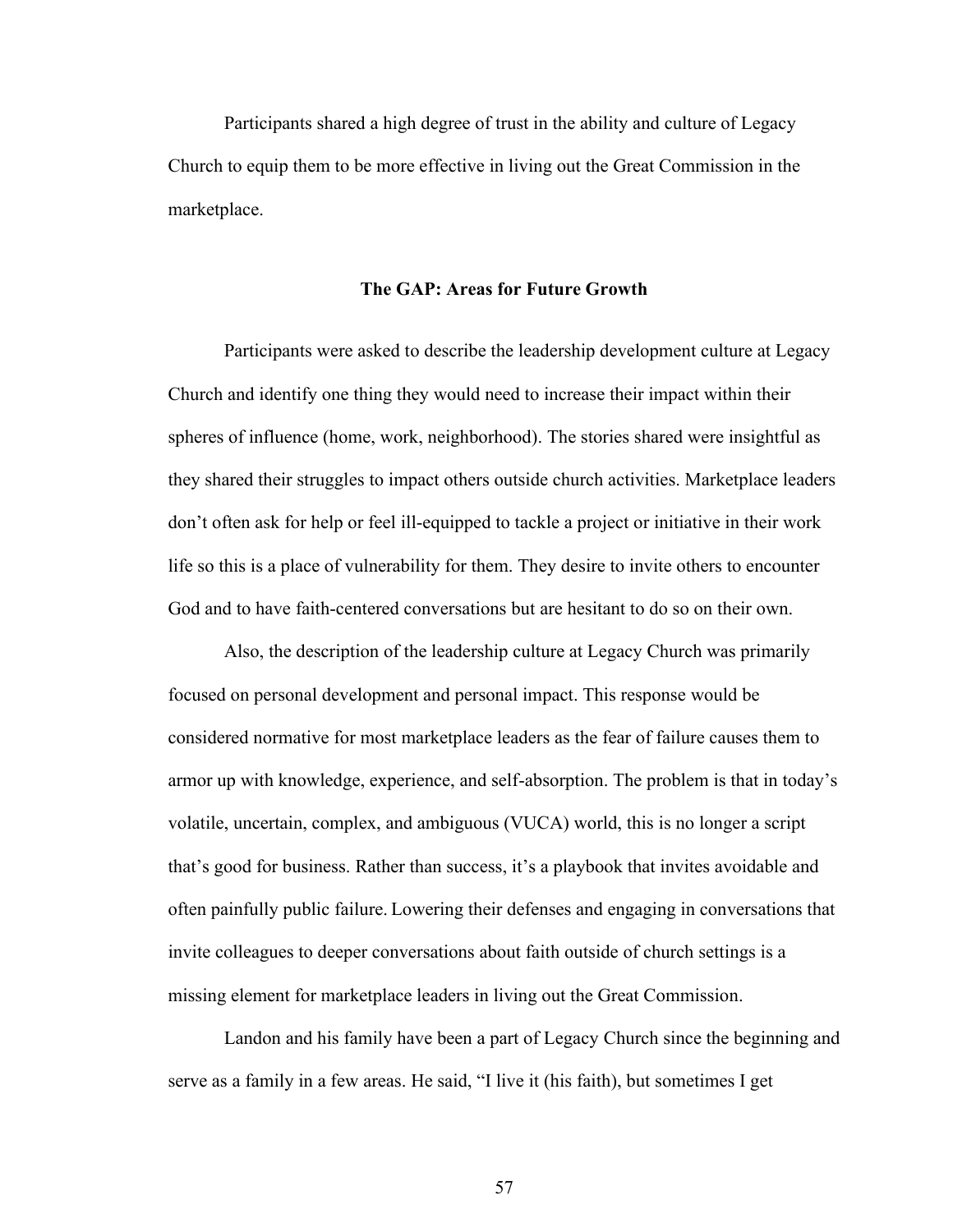opportunities to have conversations about my faith, and they don't go so well." Landon shared that he did not know how to disciple someone. He wants more confidence in sharing and thinks personal growth is needed. The culture of leadership development for Landon was described as purpose driven as it has helped him find purpose and feel pushed to make a difference because he now believes that his life can add value to others. He said, "There has really been a push to find and activate our gift, and that has been huge for me. My family has grown and developed here at Legacy."

Anna shared her need to increase her impact at home with her family. She is looking for creative ways to engage her parents in the culture of Legacy. "One day, I decided to watch the service online from home and invited my parents to watch the service with me; my mom did and that was cool. I would ask that you just keep doing what you are doing to help share." Anna has been coming to Legacy for just over a year and has been connected to several Life Groups and just recently became a member. Anna works in the political forum, and she said, "I have always had a problem with leadership because sometimes it can be tainted and aggressive." I found that leadership at Legacy has literally been the opposite, and I would describe the culture as warm, open, and loving."

Diana shared that Legacy gives options to get involved in service, but she has not taken the cues and the encouragement to put it into action. She said, "I feel like it is a personal thing. I have the encouragement from the church, so it isn't anything lacking on Legacy's side." Diana took responsibility for the need to reach others but is afraid to take a step in sharing. However, in describing the leadership culture of Legacy Church, "passionate, encouraging, and approachable" were the words used. Diana said, "The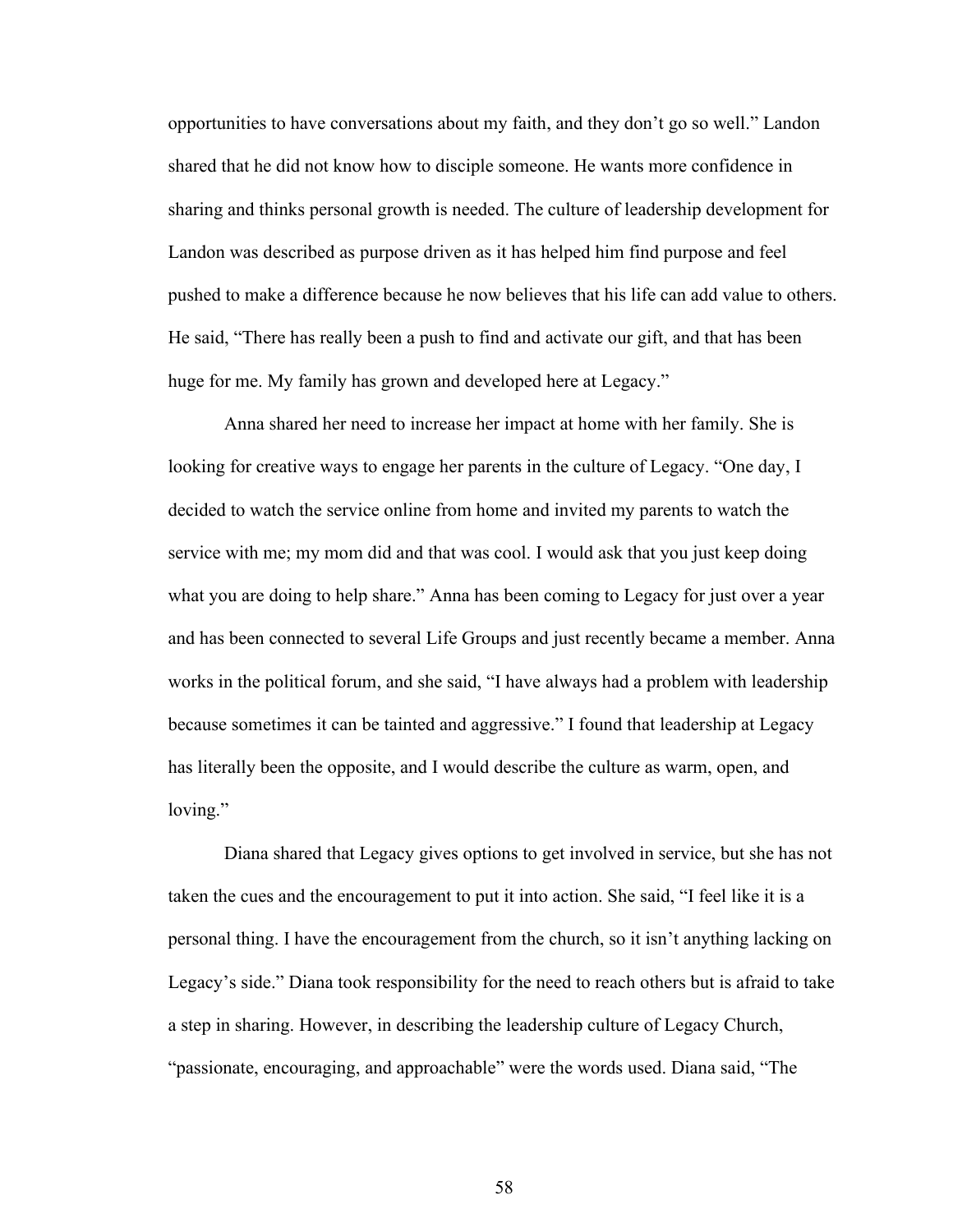people in leadership roles at our church are very approachable in the sense that if you need further leadership, development is available."

Elaine has been attending Legacy with her family for nearly six years and has served for several years as a Life Group leader. Elaine struggled to ask Legacy Church for anything. "I don't know that we *need* anything. We can be home if we need to be home. We have an insane amount of Life Groups, and you are not limited to what it can be focused on, within reason. They have online media for devotional content. We have access to sermons." Elaine, like many of the participants, focused on the servicing of their needs or what was important to them right now. Elaine said the woman's nights filled her cup for relationships and described the culture of leadership development as being "encouraging, supportive, and committed to developing leaders."

The findings indicate that Legacy Church is succeeding in fulfilling the Great Commission when it comes to making disciples within the context of church services, events, and activities. Simultaneously, the data revealed a gap in the way marketplace leaders are equipped to live out the Great Commission within their spheres of influence outside of church.

# **Interpretation of Findings**

This research addresses the question: What are the understandings of Legacy Church marketplace leaders regarding their role in fulfilling the Great Commission? The findings, as described above, revealed that people of Legacy Church engage in the Great Commission by inviting people to church services and activities. They move through the Growth Track and experience growth and transformation in their lives and in their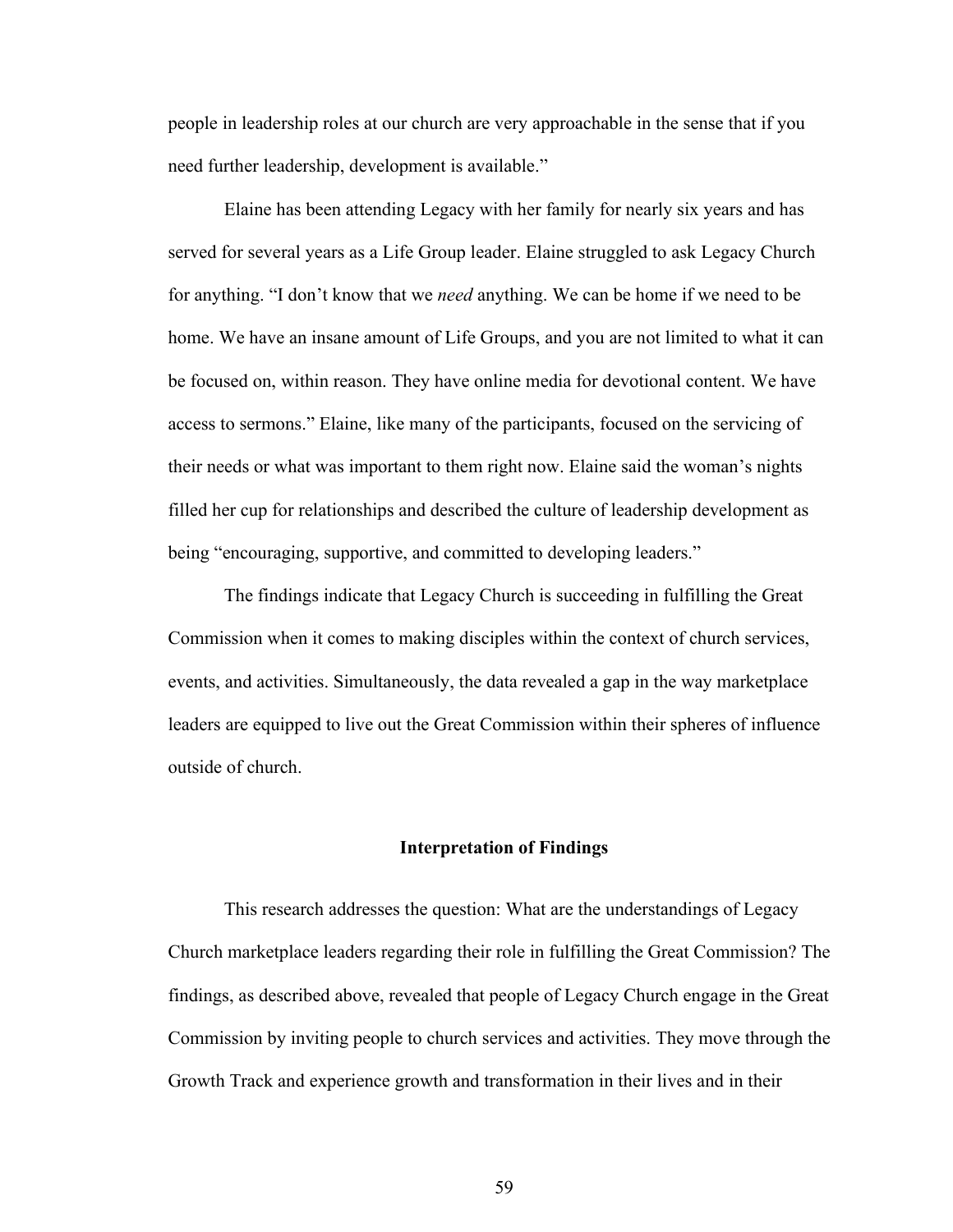relationship with God and with others. This growth creates a desire to share with others the impact of Christ on their lives. They are comfortable doing this by inviting friends, family, and even colleagues to church services and activities, but are longing to learn how to move outward and share with confidence outside the church setting.

The four themes discussed in the findings align with the four pillars of the mission of Legacy Church: Know God, Find Freedom, Discover Purpose, Make A Difference. Additionally, they reveal a gap that must be addressed to equip marketplace leaders to live out the Great Commission in their daily lives. In fact, 98% of the respondents shared their comfortability with participating in the Great Commission through events associated with Legacy Church. However, they felt ill-equipped to live out the Great Commission incarnationally outside of church services and settings.

# **Interpretation of Theme 1: Relationship Leads to Participation**

The connection between relationship and engagement was embedded in every story shared by these marketplace leaders. There was a level of engagement (steps of faith taken) required to get to the community of Legacy Church. It was either a direct invitation from a friend a staff member or something even more surprising: a commercial.

There were several who mentioned that a commercial was the spark that set them on the road to discovery and visiting Legacy Church. The participants had a desire for a life-giving relationship. In some instances, it took years to muster the faith to respond to the prompting of the Lord to re-engage with a community of faith. Several participants had been church attendees and for one reason or another (they were often hurt), basically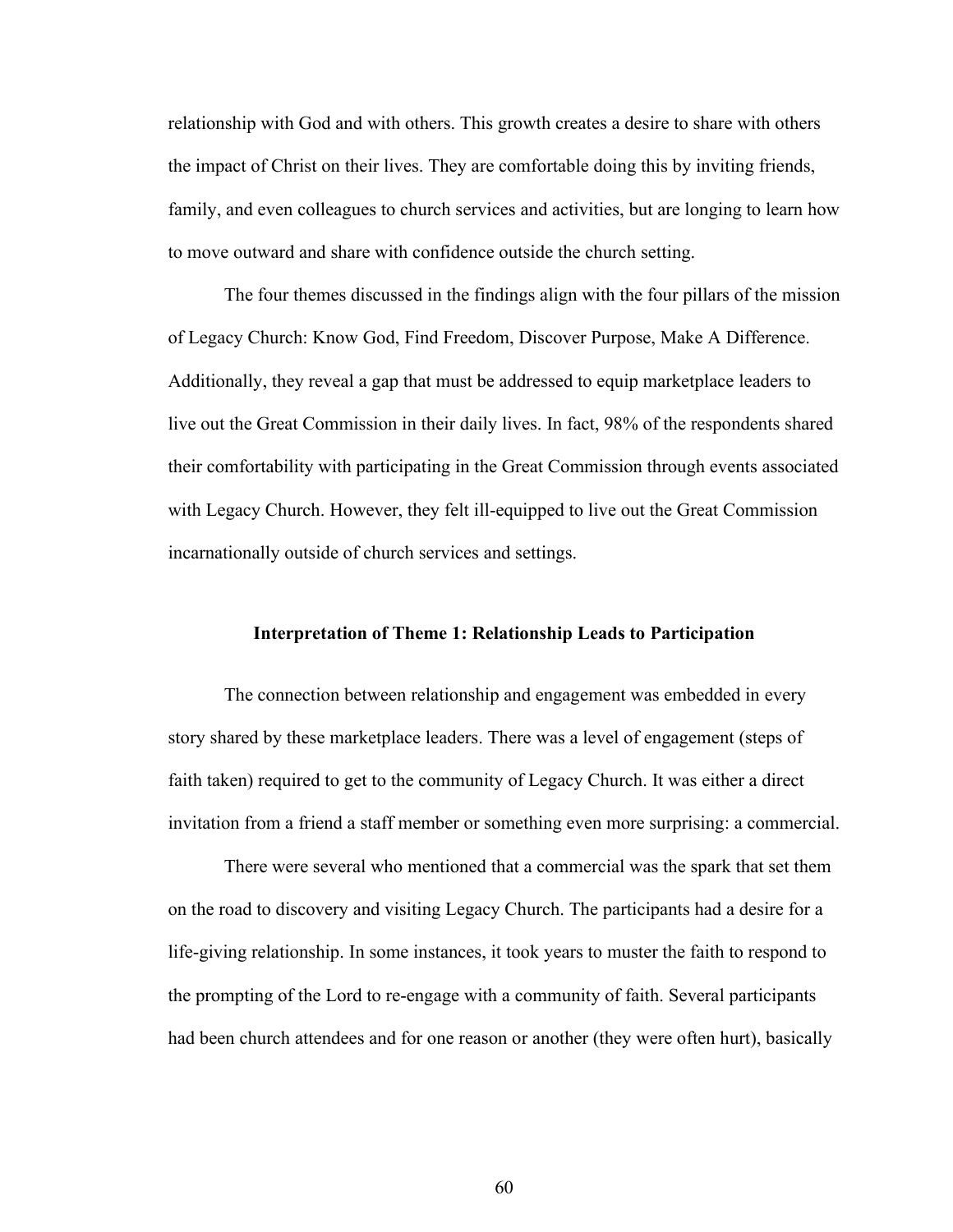quit church (people). These marketplace leaders were willing to take the steps to re-

engage the church (people). We know this happens only by the draw of the Holy Spirit.

# **Non-traditional Invitation That Reflected Relationships**

Embarking on the Legacy commercial was a risk. The Elders took a step of faith to do something (unorthodox for a church in Connecticut) for the sake of reaching the community with a hope-filled invitation.

But how can they call on him to save them unless they believe in him? And how can they believe in him if they have never heard about him? And how can they hear about him unless someone tells them? And how will anyone go and tell them without being sent? That is why the Scriptures say, "How beautiful are the feet of messengers who bring good news!" (Rom 10:14–16, NLT).

This step of faith was not without pushback from other leaders in the community. It did not fall in line with the expected conservatism befitting a church in New England. However, based on the feedback from the participants who found relationships and are now engaged in the life of the church and serving others, the risk was worth the reward.

Risking reputation for *the sake of the gospel* was worth the risk. Newbiggin states, "There is a right kind of conservatism in the Church, but it consists of this: to keep absolutely firm in allegiance to Jesus who is Himself the great revolutionary; to keep absolutely central in our thinking the Cross which is the final 'No' to every human order that claims to be perfect and self-sufficient; and by so keeping close to the Cross, to receive constantly afresh the power of His risen life which is always power for radical renewal."

The first part of the mission of Legacy Church is: Know God. It all begins with a personal relationship and that relationship leads to participation in the body of Christ. The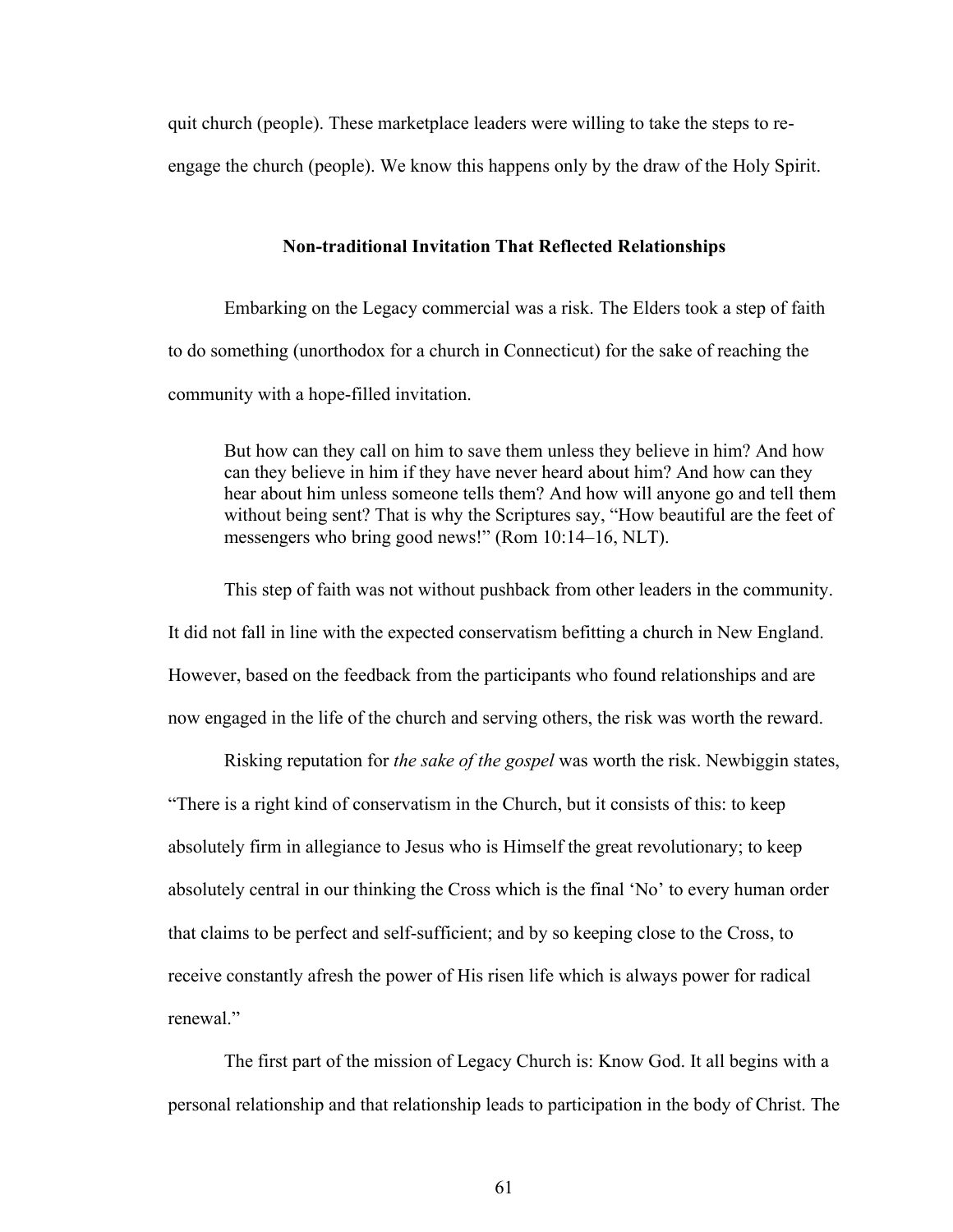study showed that 100% of the participants found Legacy Church as a safe place to begin or continue their journey toward Knowing God. Most of the participants placed value on being connected to a culture that values "whosoever will" in the call to be an active follower of Christ (Mk 8:34–35).

He called the crowd with his disciples, and said to them, "If any want to become my followers, let them deny themselves and take up their cross and follow me. For those who want to save their life will lose it, and those who lose their life for my sake, and for the sake of the gospel, will save it (Mk 8:34–35, NRSV).

The participatory role that marketplace leaders see as it relates to the Great Commission is often understood as extending an invitation: "Come to Legacy Church." Marketplace leaders have, in many instances, lived from the assumption that the pastor (professional) is the only able minister in the church. So, the message is, "If you bring them to church, they (pastors) will do the rest." However, the Great Commission is an invitation to know God in the provision of redemption, relationship, and reconciliation (authority, serving others, with the backing of Heaven). It is participatory. The data shows that people in Legacy Church are comfortable with connecting with one another internally but not comfortable with how they connect (regarding their faith) with others externally.

For marketplace leaders, participation leads to connection, so the mindset is "come and let's live, learn, and grow together at Legacy." These marketplace leaders are aware of their desire to grow and be in a relationship. All the participants are either currently in a Life Group or have been trained as a Life Group leader. There appears to be a gap in their understanding (and their sense of feeling equipped) to participate in the Great Commission in their daily life, outside of church.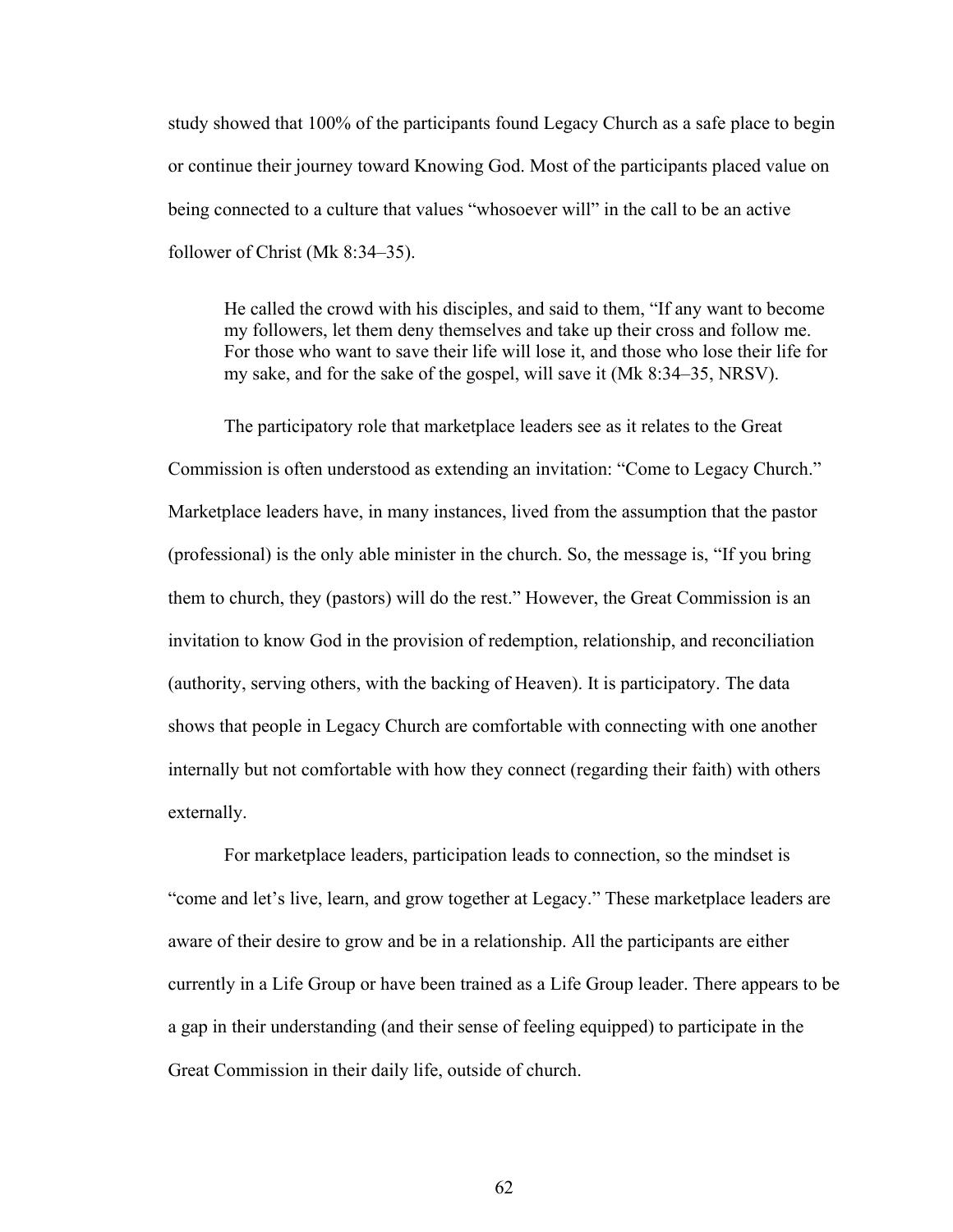#### **Interpretation of Theme 2: Participation Leads to Community**

Participants have taken steps to relationally engage beyond the Sunday morning gatherings with each other and are experiencing the benefits that a loving community provides. The friendly environment cultivated within Life Groups draws people together beyond a welcome at the door. Legacy Church is facilitating the opportunity for community through Life Groups, and 100% of the respondents are, or have been, actively involved in them.

The value and impact of participating in a Life Group was a consistent response from the study. Having a place where they felt seen, known, and heard contributed greatly to their personal growth as a disciple of Christ and to their connection to the body of Christ at Legacy Church. Again, the mission pillar of Know God is met in Theme 2 as community provides a place to grow deeper roots as a disciple.

In a busy, fast-paced world, often marked by shallow connections, Life Group offers a place for leaders to seen, known, and heard. The connections that leaders develop provide a way for deeper growth through an inner knowing. The shared value of being known and supported, especially during life challenges, was a hallmark of a leader's involvement in Life Groups.

The data shows that marketplace leaders look beyond a leader, staff, others, or programs to solely meet the desire for connection. James Hopewell begins his book *Congregation* with the observation that "a group of people cannot regularly gather for what they feel to be religious purposes without developing a complex network of signals and symbols and convention, in short, a subculture that gains its own logic and then functions in a way peculiar to the group.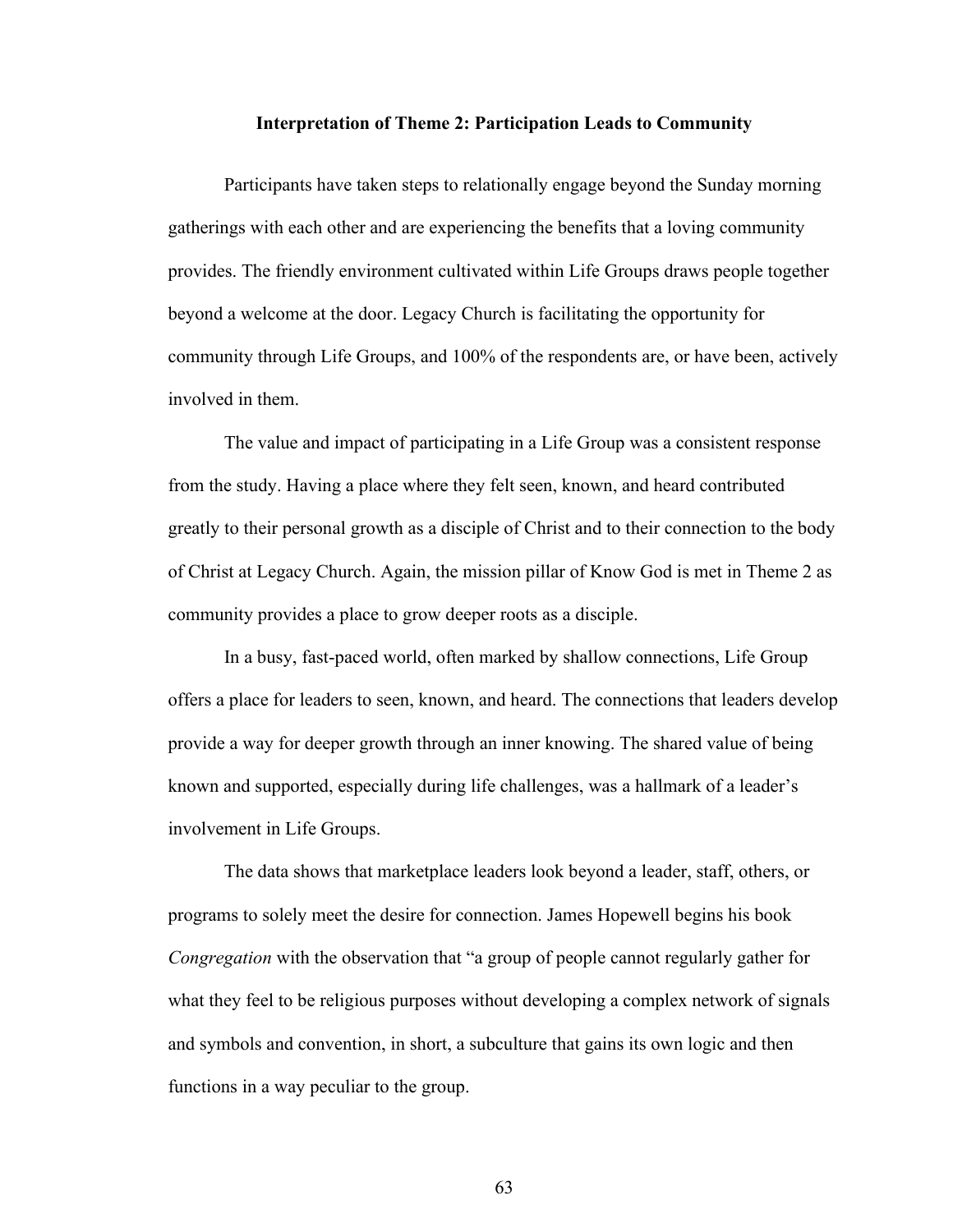Participants shared the joys of being involved in Life Groups, either attending or leading as a time of sensing the presence of God in their midst. Life-changing and lifegiving moments also happen in these settings. These answers exemplify how participation leads to community.

However, the community focus is inward and personal, with little *intentional* focus on how they can take the security of a loving community and their growth as a disciple of Christ into marketplace relationships and conversations. The Great Commission is met in Life Groups as community creates disciples, but there is a limited view toward equipping leaders to move outward.

#### **Interpretation of Theme 3: Community Leads to Acceptance**

The responses show that marketplace leaders find high value in relationships and authenticity. People long for a church culture where people are accepted just as they are. The majority of the responses are summed up in Brian's words, "I was looking to reconnect with my faith (he defined himself as a lapsed Catholic who married a Buddhist) and found the community to be accepting and the leadership very welcoming."

Marketplace leaders are driven by metrics, performance, and results. Their value is typically not intrinsic to who they are but what they do. The majority of the respondents shared that Life Groups provide a safe place where they can explore their unique stories and wrestle with the struggles in their lives. They find a place of acceptance by Christ and by other believers. Respondents discussed how they have Found Freedom (Pillar 2 of the Legacy Church mission) in these times. Experiencing the love of their Life Group community enabled them to more fully receive the love and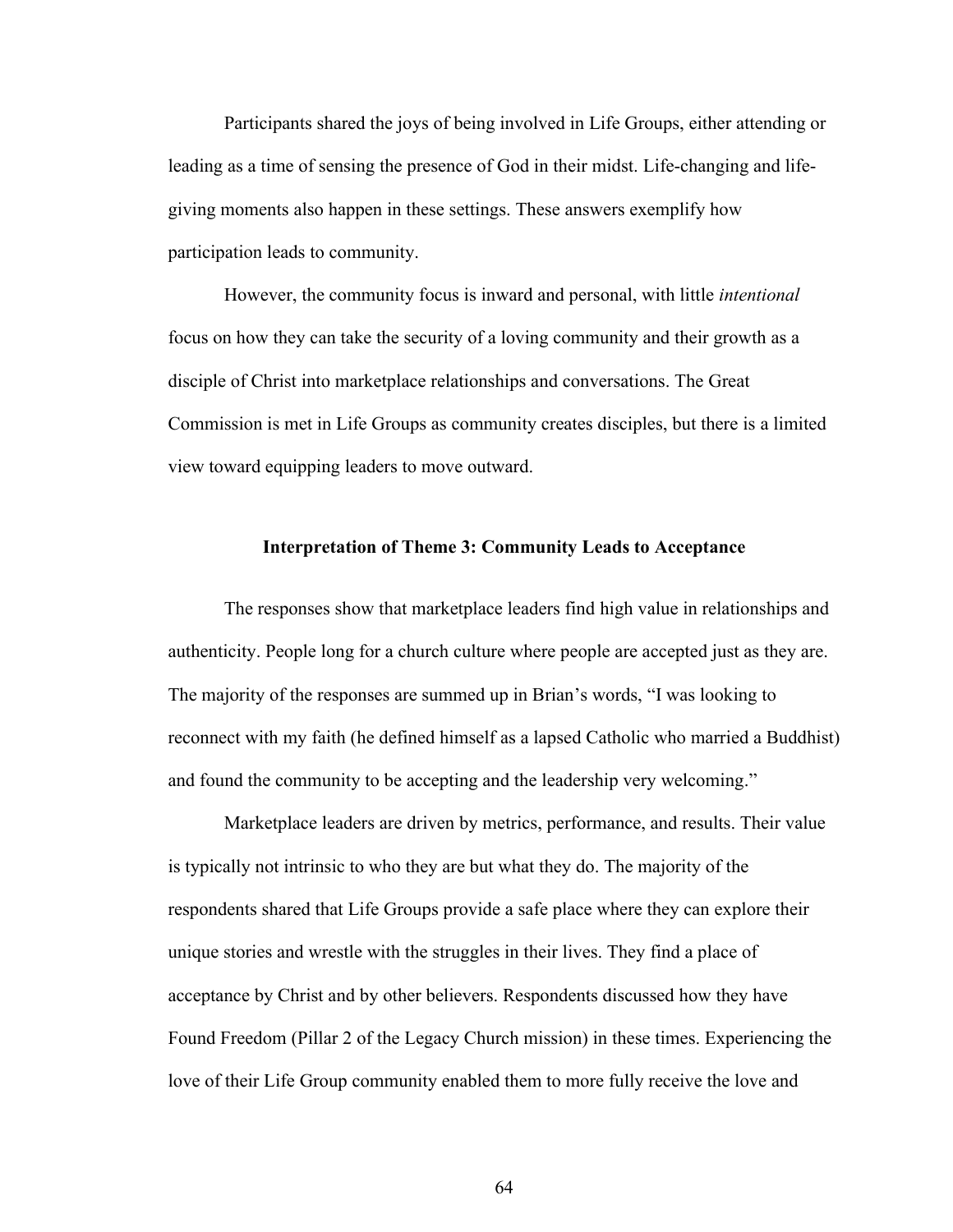acceptance of Christ, not only in salvation, but in the journey of sanctification. An inevitable, though often ignored, dimension of the quest for "wholeness" is that we must embrace what we dislike or find shameful about ourselves as well as what we are confident and proud of. Theme 3's Community Leads to Acceptance aligns with Legacy Church's mission pillar Find Freedom.

Respondents spoke of the confidence they found from the love of Christ and the love of community and how it led to love and acceptance of self. Learning to live in the truth of being delighted by the King of Kings takes the pressure to perform off. They can simply be present in the moment, intentionally incarnational, and trusting the Holy Spirit to work in and through them. The mirror of Christ's love lived out in community is an impetus for marketplace leaders desire to share Christ with others. This ignited a desire for their friends and colleagues to enjoy this level of acceptance and feel this same freedom and sense of wholeness.

Marketplace leaders need courage to engage in the Great Commission free from the pressure of performance. Participating in the Great Commission is not results-driven; it's being willing to present the invitation of the Lord and not own the "yes or no" of others. There is no need to take responsibility for the answer; it is God who does the work**.**

However, the majority of respondents fell short in being confident to have conversations outside of church that would help others find this same acceptance and freedom. Their desire to participate in the Great Commission outside of church settings is limited by their lack of skills and the performance driven mindset of the marketplace.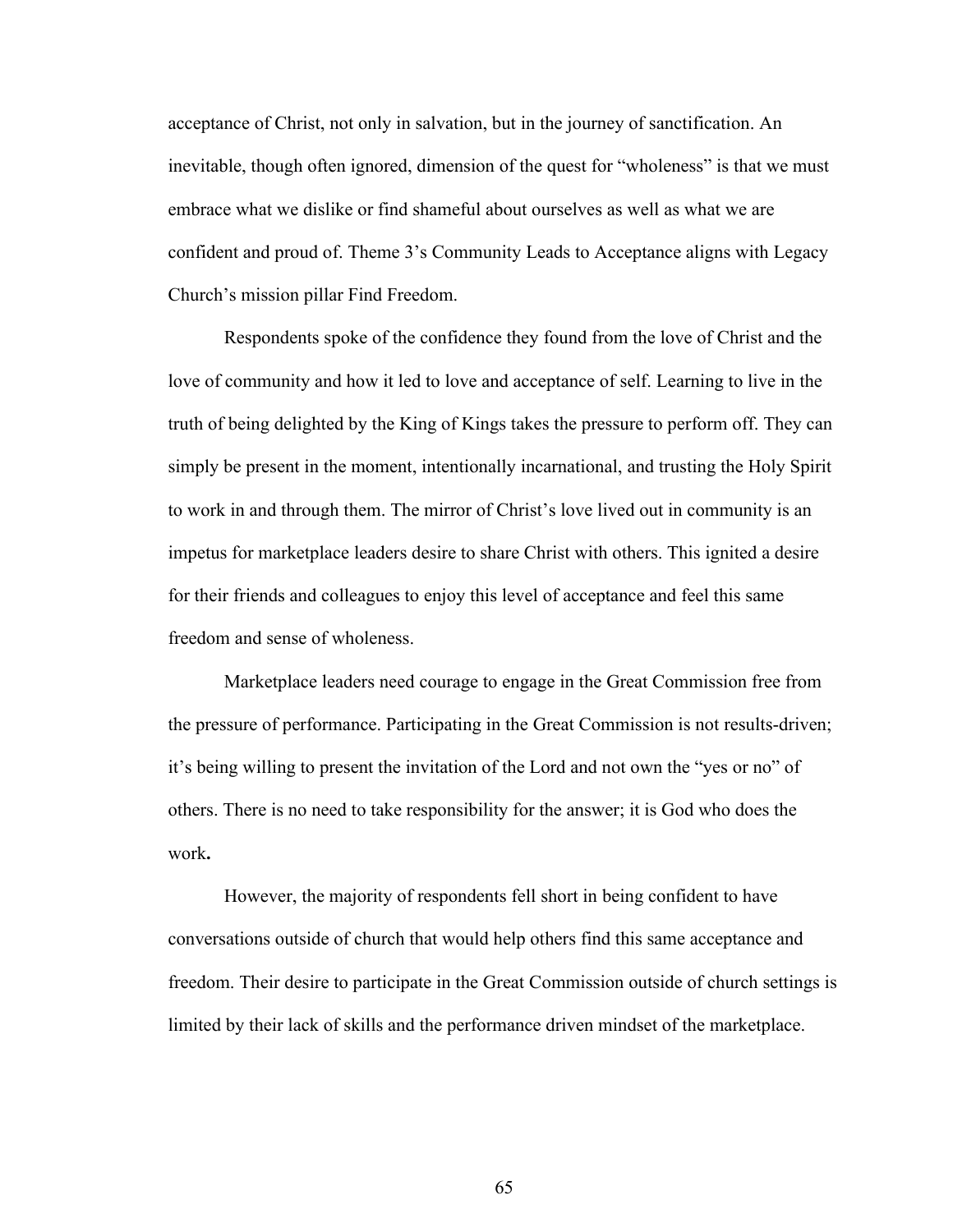#### **Interpretation of Theme 4: Acceptance Leads to Growth**

The data overwhelmingly indicates that people at Legacy Church feel accepted and valued. It is beyond just a warm welcome. Respondents expressed that they had experienced some measure of impact in their lives because they were being influenced by Legacy Church and were being assisted in their daily lives to be better people. Again, participants acknowledged that being connected to a Life Group and having the ability to share their hearts and challenges in the context of community was very beneficial in the journey of growth as a disciple of Christ. All of the participants commented on how the culture of acceptance (i.e., other like-minded people having the same challenges who were willing to share) was conducive for their growth.

Participants also mentioned the impact of having established relationships within Life Groups and leaders to create a sense of hope and encouragement. The marketplace leaders of Legacy Church gave insights into their understanding of impact beginning with their personal growth and then from that growth a desire to impact others. Leaders are able to Discover Purpose, the third pillar of Legacy Church's mission.

It became clear in reading these answers that the growth track is effective in the journey to a deeper relationship with Christ. The Life Groups are yielding exactly what was hoped in making disciples. Furthermore, Pillar 4's Make a Difference is evidenced in the fact that people began to serve on the Dream Team and to look at how they could serve in the church.

When asked about their understanding of "defining impact in their spheres of influence" (i.e., relational reach zone), participants' first focus was on their own personal journey. The participants were able to immediately apply the understanding of the impact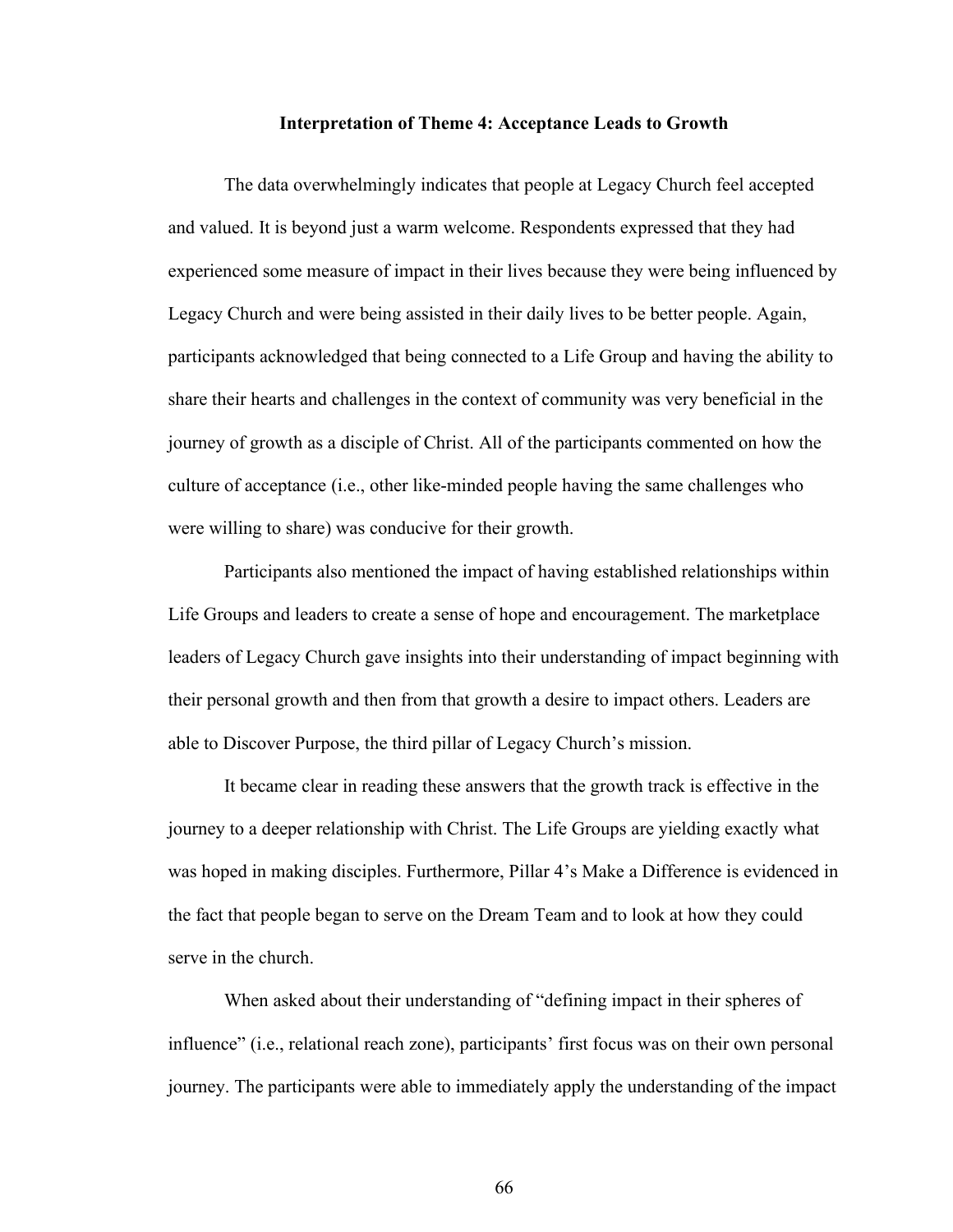on their personal growth and how they were able to perform better in their workplace and workspace. However, only two out of twenty-four said their growth as a disciple compelled them to have faith-based conversations in the marketplace.

#### **The Gap: Participating in the Great Commission Outside of Church**

While the data showed that marketplace leaders are comfortable in their personal discipleship journey and with inviting others to church activities to encounter Christ, they felt uncomfortable and ill-equipped to have faith-based conversations of inquiry or invitation in their daily lives—especially in the marketplace. This is a gap in both Make A Difference (the mission of Legacy Church) and leaders engaging in the Great Commission in the marketplace.

When asked what Legacy Church could do to equip them to be more effective and define the culture of leadership development, again, the focus was inward toward personal growth. However, part of the desired personal growth was being equipped to confidently have faith-based conversations in the marketplace. It is not a lack of desire but overcoming the awkward and uncomfortable feelings that arise when these conversations occur. Marketplace leaders as a rule do not engage in activities where they may fail or feel ill-equipped to succeed. The marketplace leaders come from a perspective of producing, problem-solving, and avoiding failure. There is a desire to impact others but the challenge for many is understanding how to talk about their faith with their colleagues.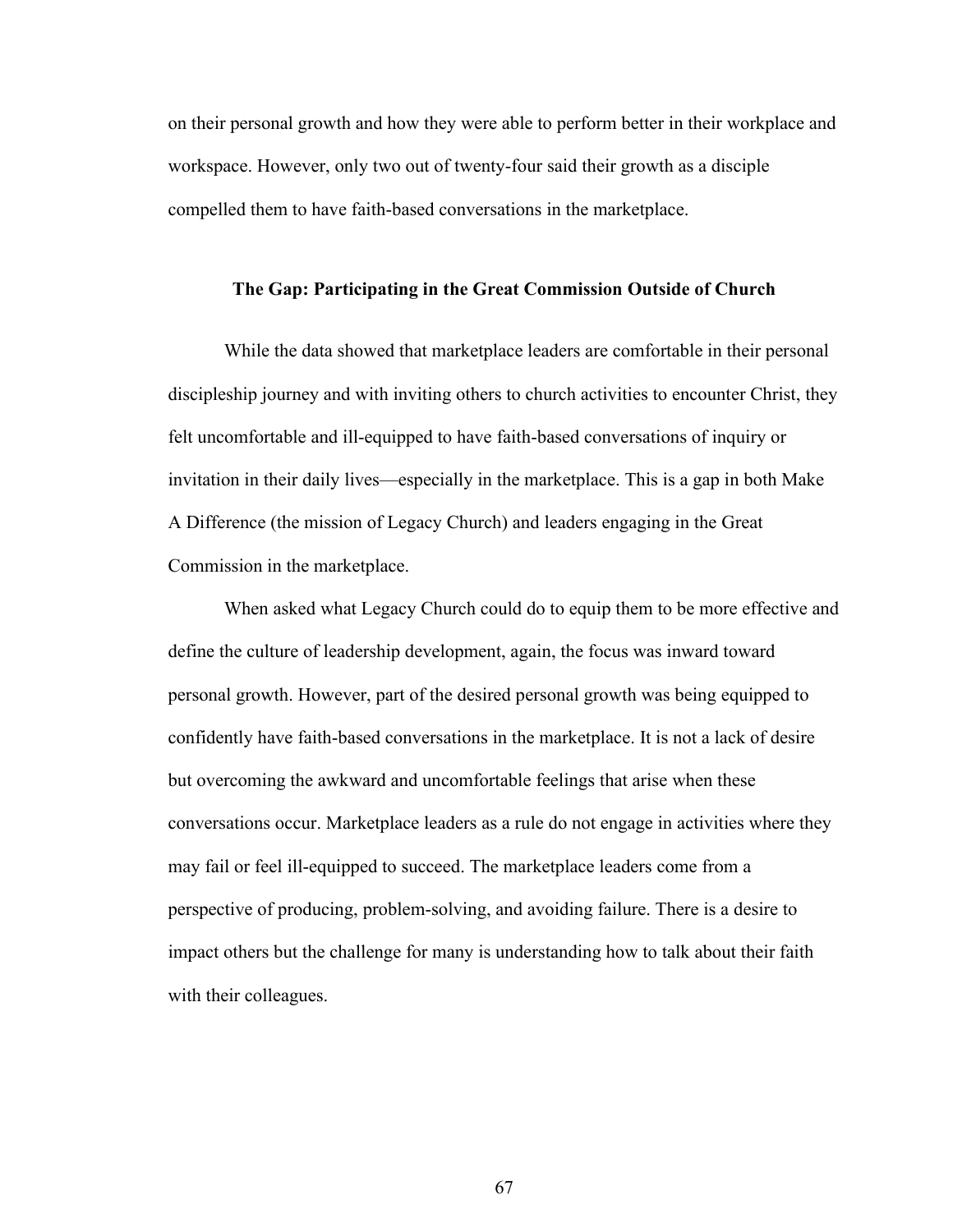While the mission of Legacy Church of Knowing God, Finding Freedom, Discovering Purpose, and Making a Difference were clearly born out in Themes 1–4, there was a clear gap in participating in the Great Commission in the marketplace.

The data shows that the participants took the question or questions to heart as well. This level of community led to an acceptance by God, by their community, and by themselves. This acceptance led to an increase in their involvement in church life, such as Dream Team (serving), church outreach, and a commitment to growth. The growth that leads to being deeply rooted in Christ equips the marketplace leader with the confidence to live with a posture of invitation, based on intentionally living an incarnational life. Jesus' call to "follow me" was based on a relationship and presence.

To marketplace leaders, there is always a pressure to perform. Results are king, so any effort should yield a yes, a win, or a positive outcome. For these people, "No means not yet; find another way to make this happen." A posture of invitation, rooted in the growth that comes from being deeply and loved by God, choosing incarnational presence, brings rest to the marketplace leader. The invitation gives the marketplace leader permission to move from a place of wonder and curiosity and being rather than doing. They can move from the pressure to live out the Great Commission, weighted down by performance, to a powerful presence that radiates the invitation of Christ. This shift to an invitation through incarnational presence equips marketplace leaders to trust God to work in and through them with confident humility.

The research revealed the need for a fifth part of the Growth Track for marketplace leaders to fully participate in the Great Commission. Equipping them to make a difference in the marketplace and not rely on church activities is essential.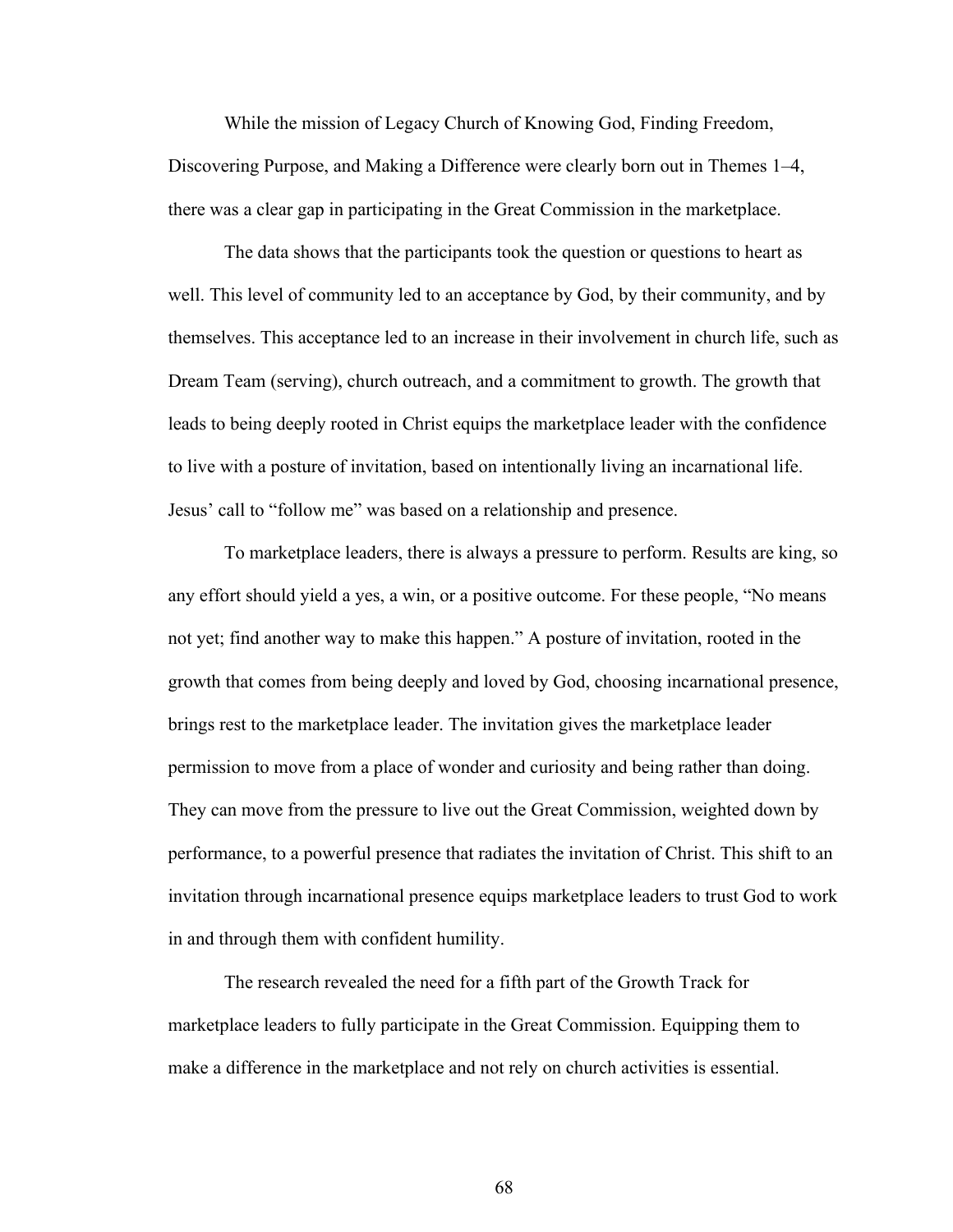Moving forward, Legacy Church will add LEAD to the Growth Track "curriculum" to equip them.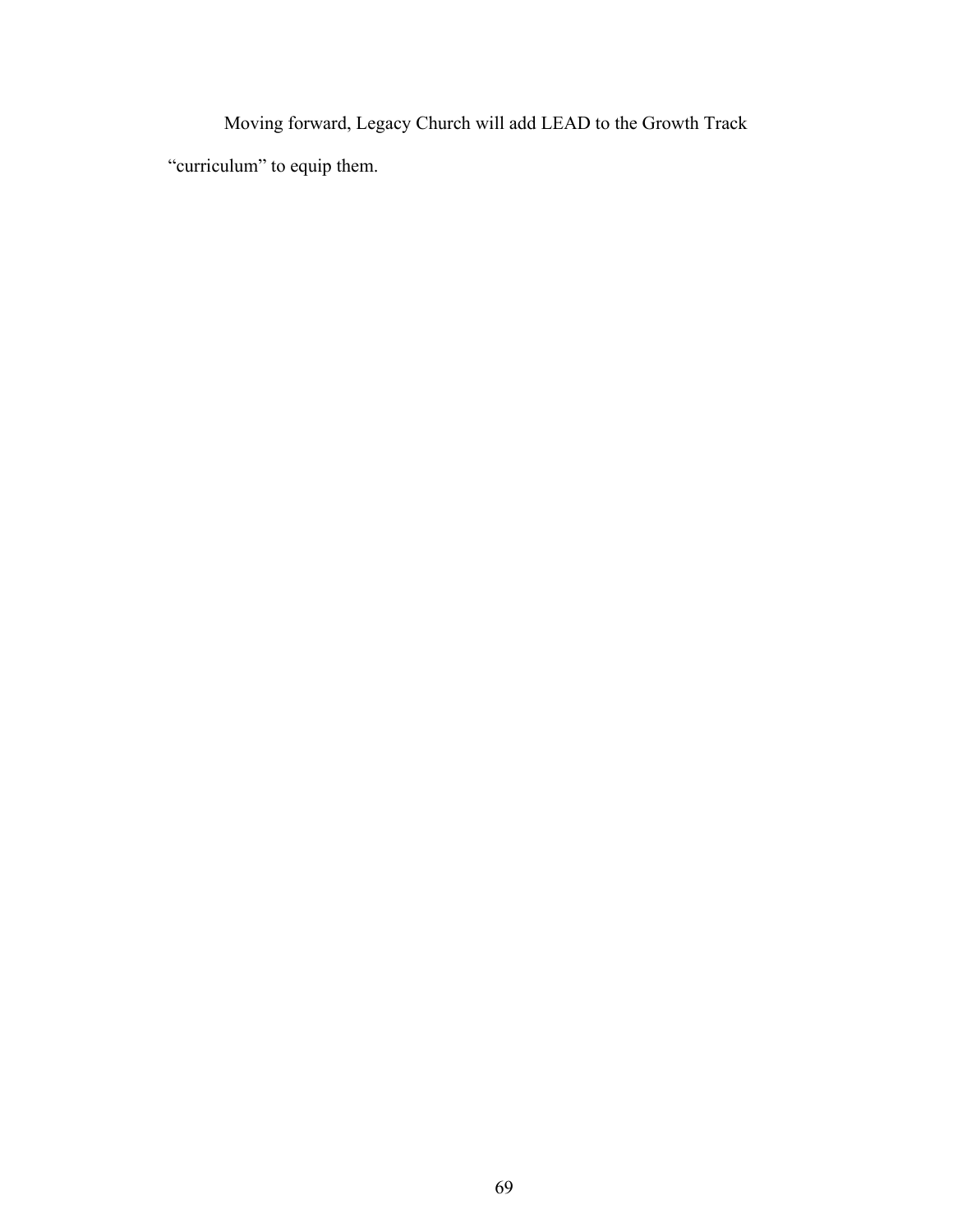# **Chapter 5: Application of Findings**

### **Equipping Marketplace Leaders to Fully Participate in the Great Commission**

The findings from the study reveal two crucial things that determine the actions necessary to move forward. First, the majority (83%) of respondents indicated that they are very comfortable at Legacy but often feel uncomfortable and ill-equipped to live out the Great Commission outside of church activities. The need for equipping them to have conversations around faith in the marketplace, apart from Sunday morning and other church activities, is essential for Legacy Church to fully become a marketplace influencer.

Second, Life Groups are the best place to learn, grow, and address the uncomfortable feelings triggered by how to live out the Great Commission in their daily lives.

Legacy's mission statement is: Know God, Find Freedom, Discover Your Purpose, and Make a Difference. Up until this study, Legacy had a four-step Growth Track to equip the saints toward fulling that mission: Connect, Belong, Equip, Team. The data revealed the necessity of creating a fifth track to align with the mission of Make A Difference: LEAD.

#### **LEAD—The Fifth Step in the Legacy Church Growth Track**

LEAD is the Growth Track "curriculum," an engagement pathway. LEAD is the fifth part of the Growth Track (a part of the mission statement Make a Difference)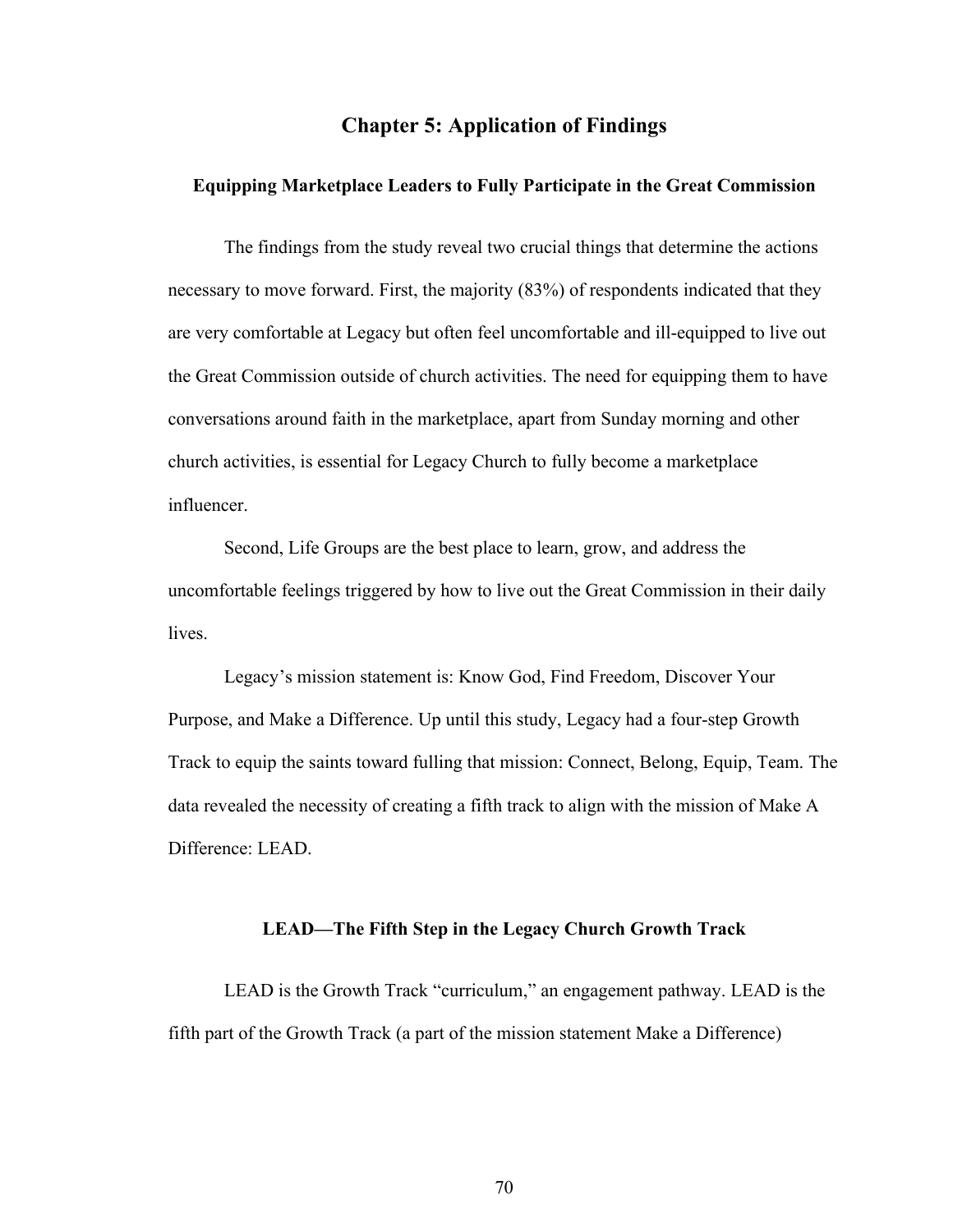designed to equip marketplace leaders to discover and participate in opportunities before them when "fields are ripe for harvesting" (Jn 4:35, NRSV).

This engagement pathway will assist marketplace leaders in understanding their roles and equip them to engage with intention and confidence regarding their participation in the *Great Commission:*

And Jesus came and said to them, "All authority in heaven and on earth has been given to me. Go therefore and make disciples of all nations, baptizing them in the name of the Father and of the Son and of the Holy Spirit, and teaching them to obey everything that I have commanded you. And remember, I am with you always, to the end of the age" (Mt 28:18–21, NRSV).

LEAD is being added to equip marketplace leaders with their colleagues at work and in daily life, outside of the church setting. The data revealed that marketplace leaders are comfortable inviting others to church and Life Groups. Nevertheless, they want help in learning to have conversations when their friends and colleagues ask questions.

This dissertation opened up with a story about Jay, a marketplace leader who expressed frustration regarding a missed opportunity and feeling ill-equipped to talk about faith with his colleague while at work. LEAD will assist in facilitating Great Commission conversations among Life Group members to practice the vulnerability and confidence they need for discussions outside of the church setting.

LEAD incorporates the 5Ds of Discipleship: Discover, Decision, Delight, Devotion, and Destiny and will help people like Jay and other marketplace leaders to have curiosity-driven conversations prior to conversion and discipleship conversations afterward as part of a focus on incarnational life in the marketplace.

The 5Ds address both pre-conversion conversations and move to a discipleship training component equipping leaders for the Great Commission impact.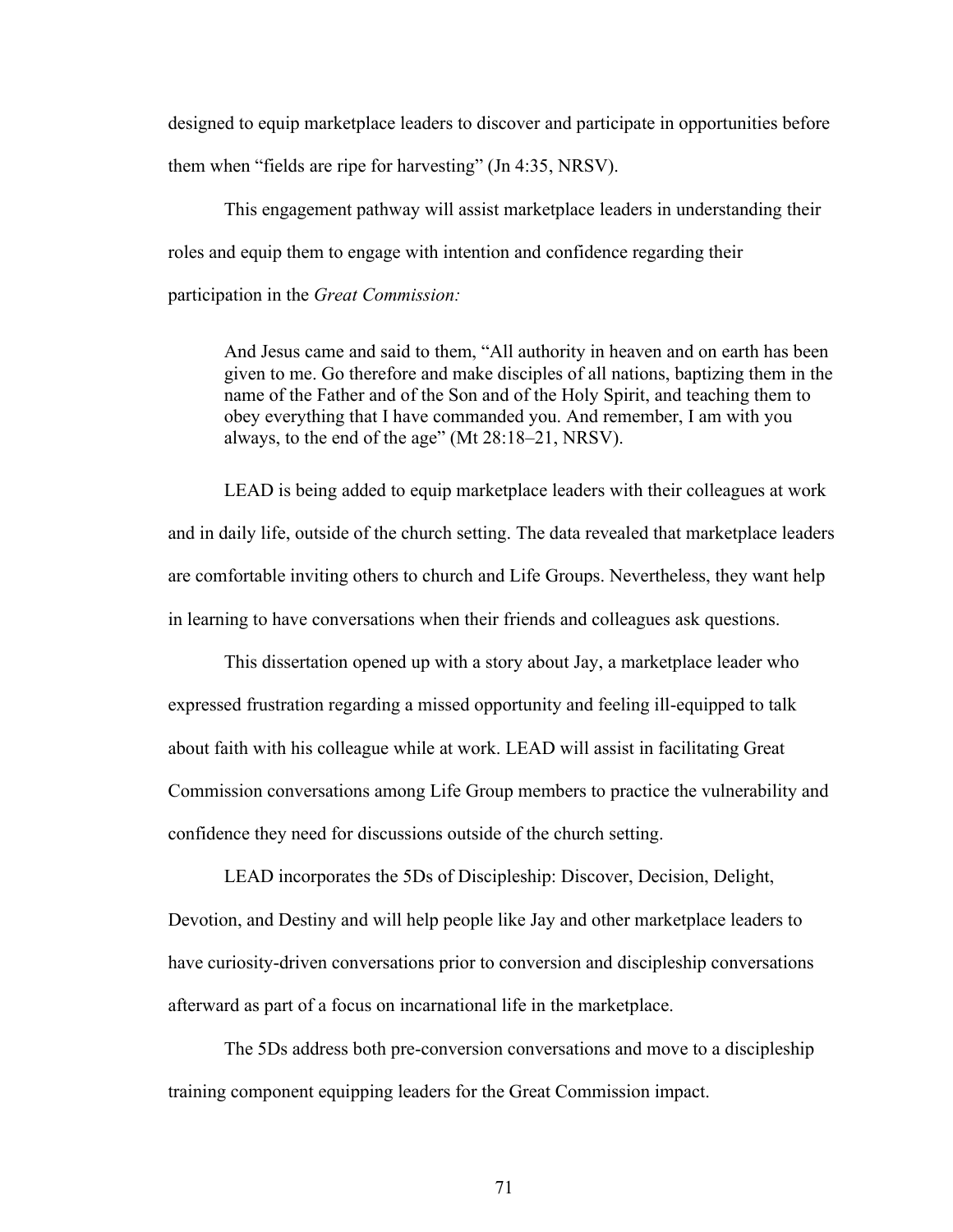#### **The Method of Delivery**

Based on the data, Life Groups are the most beneficial path for marketplace leaders to participate in LEAD. According to the findings, in the context of Life Groups, marketplace leaders shared their sense of safety in sharing wins, needs, losses, and feeling seen and heard. A Life Group is the perfect context to learn together while stepping out in faith to "go" into the harvest field and serve others through conversations prior to conversion and creating a discipling relationship.

As part five of the Growth Track, LEAD will be an additional component to Legacy Life Group Leader Training.<sup>1</sup> LEAD implementation will begin with the Life Group leaders as they assist "to equip the saints for the work of ministry, for building up the body of Christ" (Eph 4:12, NRSV).

Legacy Life Group leaders are assigned a coach to assist and support the group sessions. Also, Life Group leaders gather together twice during the sessions for checkins, sharing wins, challenges, and connections. The current Life Group leadership structure will facilitate learning and implementation to increase the effectiveness of the LEAD curriculum.

## **The Power of Equipping**

LEAD: The 5Ds of Discipleship curriculum will equip marketplace leaders for incarnational living in the marketplace, essential to living out the Great Commission.

<sup>&</sup>lt;sup>1</sup> For more information on the Legacy of Life Group Leader Training Manual, contact Eric Peoples at EPeoples@legacychurchct.org.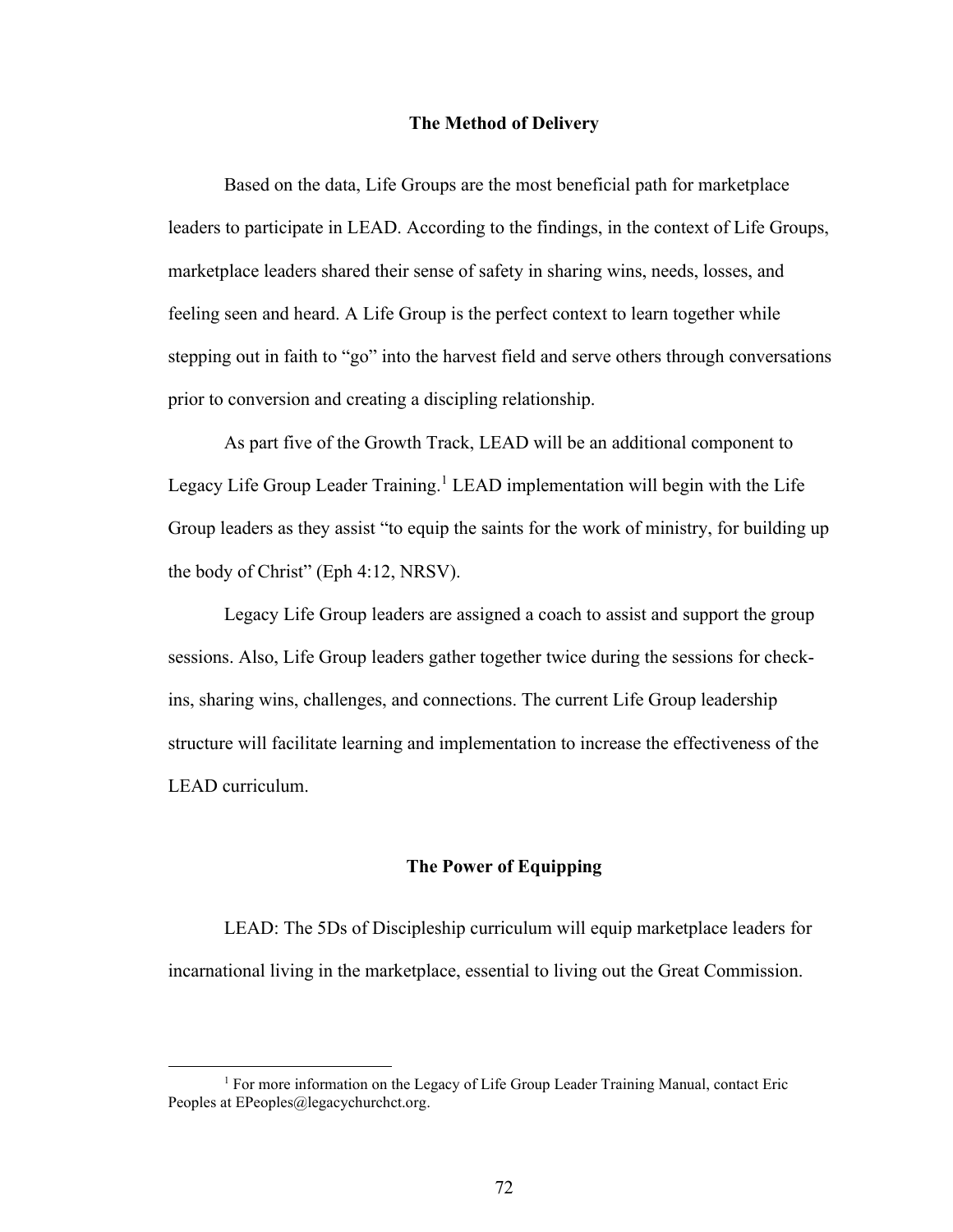Often, marketplace leaders misunderstand their role in the Great Commission because of a lack of biblical understanding (commonly thinking the Great Commission is only about overseas missionaries). Daily living can create conversations and opportunities for missional living; life itself is fertile soil for planting hope, love, and joy. Through the LEAD curriculum, Life Group leaders will train marketplace leaders to see opportunities to make a difference by engaging others with conviction and courage. Life Group leaders will provide a safe place to practice conversations that may be uncomfortable and encourage members to take a step of faith without fear of failure.

Since marketplace leaders are often success-driven and excel in their areas of work, engagement with others about their faith, when they don't know exactly what to do, can feel risky. Faith conversations that are perhaps awkward and uncomfortable may actually feel like a "fail" if it doesn't go well. LEAD will address their context for "success or failure" in these conversations as they risk being vulnerable while sharing their faith in the marketplace.

Marketplace leaders will grow in understanding that their role in the Great Commission is one of invitation and participation, thus taking the fear of failure out of the equation. They will better understand the journey of obedience and serving another with God's help. All believers have to right-size their role and responsibility before God. Paul reminds us, in his conversation with the Church in Corinth, while trying to identify with a particular leader, saying:

It's not important who does the planting, or who does the watering. What's important is that God makes the seed grow (1 Cor 3:7, NLT).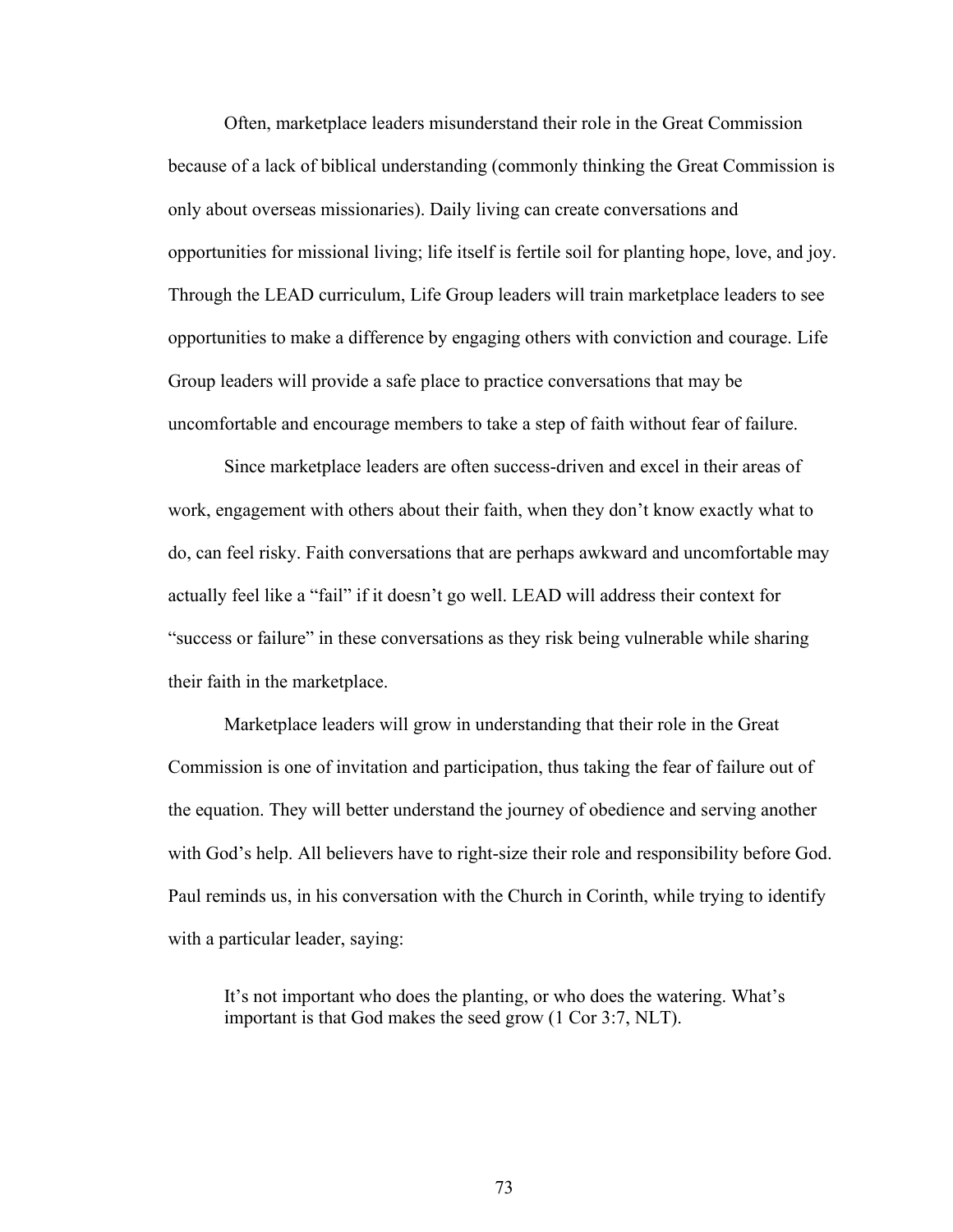God brings the increase, but we have a role to make a difference. Either in planting a seed or watering that which someone else has planted, in the end, God makes it grow. LEAD is not a program but a process to help active followers of Jesus develop a lifestyle of service and availability unto God, the *missio Dei*.

### **The LEAD 5Ds Curriculum**

The curriculum starts by asking leaders to explore defining moments in their lives—moments that compelled them to assess the way they lived out their faith.

As an example, in the LEAD guide, I share a story about one such moment for me. It was April 1999. My wife and I were on vacation with another couple, Bob and Jennifer. Bob and I were snorkeling, and we got caught in a powerful undertow and struggled to return to shore. The defining moment for me was a choice: Do I help save Bob and maybe die myself in the effort or save myself? Because of my walk with God and knowing that Bob was not a believer, I had no hesitation to focus on saving him. Thankfully, and miraculously, we both reached the shore. Then, when Bob asked me out of curiosity why I chose to save him, I was able to share my faith with confidence.

Jay had a defining moment at work when he chose to stay silent in the conversation about God with his colleague. The data reports that his feelings of failure and shame are common in marketplace leaders. Research has shown that marketplace leaders in the United States are reluctant to engage in spiritual conversations and have an aversion to evangelism and the erosion of religious belief and practice. LEAD and the 5Ds will help them step into these moments confidently. Identifying their defining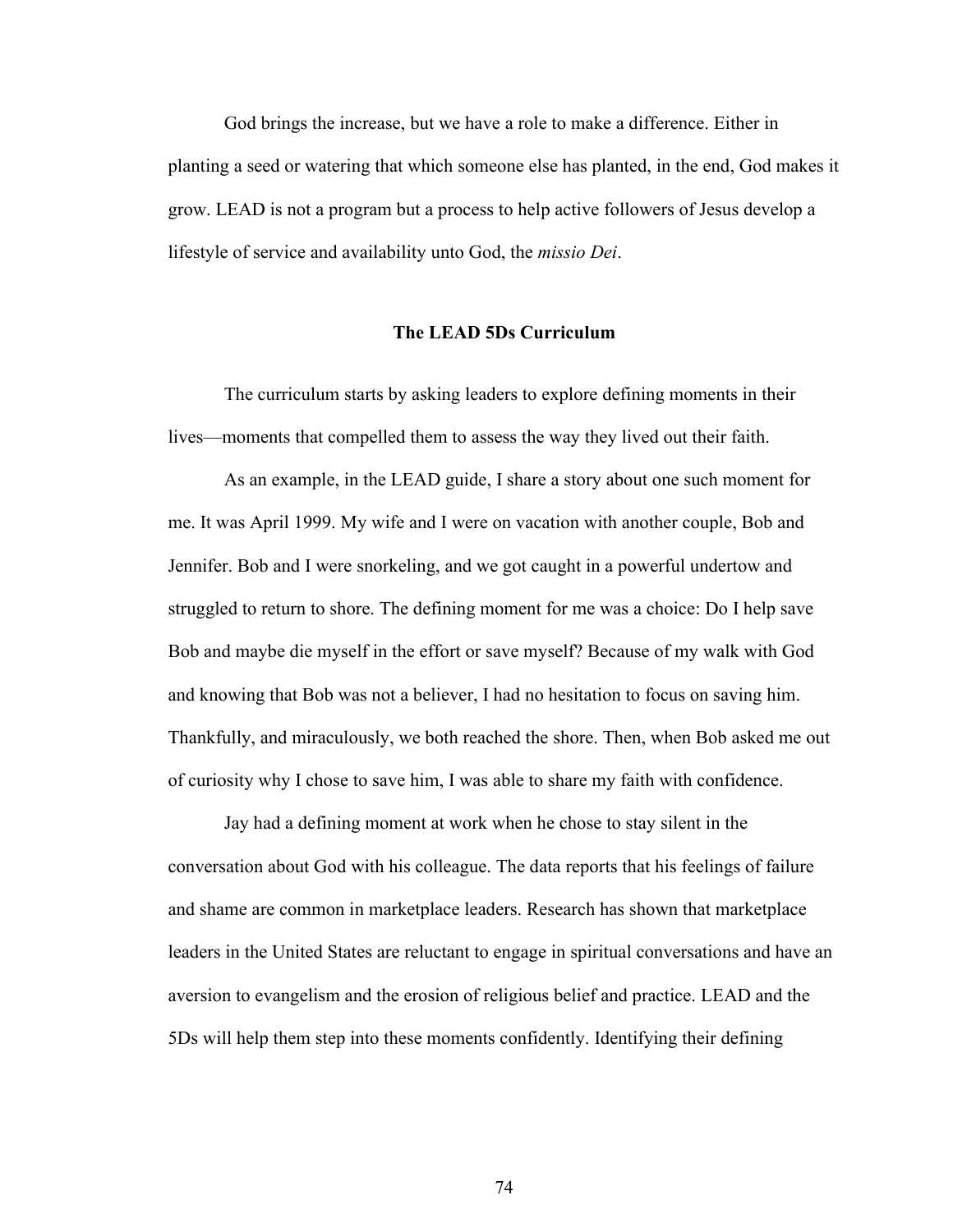moments and the choice they have to offer the invitation or participate in the faith journey of others is the beginning of living out the Great Commission.

Life Group leaders trained in LEAD and the 5Ds will be able to direct these conversations of self-discovery and provide marketplace leaders a safe place to unpack their choices and discuss how they might engage with confidence moving forward.

#### **Discover**

Discover is where we first encounter Christ. Prior to conversion, we become aware, through the Holy Spirit, of the God who created and loves us. For many, this happens through church activities and Sunday services. For marketplace leaders to truly live out the Great Commission, they must be comfortable having discovery conversations with their friends and colleagues outside of the church.

Equipping marketplace leaders to have curiosity-driven conversations and impact others through an incarnational living will help them engage in the discovery phase when questions about God and faith arise during their daily life.

#### **Decision**

The decision to follow Christ is the beginning of a new life. As marketplace leaders change, they now view their life, meaning, purpose, and possibilities through a new lens. Realizing the impact of this shift will begin the process of showing up differently. Their colleagues may notice, ask questions, and provide the opportunity for further discussion. As a marketplace leader whose life is forever changed, how they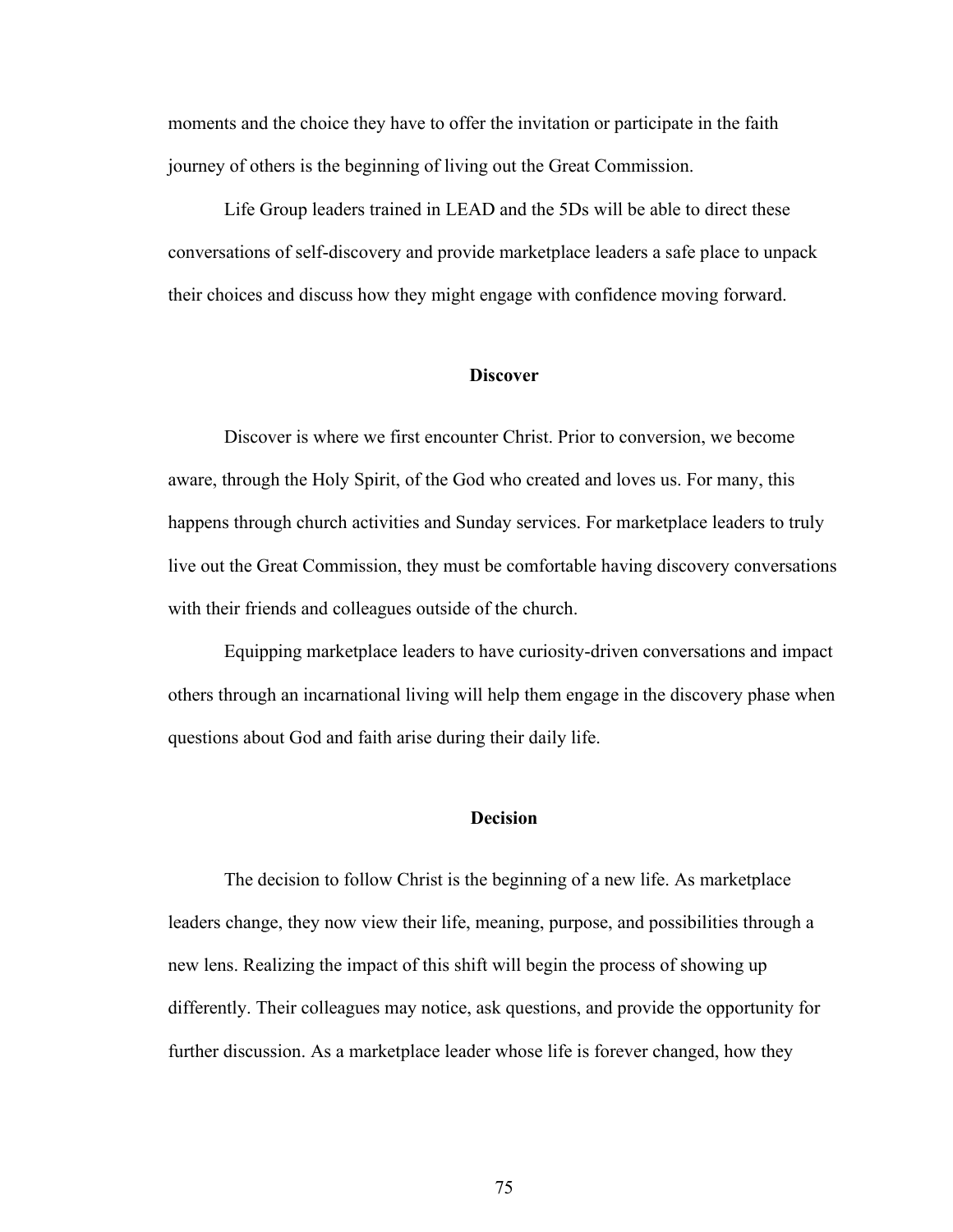conduct business and engage in the workplace is now part of how they live out the Great Commission.

### **Delight**

"Living loved" is another way to describe the wonder of being the delight of God. No longer burdened by the pressure of earning acceptance, approval, success, or forgiveness, a marketplace leader can live free of fear as the power of being delighted by their Savior takes root. This posture will profoundly impact their freedom to try, and risk perhaps getting it wrong, when it comes to conversations about faith with their peers outside of church settings. The marketplace leader, prior to conversion, is not used to unconditional acceptance. Their finding freedom will invite others to discover more about the delight that undergirds their lives and work. As marketplace leaders disciple others, they will be able to help them make choices to embrace the wonder of "living loved."

# **Devotion**

Devotion is an invitation for living *differently*. Knowing that God has good things for you and you can't earn them allows marketplace leaders to cease striving and instead live and work in faith, trusting God and not relying solely on themselves. This is a powerful shift for marketplace leaders as they realize they pursue God and find fulfillment beyond their worldly success. And as they disciple other believers or have conversations about the reality of struggles that we all face, they are equipped—knowing God is good—to encourage their peers to either be curious about God and come to faith, or continue to ask, seek, and know.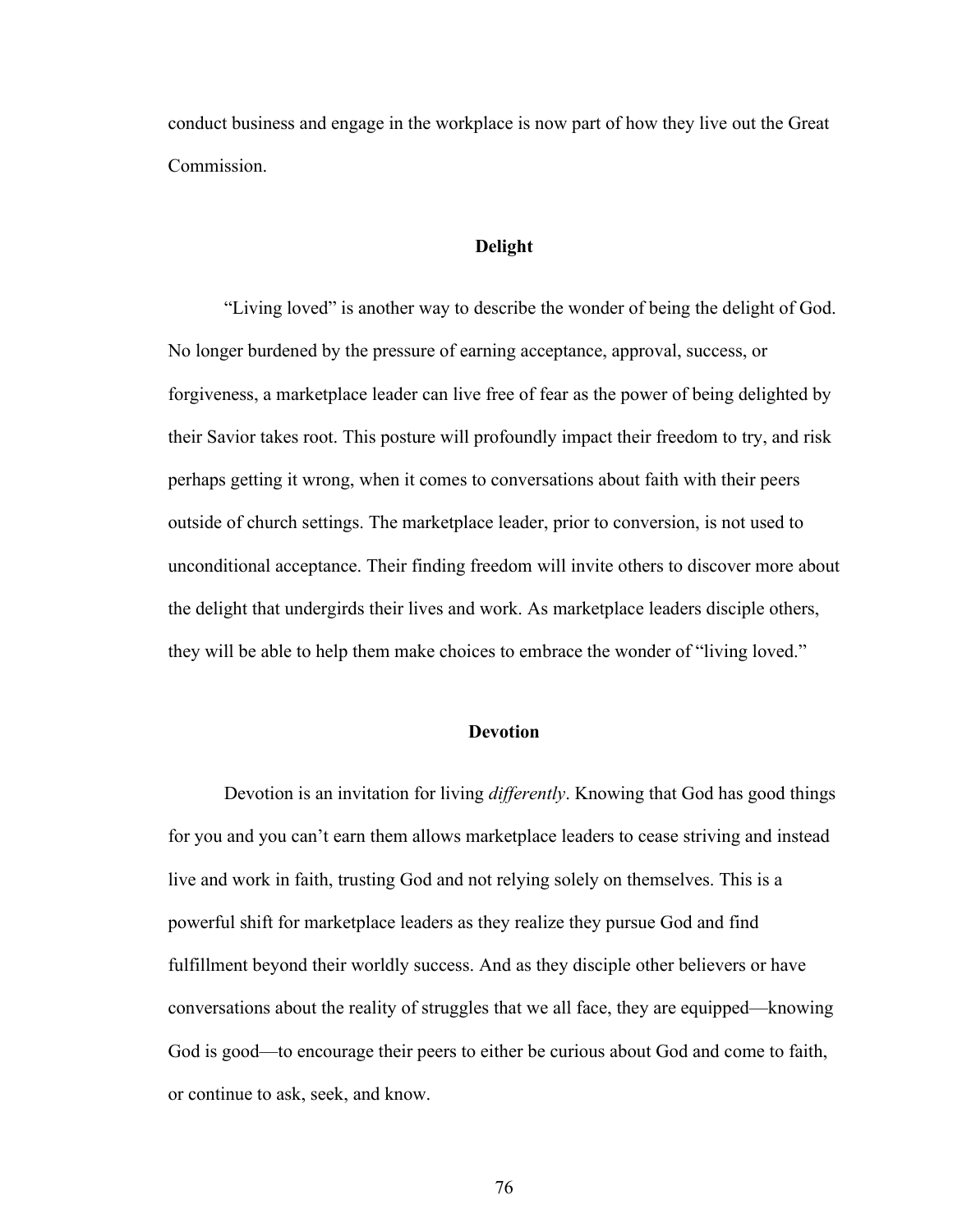#### **Destiny**

Marketplace leaders are planners. The very nature of their position requires them to look forward, building a foundation for success at work. Understanding that God's plan is for them to build on a solid foundation, a life of trust and expectation and of serving and growing will enable them to withstand the storms and move forward confidently. Part of their destiny is to participate in the Great Commission and live incarnationally being participants in the work of God. This gives purpose and meaning to every marketplace leader in their life in Christ as they see others come to faith.

Again, LEAD is not a program per se but a facilitation of incarnational living. Its purpose is to help marketplace leaders explore daily opportunities and develop their listening skills to hear what God is speaking. As ministers of reconciliation, we all have the privilege to help people see others as God sees them (2 Cor 5). We want to help people obey God and teach others to do the same while walking together in a discipling relationship.

With the addition of LEAD to the Make a Difference Growth Track, marketplace leaders will be equipped to exercise faith and have life-giving conversations. Also, joining those in the journey by having a disciple relationship always begins with a discussion and an invitation. The LEAD curriculum will help them be better "inviters" into a deeper, life-giving relationship with God, which is the essence of discipleship.

The purpose of LEAD is for the members of Legacy Church to be just as influential outside of the church as they are inside of the church (relational reach zone). Marketplace leaders can embrace the role of being "a disciple who makes disciples" in all settings.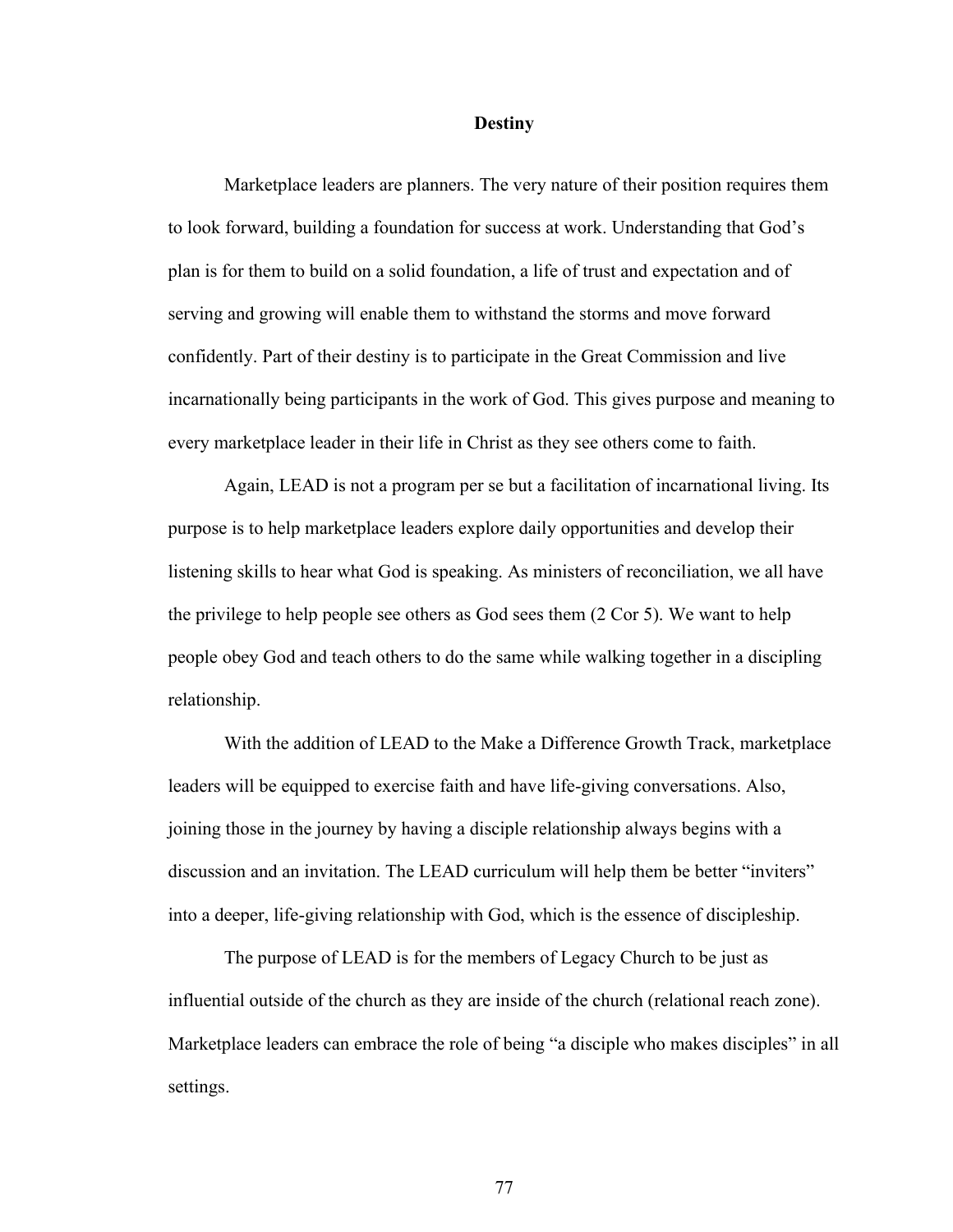This paradigm shift will help everyone at Legacy Church to live out the Great Commission in a more confident and robust way.

### **Limitations of the Study**

I found it very difficult to be objective about the data as these are my people, and I am privileged to serve them.

## **Ongoing Questions for Research**

The analysis of the data raises questions based on ethnographic findings.

- Are there particular external factors (age, vocation, ethnicity, or social location) that have influenced marketplace leaders?
- What ongoing opportunities for growth could assist marketplace leaders in living out the Great Commission?
- What personal and organizational model(s) is presently influencing the leadership, staff, and infrastructure at Legacy Church, and what is the impact of those constructs on their understanding of "equipping the saints" for the Great Commission?
- As a multi-generational, multi-cultural, very diverse group of believers, how do we draw on our unique and particular influences as they impact incarnational living in the marketplace?

I am curious to understand the organizational theories that have influenced the mindsets of marketplace leaders and Legacy leadership.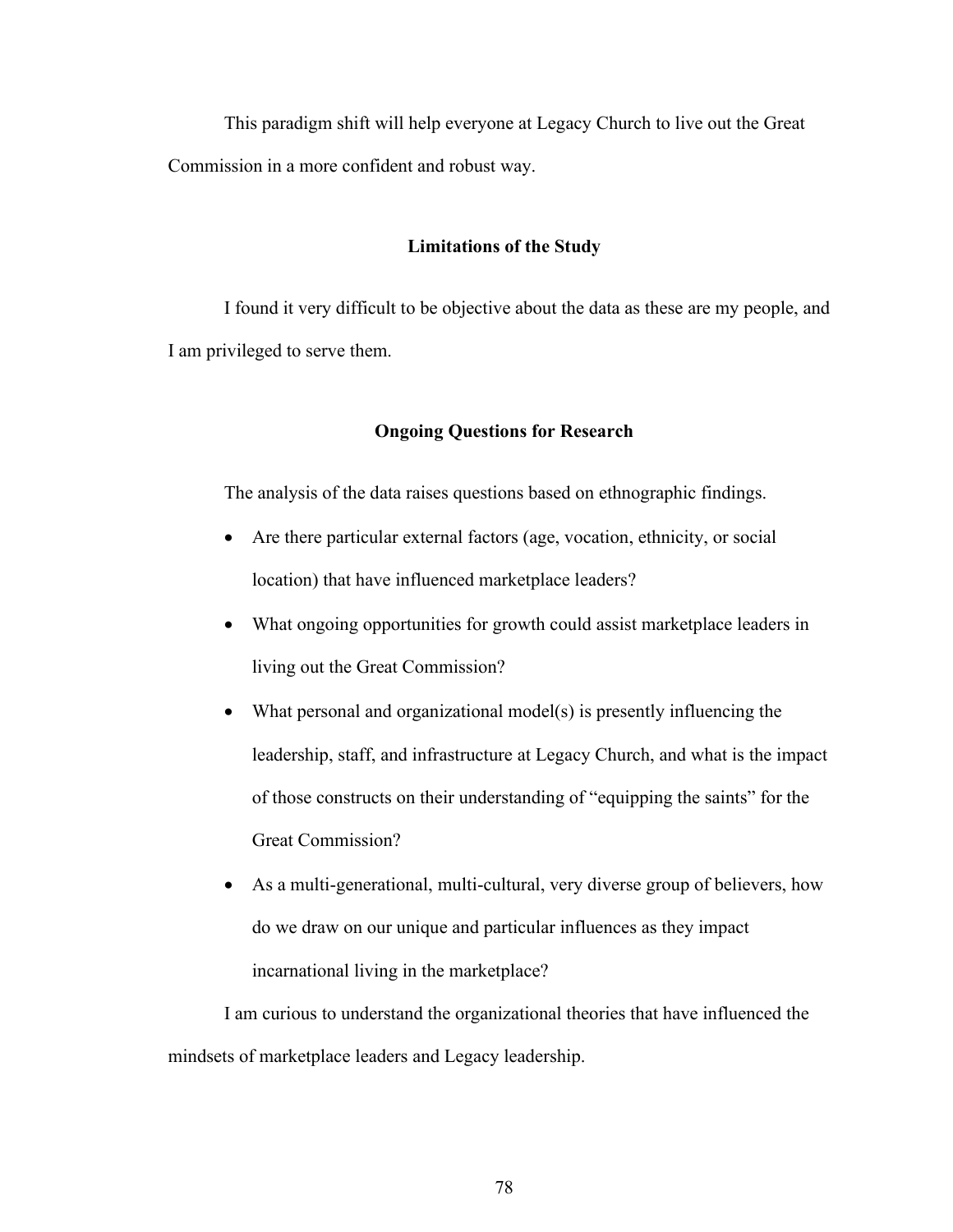### **Generalizability**

To make sure the findings were reliable and valid, an internal team of leaders was deployed to minimize any potential for bias. External sources also checked these findings.

# **Personal Context**

The vision for Legacy Church began in my heart in the winter of 1986. I walked toward my dorm in Bible college; in front of me was fresh snow, with no footprints. Before that moment, the Holy Spirit had spoken to me, saying, "I'm calling you to be a minister of racial reconciliation, and you will walk places where others have not walked before." I had that word in my heart during that time and seeing that fresh, undisturbed snow before me brought it to mind. I knew the call would be in some unique space and require a measure of faith and preparation that I had yet to experience. The scripture verses remind me that I am a minister of reconciliation. (2 Cor 5). That is my assignment (calling) as a reconciled beloved son.

Fast forward to today and I realize that I had many years of preparation in serving the Lord before I embarked on the journey of planting a church. My life is full of multicultural moments and influences. Ministry assignments to fifty nations have required relinquishing any self-preserving cultural barriers that would influence or hinder my ability to receive hospitality from another.

It was almost ten years ago, on a cross country flight (AA1528), when the Lord spoke to me about planting a church in Farmington, Connecticut. The Lord gave me a vision of several scenarios. The first was a woman staring into the mirror, putting on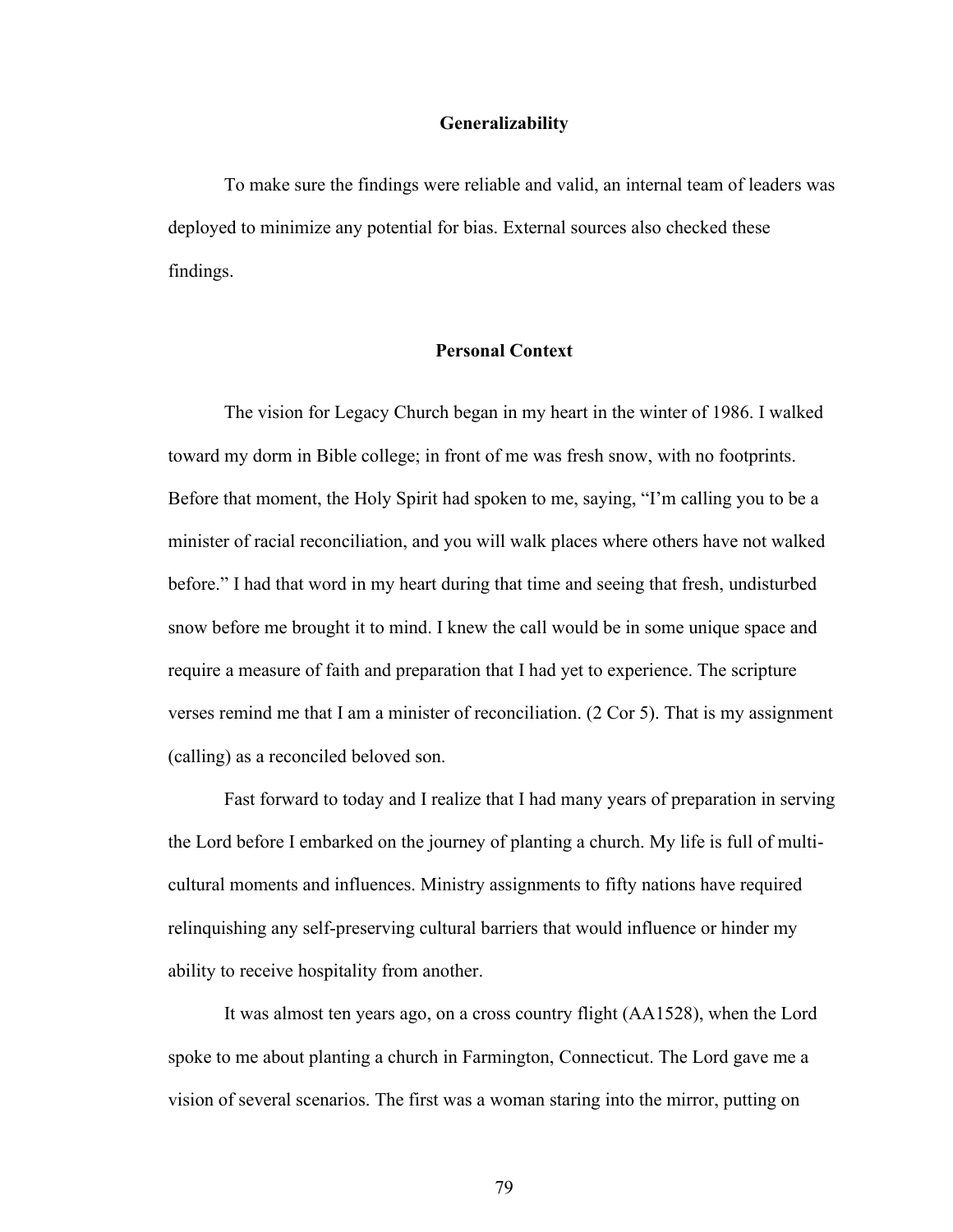makeup to hide bruises. The second was a young person walking into their home and seeing their parents preoccupied and paying no attention. The third picture was of a husband who would look at his wife's phone and see inappropriate texts from another person. I found myself overwhelmed by those pictures, feeling both hope and despair simultaneously. The only answer for these people was love, and I knew that this kind of love, the God kind of love, was required.

In my vision, the people in these homes were affluent, successful in the eyes of the world but broken and hurting in their souls. When the flight landed, I shared this vision with my wife and my soon-to-be leadership team. We wanted people to know that Legacy was birthed out of conviction and not convenience.

We still share this vision with anyone who goes through the Legacy Growth Track "Connect" segment. Legacy Church is a church with people of influence and affluence who use their gifts, talents, and resources to serve one another. Now we stretch beyond the safety of the known and extend ourselves to impact others. I have the privilege to serve with others in the *missio Dei.*

#### **Personal Significance**

What I heard from the hearts of the people as shared in the interviews was humbling. My heart is whole with gratitude that I have the privilege to walk with the people of Legacy Church as their pastor and friend.

My last three years have been a bittersweet, beautiful season filled with significant loss and great fulfillment. I, too, am learning to live in the wonders of God's love for me. This wonder keeps me in the posture of trust, compassion, and curiosity.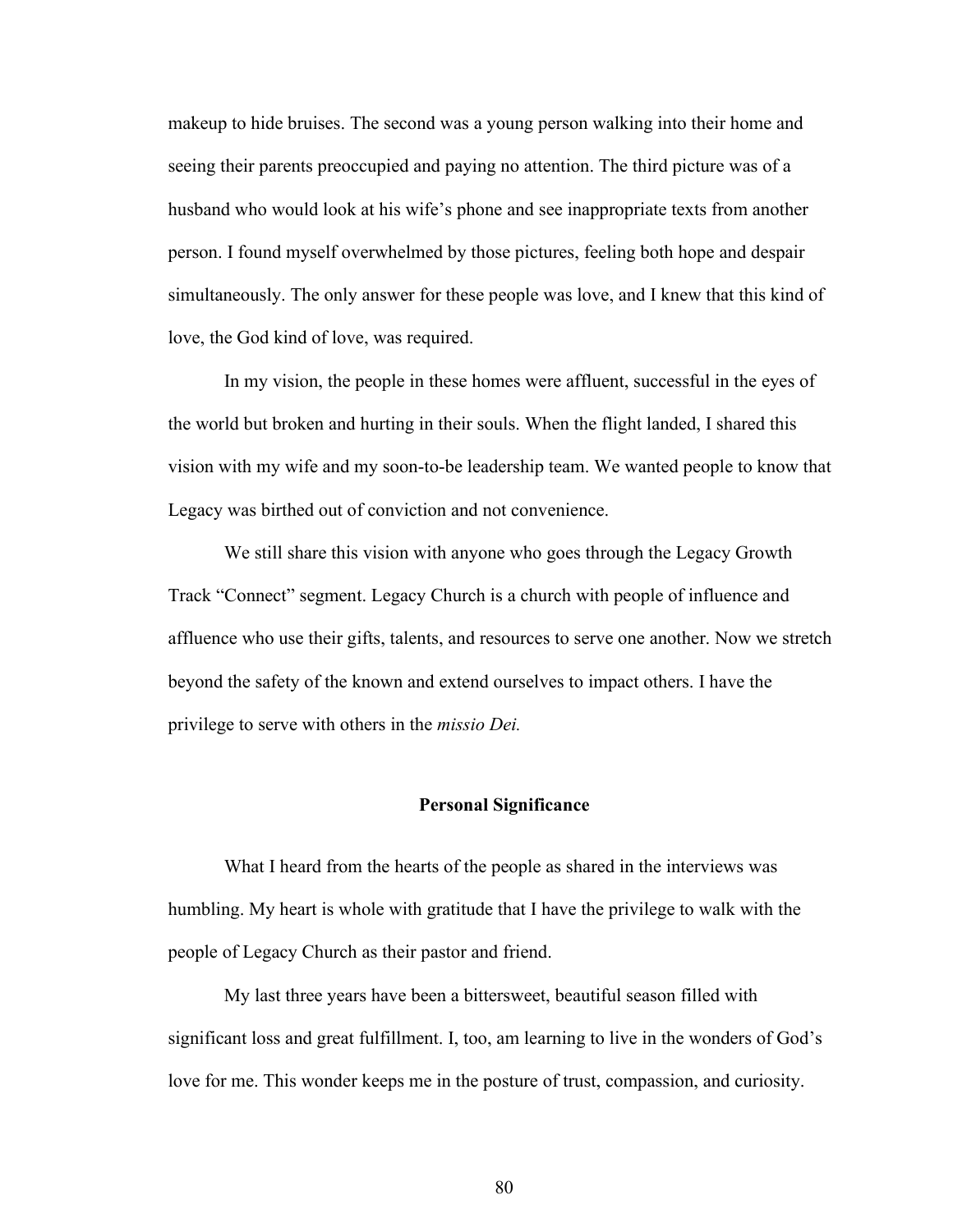There is no need to try and figure it all out. It is resting in the reality that God is up to something. I just need to keep saying "yes" to God.

I have received compassion and care from my congregation beyond words. My mother and sister passed away, and my son was diagnosed with an auto-immune disease. As the church and staff grew, the love and compassion made me weep as I wrote this the congregation's willingness to stand, pray, and walk with us as friends was a gift. A spirit of curiosity has become a part of the culture of Legacy Church. There is freedom to explore and listen to what the Holy Spirit is saying. Curiosity has revolutionized our Life Groups, as noted in one of the interviews. We are okay with trying something new, seeing if it works, and learning if something fails. Wonder, compassion, and curiosity have been the most significant gifts activated in the congregation. I have no doubt that with a little more equipping (LEAD), this will overflow outside of the church as much as it overflows inside the church.

I desire to see people make courageous decisions and help them grow up in their faith. In my own journey of discovery, I recognize that I am a marketplace leader in my influence and relational reach zone. From hosting masterminds for executives and entrepreneurs, executive coaching, and working with athletes and the Armed Forces, there are unique opportunities to make Jesus known.

My desire, and the catalyst for this project and research, is to see marketplace leaders (the people of God) in all the chaos and uncertainty of the day, discover that their lives are for thriving, not just surviving, and in that awareness, impact the world for Christ. The marketplace leader's role in seeing the Great Commission fulfilled is a journey, a work in progress, and as each part does its work, the Kingdom grows.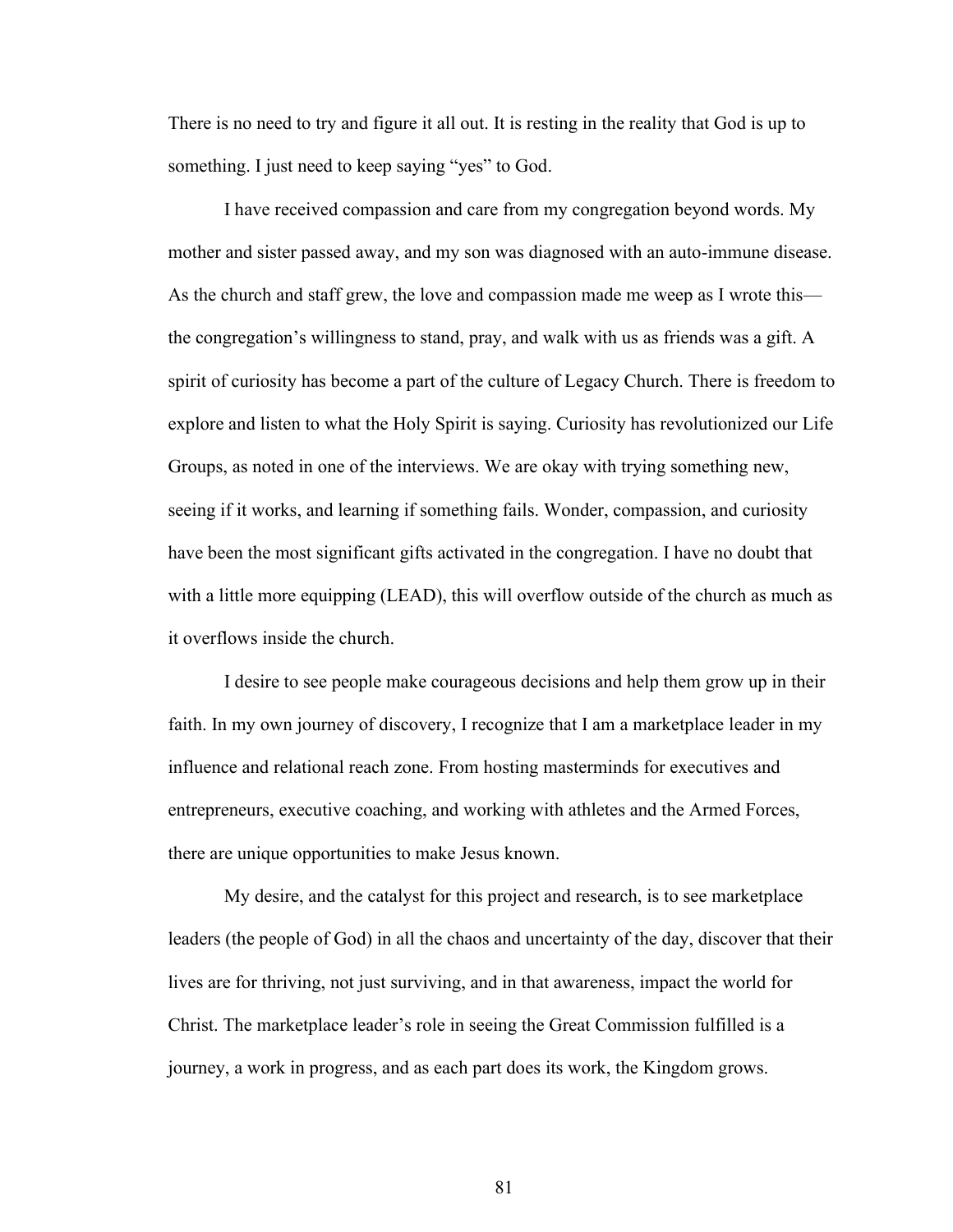# **Concluding Thoughts**

My project revealed that Legacy members love Legacy—their pastors, their friendships, worship, and their Life Groups. Legacy Church began as a place to make a marketplace impact; we have, as born out in the data, become a safe and loving place for people to find respite and relationships. We are a Body of Christ with depth and connection. How can we use this sense of belonging to move outward as agents of the Great Commission? Legacy is not failing, but we are at the organizational stage to reenliven our original mission—marketplace influence. With God's help, this is the task ahead of us: to love one another and make disciples of all the world.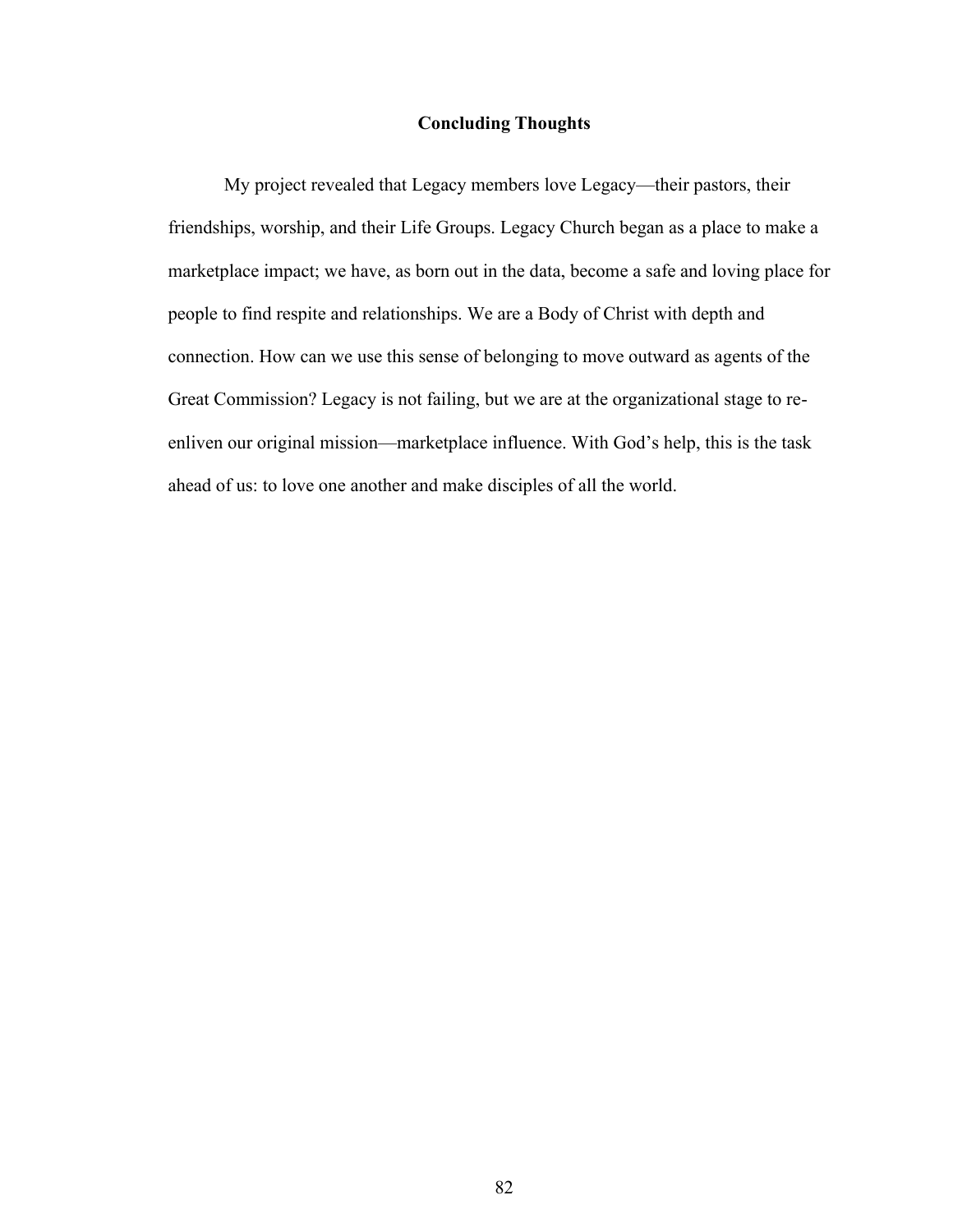# **Appendix A**

#### **LEAD: Living in 5D: The 5Ds of Discipleship**

Discipleship is foundational to our Christian faith's nurturing, growth, and development. Remember, discipleship is not an event to be checked off our list but rather a genuine and sometimes bumpy journey.

This is not a textbook, but a guide that will lead you through a process intended to live more fully and mature.

This is also a strategic tool for anyone serious about making Jesus' last command of making disciples their first priority.

This guide will equip you to grow deep roots in your faith and begin to live more powerfully, both personally in your walk with God and in your relationships, both personally and professionally.

As a Life Group leader, you are in a unique position to help others become comfortable to participate in the Great Commission through incarnational living.

#### **The Journey of Discipleship**

When you dedicated your life to make Jesus Christ your Lord and Savior, you joined a new family—the family of God. We understand that salvation through Jesus Christ is a completely free gift; we have to believe in Him, confess with our mouth that He is Lord, and we will be saved.

However, that is just the beginning; our Christian life does not stop here. God has called us to move on to become disciples. A disciple is simply someone who believes and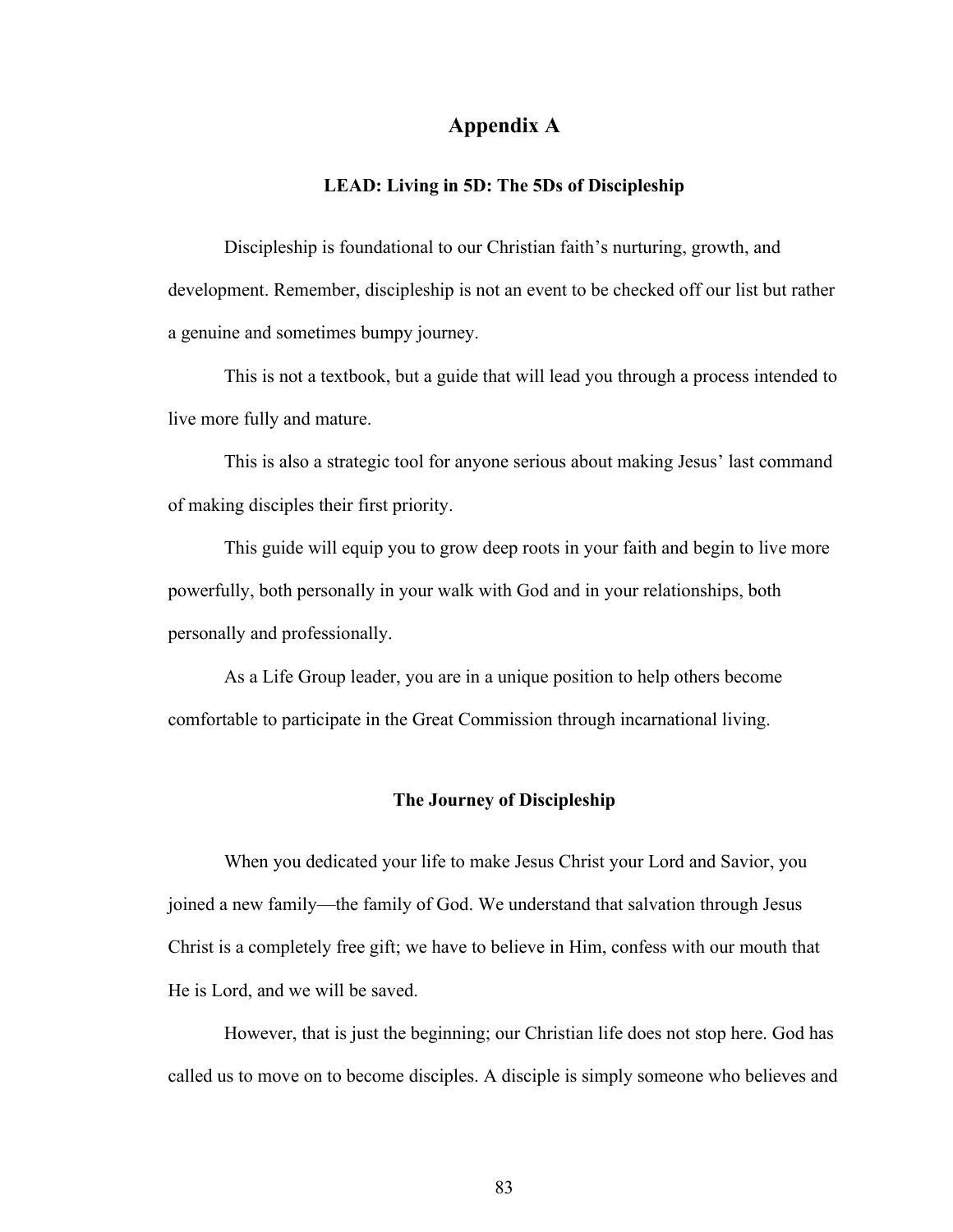becomes a Christ follower in all aspects of life. Spending time with Jesus and coming to know and love Him will be the most incredible journey you have ever known.

Discipleship was really best modeled by Jesus as He taught, trained, and did life with His disciples. To this day, as Christ followers, we still become more like Him as we spend time with Him and other believers. True discipleship begins with relationship.

We had you in mind when we wrote this small book that you are holding in your hands. Our prayer is that, in these brief moments we get to spend together working through this discipleship course, you would grow in your faith exponentially. You will be transformed as you take these practical steps in knowing Him and growing up in your faith.

We also want to equip you with this practical tool to help you guide your friends and family through the simple but powerful process of becoming Christ followers. We believe in the Great Commission. As leaders, you are uniquely positioned to influence and impact others and will have opportunities to share your faith. This guide will help you understand how to do that with confidence.

No matter where you are in the lifelong journey as a disciple in the faith, take someone with you. By leading others to Christ, we spread the good news of God's grace throughout our region, one relationship at a time.

#### **How to Use This Guide**

This guide is designed to help you dig deeper into your faith and grow as a disciple. Each person who has made a decision to follow Jesus should go through this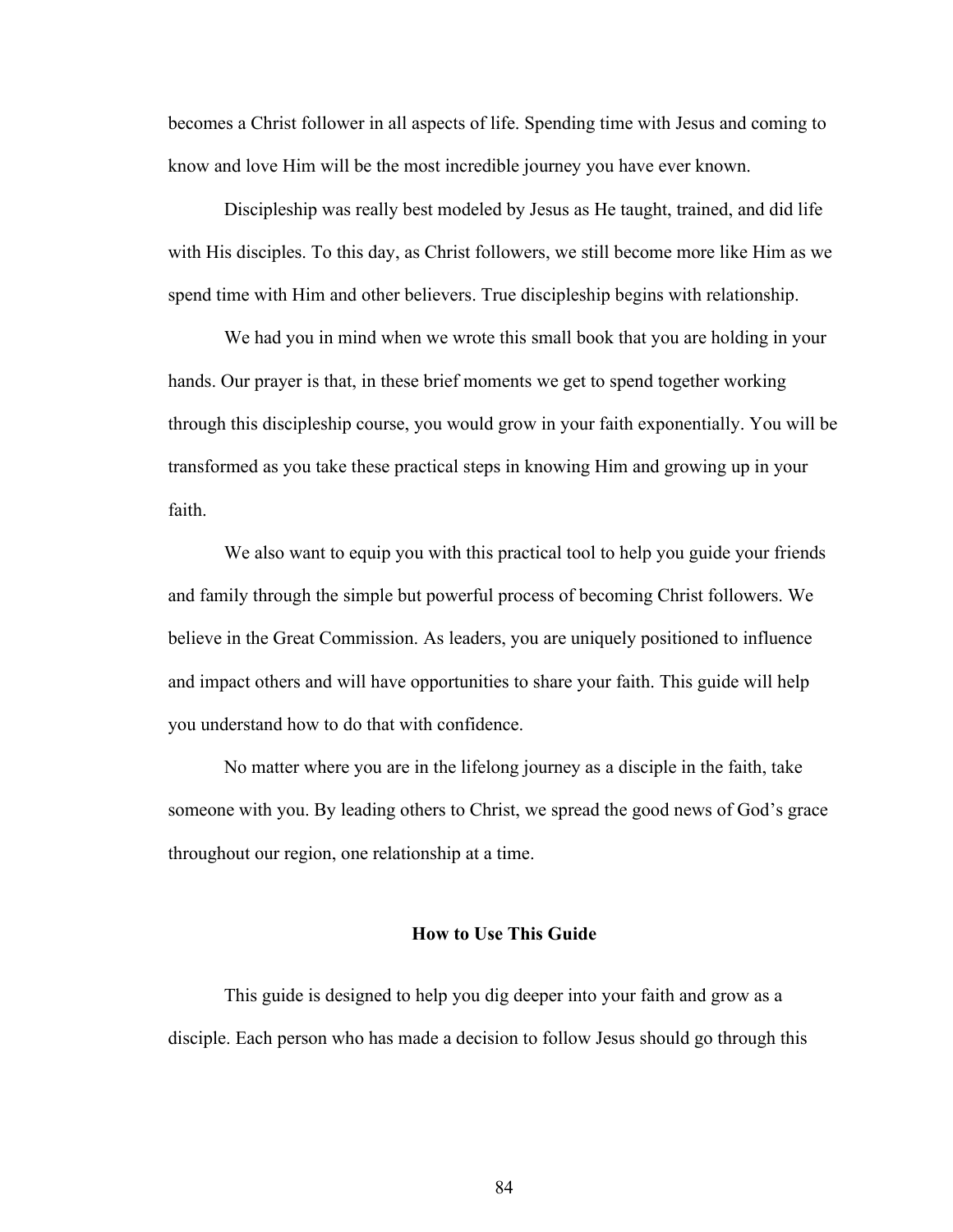guide with a coach or mentor. There isn't any special training to be a coach or mentor; you just need to have already started your faith journey with Jesus Christ.

### **Commitment**

Both the coach and disciple need to make a four-week commitment to meet together and discuss the scripture passages and the Active Follower Action Steps.

- Week 1: Discover—Your life speaks
- Week 2: Decision—Your before and after story
- Week 3: Delight—Your everyday kind of love
- Week 4: Devotion—Your personal pursuit
- Week 5: Destiny—Your blueprint for living

## **Tips**

- Be sure to exchange telephone and email information so you can stay in touch over the next four weeks.
- Before you meet each week, read through the chapter and make some progress on the Active Follower Action Steps.
- Write down any questions you may have about what you read and talk about them with your coach.

This guide is designed to be used as part of the Growth Track: LEAD and done in a Life Group setting. This is the ideal place for you to explore these questions and the call of the Great Commission with vulnerability, authenticity, and confidence in the work of the Holy Spirit to grow you in maturity in Christ.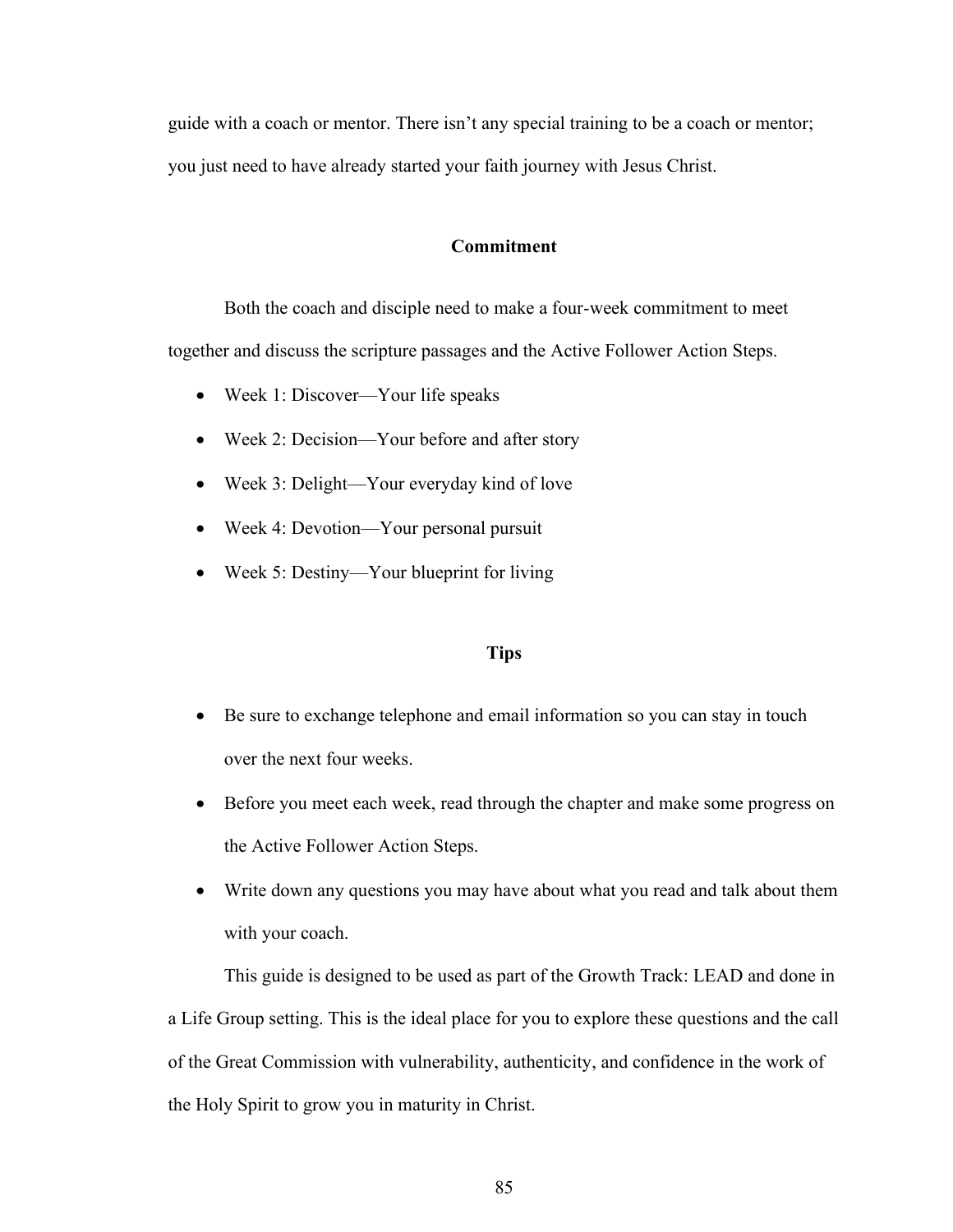#### **Action**

Set up a day and time to meet each week:

| Day: $\qquad \qquad$ | Time:<br><u> 1980 - Andrea Station Andrea Station (b. 1980)</u>                                                       |  |
|----------------------|-----------------------------------------------------------------------------------------------------------------------|--|
|                      |                                                                                                                       |  |
| Location:            |                                                                                                                       |  |
|                      |                                                                                                                       |  |
| Coach's Name:        | <u> 1989 - Johann Harry Harry Harry Harry Harry Harry Harry Harry Harry Harry Harry Harry Harry Harry Harry Harry</u> |  |
|                      |                                                                                                                       |  |
| Phone Number:        |                                                                                                                       |  |
|                      | <u> 1980 - Jan Stein Stein Stein Stein Stein Stein Stein Stein Stein Stein Stein Stein Stein Stein Stein Stein S</u>  |  |
|                      |                                                                                                                       |  |
| Email:               |                                                                                                                       |  |

Purchase a Bible if you don't already have one. The scriptures quoted in this guide are from the New Living Translation (NLT). This is a good, easy-to-understand version of the Bible.

## **Before We Begin**

Working through the 5Ds of Discipleship is a two-level journey. First, as you personally grow in your walk with God, and second, as a tool to equip you to live out the Great Commission and share your faith as a marketplace leader.

There are unique challenges for marketplace leaders when it comes to sharing their faith—work culture, preferred practices, and acceptable conversation topics in the workplace, as well as reputation risk whenever we choose to be vulnerable.

The key to LEAD and doing the 5Ds of Discipleship in Life Group is to provide a safe and comfortable setting to dig deeper, be vulnerable, and grow personally while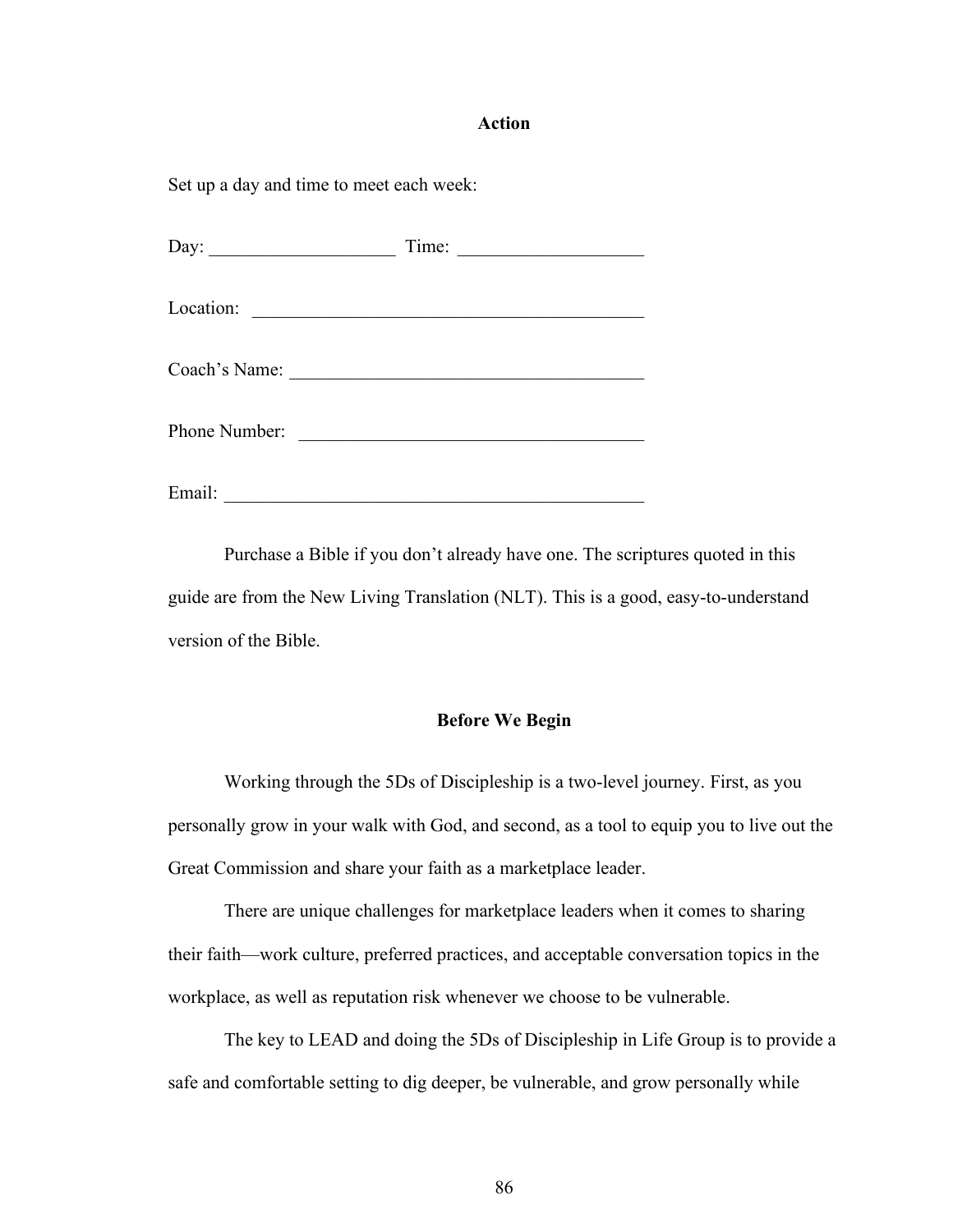simultaneously equipping you to share your faith in the workplace through incarnational living. St. Francis of Assisi is often credited with the quote: "Preach the Gospel at all times, and if necessary, use words." The way we live speaks. Our lives speak to others. They are watching, wondering, and maybe will ask questions. Living well and being equipped to enter into discovery and discipleship conversations is a call on the life of a disciple.

Incarnational living is embodying the love of Christ in all we do, in the relationships we encounter, and the conversations we have. While you have experienced this in church settings, the goal of this guide is for you to be comfortable in having a conversation of discovery and discipleship with colleagues, peers, and others outside of regular church activities.

#### **Defining Moments**

We all have them. Those moments we are faced with a choice: how we act in this moment is a game changer. Do we speak up, step up, engage, or do we stay silent, still, and observe?

As we begin this journey, take some time to explore the defining moments in your life.

I, Pastor Eric, remember one that impacted how I lived out the Great Commission moving forward for the rest of my life. The choice to live deeply rooted in Christ, to act with an eternal perspective, to engage in a courageous conversation—all shaped my view of discipleship and my work with marketplace leaders.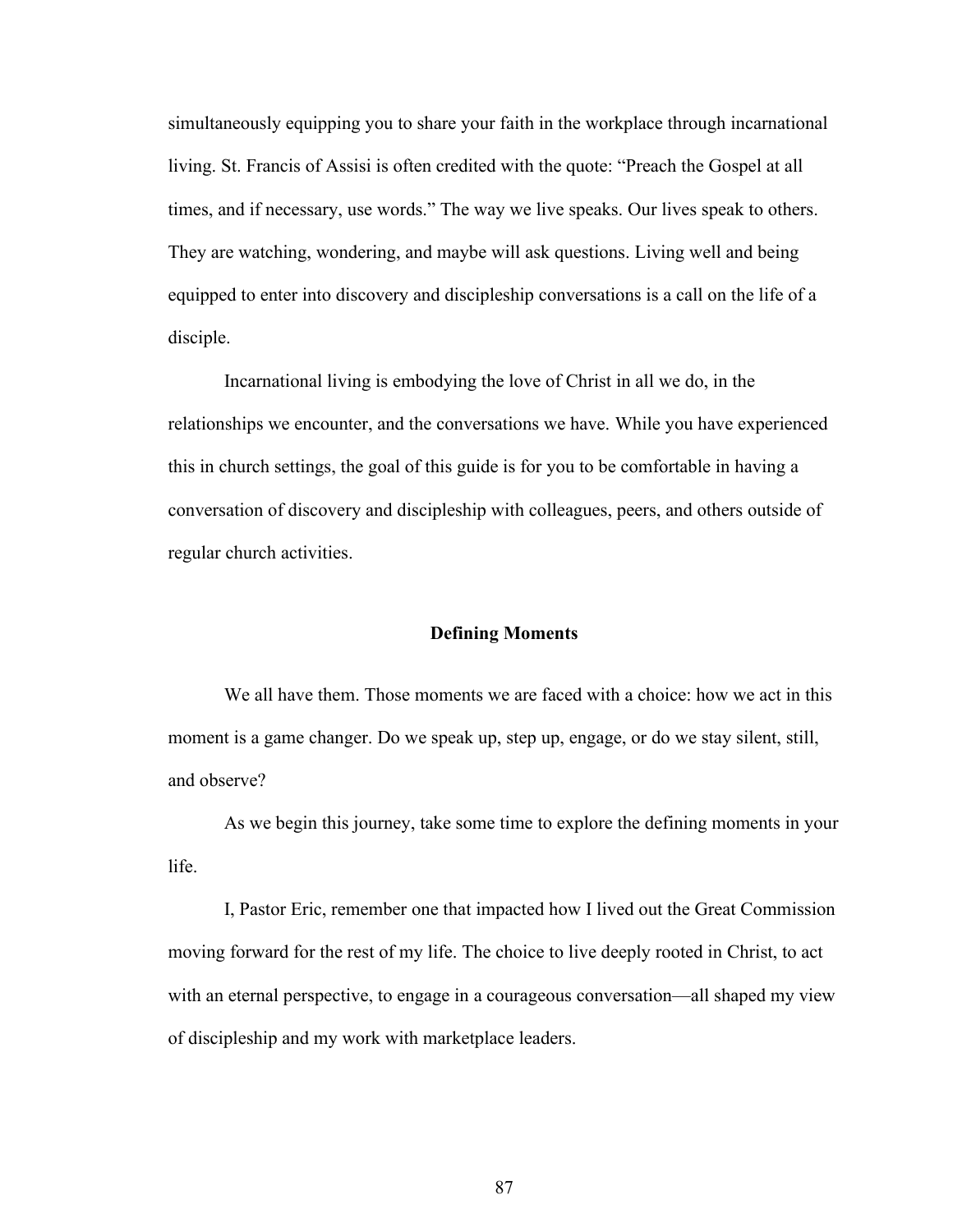The day was picture perfect, like something on the cover of a swanky travel magazine. We had a clear blue sky, soft sugar-white sand beach, crystal-clear ocean, and no one in sight as far as the eye could see. We had found the perfect place to rest, relax, and connect with our new friends. The plan was to go to the beach to hang out for the afternoon after two days of luncheon speeches and awards dinners. But unbeknownst to us, the utopia-like atmosphere would change ten minutes after entering the water. Life would never be the same for any of us.

Bob, the VP of marketing for a Fortune 5 company, was tall, an intimidating six feet four inches, slightly overweight, and a former pack-a-day smoker. The gray-streaked, dark, curly hair that came to rest over a deeply lined face and piercing brown eyes almost joined together at his very pointy nose. Bob looked more than forty-five years old. Corporate sales are a stressful business.

The crystal-clear ocean was warm like a freshly drawn bath, perfect for snorkeling without a wetsuit. The wives were content to bask in the warm sun and gentle breeze on the quiet beach, but Bob and I had other plans. We dove in to get close to the colorful Hawaiian reef and experience the beautiful sea life.

We had gone little more than fifty yards when Bob let me know he was winded and needed to head back to shore. Swim as we might, the invisible tentacle-like undertow dragged us back to sea. I was positive he regretted not wearing flippers or floatation devices. I was getting tired.

It is moments like these that cause you to wonder about your purpose in life. They say it is at these times that your life flashes before your eyes. My mind quickly raced while struggling against the undertow. I had been married for only fourteen months. We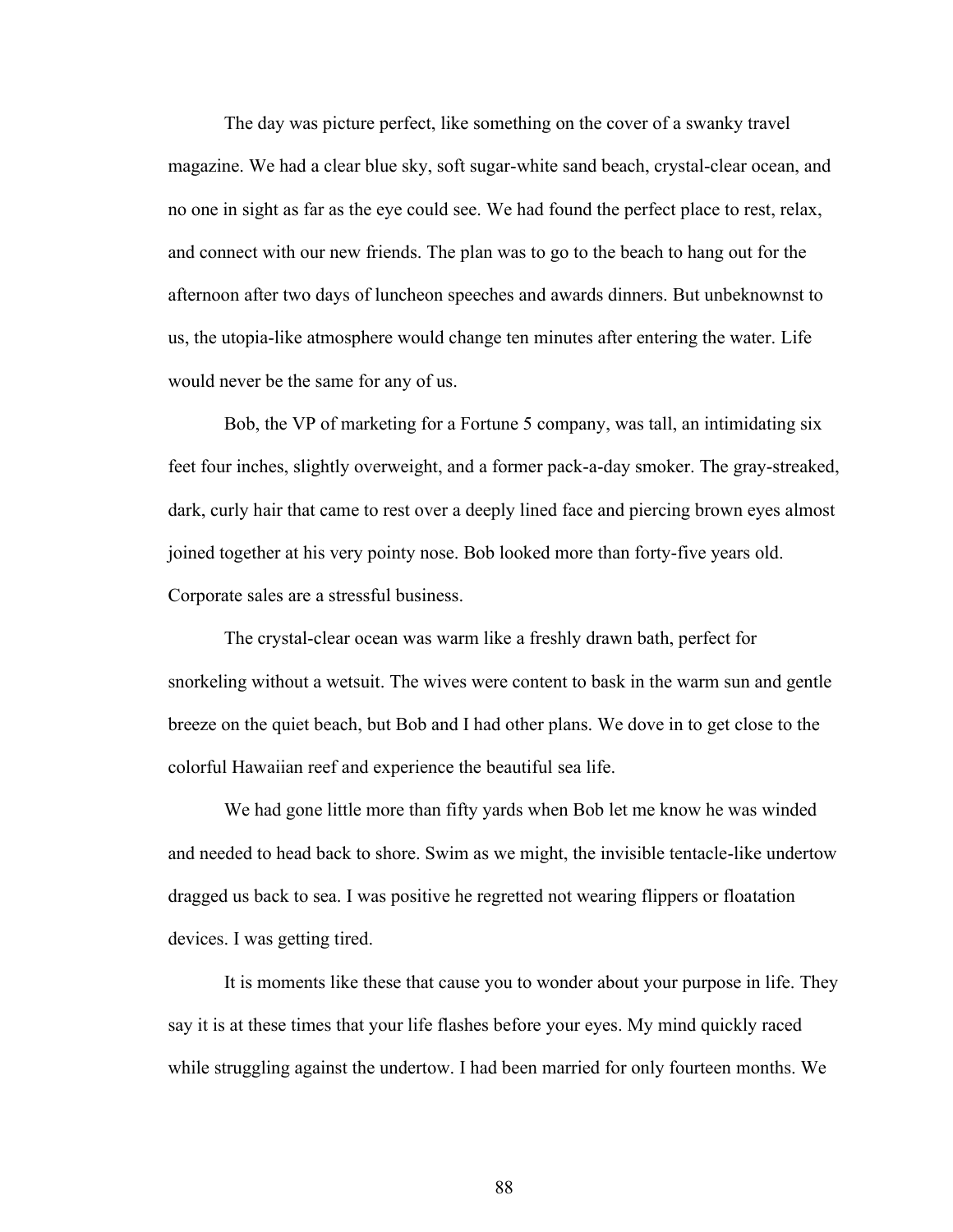were young and in love, on fire for God, and full of faith and hope. Melissa and I had talked about the goodness of God that very day. I was working for the company for just over a year and had achieved the rank of number one Marketing Representative for Sales in the entire country. The Lord had made a name for Himself in bringing great success to our young lives. My wife and I often talked about the days ahead, our ministry, family, and travel. My mind played the videotapes of the great life I had enjoyed up until now; eternity was at stake. Bob did not know Christ as his Savior, so it was an easy decision in my mind.

I popped my head above this now watery death trap to find Bob vainly attempting to tread water; things quickly worsened. After ten minutes of swimming, we were farther from the shore. I tapped Bob on the shoulder and told him to put my flippers on. Having been an athlete all my life, I was in good shape. He was grateful despite struggling to put his feet in them. Thank goodness we wore the same size.

We started for shore again, and this time it seemed like we were making some progress. Bob slowed down within five minutes when fatigue set in, and my legs and lungs burned like they would after a five-mile run.

Bob resurfaced after a few more sluggish kicks; he seemed to turn to one side like a goldfish giving its last effort in the fishbowl. He told me in between wheezes, "I am all done; I need to try and float for a minute." We both knew what that meant. Being forty yards from shore, this man was essentially saying, "I will die; let me go."

I knew this was a defining moment in my life and that the true meaning of sacrifice was here before me. I told Bob, "Stick your legs out straight stiff like a board and move your arms; I will swim for both of us." Putting my face in the water, I again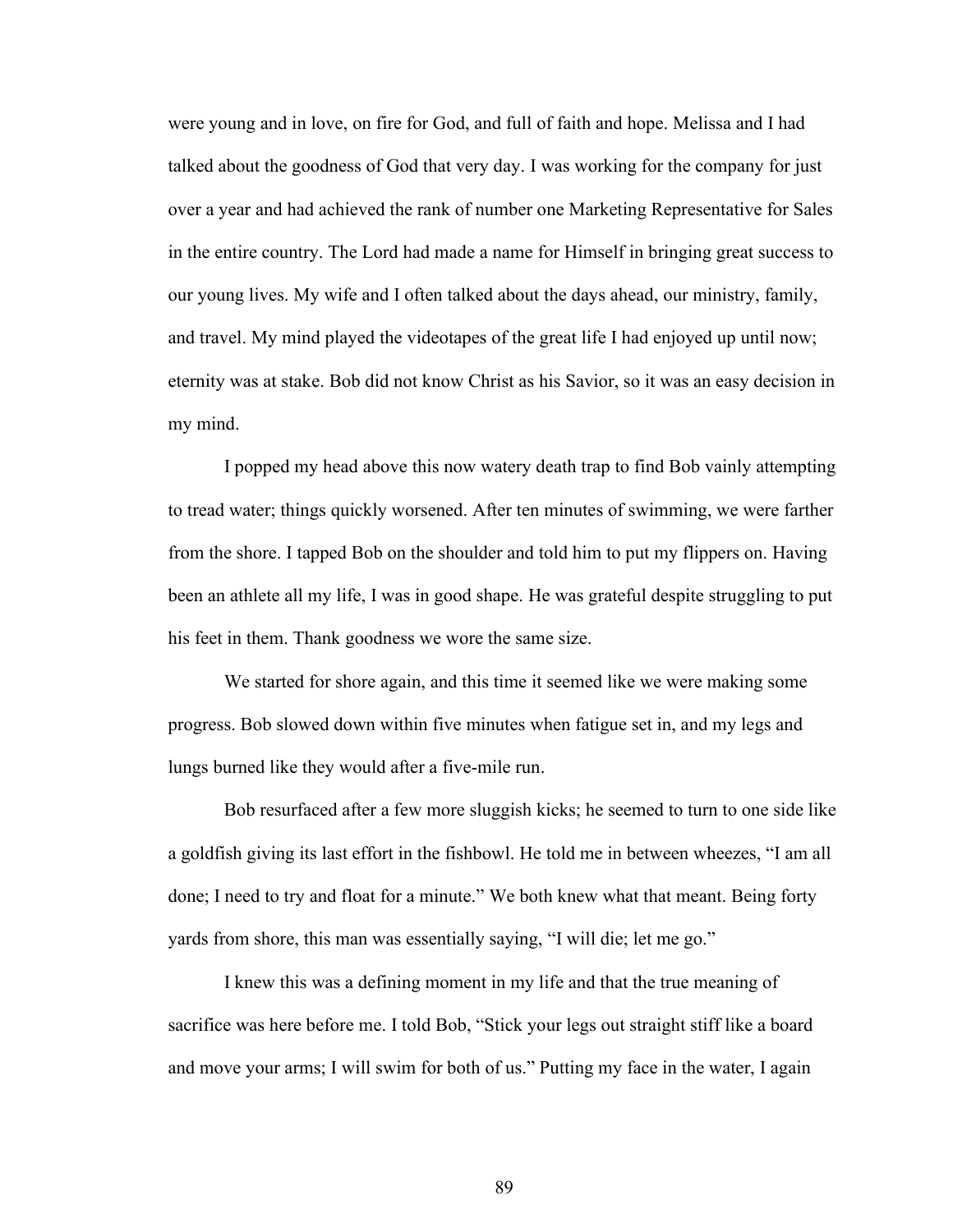began to plod on. I prayed for strength not for me but for Bob to get to shore, resigning myself that his life was more important than mine. I gave Bob my final push past the breakers. The undertow quickly sucked me back into the quiet ocean depths.

I thanked the Lord for the privilege to serve Him in this way, closed my eyes, relaxed, smiled, and peace surrounded me. Death no longer scared me; its power was broken. In an instant, a wave grabbed me and threw me onshore. It was a miracle moment, and I was in awe. Without the strength to move an inch, I saw Bob lying on the sand like a wet piece of driftwood, completely exhausted. Sometime after returning from Maui, we talked about this harrowing experience. It was then that I had a chance to share with Bob why I gave up on me and not on him: the love of God.

Bob died about six years later. At the funeral, his family thanked me for giving them six more years with him. I will never forget that day in April 1991 when I discovered that love conquered the sting of death. As scripture says, "Where, O death, is your victory? Where, O death, is your sting?"

This moment shaped my willingness to step out and act and speak in faith with a profound sense of trust in God protecting and equipping me. As a pastor, it is often assumed that the choice isn't hard.

As a marketplace leader, I understand the risk involved in speaking up about our faith and the drive to do it right. Taking on the role of discipling another or having discipleship conversations has risk and no guarantee of positive outcomes for your efforts. As leaders, we are used to calculated risk, investment with a return, and yet the Great Commission calls us to go and make disciples everywhere. This means at work, in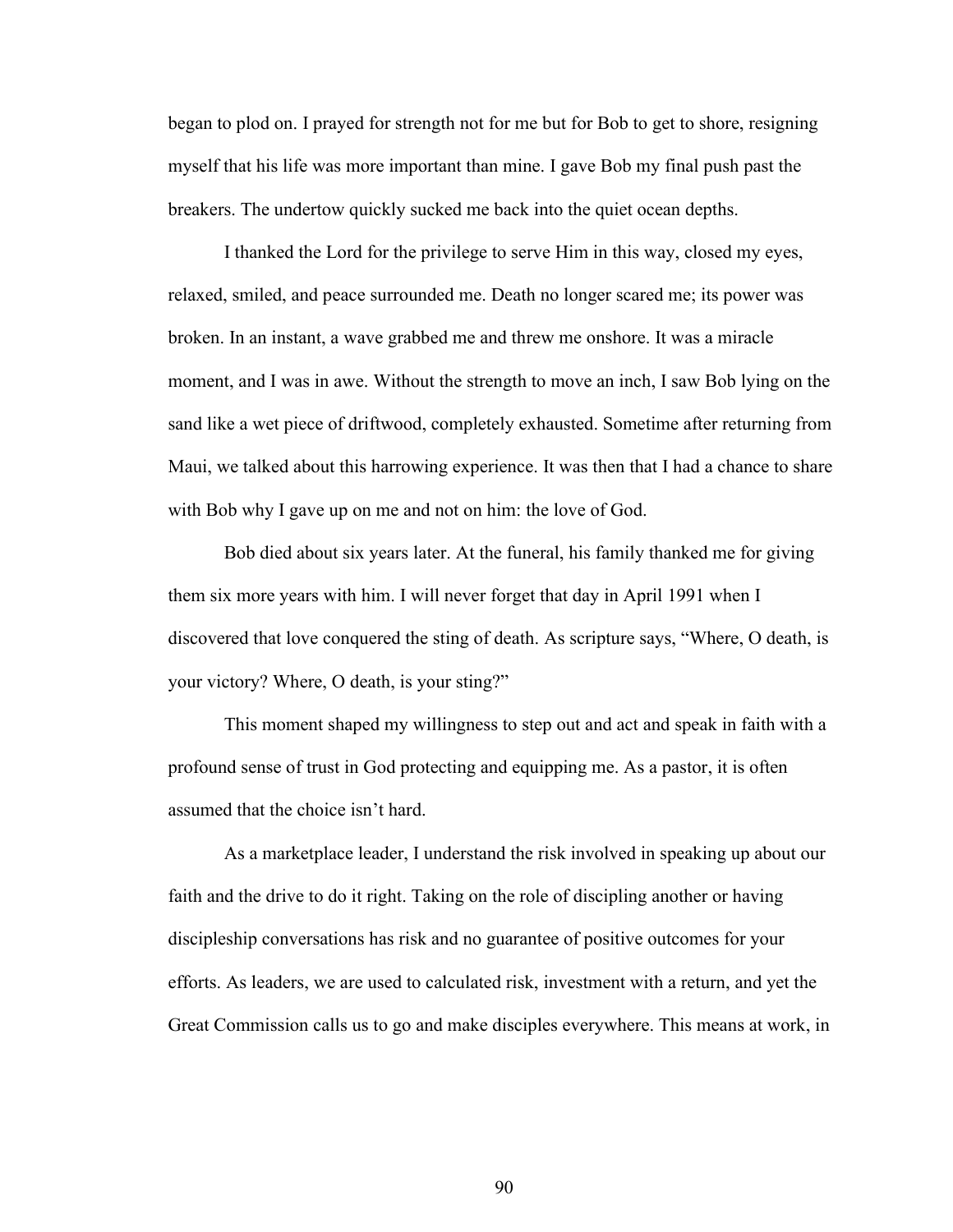our conversations, by our actions, by our willingness to engage in courageous conversations with those who have yet to make a decision for Christ.

But how can they call on him to save them unless they believe in him? And how can they believe in him if they have never heard about him? And how can they hear about him unless someone tells them? And how will anyone go and tell them without being sent? That is why the Scriptures say, "How beautiful are the feet of messengers who bring good news!" But not everyone welcomes the Good News, for Isaiah the prophet said, "Lord, who has believed our message?" (Rom 10:14– 16, NLT).

One leader I work with, Jay, shared a painful defining moment for him that did not go so well. He had an opportunity at work to discuss his faith with a colleague. He backed away, feeling ill-equipped with what to say or how to proceed. That is common for many who call Christ as Savior but don't have the skill set or heart set to have courageous conversations. This guide will change that.

Not only will you grow deeper in your own walk with God, you will learn the skills to have conversations as well as the ability to work through the awkwardness and uncomfortable feelings that can accompany them.

As you look at your defining moment—the courageous ones and the ones that you shied away from, be gracious with yourself.

We all have tough moments where the risk felt to great—but take courage. It is in identifying them and assessing the motive behind our decisions that open the door to explore a different choice the next time.

## **Questions to Consider**

• What was a defining moment for you when you chose to share Christ in word or deed outside regular church activities? How did it feel?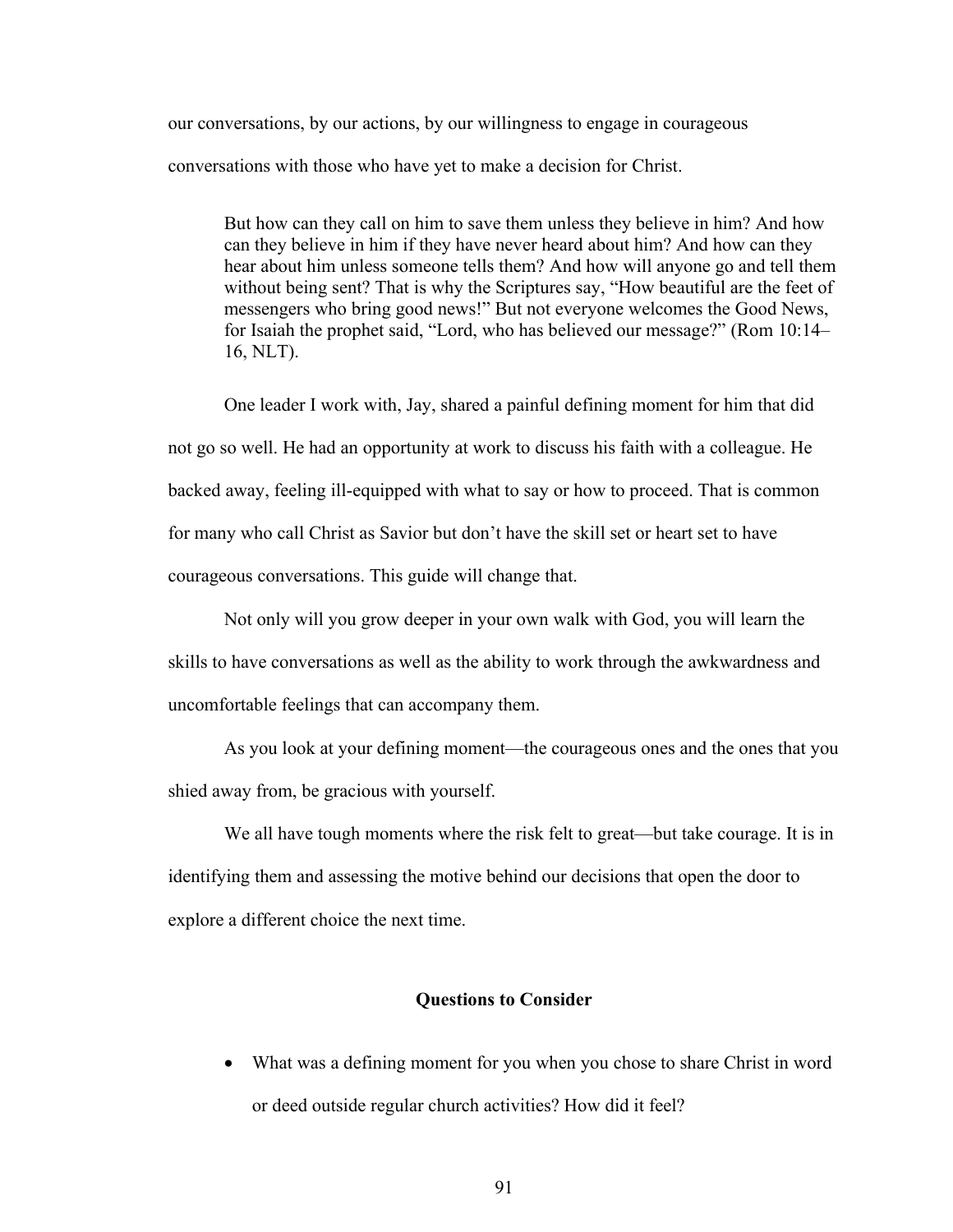Celebrate your courage and the way God used you.

- What was a defining moment when you realized you had shied away from sharing your faith in a workplace situation? How did you feel?
- Be gracious with yourself and trust that God is working in their lives and will provide you other opportunities. Share your stories with others in your Life Group.
- Determine in your mind and heart to move forward in faith, both to grow as a disciple and to engage in sharing your faith with others.

As an ACTIVE FOLLOWER of Christ, you will begin to make choices that reflect the love of God *in* you and expressed *through* you. After each of the 5Ds, there will be some Active Follower Action Steps to help you actively apply all you are learning.

#### **#1 Discover**

Discover is where we first encounter Christ. Prior to conversion, we discover the God who created us and loves us. Often, this is limited to church activities and Sunday services. For marketplace leaders to truly live out the Great Commission, you must grow in being comfortable with having courageous conversations with your friends and colleagues outside of the church. These are the times when your engagement helps others DISCOVER Christ.

Equipping you to have curiosity-driven conversations and impact others through incarnational living will help you engage in the discovery phase when questions about God and faith arise during their daily life. Becoming a disciple of Christ begins with discovery of who He is and the centrality of His life, death, and resurrection.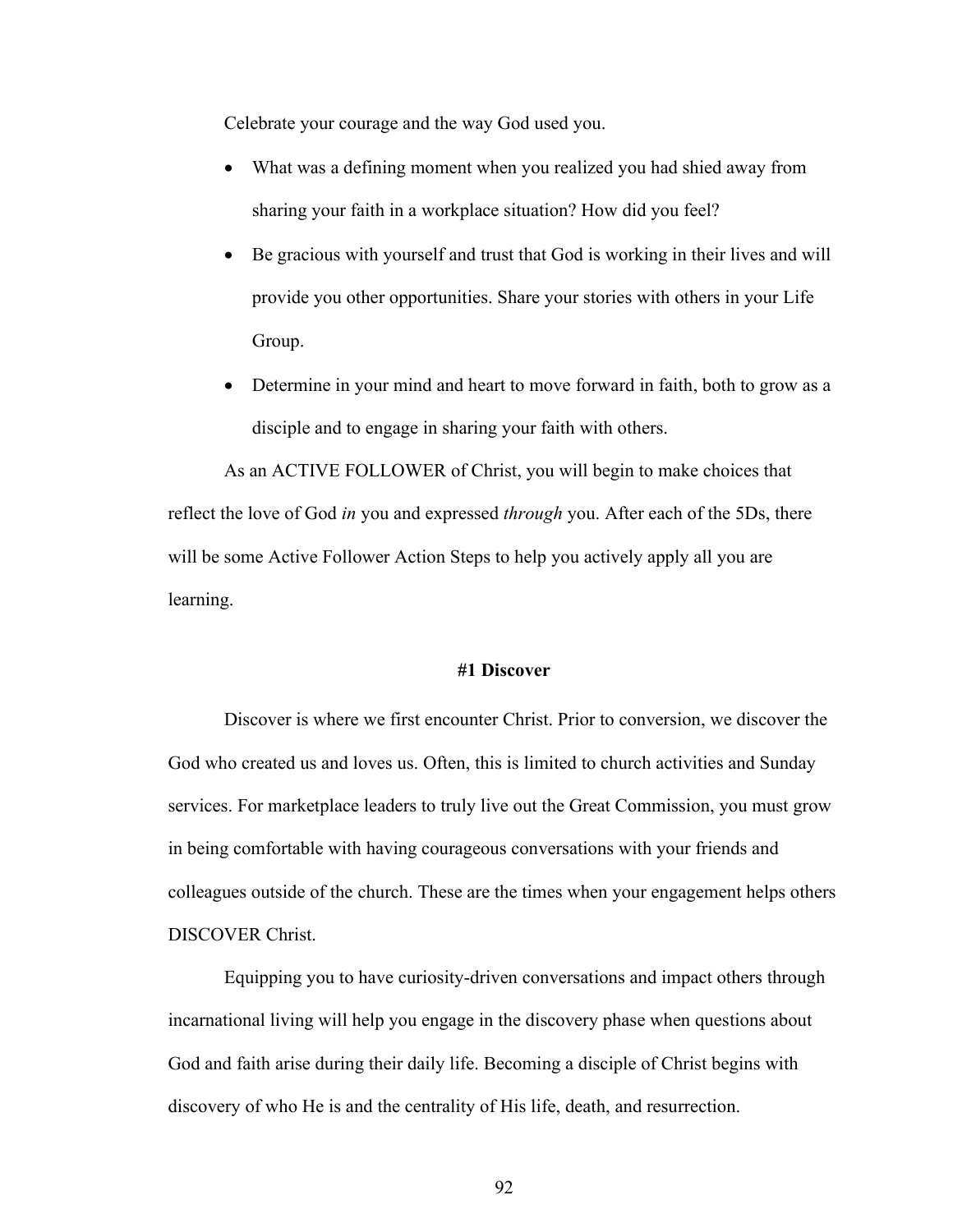#### Tell Your Conversion Story

- When did you first begin to ask questions about God?
- Who did you talk to? What conversations helped you understand God's love for you?

Engaging with Others as They Discover Christ Here are a few tips to help coach courageous conversations.

1. Ask the right questions. The goal is discussion—not a right answer. The discussion questions are designed to have multiple "right" application answers. Open questions ensure personal growth!

2. Don't be afraid of silence—let people think. If they are too quick with the answers, then maybe the question didn't really need to be asked.

3. Follow the leader (the Holy Spirit). Sometimes a discussion can take a turn and go somewhere else. It's your job to decide if it's a Spirit-led moment or if you need to get back on track. At times, this can be a way of really getting to the core of what God is doing in someone's life while, at other times, it can just be a comfortable topic, a pet peeve, or soap box, etc.

4. Watch for the quiet ones—they have a lot to give but may require encouragement on your part. You may need to be creative in getting everyone involved. It may be good to ask everyone to share something in kind of a go-around-the-room fashion, but maybe it would be good to just directly ask someone what their thoughts are. For instance, "Amber, I'd love to hear what you are thinking…"

5. Help the wordy! Some people just feel obligated to answer every question themselves, and they feel like everyone wants or needs to hear how they are seeing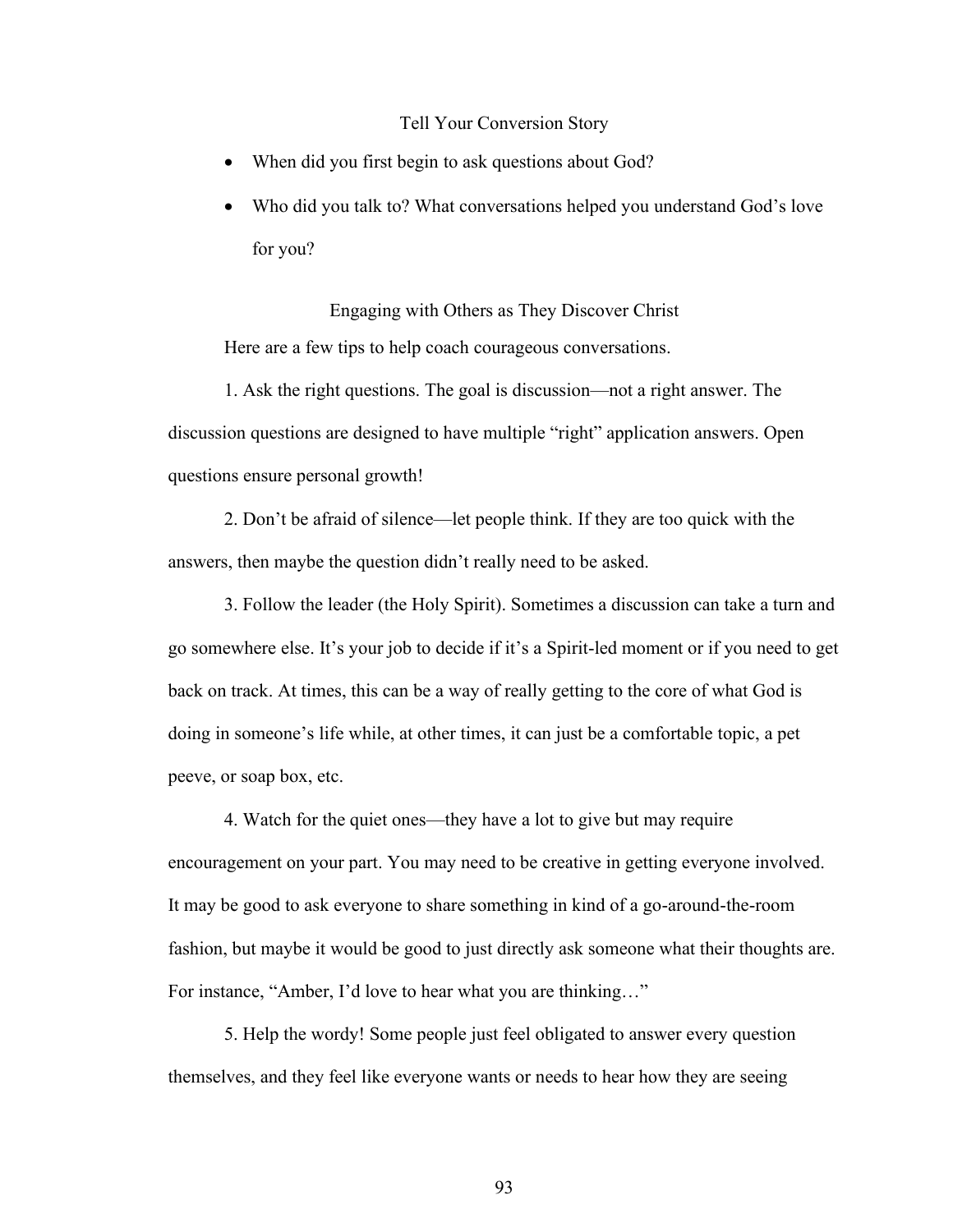things. One way to help them out is to direct a question to a certain person or area of the room before you even ask it, like "Okay, for this next one I'd like to hear from Joe or someone in that corner over there."

6. Affirm the sharers without favoritism. Always thank people for sharing but be cautious of showing too much appreciation for any one person as this could put others off from sharing or make people who already shared feel like their sharing wasn't up to par.

7. Expect change in people. When you view people as growing in the Lord and not stuck in their issues, then God can really use your empowering to help people see who they could be. Jesus was such a great model of this. So be cautious not to "freezeframe" people where they are at but, instead, believe them into who they could become. We as leaders need to keep this in front of us.

8. Be careful not to preach or teach. This is a small group for a reason and the reason is for people to think and apply truths to their own lives in a comfortable and real setting.

9. Defer when necessary. Sometimes deep issues can come to the surface during a small group discussion. The small group is normally not the place for in-depth personal ministry by the group. So, when necessary, you may need to assure someone that God has a plan and say something like, "I can see that God is really moving in your heart. Let's talk about this later so we can make sure you are getting the support you need for God to help you work through this."

10. Model vulnerability. If you share your "stuff," people will be more open to sharing theirs.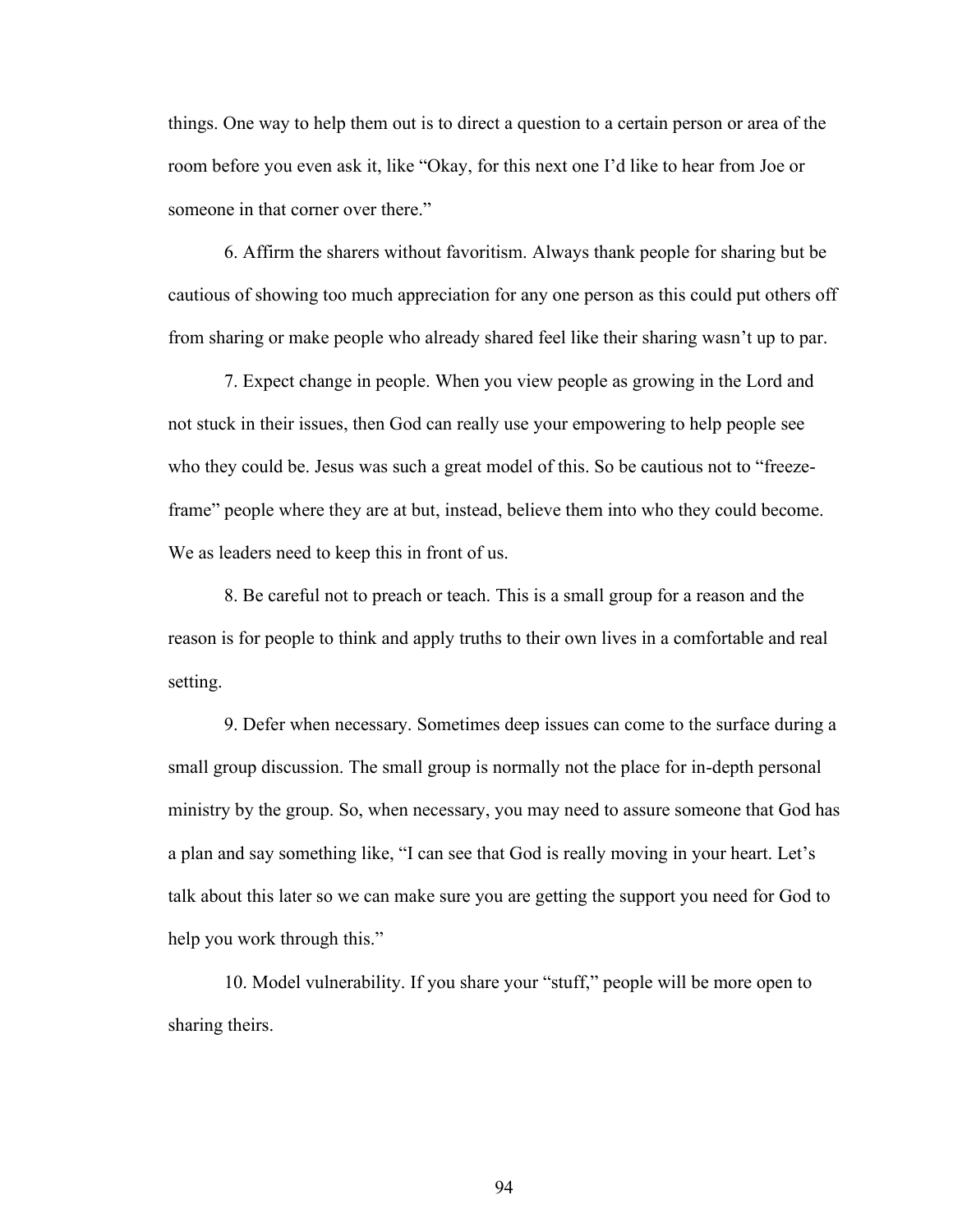Our mission is to lead people in a growing relationship with Jesus, helping them find their purpose in Him. The discussion environments created by small group leaders are a primary place that can happen!

### **Questions to Consider and Discuss**

- Have you considered the impact you can have in the marketplace as a disciple of Christ?
- What fears and worries do you have about engaging in conversations about your faith?
- What do you need to increase your confidence in answering questions about your faith or describing your life in Christ?

## **Active Follower Action Steps**

#### Talk to God (Prayer)

As you talk to God this week, ask Him to give you the eyes to see opportunities to engage in courageous conversations.

Ask Him to give you the confidence to engage in the conversations that would be

a natural place to share your faith.

Hear God Speak (Bible Reading)

Monday: Colossians 2:7 Tuesday: Matthew 28:19 Wednesday: 1 Corinthians 3:7 Thursday: John 4:35 Friday: Philippians 4:13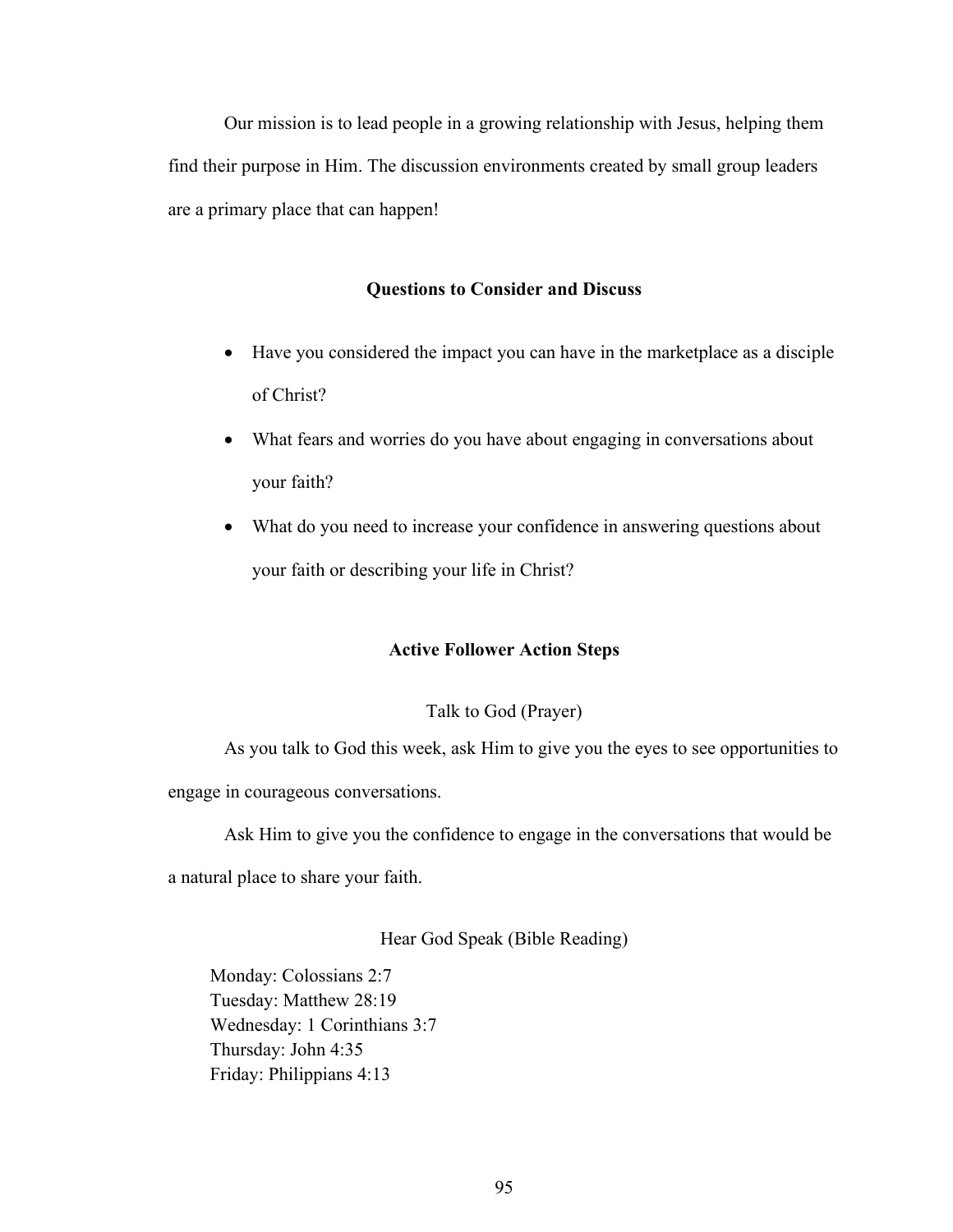#### Spend Time with Others

Share some of your courageous conversations with your coach. When you meet with your coach this week, make sure you talk about the feelings of fear, confidence, faith, or the movement of the Holy Spirit in the moments of opportunity.

#### Do What God Says

Write down two to three practical ways you can seek out opportunities to live out

the love of Christ in the marketplace in word and deed.

#### **#2 Decision**

# **You are not bound by your past, but now you live as a son or daughter of God the Father.**

<sup>13</sup> "You are the salt of the earth. But what good is salt if it has lost its flavor? Can you make it salty again? It will be thrown out and trampled underfoot as worthless.

<sup>14</sup> "You are the light of the world—like a city on a hilltop that cannot be hidden.  $15$ No one lights a lamp and then puts it under a basket. Instead, a lamp is placed on a stand, where it gives light to everyone in the house.  $^{16}$ In the same way, let your good deeds shine out for all to see, so that everyone will praise your heavenly Father."

— Matthew  $5:13-16$  (NLT)

Your decision to follow Jesus Christ and declare Him as your Lord and Savior is

an incredible change in your life. You now have direct access to God through your

prayers and live under the inheritance of God's Kingdom.

This means you will have the ability to change the world around you with God's love working through you.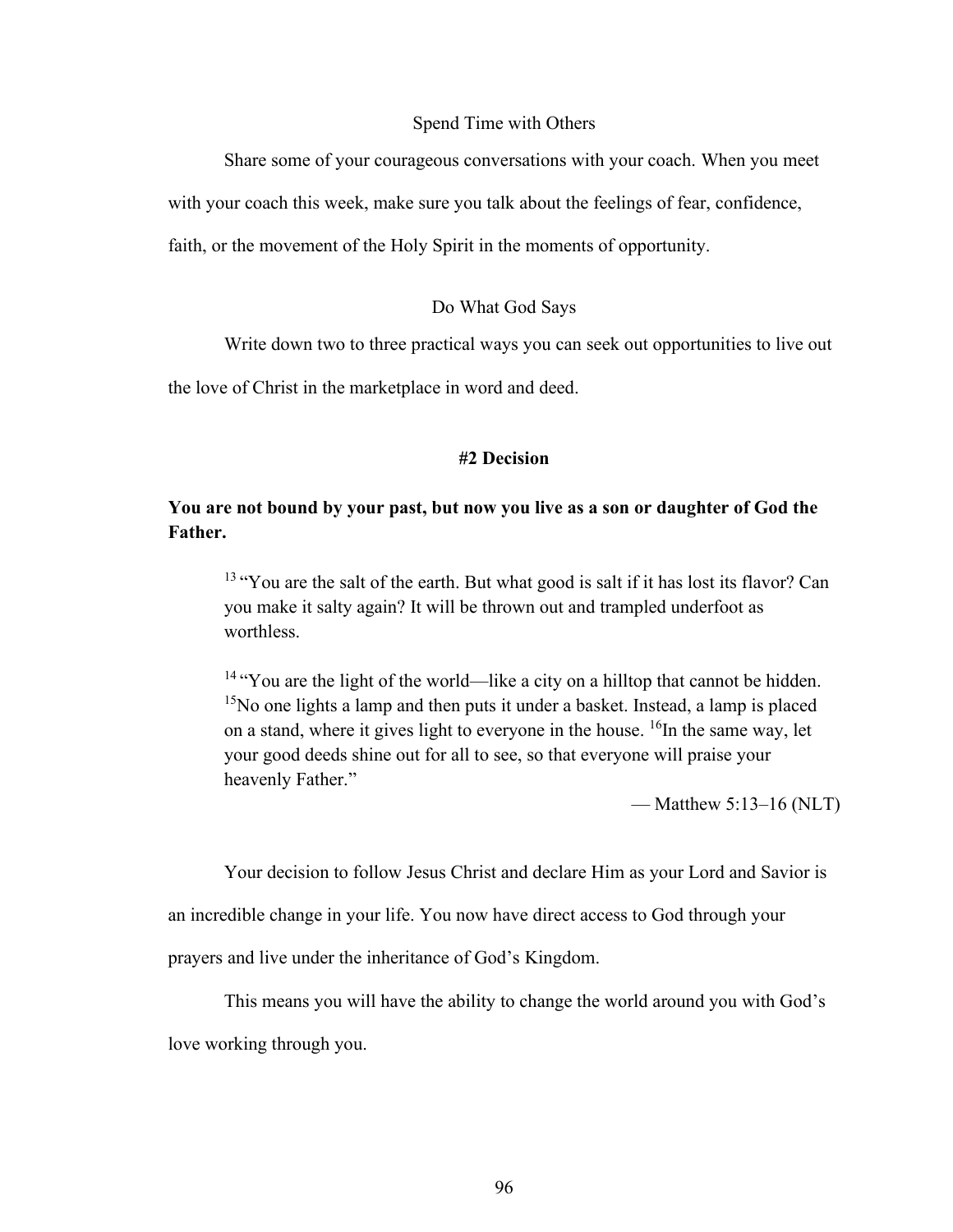In the scripture above, Jesus tells us that we are the salt and light of the earth. Life is no longer bland and hopeless. We have been given the ability to be environmental changes. We can do this by bringing God's perspective to everyday situations. Both salt and light bring change. Salt preserves food and enhances the taste, and light removes darkness and guides those who are in darkness. What a great picture of how God's love changes the world around us! His love preserves and enhances lives. His love removes darkness and guides those who are lost to Him. We are God's salt and light-bearers on Earth.

Just as you would decide to put salt on your food or turn on a light in a room, we also need to decide to spread both salt and light to those around us. Salt can be withheld and light can remain unlit. How we live out our decision to follow Jesus determines who will experience God's salt and light.

It had only been a week since I (Eric) had prayed the prayer that changed everything, and now the first test came with the ring of the doorbell. I opened the door and there was my friend Mike smiling with our standard pre-party serum. He said, "Look what I have; this stuff is wicked." My usual response would have been one of celebration, but things were different now. Mike was a faithful friend, but he had no idea how true his statement was. I shared the better news of my decision to say "yes" to the gift of salvation and become a Christ-follower. Mike was stunned and disappointed at my "good news;" maybe more like blinded by the light. However, in the months that followed, Mike got a chance to see the reality of my faith and personally made the decision to follow Christ himself. Mike is in heaven now, and I know he was impacted by the light, salt, and power of my decision to be a Christ-follower.

Salt and light bring permanent change to an environment. Once something has been salted, the flavor has changed. Even if you turn a light off, what was revealed still remains. As salt and light, you are also a permanent change to your relationships and the world around you!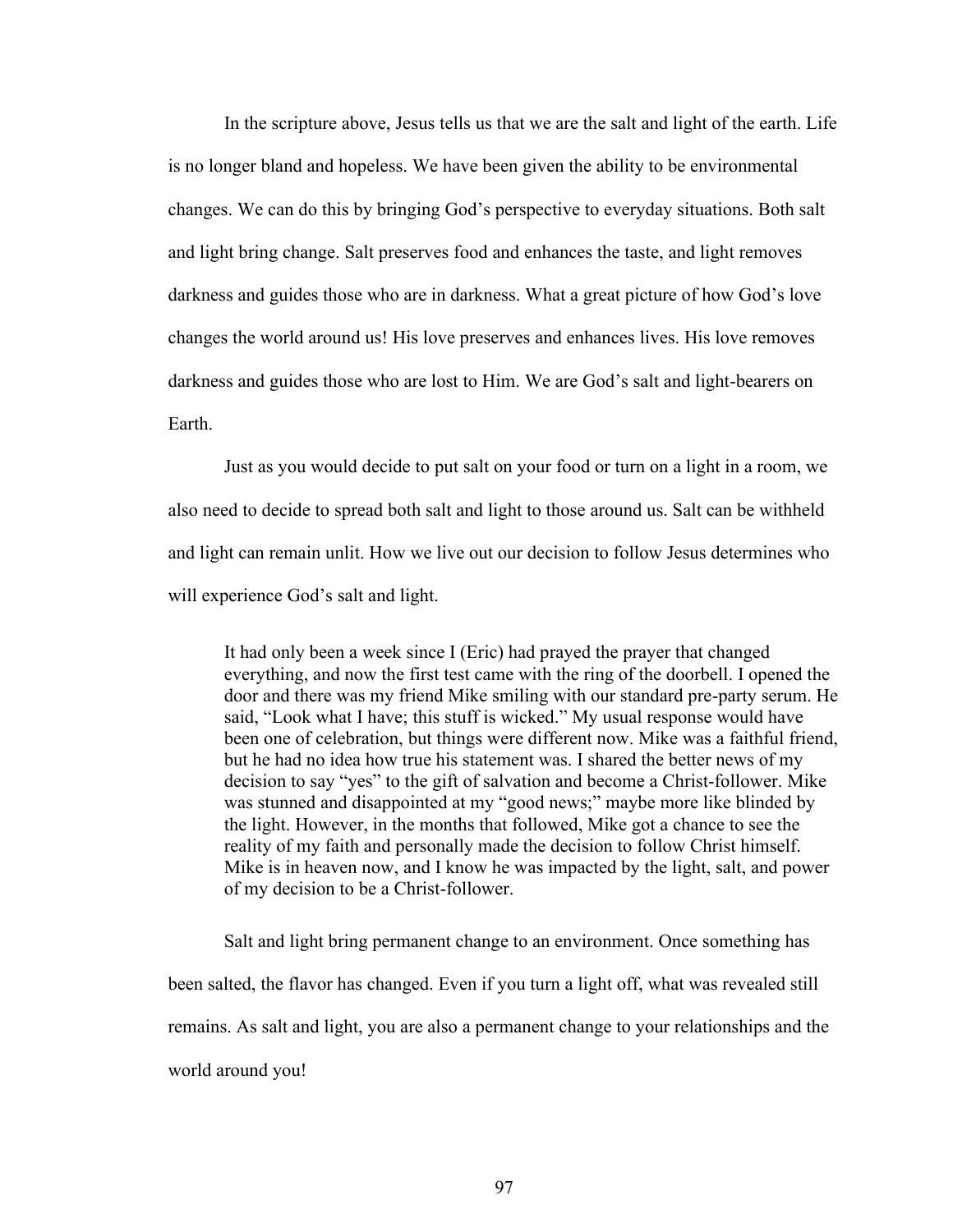This week think about who could experience God's love by you being both salt and light.

#### **Active Follower Action Steps**

Talk to God (Prayer)

As you talk to God this week, ask Him to bring to mind those to whom you can demonstrate His love to. As each of these people comes to mind, pray for them by name and ask God to show favor and blessing to them.

Hear God Speak (Bible Reading)

Monday: Acts 2 Tuesday: Philippians 1:6 Wednesday: 1 Peter 1:2–8 Thursday: 2 Corinthians 12:9 Friday: John 3:16

### Spend Time with Others

Share some of your highlights and lowlights of the week with your coach. When you meet with your coach this week, make sure you talk about what you feel has already changed in your life since your decision to follow Jesus. Pray with your coach that those you both know will experience the same kind of change.

# Do What God Says

Write down two to three practical ways you can be God's salt and light bearer to

those around you this week. What are some small acts of generosity or simple acts of

love you could do? Take a bold step and try some of these out!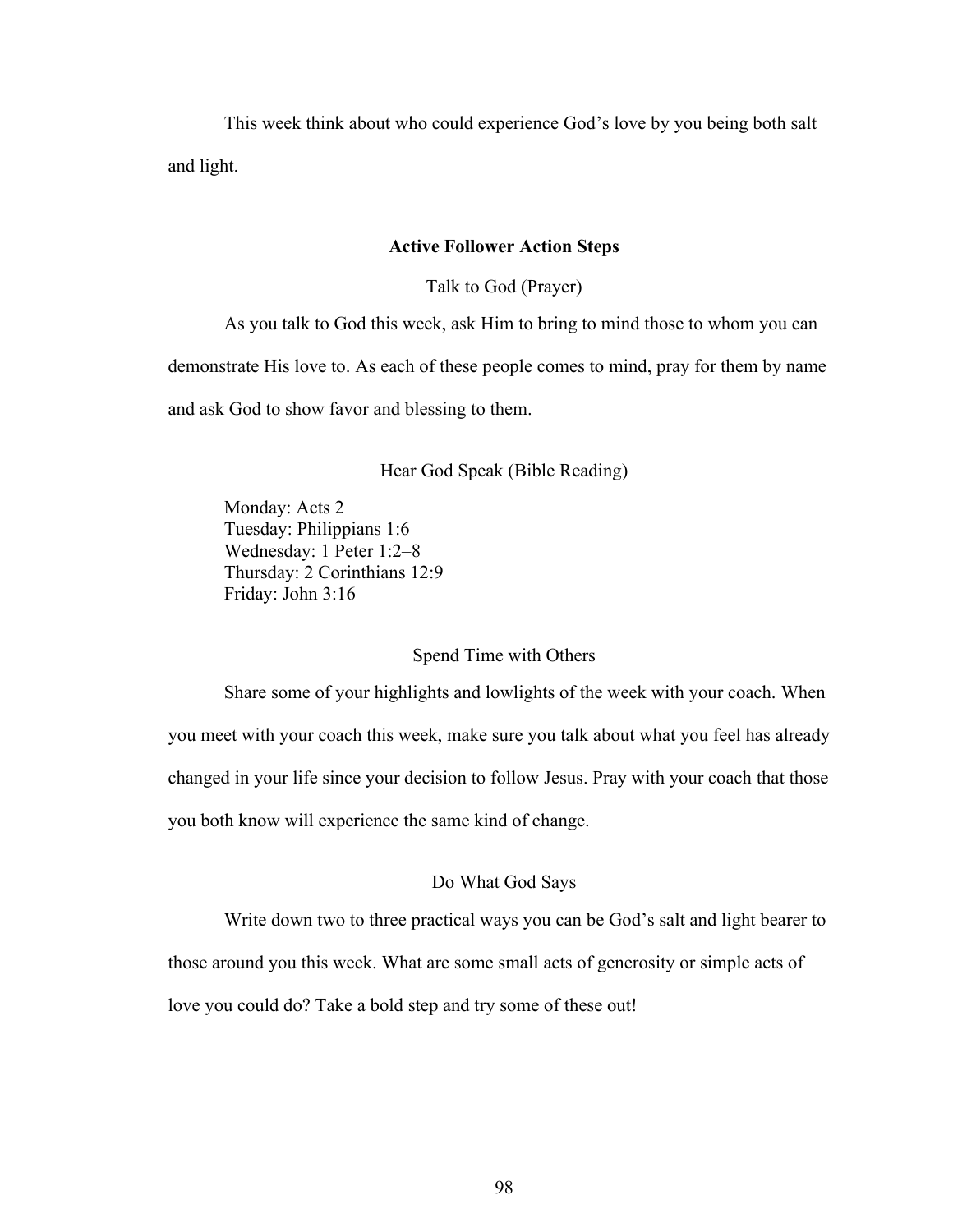#### **#3 Delight**

# **You no longer have to live under the pressure of performance. Now you live for the pleasure of God.**

 $25$ <sup>25.</sup> That is why I tell you not to worry about everyday life—whether you have enough food and drink, or enough clothes to wear. Isn't life more than food, and your body more than clothing? <sup>26</sup>Look at the birds. They don't plant or harvest or store food in barns, for your heavenly Father feeds them. And aren't you far more valuable to him than they are?  $^{27}$ Can all your worries add a single moment to your life?

<sup>28"</sup>And why worry about your clothing? Look at the lilies of the field and how they grow. They don't work or make their clothing,  $^{29}$ yet Solomon in all his glory was not dressed as beautifully as they are. <sup>30</sup>And if God cares so wonderfully for wildflowers that are here today and thrown into the fire tomorrow, he will certainly care for you. Why do you have so little faith?

<sup>31</sup>"So don't worry about these things, saying, 'What will we eat? What will we drink? What will we wear?' <sup>32</sup>These things dominate the thoughts of unbelievers, but your heavenly Father already knows all your needs. <sup>33</sup> Seek the Kingdom of God above all else, and live righteously, and he will give you everything you need.

 $34$ "So don't worry about tomorrow, for tomorrow will bring its own worries. Today's trouble is enough for today.

— Matthew 6:25–34 (NLT)

Have you ever worked really hard to get something you wanted? Maybe it was a promotion at work, a good grade in a class, or maybe an item you wanted to purchase. There is something really satisfying about reaching a goal! Most of the time when we want something, it has to be earned; it involves hard work, and it is possible we might not attain our goal. That's a lot of pressure!

God's Kingdom doesn't work like that at all. There isn't anything we need to do to gain God's approval. Before Jesus was born, people who wanted God's favor and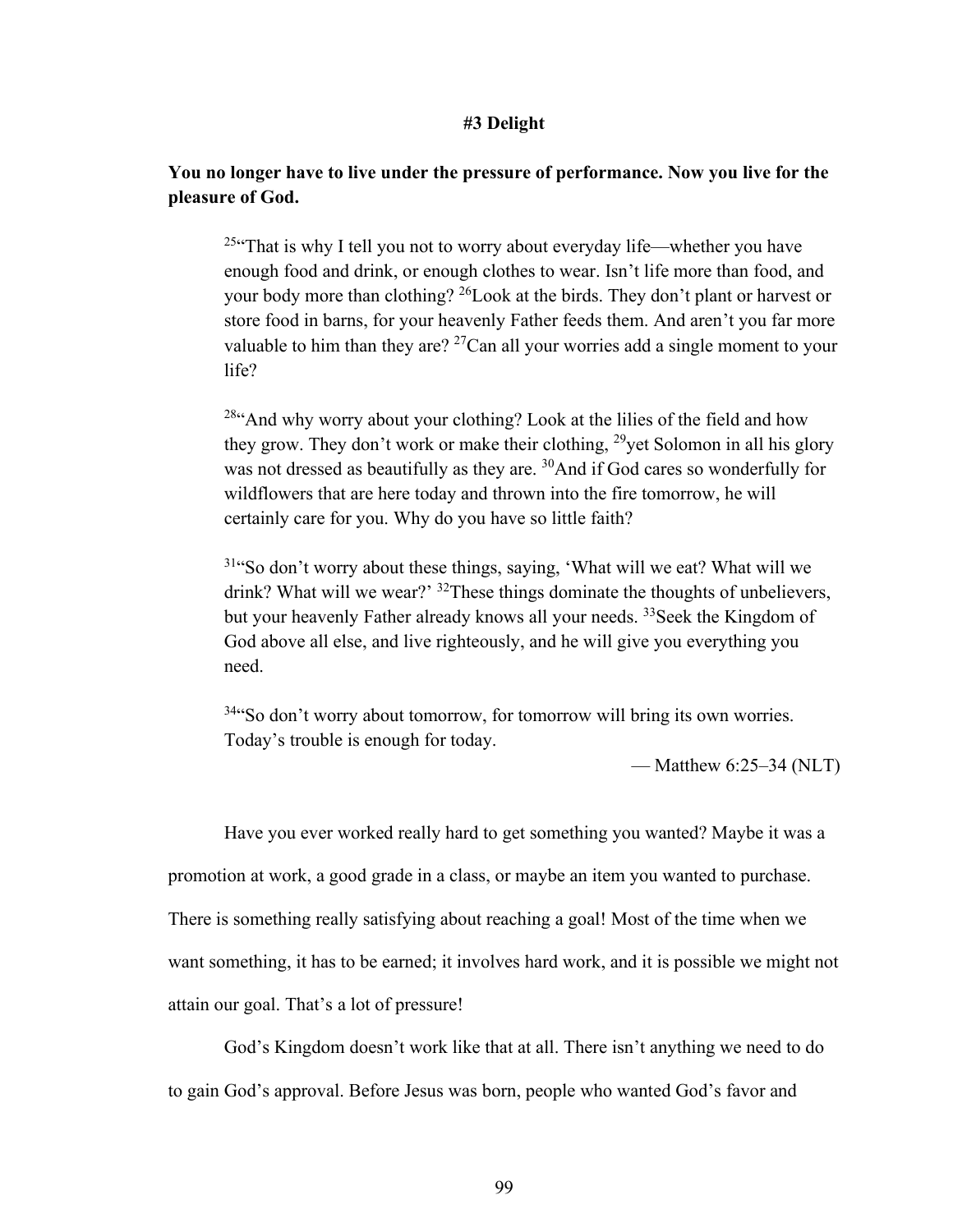forgiveness had to perform certain rituals or religious acts to earn it, but when Jesus paid the debt for sin on the cross, He completed all the requirements of the Law in the Old Testament and released us from it.

When Jesus was talking to the crowd in the passage above, He spoke to the common pressures we all feel. Although there are many different things we may need in our lives, we all need food, shelter, and clothes. We want to provide for our families and take care of those we love. For most of us, there are two ways we react to these pressures: we perform or we worry. If we have the means to meet our needs, we perform and use our natural talents and abilities to get the job done. If we don't have a way to provide for these basic needs, we worry.

Several years ago, a friend was in a difficult circumstance and shared this story: I had moved my family across the country but was unable to sell my old house, even after several months of having it on the market. I was stressed. I had a rent payment and a mortgage payment. We were burning through our savings to keep everything paid on time. I was wracking my brain trying to figure out how I could sell my home. I was considering every opportunity to get this weight off of my back.

Finally, I was at the end of coming up with my own solutions. I didn't know what else to do. One evening I found myself at a worship event with a popular musician. As good as the worship was, I found it difficult to worship God myself. I was just overwhelmed with worry. I raised my hands, but my mind was focused on my problems. It was in that moment I felt the Lord speak to me. He said, "My job is to sell your house. Your job is to worship me." I immediately obeyed. I turned my mind away from my problems and I focused on God. It was a relief to fully worship God.

The next day, my wife and I received a call that there was a purchase offer on our home. For me, that experience made Jesus' instruction in verse 33 come alive. "Seek the Kingdom of God above all else, and live righteously, and He will give you everything you need."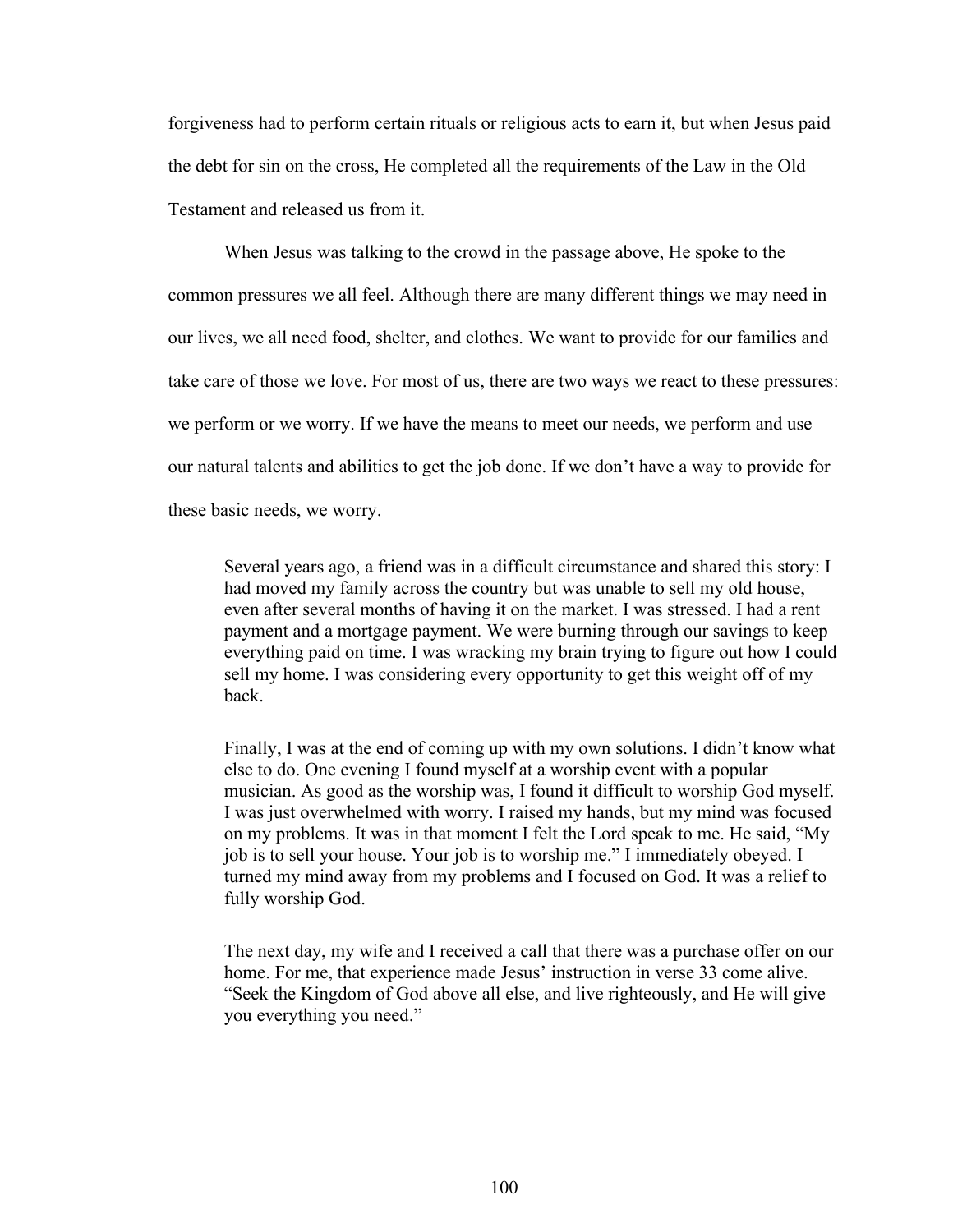Jesus writes a prescription for worry or performance in the passage above: seek Him. Now, it isn't about what we do—it is about who we are.

This week, try God's prescription for worry or performance. Do your job, take care of your family and other responsibilities, but start the day by seeking God. As we find our delight in our Heavenly Father, He will become more known to us and we will see His true and good nature revealed in how He cares for us.

#### **Active Follower Action Steps**

Talk to God (Prayer)

Take a practical step in delighting yourself in the Lord and let the theme of your prayers this week be centered on seeking God. Ask Him to reveal Himself to you in new and fresh ways.

Hear God Speak (Bible Reading)

Monday: Psalm 37:4 Tuesday: John 15:4–5 Wednesday: Acts 17:28 Thursday: Isaiah 55:9 Friday: Philippians 4:19

Spend Time with Others

Talk with your coach about what has been on your mind the most this week. Share with your coach a couple of examples of what you feel you work the hardest at or what you worry the most about. Spend some time together in prayer over those areas of your life.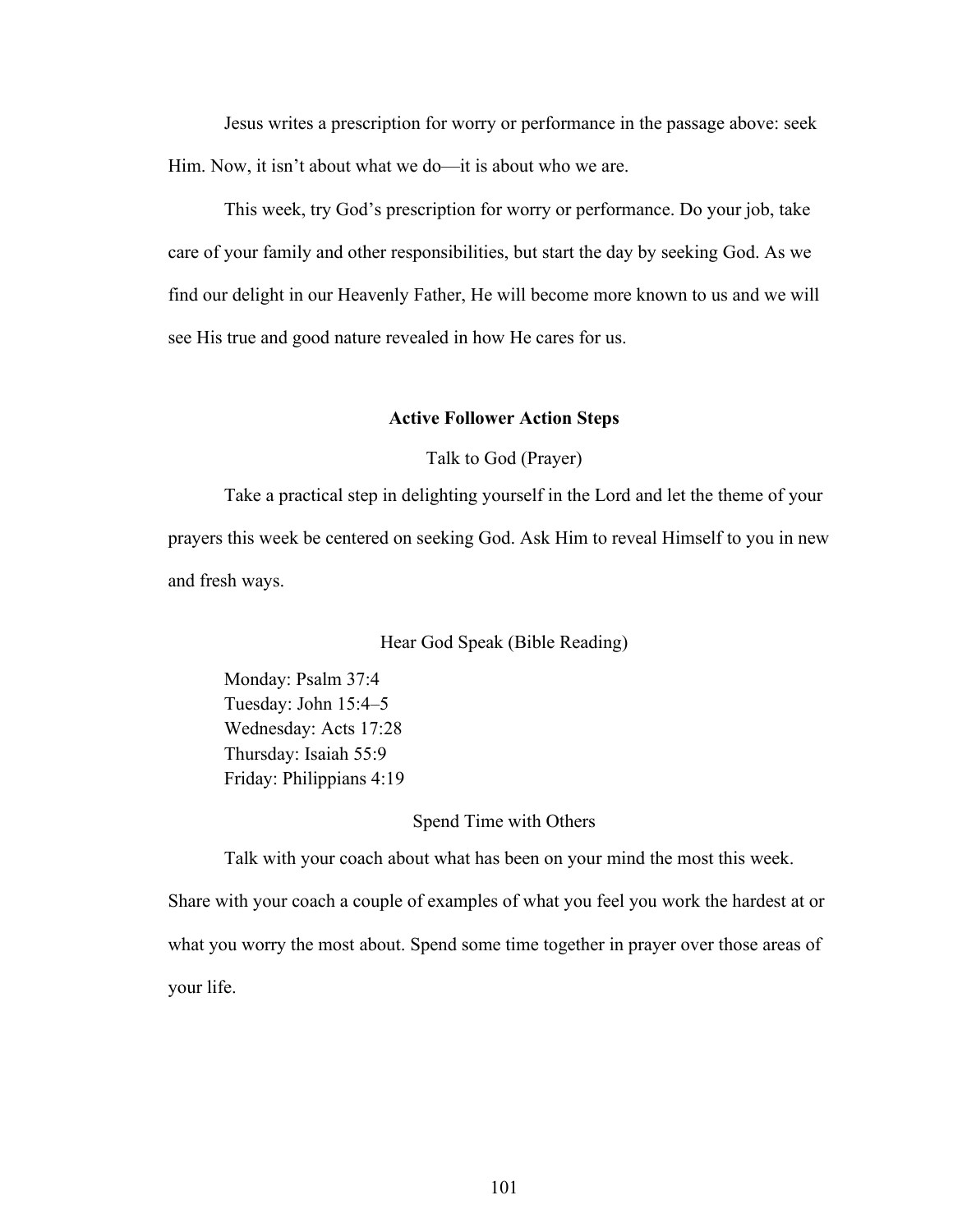#### Do What God Says

Before you go to bed at night and when you wake up in the morning, give a few moments to God in prayer. During this time, pray over the things that give you the most concern.

### **#4 Devotion**

#### God Has Good Things for You and You Can't Earn Them

<sup>7</sup>"Keep on asking, and you will receive what you ask for. Keep on seeking, and you will find. Keep on knocking, and the door will be opened to you. <sup>8</sup>For everyone who asks, receives. Everyone who seeks, finds. And to everyone who knocks, the door will be opened.

<sup>9</sup> You parents—if your children ask for a loaf of bread, do you give them a stone instead?  $^{10}$ Or if they ask for a fish, do you give them a snake? Of course not!  $^{11}$ So if you sinful people know how to give good gifts to your children, how much more will your heavenly Father give good gifts to those who ask him. — Matthew 7:7–11 (NLT)

Considering this portion of scripture in Matthew, we see Jesus encouraging His audience to actively pursue the Father in prayer by asking, seeking, and knocking. There is no set rule about the order in which we do these things; we just need to respond to the offer. God has good things for you, and you can't earn them. Our Heavenly Father is a promise keeper and can be trusted to provide good things, based solely on His merits.

David, in the Old Testament, was appointed king by God's choosing and not because of any man's succession plan. The Bible describes him as a man after God's heart. David's life was highlighted by his "attitude of gratitude" toward God and his willingness to draw near to God despite the challenges he faced.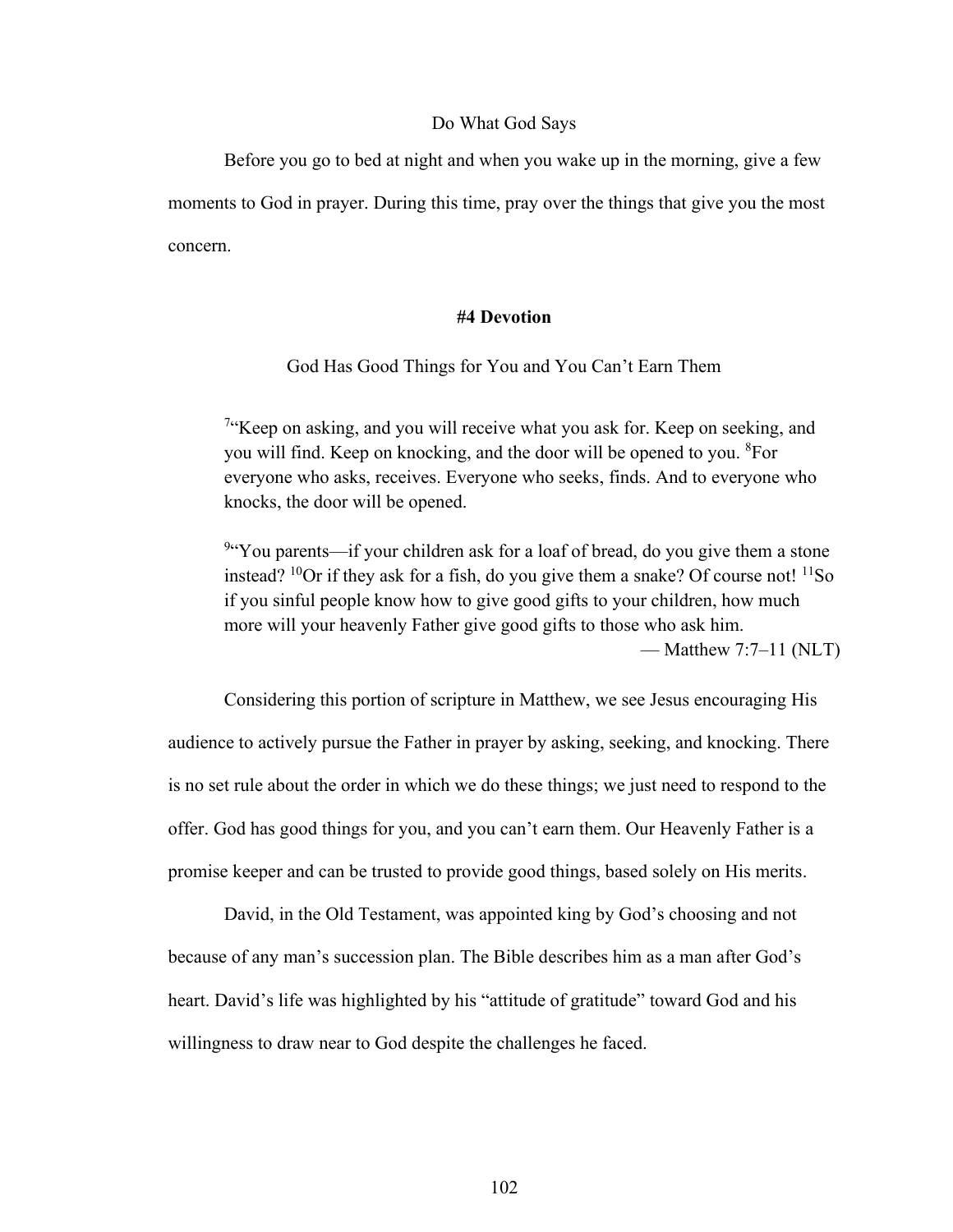As we grow up in our faith as Christ-followers, there will be times we will struggle to rest in God's grace. Simply put, all the amazing blessings that we have access to come as a result of receiving the gift of salvation. This amazing invitation that you have responded to doesn't end with an initial prayer. There is more!

### **Active Follower Action Steps**

#### Talk to God (Prayer)

Ask. Seek. Knock. This week during your daily prayer time, ask God your Heavenly Father for good gifts in your life. Seek Him and ask that your desires become just like His desires for your life. Keep knocking. Be persistent each day with your requests.

### Hear God Speak (Bible Reading)

Monday: Romans 12:1 Tuesday: 1 Corinthians 10:31 Wednesday: 1 Kings 17:7–6 Thursday: Luke 11:1–4 Friday: Psalm 19:7

#### Spend Time with Others

Have your coach share with you a few ways they have seen God provide in his or her life. Share with your coach what you would like God to do in your life that you cannot earn.

### Do What God Says

This week, spend time in worship and prayer by increasing your alone time with God by ten minutes. This is a chance to focus on being someone after God's heart.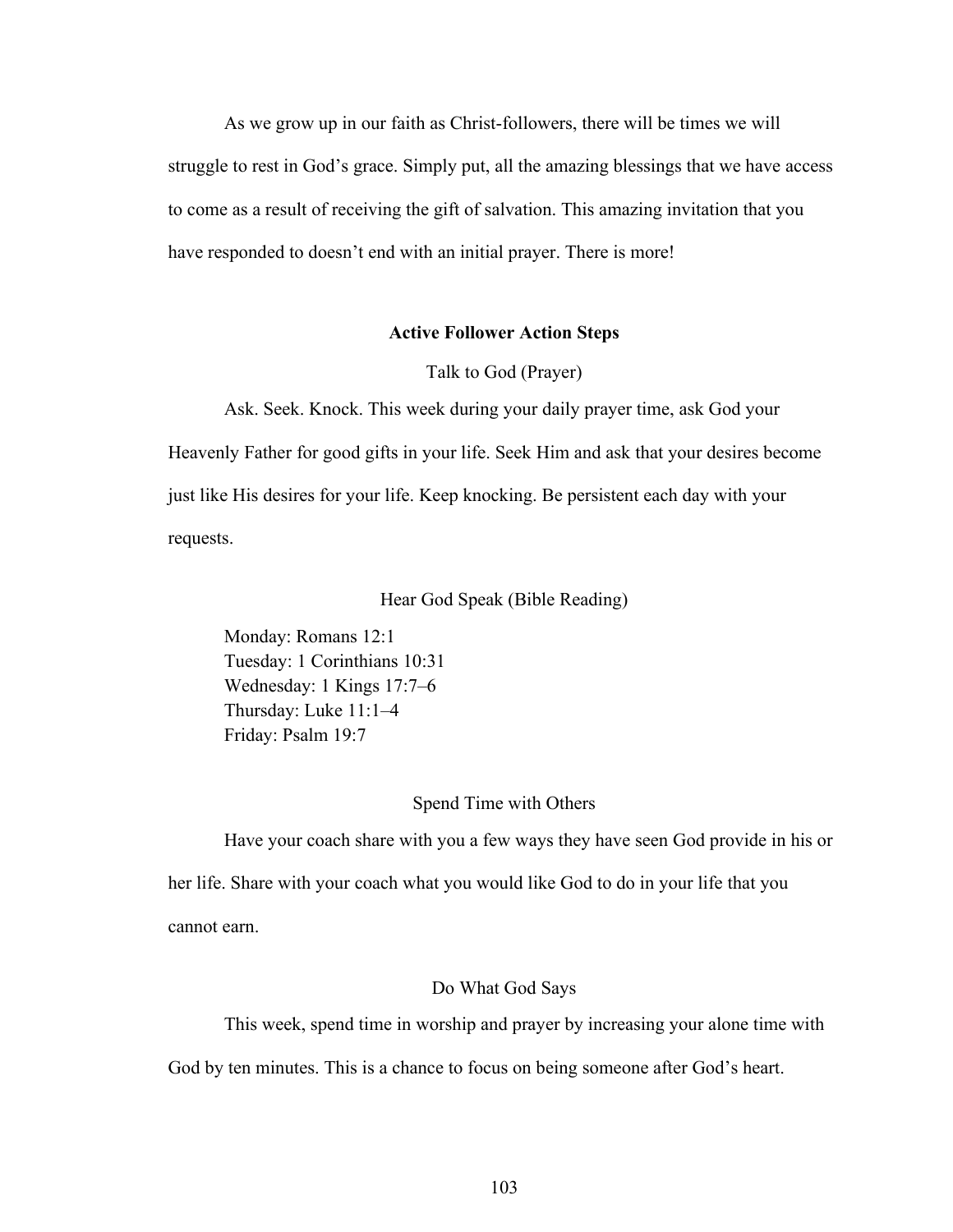Purchase or download a worship album, read God's word, and spend time in prayer, too.

Rest in His grace, forgiveness, and love.

#### **#5 Destiny**

#### **God's lifelong plan for me is to build on a solid foundation.**

<sup>24</sup> Anyone who listens to my teaching and follows it is wise, like a person who builds a house on solid rock. <sup>25</sup>Though the rain comes in torrents and the floodwaters rise and the winds beat against that house, it won't collapse because it is built on bedrock.  $^{26}$ But anyone who hears my teaching and doesn't obey it is foolish, like a person who builds a house on sand.  $27$ When the rains and floods come and the winds beat against that house, it will collapse with a mighty crash."

 $28$ When Jesus had finished saying these things, the crowds were amazed at his teaching, <sup>29</sup>for he taught with real authority—quite unlike their teachers of religious law.

— Matthew 7:24–29 (NLT)

The problem with not following the instructions (building plans) is that the leftover parts go to something. But rest assured that when you follow heaven's instructions, there are no leftover pieces. The wise and foolish builders both heard the instructions. The foolish builder chose to ignore them. We need to be wise builders. God's lifelong plan for you is to build on a solid foundation.

God has a plan for your life that is greater than you have ever been able to imagine. One of the most beautiful aspects of the Christian life is God-designed to be bright and full of adventure. As you grow in your faith, you will find that the Bible is filled with instructions, or blueprints, for our life. Jesus Himself taught on many of these principles, and as a Christ-follower, you have the benefit of the Holy Spirit to speak and guide you each day. The role of the Holy Spirit is to provide peace, wisdom, and joy for the journey.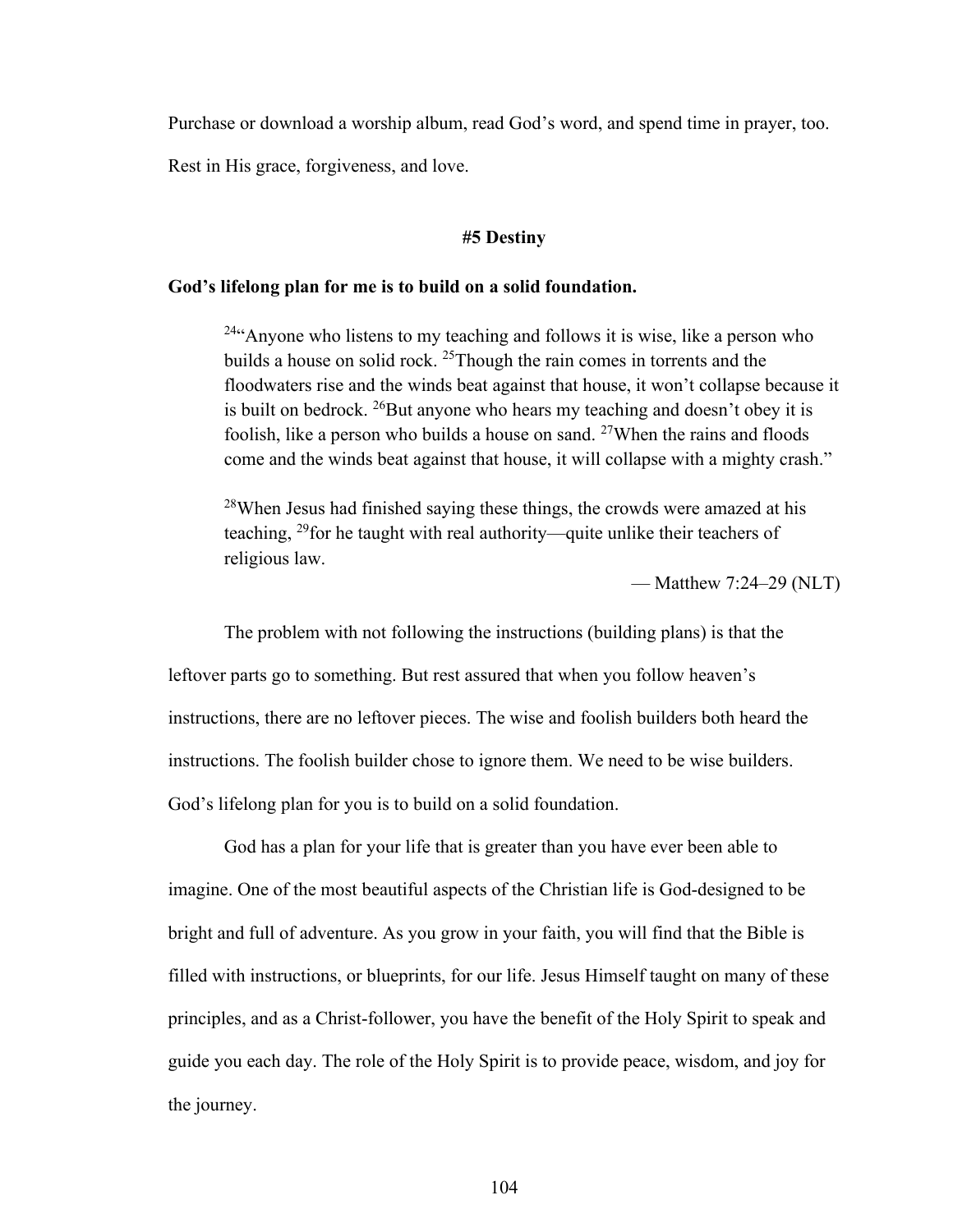Scripture tells us that, before we were formed in our mother's womb, God knew us (Jer 1:5). We are also told that God has an incredible plan for our lives.

For I know the plans I have for you," says the Lord. "They are plans for good and not for disaster, to give you a future and a hope (Jer 29:11, NLT).

Following God's instructions will get us where He has called us to go. A building on the bedrock, like the wise person, means we are not only listening to God but also doing what He says.

This week, use the reading plan to discover some of the blueprints for your life.

### **Active Follower Action Steps**

### Talk to God (Prayer)

Each day this week, recite this prayer to God: "Father, I declare that my desires come in line with your instructions and plans for my life. I set my heart to build on the solid foundation of your promises. Like the wise builder, I will not fear the rain and challenges of my life. I trust your intentions toward my destiny, in Jesus' name. Amen."

Hear God Speak (Bible Reading)

Monday: Jeremiah 29:11 Tuesday: Ephesians 1 Wednesday: Hebrews 12:1–5 Thursday: John 5 Friday: 1 Peter 2:9–10

### Spend Time with Others

As you meet with your coach this week, spend time reflecting on the past four weeks of discovery. What has been the most significant for you? Be sure to bring any questions you may have about this week's scripture reading to discuss with your coach.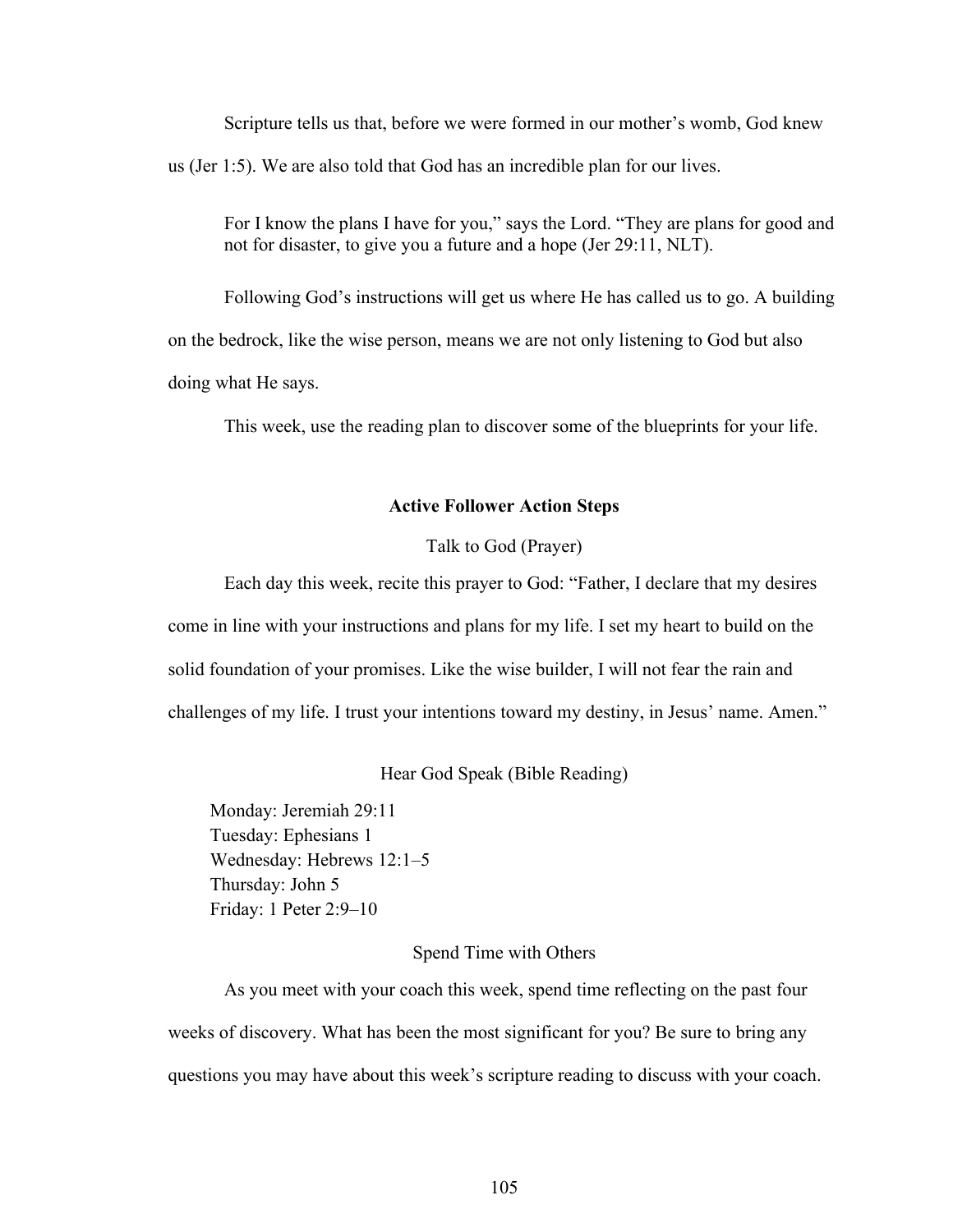#### Do What God Says

Make an action plan. Based on what you read in the Bible this week, what are two of God's instructions you want to apply to your life right away?

### **Final Suggested Active Follower Action Steps**

Congratulations on finishing the **5Ds of Discipleship**. Before you end your final meeting with your coach, talk through how you would like to continue being an Active Follower of Jesus. Below are some suggested final Action Steps for you to take:

### Talk to God (Prayer)

Spend time daily with God in prayer. Set a time in your schedule for this personal time with Him.

Hear God Speak (Bible Reading)

Go to YouVersion.com or download the YouVersion Bible app and choose a reading plan for your next step in hearing God speak.

#### Spend Time with Others

Consider joining a small group. Ask your coach how to get connected to a small community of Christ-followers.

#### Do What God Says

Make a daily commitment to take the next step in doing what God says. Ask yourself, "What is God asking me to do today?"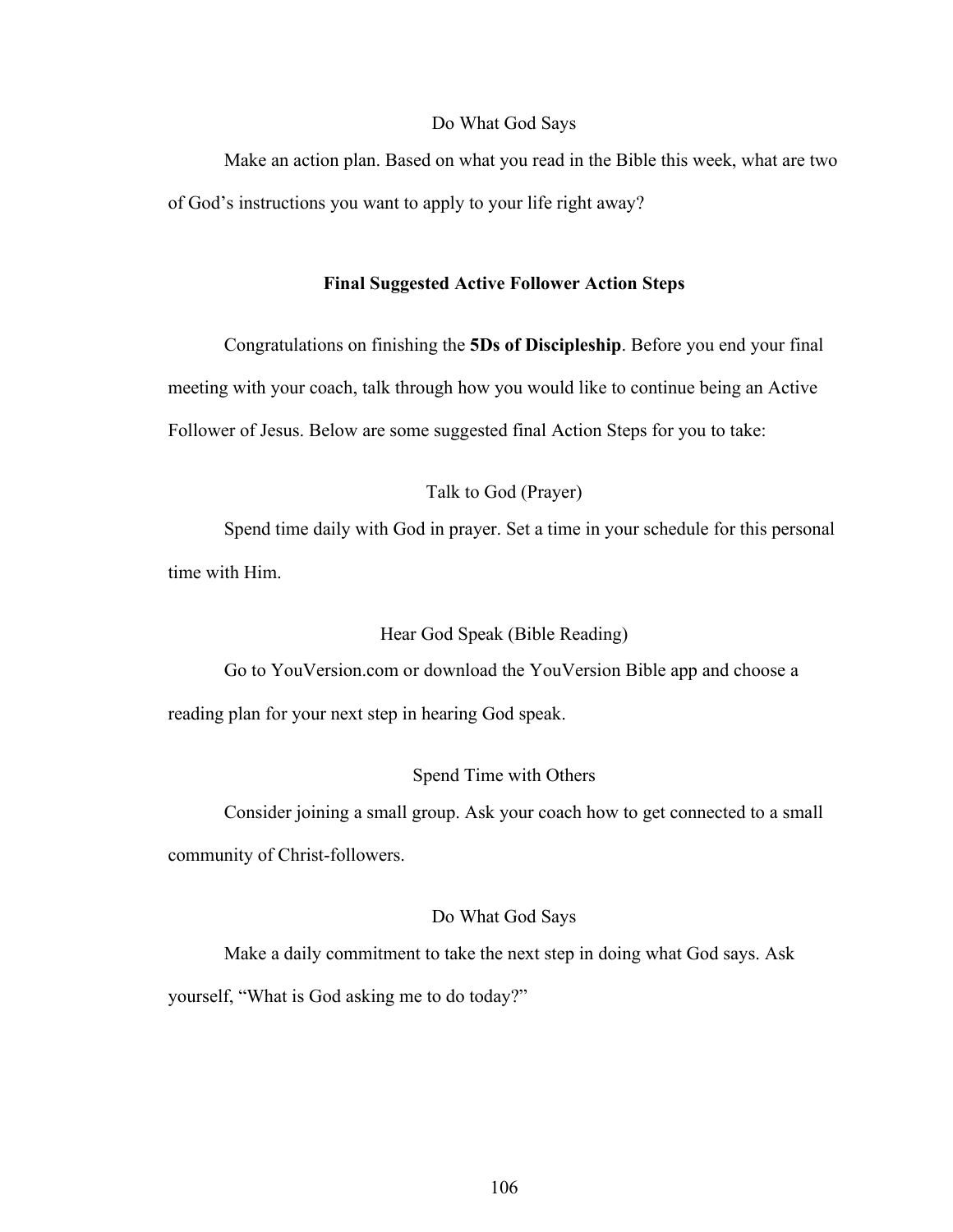### **Active Follower Next Steps**

Each one of the next steps below will help you discover a new level in your spiritual discipleship journey.

#### Water Baptism

"I baptize with water those who repent of their sins and turn to God. But someone is coming soon who is greater than I am—so much greater that I'm not worthy even to be his slave and carry his sandals. He will baptize you with the Holy Spirit and with fire" (Matt 3:11, NLT).

### Life Group

"And let us not neglect our meeting together, as some people do, but encourage one another, especially now that the day of his return is drawing near" (Heb 10:25, NLT).

### Serve

"In his grace, God has given us different gifts for doing certain things well. So if God has given you the ability to prophesy, speak out with as much faith as God has given you. If your gift is serving others, serve them well. If you are a teacher, teach well. If your gift is to encourage others, be encouraging. If it is giving, give generously. If God has given you leadership ability, take the responsibility seriously. And if you have a gift for showing kindness to others, do it gladly" (Rom 12:6–8, NLT).

#### Membership

"They worshiped together at the Temple each day, met in homes for the Lord's Supper, and shared their meals with great joy and generosity—all the while praising God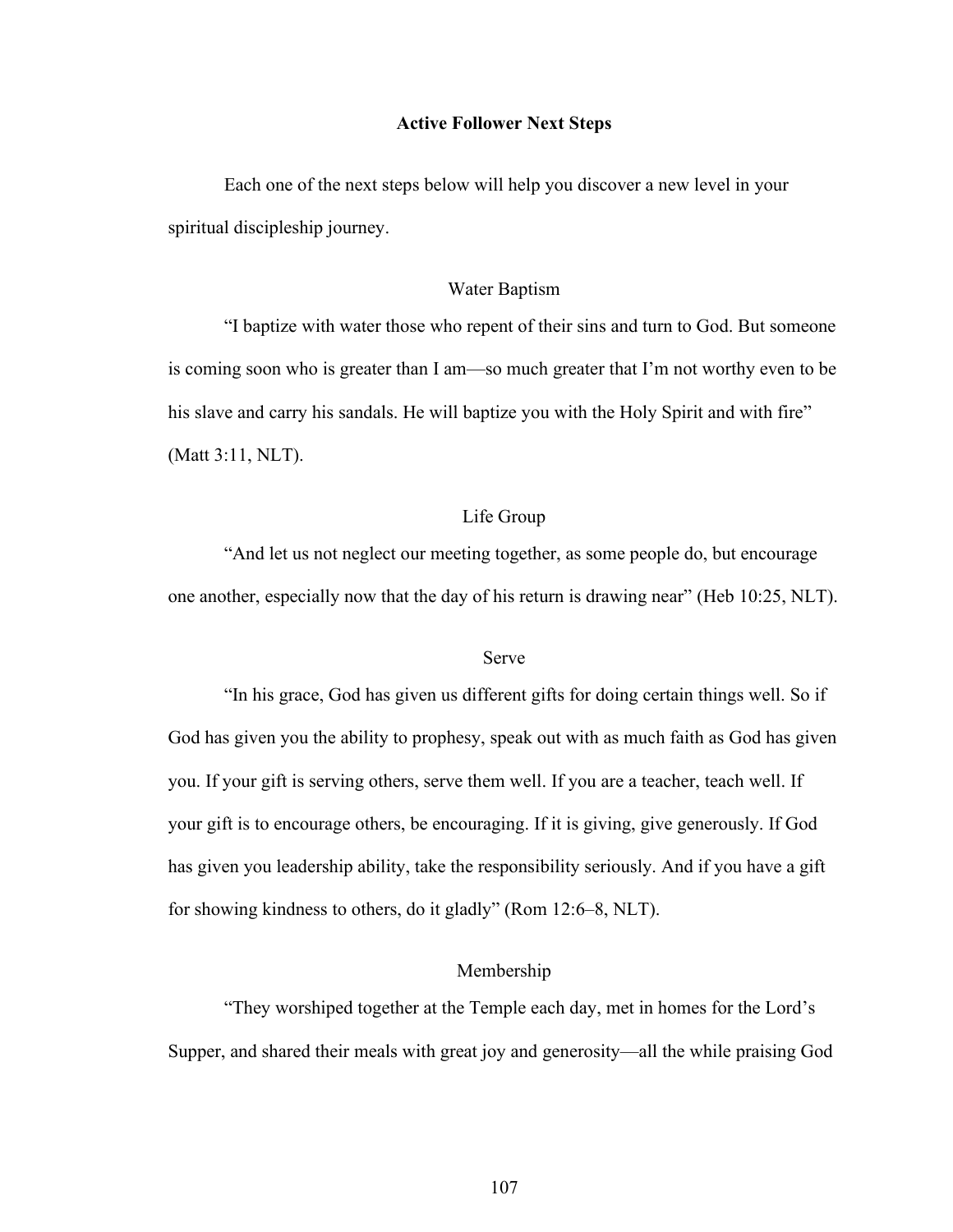and enjoying the goodwill of all the people. And each day the Lord added to their fellowship those who were being saved" (Acts 2:46–47, NLT).

## Baptism in the Holy Spirit Class

"John baptized with water, but in just a few days you will be baptized with the Holy Spirit. But you will receive power when the Holy Spirit comes upon you. And you will be my witnesses, telling people about me everywhere—in Jerusalem, throughout Judea, in Samaria, and to the ends of the earth" (Acts 1:5, 8, NLT).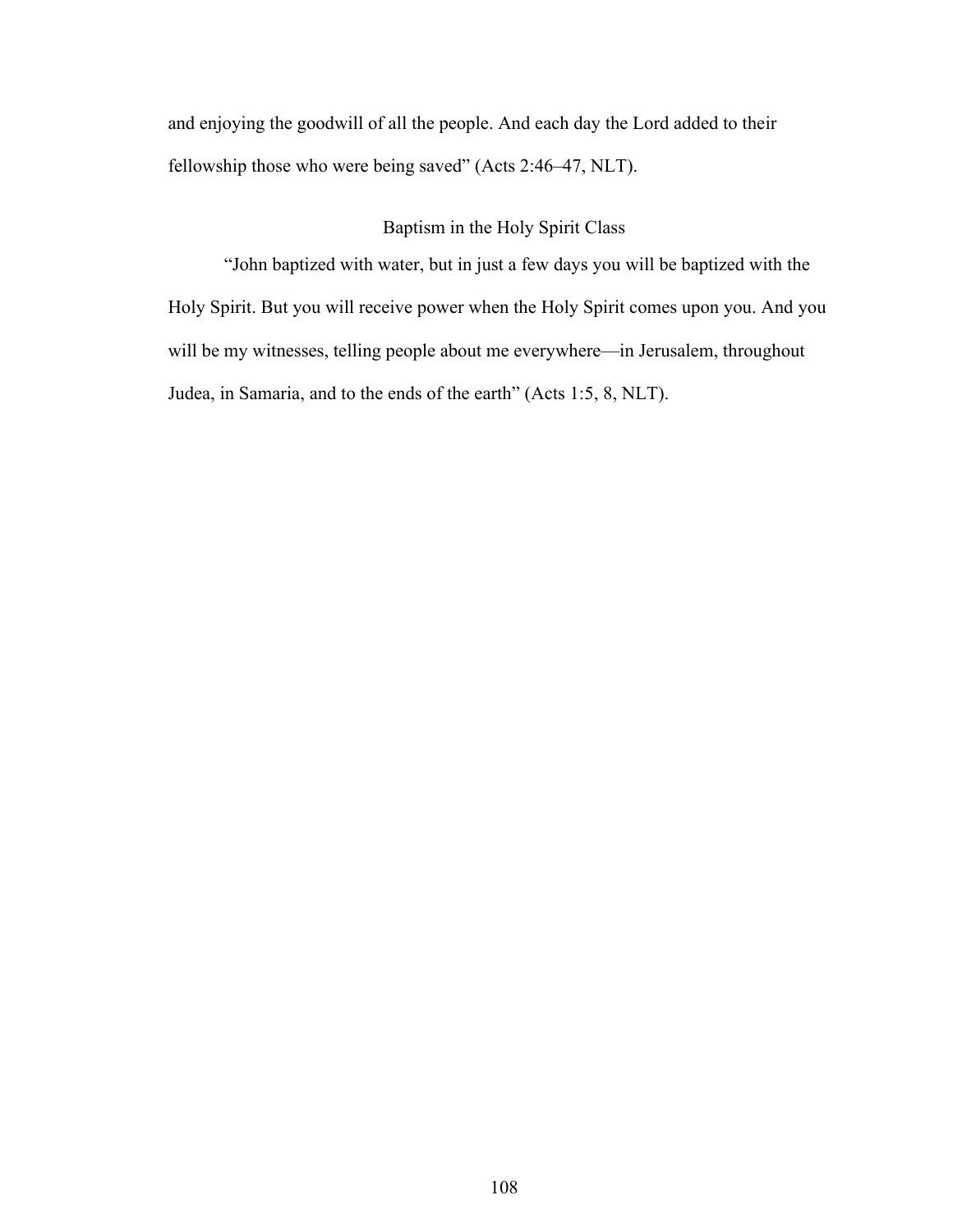# **Appendix B**

# **EMAIL #1: Sent 09.25.20**

# **Subject: Special Request**

Hello,

I hope you've each had a good week!

Pastor Eric asked me to send you this video where he has a special request for you. Once you've watched the video please reply to this email and let me know whether you are willing to help him out with this.

Watch Pastor Eric's Message: https://vimeo.com/461921980/a0c9ecc2a9

Thank you and have a great weekend!

We're building legacy together,

**Lauren Wood //** Executive Ministry Director 250 Commerce Circle // New Britain, CT 06051 **P** 860.404.6465 // **W** legacychurchct.org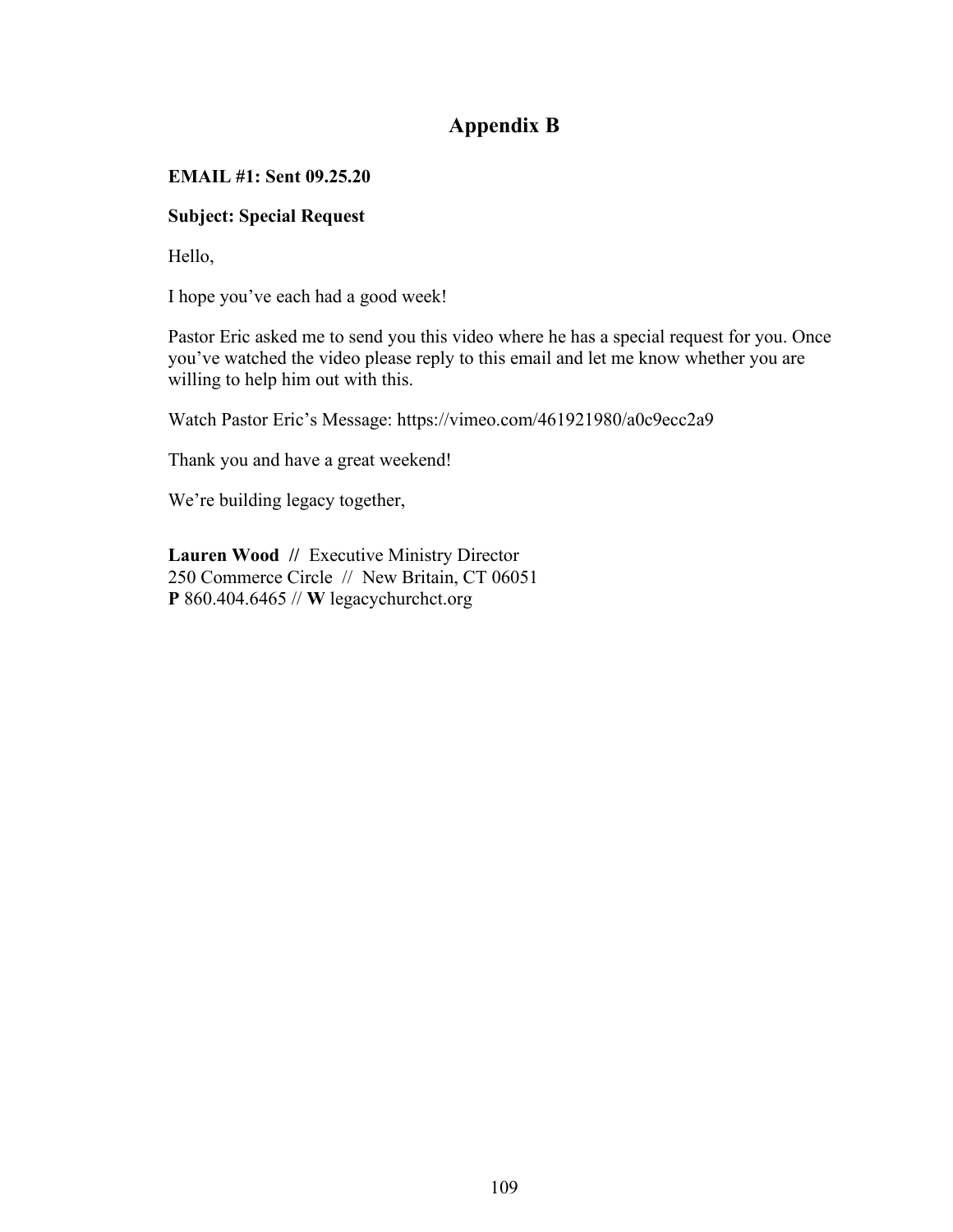# **Appendix C**

# **EMAIL #2: Sent 10.09.20**

# **Subject: Pastor Eric's School Project Training**

# Hi Team,

Thank you so much for saying yes to Pastor Eric's request for help with his school project! Here are the details for the training meeting.

- Date: Saturday, October 17
- Time: 8:30am-12:30pm
- Location: Courtyard Hartford/Farmington, 1583 SE Road, Farmington, CT 06032
- Coffee and light snacks will be provided in the morning and lunch will be brought in.

We will be ordering boxed lunches from Panera so please let me know by Wednesday, October 14, of your choice of a sandwich, salad, or half and half (see the attached menu for sandwich and salad options). Please also let me know your choice of a side (chips, bread, or an apple) and dessert (candy cookie, chocolate chipper cookie, oatmeal raisin with berries cookie, or lemon drop cookie).

Thanks again and have a great weekend!

We're building legacy together,

**Lauren Wood //** Executive Ministry Director 250 Commerce Circle // New Britain, CT 06051 **P** 860.404.6465 // **W** legacychurchct.org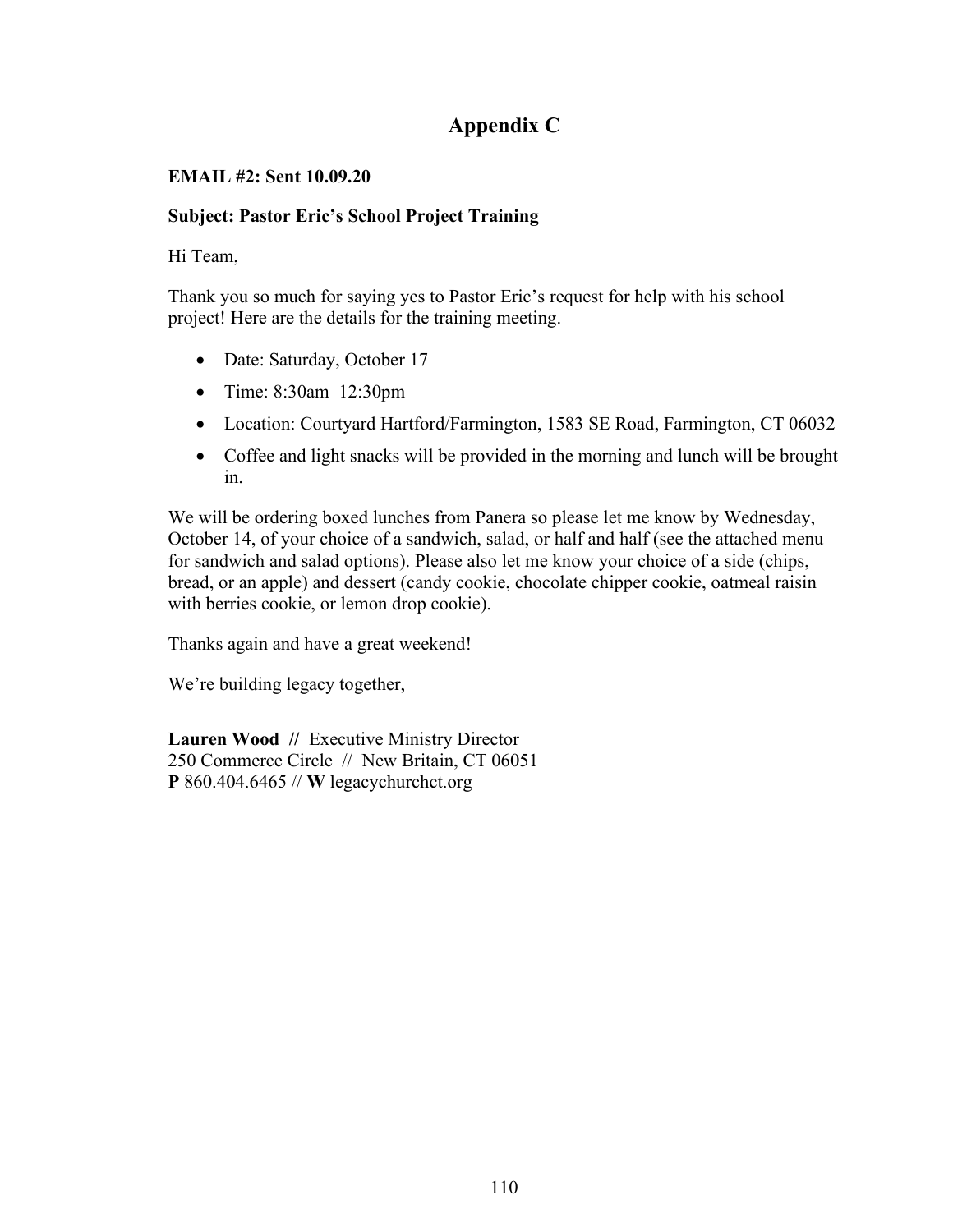# **Appendix D**

# **EMAIL #3: Sent 10.20.20**

# **Subject: Interview Details**

Hi All,

Thank you again for carving out the time to meet on Saturday and for being willing to take more time to help with these interviews. I hope you all had as much fun as I had on Saturday!

Here are the details for the interviews:

- Attached are the updated interview documents for both internal and external interviews
- Also attached are copies of just the questions that you can print and hand out to your interviewees. Keep in mind these should not be passed out ahead of time but can be handed out at the beginning of the interview to help them follow the questions.
- The deadline for these interviews is November 1. I know that is coming up fast so if you have any concerns, let me know.
- When sending in your notes and audio recordings, please use the following nomenclature: Interviewer's Last Name, Internal/External, Interview # (e.g. Wood, Internal Interview #1)
- You can text or email me your audio recording and notes or upload them to this Dropbox folder: https://www.dropbox.com/sh/uqjazdirdnws1xp/AADw7ajY3 mP6Um9j5SaHmroa?dl=0. If you have any trouble, don't hesitate to contact me.
- If you need to meet over Zoom and need a room, let me know and I can set that up for you.

If I've missed any details or you have questions, please feel free to reach out at any time. Thank you all again!

We're building legacy together,

**Lauren Wood //** Executive Ministry Director 250 Commerce Circle // New Britain, CT 06051 **P** 860.404.6465 // **W** legacychurchct.org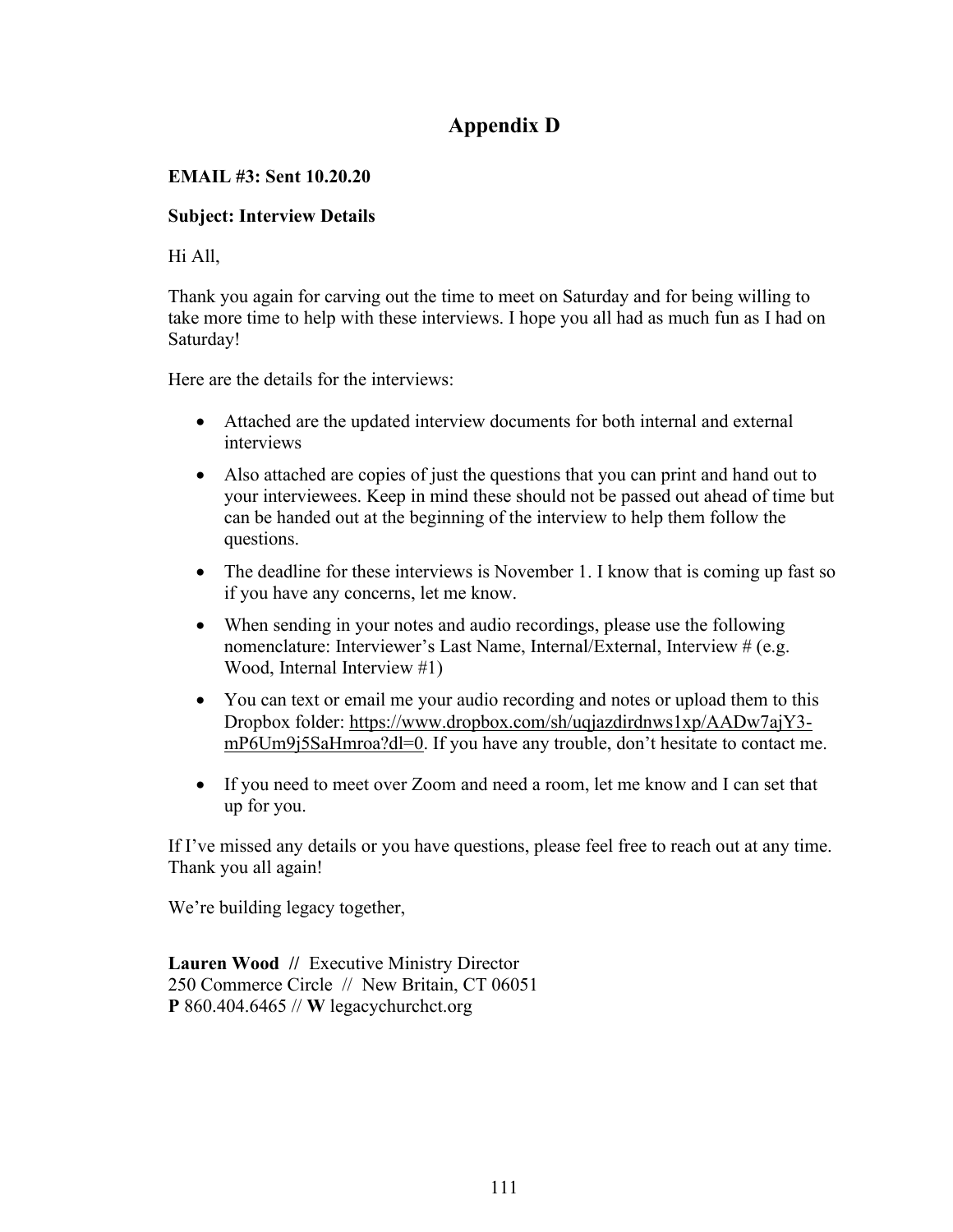# **Appendix E**

# **Discovery Interviews Congregation Name: Legacy Church Fall/Winter 2020**

## **Script:**

Hello, my name is  $\qquad \qquad$  I am conducting a series of interviews with members and participants affiliated with Legacy Church. Thank you so much for your willingness to meet with me for this interview. This is a project seeking to discern how Legacy Church is investing in and developing leaders of faith for world impact. It is also part of my pastor's (Eric Peoples) Doctor of Ministry project at Western Theological Seminary. Our hope is that this conversation will both help you and Legacy Church better understand how leaders engage a local church and how a local church encourages leaders.

We will spend about 40 minutes together, and I will be taking notes and repeating back what I hear you saying. If, at any point, I have not captured your response fairly, please do not hesitate to correct me. In these interviews, it is really vital that you feel free to express your feelings and ideas openly and honestly. There are no right or wrong answers; we just want to know what you think and have experienced. All comments will remain anonymous.

I would be grateful for your verbal consent to record this conversation. (Make sure they say yes/sure before you begin.) I will be recording this interview, and if, at any point, you would like me to stop recording, please let me know, and I will simply take notes on paper.

| Person Conducting Interview:                                 |                                                                            |
|--------------------------------------------------------------|----------------------------------------------------------------------------|
| Date and Time:                                               | AM/PM                                                                      |
| Person Interviewed:                                          | Gender: Male / Female                                                      |
| Age (estimate by decade): 0 1 2 3 4 5 6 7 8 9                |                                                                            |
| Member/Non-Member                                            |                                                                            |
|                                                              | Total years affiliated with Legacy Church: $0-2$ 3-5 6-10 11-15 15-20 20+  |
|                                                              | Total years in Farmington, CT (area): 0–5 6–10 11–15 16–20 21–25 26–30 31+ |
| Respondent Relationship: Family / Friend / Friendly Stranger |                                                                            |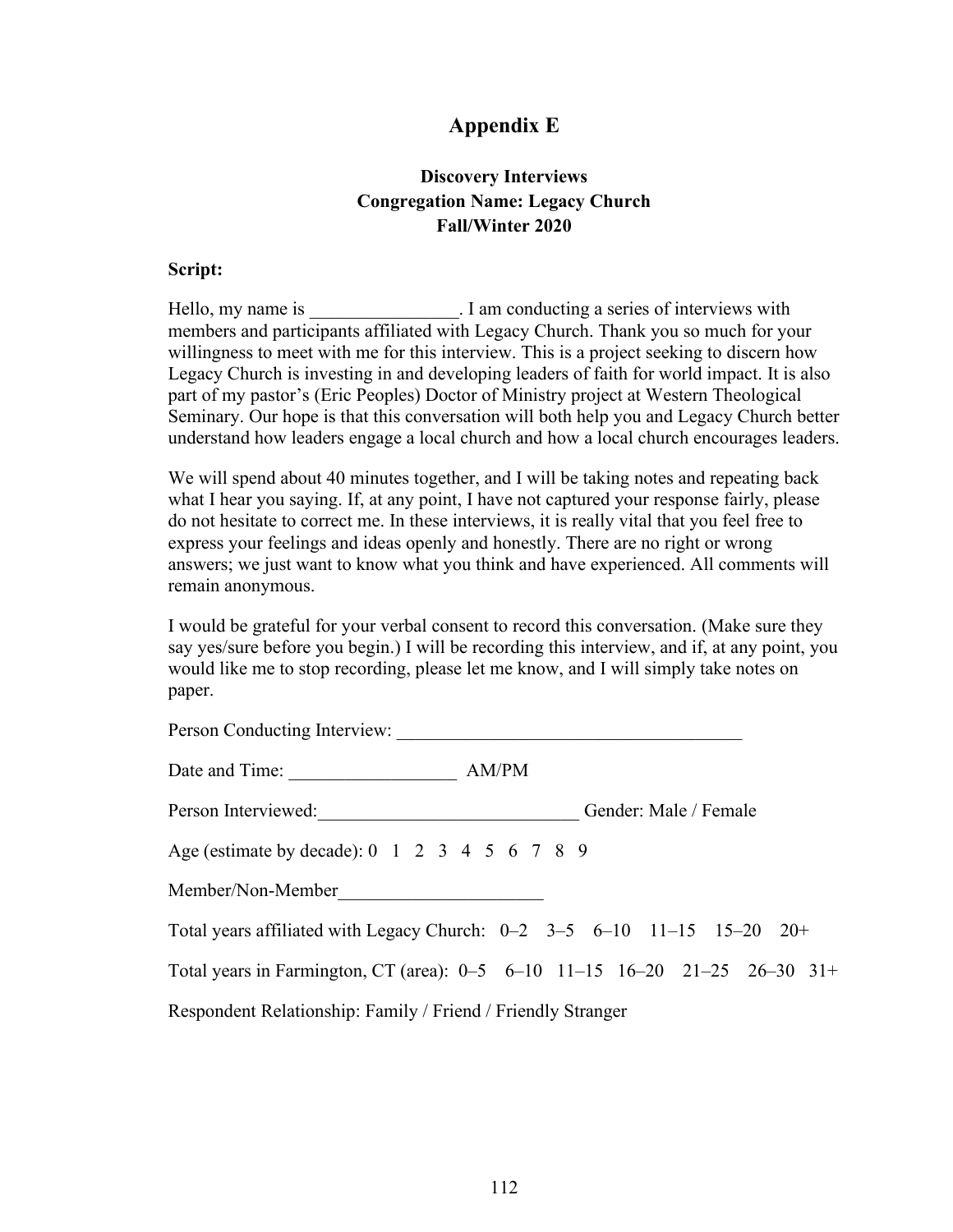## **Connection to Legacy Church**

1. How did you become a participant with Legacy Church?

a. *Follow-up:* Who are your closest connections at Legacy Church?

b. What is your current participation at Legacy Church?

c. Why do you stay connected at Legacy?

2. Describe this congregation to someone new and tell how they would be loved and nurtured here.

a. *Follow Up:* Is there an experience that makes you describe Legacy this way?

3. What tells you that God is present in the ministry of Legacy Church?

4. If you were to leave the congregation for five years, without any contact, what would you expect to see when you returned? What would you hope to see?

# **Personal Faith and Leadership**

5. As a leader at home, work and/or in the community, what gets you out of bed in the morning and what keeps you awake at night?

6. How does your connection with Legacy Church impact your life at home, at work, or in your community (beyond Sunday morning)?

7. How have you have been encouraged in your leadership and service during your time at Legacy Church?

8. If you could ask Legacy Church for one thing to increase your impact at home, work, or in your neighborhood, what would you ask?

9. Last question: Describe the culture of leadership development at Legacy Church in three words.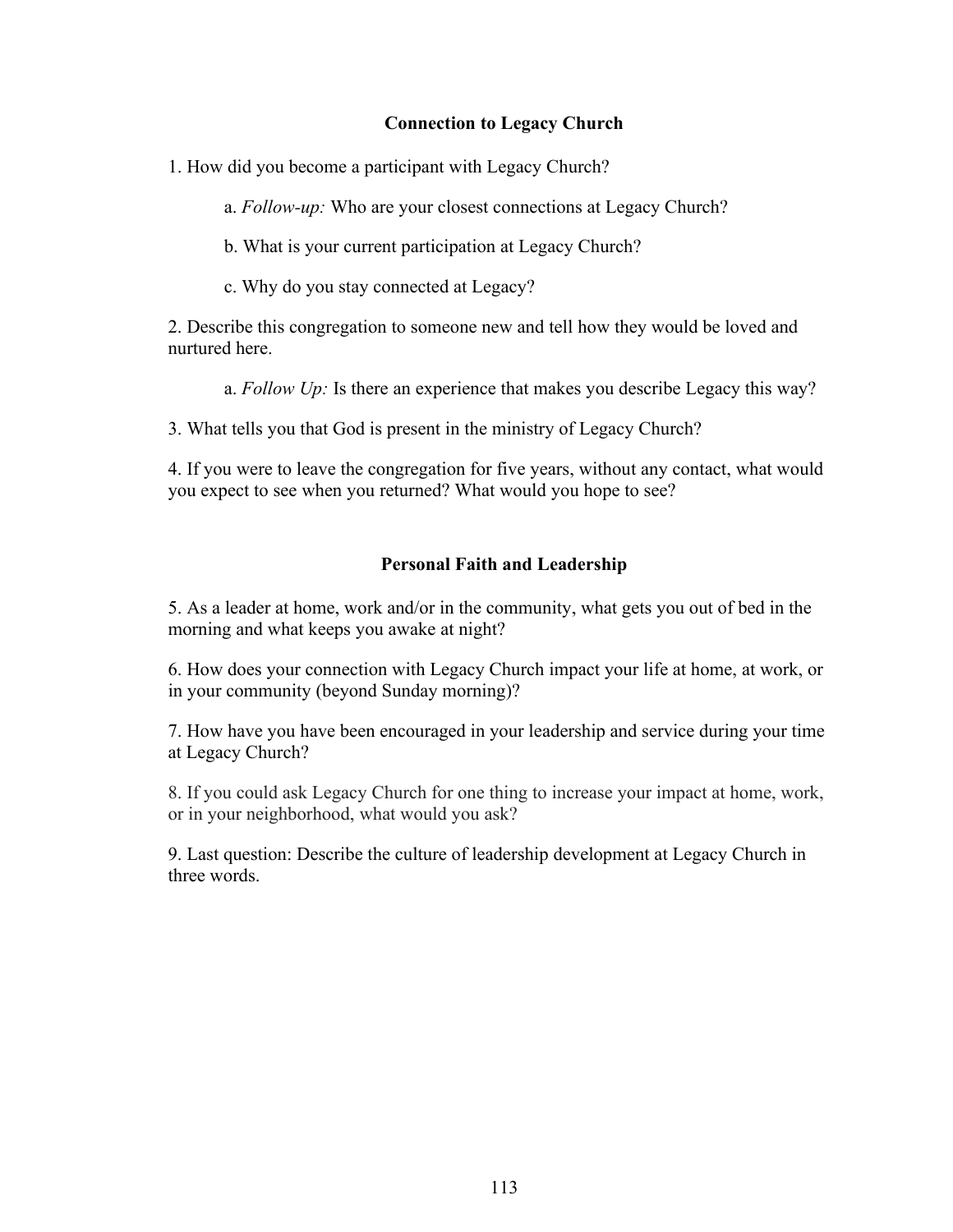# **Glossary**

- **active follower of Christ.** The experience of conversion to Christ by repentance and Faith, resulting in justification, regeneration by the Holy Spirit, and the intimate, personal relationship with Christ marked by prayer, the wholeness of life, worship of God, and active participation in the Church of God's people.<sup>1</sup>
- **curiosity.** A strong desire to know, learn, inquisitive, explore, wonder, amazement, to discover something.<sup>2</sup>
- **Great Commandment.** The New Testament reference describes the first of two commandments cited by Jesus (Mt 22:35–40, Mk 12:28–34, Lk 10:27a) to love God with all your heart, soul, mind, strength and to love another as you would love yourself.
- **Great Commission.** From Matthew 28:16–20. The instruction of the resurrected Christ to His disciples to spread the gospel (good news) to all nations and make disciples.
- **Growth Track.** The weekly five-step engagement pathway for Legacy Church is hosted online and in-person.
- **LEAD***.* The fifth step in the Legacy Church Growth Track engagement pathway for equipping marketplace leaders.
- **marketplace.** The vocational space or arena for commerce and competition.
- **marketplace influencer.** This person has a sphere of influence in the marketplace, not a management position, but a position that influences an organization's outcome (including but not limited to an administrative role).
- **marketplace leader.** This person has a sphere of influence and a professional leadership role. This could be a chief executive officer or anyone in a management role.
- *missio Dei***.** The "mission of God" or the sending of God, a missiological term in understanding the mission of the Church. Our participation in the movement of God's love toward people both in the Church and the world. The understanding of *missio Dei* in this context is related to understanding the vision of one's vocation and daily work of service.

<sup>1</sup> Volf, *Work in the Spirit*.

<sup>2</sup> Diana Lea, Jennifer Bradbery, and Albert Sydney Hornby, *Oxford Advanced Learner's Dictionary of Current English* (Oxford: Oxford University Press, 2020).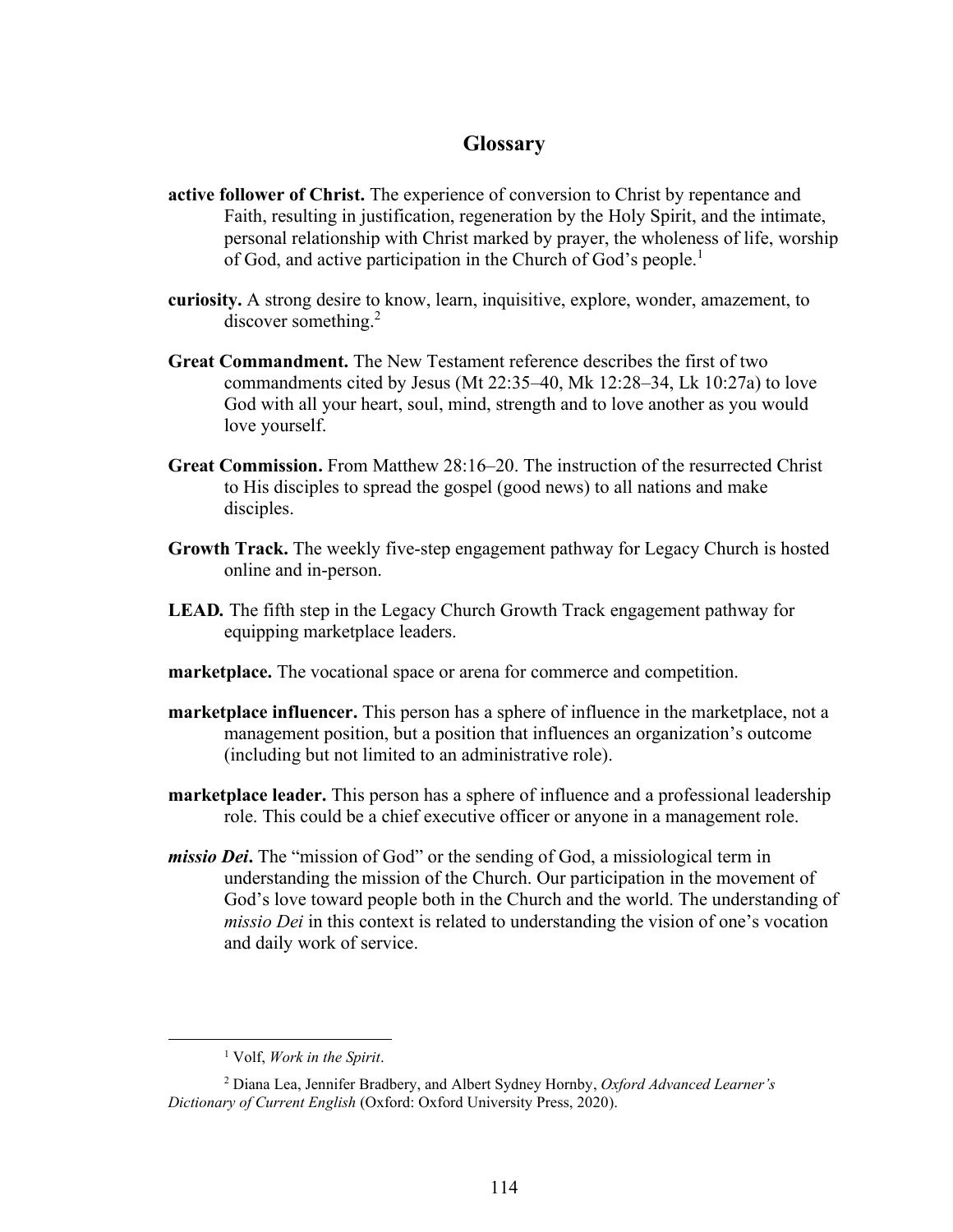- **vocation.** Vocation comes from *vocare*, or calling, and arises from an understanding of both self and world, which gives rise to moments of power when self and purpose become aligned with eternity.<sup>3</sup>
- **work.** Any human activity "that can and must be recognized as work, in the midst of all the many activities of which man is capable and to which he disposes of by his very nature. Human work as cooperation with God."<sup>4</sup>

<sup>3</sup> John Neafsey, *A Sacred Voice Is Calling: Personal Vocation and Social Conscience* (Maryknoll, NY: Orbis Books, 2006).

<sup>4</sup> Neafsey, *Sacred Voice Is Calling.*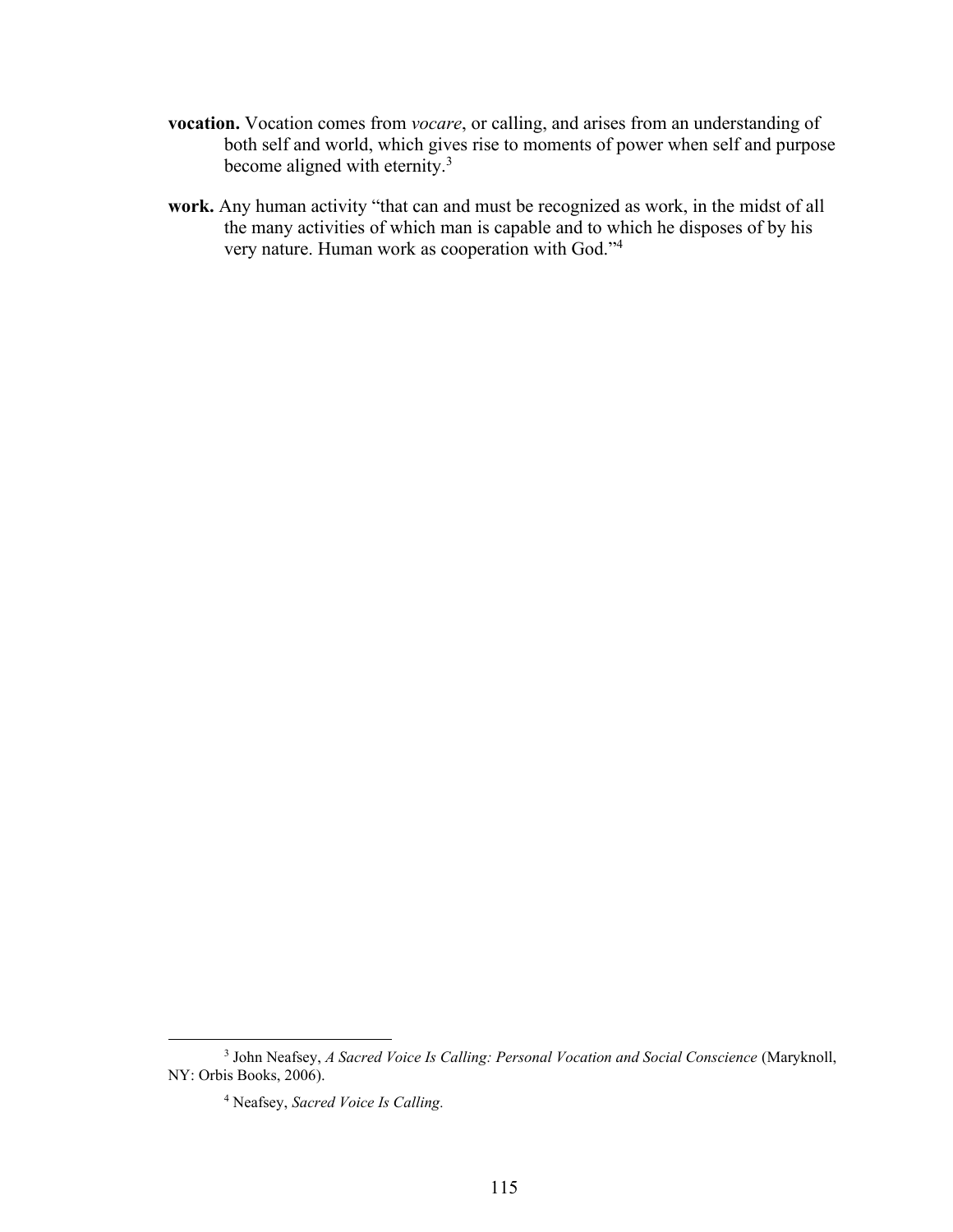### **Bibliography**

- Ammerman, Nancy Tatom, and Arthur Emery Farnsley. *Congregation & Community*. New Brunswick, NJ: Rutgers University Press, 1997.
- Argyris, Chris. *Reasons and Rationalizations: The Limits to Organizational Knowledge*. Oxford: Oxford Univ. Press, 2010.
- Barton, Ruth Haley, and Gary A. Haugen. *Strengthening the Soul of Your Leadership: Seeking God in the Crucible of Ministry*. Downers Grove, IL: InterVarsity Press, 2018.
- Bevans, Stephen B. *Models of Contextual Theology*. Maryknoll, NY: Orbis Books, 2013.
- Bevans, Stephen B., and Roger P. Schroeder. *Constants in Context: A Theology of Mission for Today*. Maryknoll, NY: Orbis Books, 2014.
- Bosch, David Jacobus. *Transforming Mission: Paradigm Shifts in Theology of Mission*. Maryknoll, NY: Orbis Books, 2011, Kindle.
- Branson, Mark Lau, and Juan Francisco Martínez. *Churches, Cultures & Leadership: A Practical Theology of Congregations and Ethnicities*. Downers Grove, IL: IVP Academic, 2011.
- Callahan, Sharon Henderson, and Kyle J.A. Small. "88 Formation of Christian Leaders." In *Religious Leadership: A Reference Handbook*, 679–80. Thousand Oaks, CA: SAGE Publications, Inc., 2013.
- Callahan, Sharon Henderson, *Religious Leadership: A Reference Handbook*. Thousand Oaks, CA: SAGE Reference, 2013.
- Clandinin, D. Jean, and F. Michael Connelly. *Narrative Inquiry: Experience and Story in Qualitative Research*. San Francisco, CA: Jossey-Bass Publishers, 2000.
- Cone, James H. *The Cross and the Lynching Tree*. Maryknoll, NY: Orbis Books, 2020.
- Drucker, Peter F., and Jim Collins. *The Five Most Important Questions You Will Ever Ask About Your Organization*. San Francisco, CA: Jossey-Bass Publishers, 2008.
- "Ed Stetzer on Churchleaders.com." *ChurchLeaders*, September 1, 2021. https://churchleaders.com/?s=missiology.
- Edmondson, Amy C. *The Fearless Organization: Creating Psychological Safety in the Workplace for Learning, Innovation, and Growth*. Hoboken, NJ: John Wiley & Sons, 2019.
- Garber, Steven. *Visions of Vocation: Common Grace for the Common Good*. Downers Grove, IL: IVP Books, an imprint of InterVarsity Press, 2014.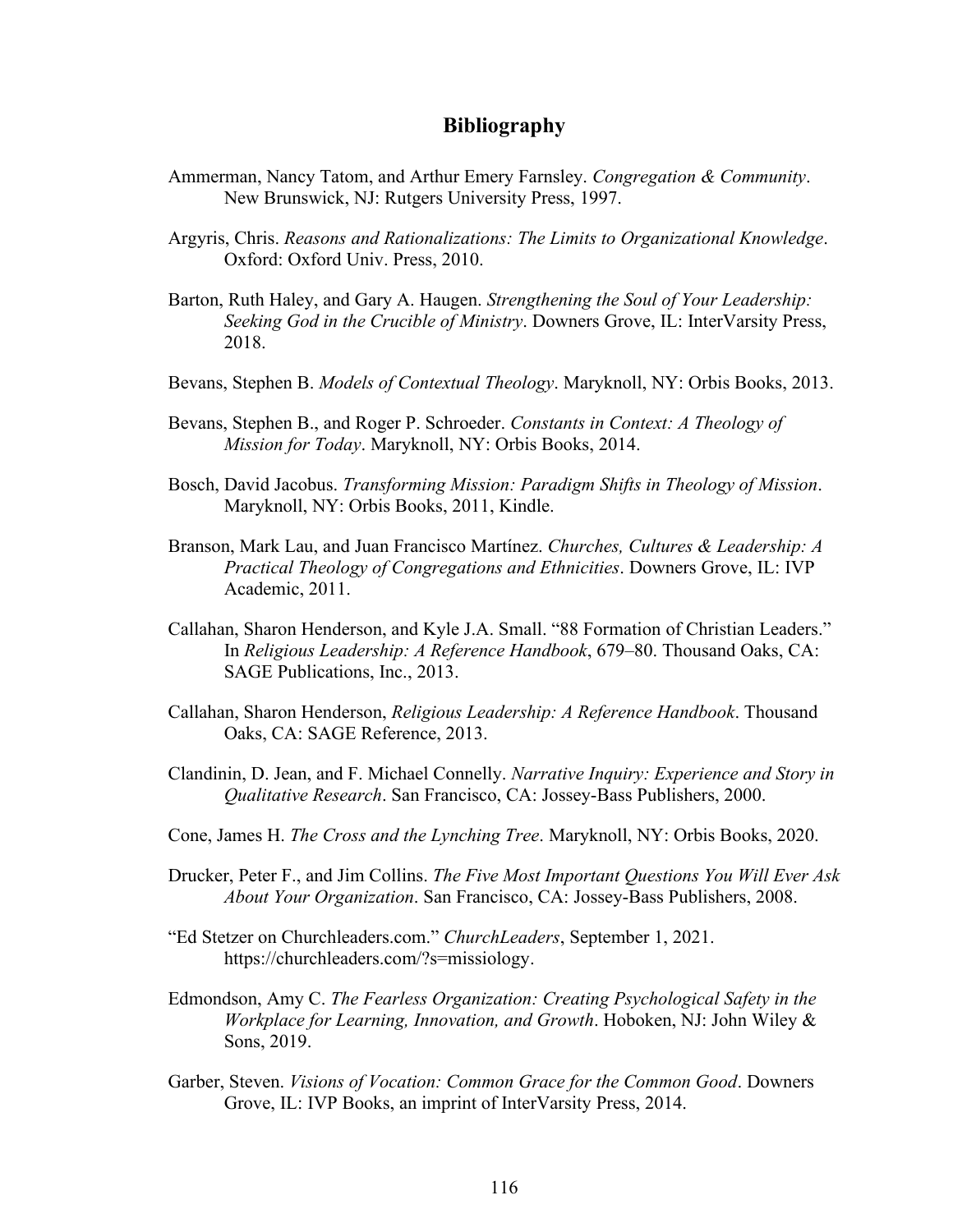- Hagerty, Barbara Bradley, and Philip Jenkins. "Is the Bible More Violent than the Quran?" *NPR*, March 18, 2010. https://www.npr.org/templates/story/story.php?storyId=124494788.
- Hagley, Scott. *Eat What Is Set Before You: A Missiology of the Congregation in Context*. Skyforest, CA: Urban Loft Publishers, 2019.
- Ham, Ken. "Study: The State of Evangelism in America (and It's Not Good)." Answers in Genesis, April 27, 2017. https://answersingenesis.org/blogs/kenham/2017/04/27/study-state-evangelism-america-and-its-not-good/.
- Hannabuss, Stuart. "Use Ethnographic Methods & Participant Observation." Emerald Publishing. Accessed March 21, 2022. https://www.emeraldgrouppublishing.com/how-to/observation/use-ethnographicmethods-participant-observation?part=1.
- Hatch, Mary Jo. *Organization Theory: Modern, Symbolic and Postmodern Perspectives*. Oxford: Oxford University Press, 2018.
- Hodges, Chris. *What's Next?: The Journey to Know God, Find Freedom, Discover Purpose, and Make a Difference*. Nashville, TN: Nelson Books, 2019.
- *Invitation from Legacy Church*. Vimeo, 2022. https://vimeo.com/461921980/a0c9ecc2a9.
- Lea, Diana, Jennifer Bradbery, and Albert Sydney Hornby. *Oxford Advanced Learner's Dictionary of Current English*. Oxford: Oxford University Press, 2020.
- Jenkins, Philip. *The Next Christendom: The Coming of Global Christianity*. Oxford: Oxford University Press, 2011.
- Kärkkäinen, Veli-Matti. *An Introduction to Ecclesiology: Ecumenical, Historical & Global Perspectives*. Downers Grove, IL: InterVarsity Press, 2002.
- Keller, Timothy. *Center Church: Doing Balanced, Gospel-Centered Ministry in Your City*. Grand Rapids, MI: Zondervan, 2012.
- Kellerman, Barbara. *The End of Leadership*. New York: Harper Business, 2012.
- Kouzes, James M., and Barry Z. Posner. *The Leadership Challenge: How to Make Extraordinary Things Happen in Organizations*. San Francisco, CA: Jossey-Bass Publishers, 2023.
- Litfin, Duane. "The Real Theological Issue Between Christians and Muslims." *Christianity Today*, August 9, 2016. https://www.christianitytoday.com/ct/2016/july-web-only/christianity-vs-islamabout-cross.html.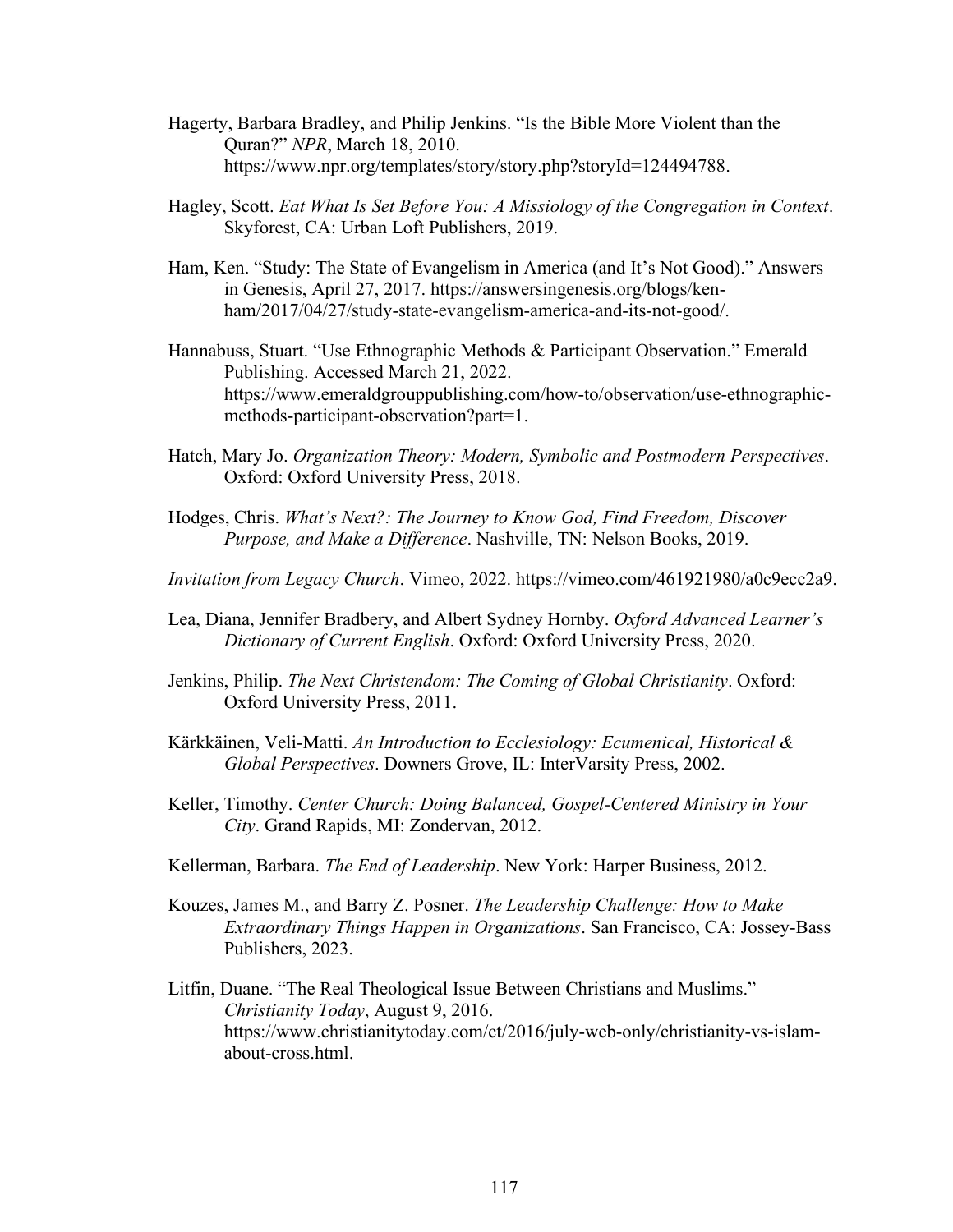- Moschella, Mary Clark. *Ethnography as a Pastoral Practice: An Introduction*. Cleveland, OH: Pilgrim Press, 2008.
- Neafsey, John. *A Sacred Voice Is Calling: Personal Vocation and Social Conscience*. Maryknoll, NY: Orbis Books, 2006.
- Neill, Stephen, and Owen Chadwick. *A History of Christian Mission*. London: Penguin Books, 1990.
- Newbigin, Lesslie, and Paul Weston. *Lesslie Newbigin: Missionary Theologian: A Reader*. London: SPCK, 2006.
- Newbigin, Lesslie. *The Good Shepherd: Meditations on Christian Ministry in Today's World*. London: Mowbray, 1985.
- Newbigin, Lesslie. *The Gospel in a Pluralist Society*. London: SPCK Publishing, 2014.
- Newbigin, Lesslie. *The Household of God: Lectures on the Nature of the Church*. Eugene, OR: Wipf & Stock, 2008.
- Newbigin, Lesslie. *The Open Secret: An Introduction to the Theology of Mission*. Grand Rapids: Eerdmans, 1995.
- "News and Reporting." ChristianityToday.com. Accessed March 19, 2022. http://feeds.christianitytoday.com/christianitytoday/ctliveblog.
- O'Sullivan, Stephen, and Philip A. Pecorino. "Chapter 10: Post Modernism : Pragmatism." In *ETHICS: An Online Textbook* (Queensborough Community College, 2002), https://www.qcc.cuny.edu/socialsciences/ppecorino/ethics\_text/Chapter\_10\_Post modernism\_Pragmatism/Postmodernism.htm.
- Robert, Dana L. *Christian Mission: How Christianity Became a World Religion*. Malden, MA: Wiley-Blackwell, 2011, Kindle.
- Saldaña Johnny, and Matt Omasta. *Qualitative Research Analyzing Life*. Los Angeles, CA: Sage, 2022.
- Shellnutt, Kate. "Half of Millennial Christians Say It's Wrong to Evangelize." News & Reporting. *Christianity Today*, February 6, 2019. https://www.christianitytoday.com/news/2019/february/half-of-millennialchristians-wrong-to-evangelize-barna.html.
- *Spiritual Conversations in a Digital Age*. Barna Group, 2018. https://prismicio.s3.amazonaws.com/barna-access-production/0ceb1041-3593-4444-9166 cef393a987c3\_Spiritual+Conversations+in+the+Digital+Age+-+Slides.pdf.